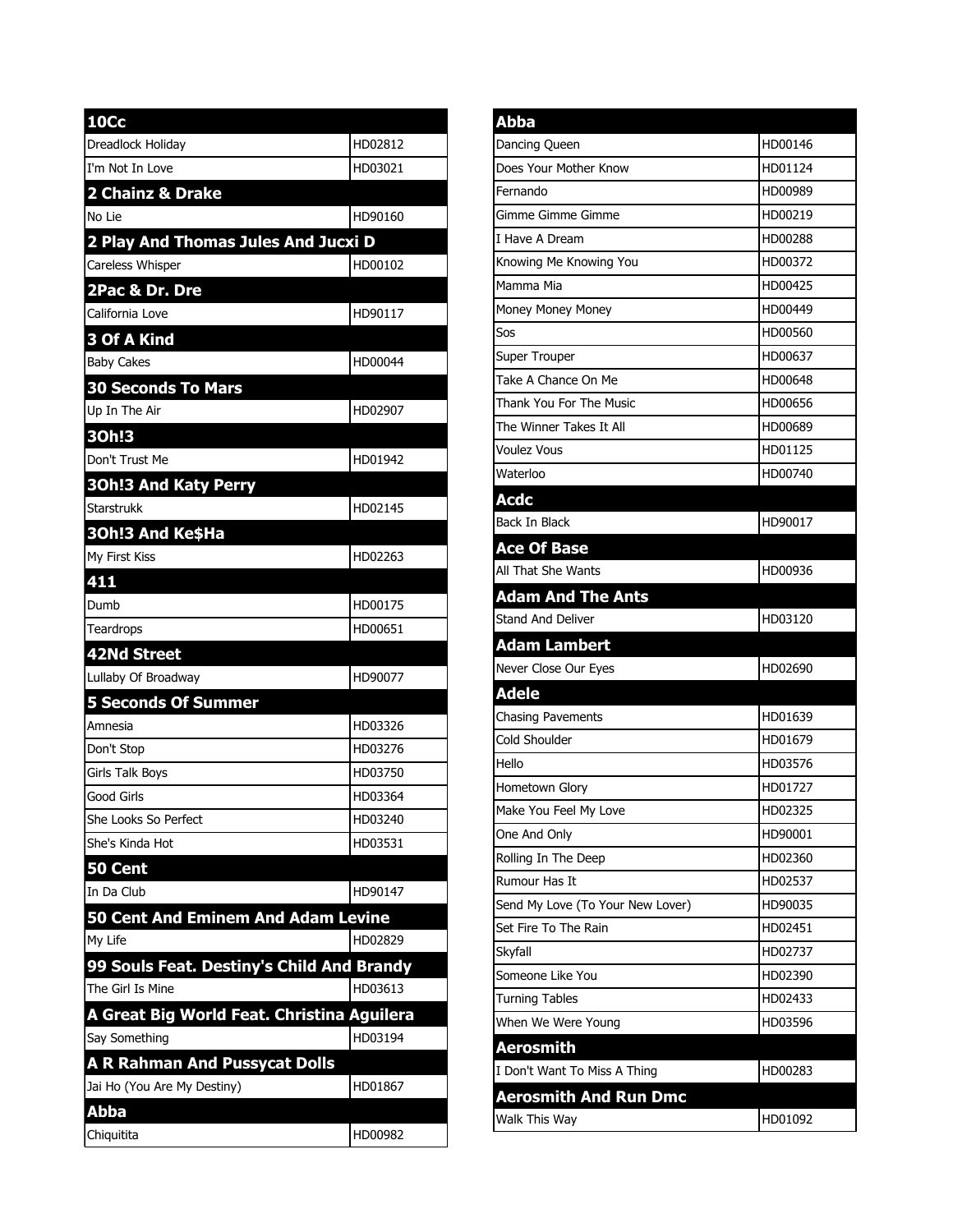| <b>Afrojack And Eva Simons</b>                          |         |  |
|---------------------------------------------------------|---------|--|
| <b>Take Over Control</b>                                | HD02352 |  |
| Afroman                                                 |         |  |
| Because I Got High                                      | HD00059 |  |
| <b>Aggro Santos And Kimberley Walsh</b>                 |         |  |
| Like U Like                                             | HD02387 |  |
| <b>Aggro Santos And Kimberly Wyatt</b>                  |         |  |
| Candy                                                   | HD02228 |  |
| <b>Agnes</b>                                            |         |  |
| Release Me                                              | HD01916 |  |
| <b>Aiden Grimshaw</b>                                   |         |  |
| Is This Love                                            | HD02667 |  |
| <b>Akon</b>                                             |         |  |
| Lonelv                                                  | HD00926 |  |
| Right Now (Na Na Na)                                    | HD01802 |  |
| <b>Akon And Eminem</b>                                  |         |  |
| Smack That                                              | HD01314 |  |
| <b>Akon And Kardinal Offishall And Colby</b><br>O'donis |         |  |
| <b>Beautiful</b>                                        | HD01870 |  |
| <b>Akon And Snoop Dogg</b>                              |         |  |
| I Wanna Love You                                        | HD01331 |  |
| <b>Al Martino</b>                                       |         |  |
| Spanish Eyes                                            | HD00613 |  |
| <b>Alan Walker</b>                                      |         |  |
| Faded                                                   | HD03654 |  |
| <b>Alanis Morissette</b>                                |         |  |
| Ironic                                                  | HD90027 |  |
| <b>Alannah Myles</b>                                    |         |  |
| <b>Black Velvet</b>                                     | HD01558 |  |
| <b>Aled Jones (The Snowman)</b>                         |         |  |
| Walking In The Air                                      | HD01455 |  |
| <b>Aled Jones And Sir Terry Wogan</b>                   |         |  |
| Little Drummer Boy                                      | HD90072 |  |
| Alesha Dixon                                            |         |  |
| <b>Breathe Slow</b>                                     | HD01824 |  |
| Drummer Boy                                             | HD02313 |  |
| Let's Get Excited                                       | HD01890 |  |
| The Boy Does Nothing                                    | HD01780 |  |
| To Love Again                                           | HD02138 |  |
| <b>Alessia Cara</b>                                     |         |  |
| Here                                                    | HD03617 |  |
| Scars To Your Beautiful                                 | HD03825 |  |

| <b>Alessia Cara</b>                      |         |
|------------------------------------------|---------|
| <b>Wild Things</b>                       | HD03695 |
| <b>Alesso Feat. Roy English</b>          |         |
| Cool                                     | HD03471 |
| <b>Alesso Feat. Sirena</b>               |         |
| Sweet Escape                             | HD03534 |
| <b>Alesso Feat. Tove Lo</b>              |         |
| Heroes                                   | HD03401 |
| <b>Alex Clare</b>                        |         |
| <b>Too Close</b>                         | HD02649 |
| <b>Alex Gaudino And Kelly Rowland</b>    |         |
| What A Feeling                           | HD02447 |
| <b>Alex Gaudino And Shena</b>            |         |
| Watch Out (Radio Edit)                   | HD01716 |
| <b>Alex Parks</b>                        |         |
| Cry                                      | HD00135 |
| Maybe That's What It Takes               | HD00433 |
| <b>Alexander Rybak</b>                   |         |
| Fairytale                                | HD01901 |
| <b>Alexandra Burke</b>                   |         |
| All Night Long                           | HD02222 |
| <b>Broken Heels</b>                      | HD02150 |
| Hallelujah                               | HD01811 |
| <b>Start Without You</b>                 | HD02281 |
| The Silence                              | HD02163 |
| <b>Alexandra Burke</b>                   |         |
| Let It Go                                | HD02670 |
| <b>Alexandra Burke And Erick Morillo</b> |         |
| Elephant                                 | HD02642 |
| <b>Alexandra Burke And Flo Rida</b>      |         |
| <b>Bad Boys</b>                          | HD01970 |
| Alexandra Stan                           |         |
| Mr Saxobeat                              | HD02446 |
| <b>Alexis Jordan</b>                     |         |
| Good Girl                                | HD02382 |
| <b>Happiness</b>                         | HD02345 |
| Ali & Frazier                            |         |
| <b>Uptown Top Ranking</b>                | HD90098 |
| <b>Alice Cooper</b>                      |         |
| Poison                                   | HD90111 |
| School's Out                             | HD03100 |
| <b>Alicia Keyes</b>                      |         |
| Doesn't Mean Anything                    | HD02158 |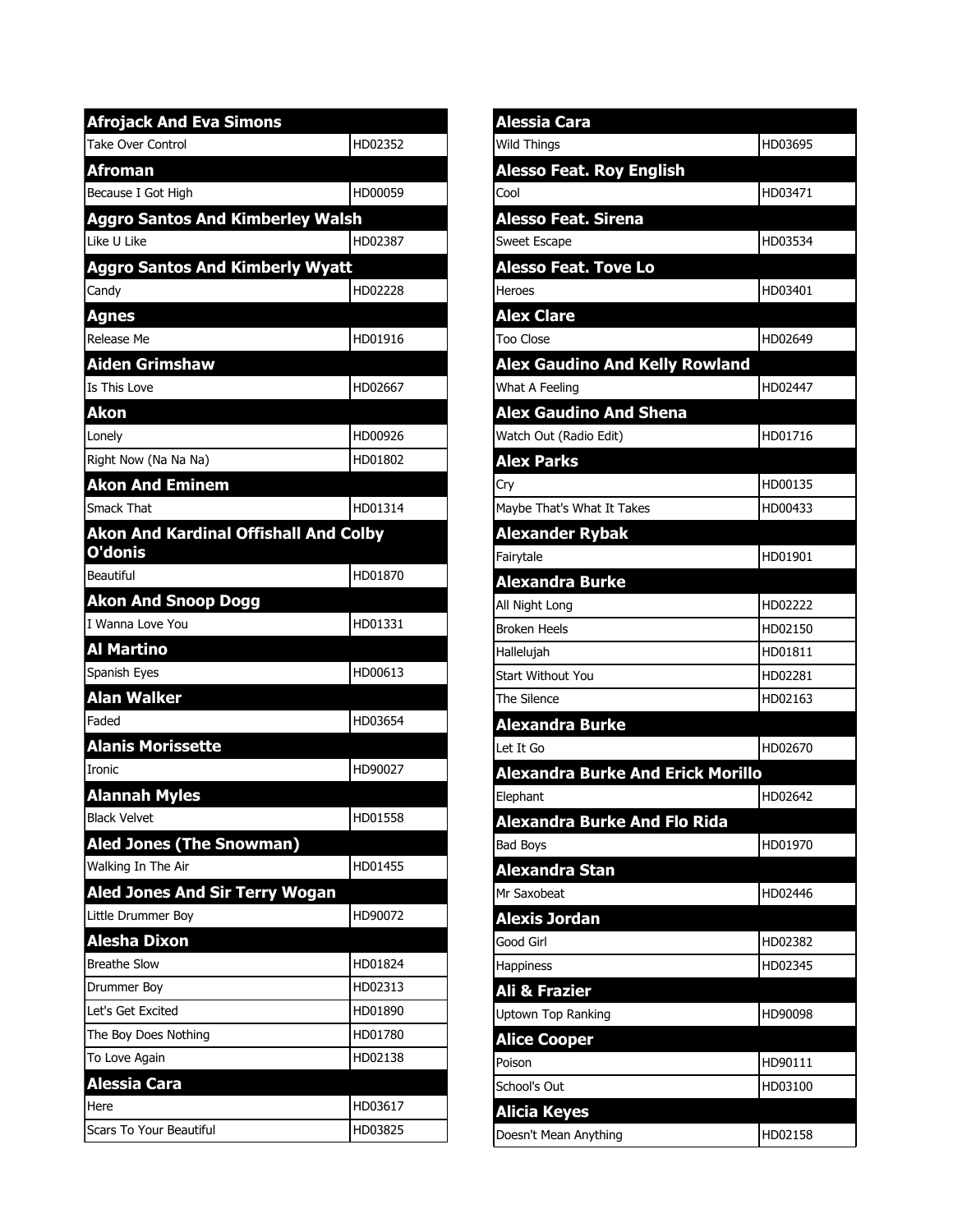| <b>Alicia Keys</b>                  |         |
|-------------------------------------|---------|
| A Woman's Worth                     | HD00937 |
| <b>Brand New Me</b>                 | HD02838 |
| Empire State Of Mind (Part 2)       | HD02168 |
| Girl On Fire                        | HD02755 |
| If I Ain't Got You                  | HD00307 |
| Like You'll Never See Me Again      | HD01661 |
| No-One                              | HD01528 |
| Try Sleeping With A Broken Heart    | HD02227 |
| <b>Alicia Keys And Jack White</b>   |         |
| Another Way To Die (Theme From 007) | HD01784 |
| Alicia Keys Feat. Kendrick Lamar    |         |
| It's On Again                       | HD03267 |
| <b>Alien Ant Farm</b>               |         |
| Smooth Criminal                     | HD00600 |
| <b>Alison Moyet</b>                 |         |
| All Cried Out                       | HD01549 |
| Love Letters                        | HD01553 |
| That Ole Devil Called Love          | HD01561 |
| <b>All American Rejects</b>         |         |
| Gives You Hell                      | HD01844 |
| <b>All Saints</b>                   |         |
| Never Ever                          | HD00472 |
| One Strike                          | HD03659 |
| All-4-One                           |         |
| I Swear                             | HD01498 |
| <b>Alma</b>                         |         |
| Chasing Highs                       | HD03952 |
| <b>Aloe Blacc</b>                   |         |
| <b>Green Lights</b>                 | HD02507 |
| I Need A Dollar                     | HD02435 |
| The Man                             | HD03211 |
| <b>Alphabeat</b>                    |         |
| 10000 Nights                        | HD01708 |
| Fascination                         | HD01693 |
| Alt-J                               |         |
| Every Other Freckle                 | HD03348 |
| <b>Alunageorge</b>                  |         |
| <b>Attracting Flies</b>             | HD02882 |
| <b>Alvin Stardust</b>               |         |
| My Coo Ca Choo                      | HD00816 |
| <b>Alyssa Reid Ft Jump Smokers</b>  |         |
| Alone Again                         | HD02591 |

| <b>Amelia Lily</b>                       |         |
|------------------------------------------|---------|
| Party Over                               | HD02864 |
| Shut Up (And Give Me Whatever You Got)   | HD02824 |
| You Bring Me Joy                         | HD02746 |
| <b>American Authors</b>                  |         |
| Best Day Of My Life                      | HD03233 |
| <b>Amerie</b>                            |         |
| Gotta Work                               | HD01403 |
| One Thing                                | HD00933 |
| <b>Take Control</b>                      | HD01367 |
| Touch                                    | HD01027 |
| Aminé                                    |         |
| Caroline                                 | HD03833 |
| <b>Amy Macdonald</b>                     |         |
| Mr Rock And Roll                         | HD01646 |
| <b>Poison Prince</b>                     | HD01686 |
| Run                                      | HD01678 |
| This Is The Life                         | HD01645 |
| <b>Amy Winehouse</b>                     |         |
| <b>Back To Black</b>                     | HD01349 |
| Love Is A Losing Game                    | HD01521 |
| Our Day Will Come                        | HD02562 |
| Rehab                                    | HD01315 |
| Tears Dry On Their Own                   | HD01404 |
| You Know I'm No Good                     | HD01316 |
| <b>Anastacia</b>                         |         |
| Heavy On My Heart                        | HD00764 |
| I'm Outta Love                           | HD00319 |
| Left Outside Alone                       | HD00391 |
| Not That Kind Of Girl                    | HD00481 |
| Pieces Of A Dream                        | HD01073 |
| Sick And Tired                           | HD00591 |
| Welcome To My Truth                      | HD00744 |
| <b>Andy Grammer</b>                      |         |
| Honey, I'm Good                          | HD03481 |
| <b>Andy Williams</b>                     |         |
| Can't Take My Eyes Off Of You            | HD00980 |
| It's The Most Wonderful Time Of The Year | HD02813 |
| <b>Angel</b>                             |         |
| <b>Time After Time</b>                   | HD02797 |
| Wonderful                                | HD02701 |
| <b>Angel City</b>                        |         |
| Do You Know                              | HD00156 |
|                                          |         |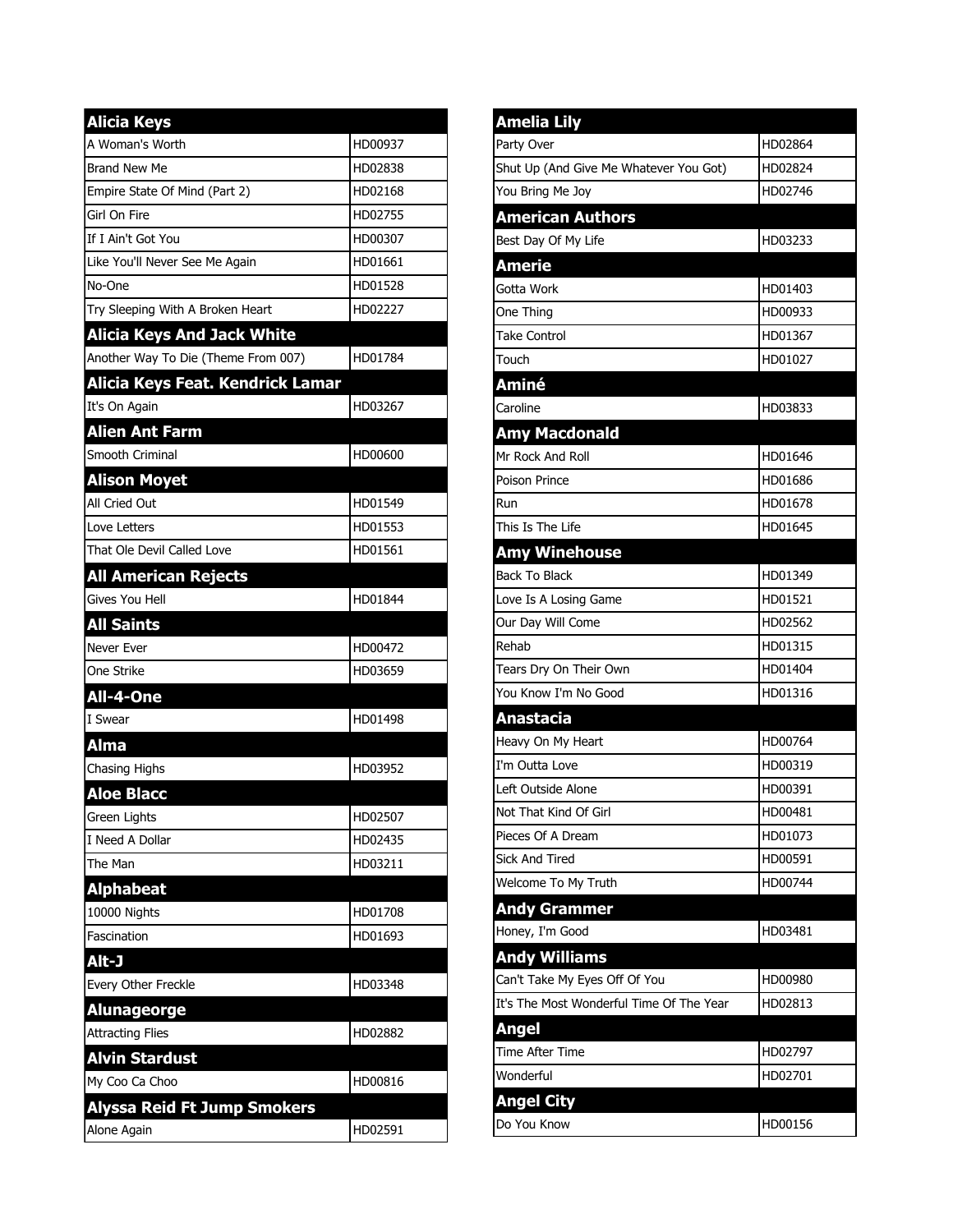| <b>Animals</b>                            |         |
|-------------------------------------------|---------|
| House Of The Rising Sun                   | HD01477 |
| Anna Kendrick                             |         |
| Cups (Pitch Perfect's 'When I'm Gone')    | HD90190 |
| <b>Anne-Marie</b>                         |         |
| Alarm                                     | HD03754 |
| Ciao Adios                                | HD03869 |
| <b>Annie</b>                              |         |
| It's A Hard Knock Life                    | HD90052 |
| Tomorrow                                  | HD90054 |
| <b>Annie Lennox</b>                       |         |
| Shining Light                             | HD01872 |
| <b>Apache Indian</b>                      |         |
| Boom Shak-A-Lak                           | HD01043 |
| Aqua                                      |         |
| <b>Barbie Girl</b>                        | HD00938 |
| <b>Archies</b>                            |         |
| Sugar Sugar                               | HD03102 |
| <b>Arctic Monkeys</b>                     |         |
| Arabella                                  | HD90008 |
| Brianstorm                                | HD01350 |
| Crying Lightning                          | HD01936 |
| Do I Wanna Know                           | HD02926 |
| <b>Fluorescent Adolescent</b>             | HD01385 |
| Leave Before The Lights Come On           | HD01243 |
| Mardy Bum                                 | HD02008 |
| One For The Road                          | HD03172 |
| R U Mine                                  | HD02614 |
| <b>Teddy Picker</b>                       | HD01641 |
| When The Sun Goes Down                    | HD01131 |
| Why'd You Only Call Me When You're High   | HD02964 |
| Aretha Franklin                           |         |
| Chain Of Fools                            | HD00108 |
| I Say A Little Prayer                     | HD03106 |
| Respect                                   | HD00536 |
| <b>Aretha Franklin And George Michael</b> |         |
| I Knew You Were Waiting (For Me)          | HD03022 |
| Ariana Grande                             |         |
| Dangerous Woman                           | HD03668 |
| Focus                                     | HD03591 |
| Into You                                  | HD03721 |
| One Last Time                             | HD03475 |

| Ariana Grande & John Legend                  |         |
|----------------------------------------------|---------|
| Beauty And The Beast                         | HD03857 |
| Ariana Grande Feat. Iggy Azalea              |         |
| Problem                                      | HD03279 |
| Ariana Grande Feat. Mac Miller               |         |
| The Way                                      | HD02887 |
| Ariana Grande Feat. Nicki Minaj              |         |
| Side To Side                                 | HD03770 |
| Ariana Grande Feat. Zedd                     |         |
| <b>Break Free</b>                            | HD03304 |
| <b>Armin Van Buuren Ft Trevor Guthrie</b>    |         |
| This Is What It Feels Like                   | HD02901 |
| <b>Aronchupa</b>                             |         |
| I'm An Albatraoz                             | HD03477 |
| <b>Arrow</b>                                 |         |
| Hot Hot Hot                                  | HD00993 |
| <b>Art Garfunkel</b>                         |         |
| <b>Bright Eyes</b>                           | HD03009 |
| <b>Ashanti</b>                               |         |
| Foolish                                      | HD90174 |
| <b>Ashlee Simpson</b>                        |         |
| Boyfriend                                    | HD01112 |
| La La                                        | HD00375 |
| Pieces Of Me                                 | HD00508 |
| <b>Aswad</b>                                 |         |
| Don't Turn Around                            | HD90144 |
| Shine                                        | HD90102 |
| <b>Atomic Kitten</b>                         |         |
| Cradle                                       | HD00127 |
| Eternal Flame (Single Version)               | HD00179 |
| If You Come To Me                            | HD00312 |
| Ladies Night                                 | HD00376 |
| Last Goodbye                                 | HD00674 |
| Someone Like Me                              | HD00604 |
| The Tide Is High                             | HD00684 |
| Whole Again                                  | HD00767 |
| Aurora                                       |         |
| Half The World Away (John Lewis Advert 2015) | HD03578 |
| <b>Automatic</b>                             |         |
| Monster                                      | HD01212 |
| Steve Mcqueen                                | HD01745 |
| <b>Avicii</b>                                |         |
| Addicted To You                              | HD03241 |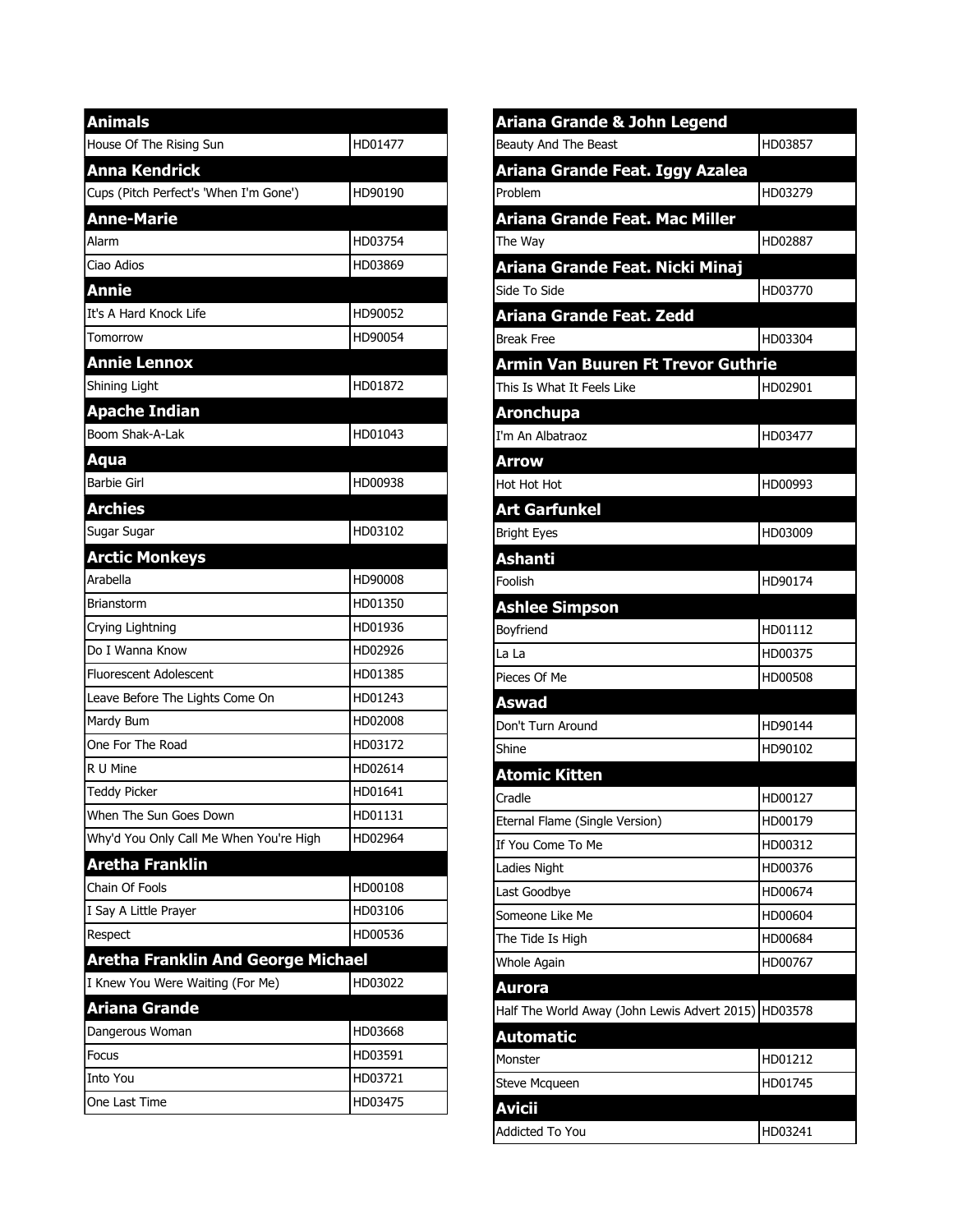| <b>Avicii</b>                      |         |
|------------------------------------|---------|
| Hey Brother                        | HD03191 |
| The Nights                         | HD03422 |
| Waiting For Love                   | HD03513 |
| <b>Avicii Feat. Adam Lambert</b>   |         |
| Lay Me Down                        | HD03298 |
| <b>Avicii Feat. Aloe Blacc</b>     |         |
| Wake Me Up                         | HD02937 |
| Avicii Feat. Robbie Williams       |         |
| The Days                           | HD03350 |
| <b>Avicii Feat. Salem Al Fakir</b> |         |
| You Make Me                        | HD02995 |
| <b>Avicii Vs. Nicky Romero</b>     |         |
| I Could Be The One (Nicktim)       | HD02836 |
| <b>Avril Lavigne</b>               |         |
| Complicated                        | HD00121 |
| Don't Tell Me                      | HD00170 |
| Girlfriend                         | HD01351 |
| He Wasn't                          | HD00241 |
| I'm With You                       | HD00321 |
| My Happy Ending                    | HD00462 |
| Nobody's Home                      | HD00479 |
| Sk8er Boi                          | HD00594 |
| What The Hell                      | HD02389 |
| <b>Awolnation</b>                  |         |
| Sail                               | HD03179 |
| <b>Ayo And Teo</b>                 |         |
| Rolex                              | HD03950 |
| <b>BOB And Rivers Cuoma</b>        |         |
| Magic                              | HD02326 |
| <b>B O B And Bruno Mars</b>        |         |
| Nothing On You                     | HD02218 |
| <b>B O B And Hayley Williams</b>   |         |
| Airplanes                          | HD02242 |
| <b>B O B And Taylor Swift</b>      |         |
| Both Of Us                         | HD02694 |
| <b>B Witched</b>                   |         |
| C'est La Vie                       | HD03129 |
| <b>B.O.B</b>                       |         |
| So Good                            | HD02639 |
| B52's                              |         |
| Love Shack                         | HD00416 |

| <b>Baauer</b>                              |         |
|--------------------------------------------|---------|
| Harlem Shake                               | HD02870 |
| <b>Baby Blue</b>                           |         |
| Bump                                       | HD02958 |
| <b>Babyshambles</b>                        |         |
| Delivery                                   | HD01436 |
| <b>Bachman Turner Overdrive</b>            |         |
| You Ain't Seen Nothing Yet                 | HD00818 |
| <b>Backstreet Boys</b>                     |         |
| Everybody (Backstreets Back)               | HD01606 |
| I Want It That Way                         | HD00299 |
| Incomplete                                 | HD00923 |
| Just Want You To Know                      | HD01065 |
| Larger Than Life                           | HD00379 |
| Shape Of My Heart                          | HD00581 |
| <b>Bad Company</b>                         |         |
| Can't Get Enough Of Your Love              | HD00095 |
| <b>Bad Meets Evil And Bruno Mars</b>       |         |
| Lighters                                   | HD02478 |
| <b>Baha Men</b>                            |         |
| Who Let The Dogs Out                       | HD00766 |
| <b>Bakermat</b>                            |         |
| Teach Me                                   | HD03429 |
| <b>Bambi</b>                               |         |
| Little April Showers                       | HD90155 |
| <b>Band Aid</b>                            |         |
| Do They Know It's Christmas                | HD00154 |
| <b>Band Aid 20</b>                         |         |
| Do They Know It's Christmas                | HD00155 |
| <b>Band Aid 30</b>                         |         |
| Do They Know It's Christmas 2014           | HD03378 |
| <b>Bangles</b>                             |         |
| <b>Eternal Flame</b>                       | HD03019 |
| Manic Monday                               | HD01068 |
| <b>Barbra Streisand</b>                    |         |
| The Way We Were (Memories)                 | HD90178 |
| Woman In Love                              | HD03015 |
| <b>Barbra Streisand &amp; Donna Summer</b> |         |
| Enough Is Enough (No More Tears)           | HD90083 |
| <b>Barry Manilow</b>                       |         |
| Can't Smile Without You                    | HD00939 |
| Copacabana                                 | HD01853 |
|                                            |         |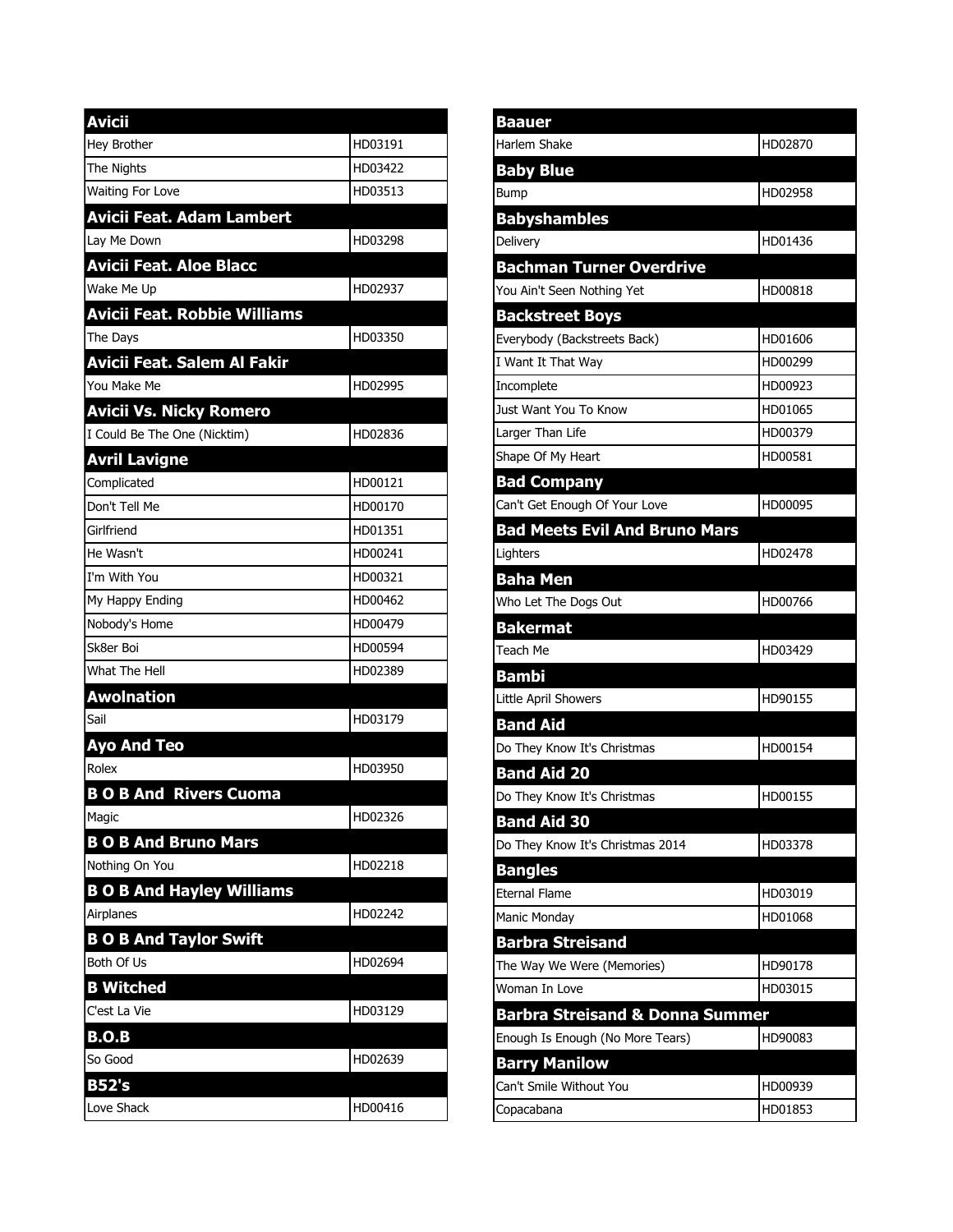| <b>Barry White</b>                                   |         |
|------------------------------------------------------|---------|
| Just The Way You Are                                 | HD02041 |
| You're The First My Last My Everything               | HD00810 |
| <b>Basement Jaxx And Lisa Kekaula</b>                |         |
| U Don't Know Me                                      | HD00915 |
| <b>Basshunter</b>                                    |         |
| All I Ever Wanted                                    | HD01720 |
| Angel In The Night                                   | HD01766 |
| Now You're Gone                                      | HD01647 |
| <b>Bastille</b>                                      |         |
| <b>Bad Blood</b>                                     | HD03262 |
| Flaws                                                | HD03231 |
| Good Grief                                           | HD03745 |
| Laura Palmer                                         | HD02905 |
| Of The Night                                         | HD03174 |
| Pompeii                                              | HD02848 |
| Things We Lost In The Fire                           | HD02972 |
| <b>Bay City Rollers</b>                              |         |
| Bye Bye Baby                                         | HD03125 |
| <b>Beach Boys</b>                                    |         |
| <b>Good Vibrations</b>                               | HD03137 |
|                                                      |         |
|                                                      |         |
| <b>Beastie Boys</b><br>Fight For Your Right To Party | HD01038 |
|                                                      |         |
| <b>Beatles</b><br>All You Need Is Love               | HD00969 |
| And I Love Her                                       | HD00968 |
| Back In The Ussr                                     | HD00050 |
| Blackbird                                            | HD90187 |
| Can't Buy Me Love                                    | HD00979 |
| Come Together                                        | HD00819 |
| Eight Days A Week                                    | HD00820 |
| Eleanor Rigby                                        | HD90011 |
| Hard Days Night                                      | HD90002 |
| Help                                                 | HD00992 |
| Here Comes The Sun                                   | HD01055 |
| Hey Jude                                             | HD00252 |
| I Saw Her Standing There                             | HD00297 |
| I Want To Hold Your Hand                             | HD00997 |
| Let It Be                                            | HD00392 |
| She Loves You                                        | HD03053 |
| <b>Twist And Shout</b>                               | HD00716 |
| When I'm Sixty Four                                  | HD00752 |

| <b>Beatles</b>                          |         |
|-----------------------------------------|---------|
| <b>Yellow Submarine</b>                 | HD03068 |
| Yesterday                               | HD90003 |
| <b>Beats International</b>              |         |
| Dub Be Good To Me                       | HD03044 |
| <b>Beautiful South</b>                  |         |
| Perfect 10                              | HD03131 |
| Rotterdam                               | HD02042 |
| Rotterdam                               | HD03108 |
| <b>Beauty And The Beast</b>             |         |
| Beauty And The Beast                    | HD90131 |
| <b>Bee Gees</b>                         |         |
| How Deep Is Your Love                   | HD00271 |
| I've Gotta Get A Message To You         | HD03052 |
| Jive Talking                            | HD00346 |
| Night Fever                             | HD00477 |
| <b>Staying Alive</b>                    | HD00619 |
| Tragedy                                 | HD03054 |
| You Win Again                           | HD00802 |
| <b>Belinda Carlisle</b>                 |         |
| Heaven Is A Place On Earth              | HD02044 |
| <b>Bellamy Brothers</b>                 |         |
| Let Your Love Flow                      | HD01783 |
| <b>Ben E King</b>                       |         |
| Stand By Me                             | HD00615 |
| <b>Ben Haenow</b>                       |         |
| Something I Need                        | HD03396 |
| <b>Ben Haenow Feat. Kelly Clarkson</b>  |         |
| Second Hand Heart                       | HD03584 |
| <b>Ben Howard</b>                       |         |
| Old Pine                                | HD02712 |
| Only Love                               | HD02654 |
| The Wolves                              | HD02617 |
| <b>Ben Pearce</b>                       |         |
| What I Might Do                         | HD02996 |
| <b>Benny Benassi And Chris Brown</b>    |         |
| <b>Beautiful People</b>                 | HD02430 |
| <b>Benny Hill</b>                       |         |
| Ernie (The Fastest Milkman In The West) | HD03116 |
| <b>Ben's Brother</b>                    |         |
| Stuttering (Kiss Meagain)               | HD01701 |
| <b>Berlin</b>                           |         |
| Take My Breath Away                     | HD02112 |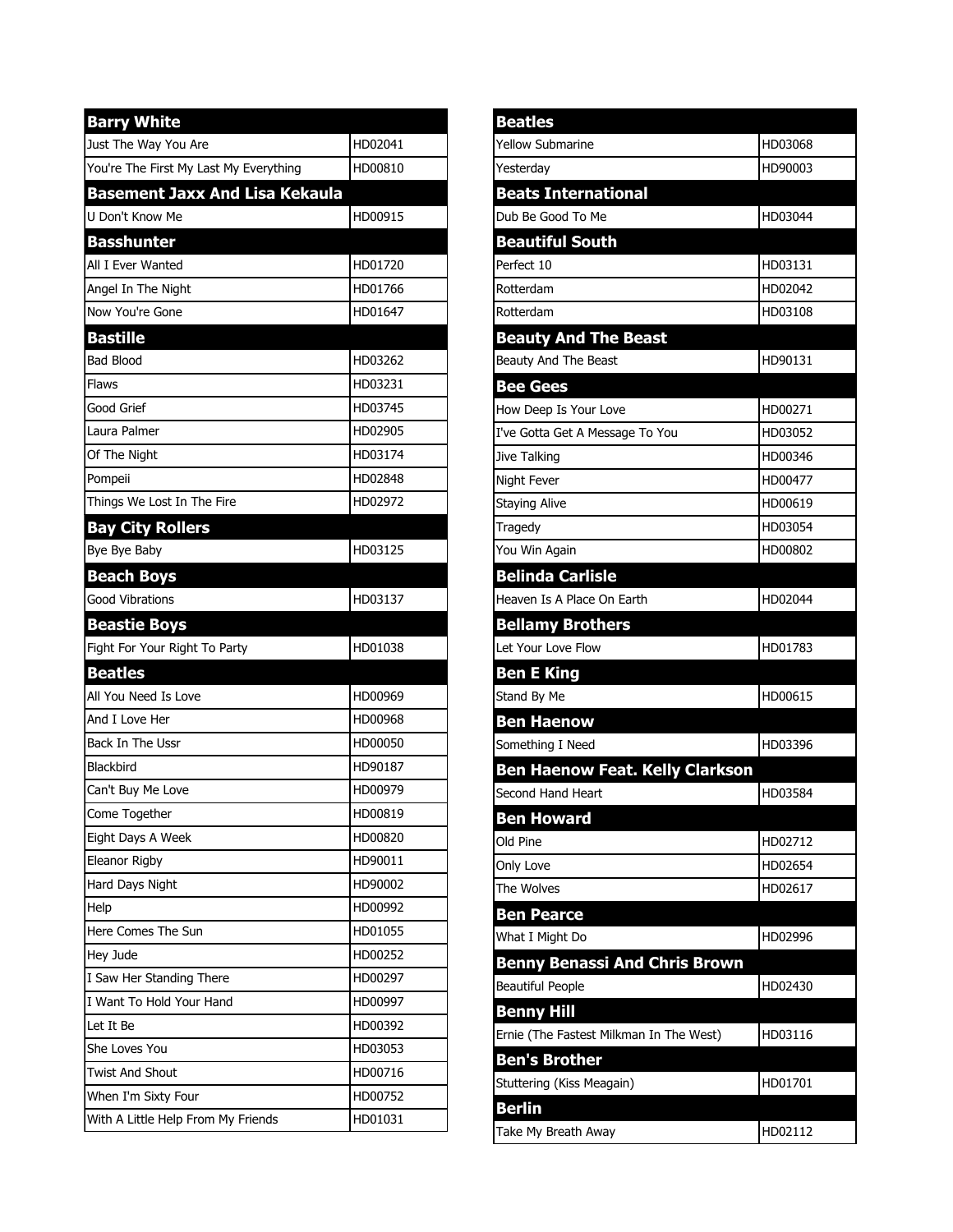| <b>Bette Midler</b>                  |         |
|--------------------------------------|---------|
| Boogie Woogie Bugle Boy              | HD00068 |
| From A Distance                      | HD00210 |
| Wind Beneath My Wings                | HD00773 |
| <b>Beverly Knight</b>                |         |
| Shoulda Woulda Coulda                | HD00821 |
| <b>Beyonce</b>                       |         |
| $7 - 11$                             | HD03388 |
| Ave Maria                            | HD01894 |
| Best Thing I Never Had               | HD02459 |
| <b>Broken Hearted Girl</b>           | HD01995 |
| Countdown                            | HD02518 |
| Crazy In Love                        | HD00985 |
| Daddy Lessons                        | HD03802 |
| Die With You                         | HD03900 |
| End Of Time                          | HD02632 |
| Formation                            | HD03690 |
| Green Light                          | HD01405 |
| Halo                                 | HD01866 |
| Hold Up                              | HD03687 |
| If I Were A Boy                      | HD01777 |
| Irreplaceable                        | HD01281 |
| Listen                               | HD01317 |
| Love On Top                          | HD02554 |
| Me, Myself And I                     | HD00435 |
| Naughty Girl                         | HD00470 |
| Run The World (Girls)                | HD02429 |
| Single Ladies (Put A Ring On It)     | HD01813 |
| Sorry                                | HD03703 |
| Sweet Dreams                         | HD01938 |
| Xo                                   | HD03182 |
| <b>Beyonce And Jay Z</b>             |         |
| Deja Vu                              | HD01221 |
| <b>Beyonce And Shakira</b>           |         |
| <b>Beautiful Liar</b>                | HD01352 |
| <b>Beyonce And Slim Thug</b>         |         |
| Check On It                          | HD01128 |
| <b>Beyonce Feat. Jay-Z</b>           |         |
| Drunk In Love                        | HD03197 |
| <b>Beyonce Knowles And Sean Paul</b> |         |
| Baby Boy                             | HD00043 |
| <b>Biffy Clyro</b>                   |         |
| Animal Style                         | HD03736 |

| <b>Biffy Clyro</b>                       |         |
|------------------------------------------|---------|
| <b>Black Chandelier</b>                  | HD02830 |
| Many Of Horror                           | HD02365 |
| Mountains                                | HD01741 |
| Stingin' Belle                           | HD02749 |
| The Captain                              | HD02001 |
| Who's Got A Match                        | HD01658 |
| <b>Big Bopper</b>                        |         |
| <b>Chantilly Lace</b>                    | HD00112 |
| <b>Big Brovaz</b>                        |         |
| We Wanna Thank You (Things That You Do)  | HD00743 |
| <b>Big Mountain</b>                      |         |
| Baby I Love Your Way                     | HD90100 |
| <b>Big Sean</b>                          |         |
| <b>Bounce Back</b>                       | HD03863 |
| <b>Bill Haley And The Comets</b>         |         |
| Rock Around The Clock                    | HD00544 |
| See You Later Alligator                  | HD00571 |
| Shake Rattle And Roll                    | HD00580 |
| <b>Bill Medley And Jennifer Warnes</b>   |         |
| (I've Had) The Time Of My Life           | HD00343 |
| <b>Bill Withers</b>                      |         |
| Ain't No Sunshine                        | HD01500 |
| Lean On Me                               | HD02045 |
| Lovely Day                               | HD90004 |
| <b>Billie Jo Spears</b>                  |         |
| 57 Chevrolet                             | HD00822 |
| <b>Blanket On The Ground</b>             | HD00064 |
| What I've Got In Mind                    | HD01590 |
| <b>Billie Piper</b>                      |         |
| Honey To The Bee                         | HD01318 |
| <b>Billy Fury</b>                        |         |
| Halfway To Paradise                      | HD01479 |
| <b>Billy Joel</b>                        |         |
| Piano Man                                | HD02046 |
| Uptown Girl                              | HD01029 |
| <b>Billy Ocean</b>                       |         |
| When The Going Gets Tough                | HD02110 |
| When The Going Gets Tough, The Tough Get | HD03024 |
| Going                                    |         |
| <b>Billy Ray Cyrus</b>                   |         |
| Achy Breaky Heart                        | HD00005 |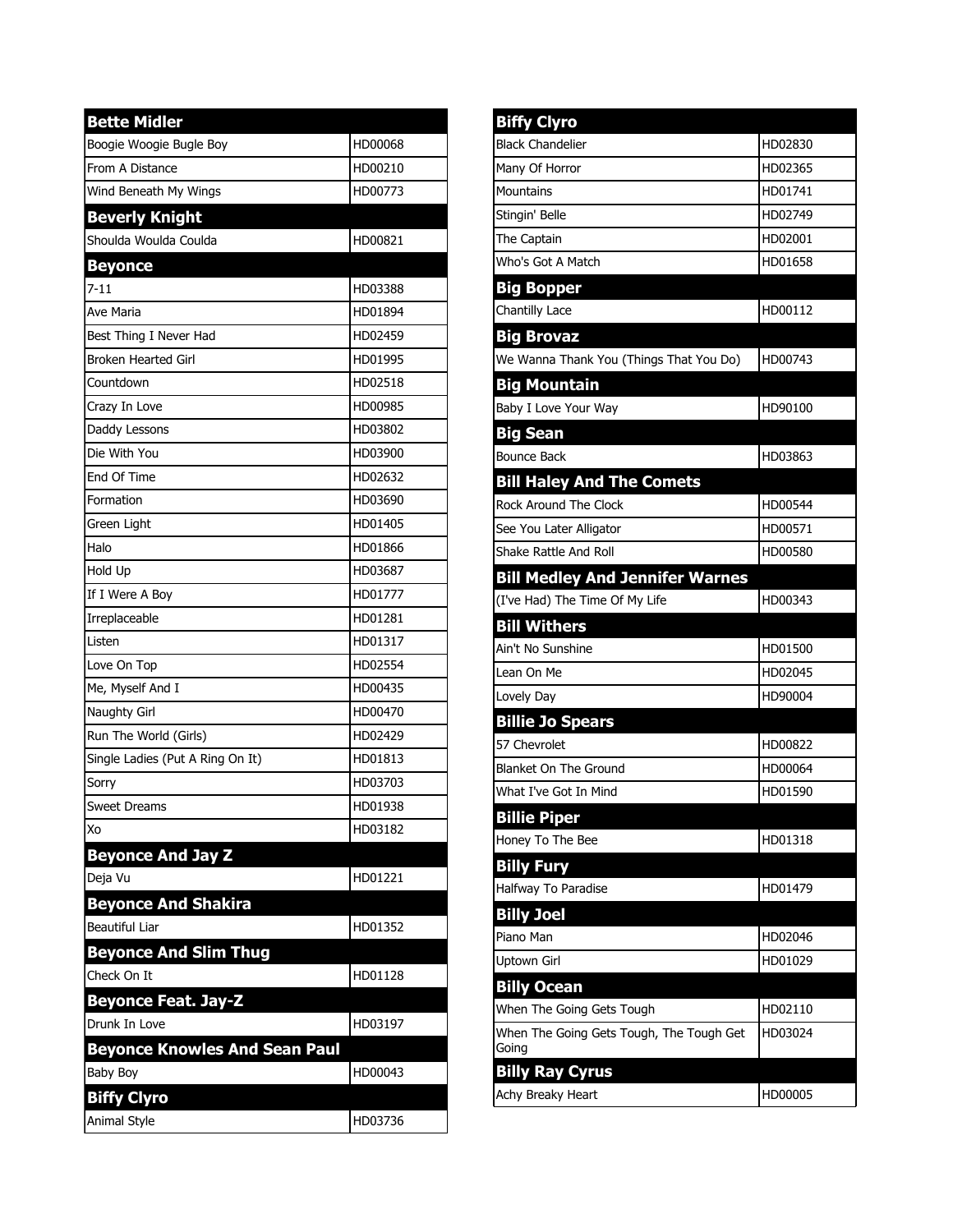| <b>Bing Crosby</b>                           |         |
|----------------------------------------------|---------|
| <b>White Christmas</b>                       | HD00763 |
| <b>Bingo Players Feat. Far East Movement</b> |         |
| Get Up (Rattle)                              | HD02837 |
| <b>Birdy</b>                                 |         |
| People Help The People                       | HD02529 |
| Shelter                                      | HD02475 |
| Skinny Love                                  | HD02412 |
| Wings                                        | HD03508 |
| <b>Black</b>                                 |         |
| <b>Wonderful Life</b>                        | HD90014 |
| <b>Black Box</b>                             |         |
| Ride On Time                                 | HD03023 |
| <b>Black Eyed Peas</b>                       |         |
| Boom Boom Pow                                | HD01898 |
| Don't Lie                                    | HD01050 |
| Don't Phunk With My Heart                    | HD00921 |
| Don't Stop The Party                         | HD02457 |
| Hey Mama                                     | HD00255 |
| I Gotta Feeling                              | HD01934 |
| I'mma Be                                     | HD02175 |
| Just Can't Get Enough                        | HD02394 |
| Let's Get It Started                         | HD00396 |
| My Humps                                     | HD01071 |
| Pump It                                      | HD01118 |
| Rock That Body                               | HD02159 |
| Shut Up                                      | HD00590 |
| The Time (The Dirty Bit)                     | HD02338 |
| Where Is The Love                            | HD00760 |
| <b>Black Kids</b>                            |         |
| Hurricane Jane                               | HD01712 |
| <b>Black Lace</b>                            |         |
| Agadoo                                       | HD02047 |
| Do The Conga                                 | HD90043 |
| <b>Hokey Cokey</b>                           | HD90042 |
| <b>Black Lace</b>                            |         |
| I Am The Music Man                           | HD90045 |
| <b>Blackstreet &amp; Dr. Dre</b>             |         |
| No Diggity                                   | HD90120 |
| <b>Blink 182</b>                             |         |
| All The Small Things                         | HD00018 |
| <b>Blinkie</b>                               |         |
| Don't Give Up (On Love)                      | HD03607 |

| <b>Bloc Party</b>                        |         |
|------------------------------------------|---------|
| One More Chance                          | HD01965 |
| <b>Blonde And Craig David</b>            |         |
| Nothing Like This                        | HD03669 |
| <b>Blonde Feat. Alex Newell</b>          |         |
| All Cried Out                            | HD03496 |
| <b>Blonde Feat. Melissa Steel</b>        |         |
| I Loved You                              | HD03394 |
| <b>Blondie</b>                           |         |
| Atomic                                   | HD03133 |
| Call Me                                  | HD00092 |
| <b>Heart Of Glass</b>                    | HD00242 |
| One Way Or Another                       | HD01013 |
| Sunday Girl                              | HD03057 |
| <b>Bloodhound Gang</b>                   |         |
| <b>Bad Touch</b>                         | HD00051 |
| <b>Blu Cantrell And Sean Paul</b>        |         |
| <b>Breathe</b>                           | HD00976 |
| <b>Blue</b>                              |         |
| All Rise                                 | HD00015 |
| <b>Breathe Easy</b>                      | HD00077 |
| <b>Bubbling</b>                          | HD00085 |
| Curtain Falls                            | HD00139 |
| Fly By                                   | HD00201 |
| Guilty                                   | HD00236 |
| I Can (Eurovision 2011 - United Kingdom) | HD02420 |
| One Love                                 | HD00487 |
| U Make Me Wanna                          | HD00794 |
| <b>Blue And Elton John</b>               |         |
| Sorry Seems To Be The Hardest Word       | HD00610 |
| <b>Blue And Stevie Wonder</b>            |         |
| Signed Sealed Delivered                  | HD00592 |
| <b>Blues Brothers</b>                    |         |
| Everybody Needs Somebody                 | HD00186 |
| Ghost Riders In The Sky                  | HD00540 |
| Minnie The Moocher                       | HD00444 |
| Rawhide                                  | HD00522 |
| Shake A Tail Feather                     | HD00579 |
| Sweet Home Chicago                       | HD00644 |
| <b>Blur</b>                              |         |
| <b>Country House</b>                     | HD00123 |
| Girls And Boys                           | HD00222 |
| Parklife                                 | HD00504 |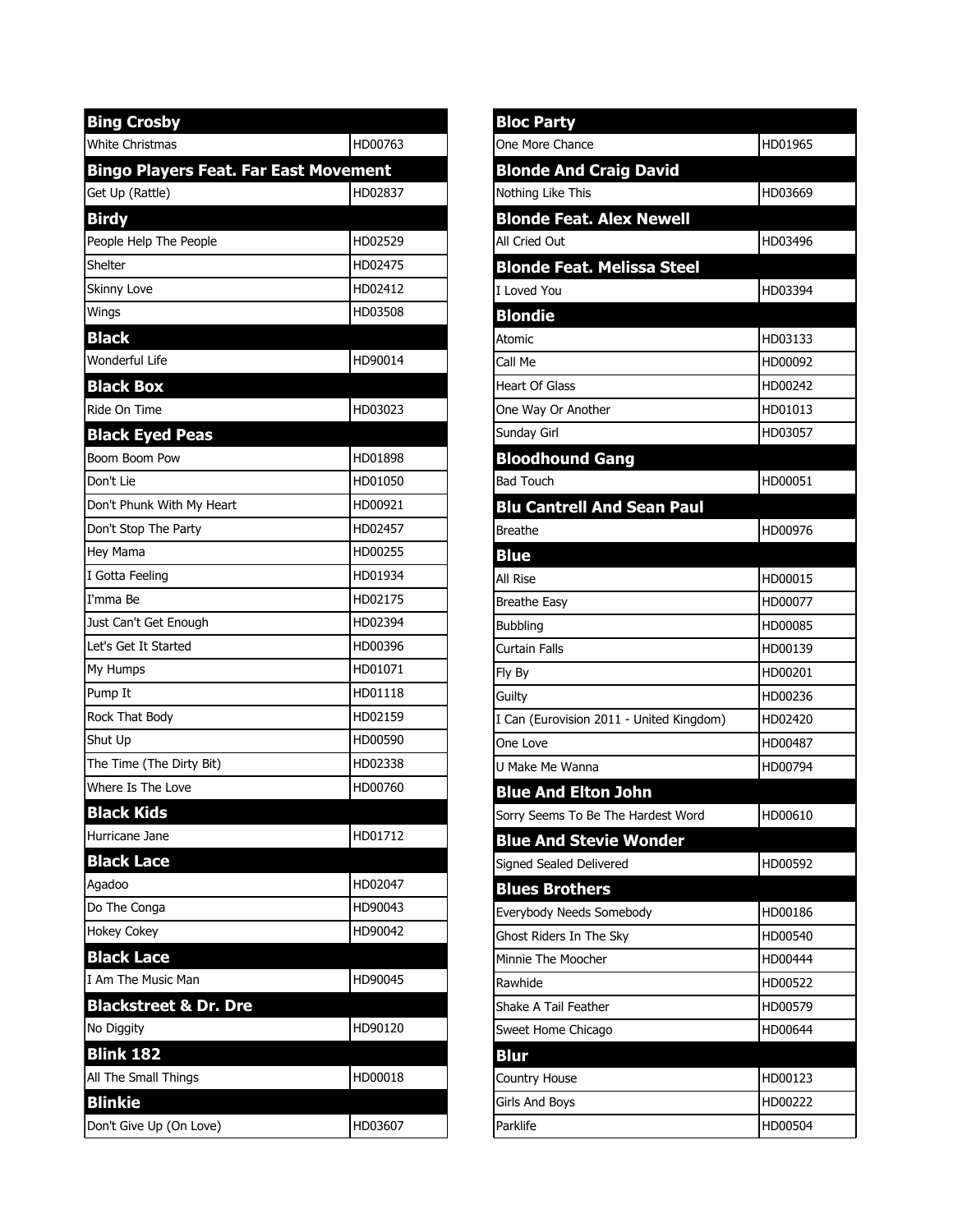| <b>Blur</b>                                      |                    |
|--------------------------------------------------|--------------------|
| Song 2                                           | HD02811            |
| Under The Westway                                | HD02697            |
| <b>Bo Diddley</b>                                |                    |
| Road Runner                                      | HD00824            |
| <b>Bob Marley</b>                                |                    |
| <b>Buffalo Soldier</b>                           | HD00940            |
| No Woman No Cry                                  | HD90095            |
| One Love                                         | HD90090            |
| Three Little Birds                               | HD90107            |
| Waiting In Vain                                  | HD01145            |
| <b>Bob Sinclair</b>                              |                    |
| World Hold On (Children Of The Sky)              | HD01222            |
| <b>Bob Sinclair And Cutee B</b>                  |                    |
| Rock This Party                                  | HD01288            |
| <b>Bob The Builder</b>                           |                    |
| Can We Fix It                                    | HD00941            |
| <b>Bobby Boris Pickett And The Crypt Kickers</b> |                    |
| Monster Mash                                     | HD90057            |
| <b>Bobby Darin</b>                               |                    |
| La Mer (Beyond The Sea)                          | HD90122            |
| Mack The Knife                                   | HD00422            |
| <b>Bobby Helms</b>                               |                    |
| Jingle Bell Rock                                 | HD90068            |
| <b>Bobby Vee</b>                                 |                    |
| More Than I Can Say                              | HD00452            |
| <b>Rubber Ball</b>                               | HD00555            |
| <b>Bobby Vinton</b>                              |                    |
| <b>Blue Velvet</b>                               | HD00942            |
| <b>Bombalurina</b>                               |                    |
| Itsy Bitsy Teenie Weenie Yellow Polka Dot        | HD90038            |
| <b>Bikini</b>                                    |                    |
| <b>Bon Jovi</b>                                  |                    |
| Always                                           | HD01040<br>HD01607 |
| Living On A Prayer<br>Who Says You Can't Go Home | HD01205            |
|                                                  |                    |
| <b>Boney M</b>                                   |                    |
| Mary's Boy Child (Oh My Lord)                    | HD00431            |
| <b>Boney M.</b>                                  |                    |
| Rivers Of Babylon                                | HD03061            |
| <b>Bonnie Tyler</b>                              |                    |
| Believe In Me (Eurovision Song Contest 2013)     | HD02904            |
| Holding Out For A Hero                           | HD01567            |

| <b>Bonnie Tyler</b>                     |         |
|-----------------------------------------|---------|
| It's A Heartache                        | HD01597 |
| Total Eclipse Of The Heart              | HD01559 |
| <b>Boomtown Rats</b>                    |         |
| I Don't Like Mondays                    | HD03070 |
| <b>Booty Luv</b>                        |         |
| Shine                                   | HD01368 |
| Boyz Ii Men                             |         |
| End Of The Road                         | HD03056 |
| <b>Boyzone</b>                          |         |
| Baby Can I Hold You                     | HD02009 |
| <b>Better</b>                           | HD01797 |
| Gave It All Away                        | HD02156 |
| Love Me For A Reason                    | HD02010 |
| Love Will Save The Day                  | HD03166 |
| Love You Anyway                         | HD01757 |
| No Matter What                          | HD03130 |
| Words                                   | HD01620 |
| You Needed Me                           | HD00795 |
| <b>Brandon Flowers</b>                  |         |
| Crossfire                               | HD02301 |
| <b>Brandy &amp; Monica</b>              |         |
|                                         |         |
| The Boy Is Mine                         | HD90133 |
| <b>Breakage And Jess Mills</b>          |         |
| <b>Fighting Fire</b>                    | HD02406 |
| <b>Brenda Lee</b>                       |         |
| Rocking Around The Christmas Tree       | HD00548 |
| Speak To Me Pretty                      | HD01502 |
| <b>Sweet Nothings</b>                   | HD00646 |
| <b>Brian Mcfadden</b>                   |         |
| <b>Irish Son</b>                        | HD00332 |
| Real To Me                              | HD00526 |
| <b>Brian Mcfadden And Delta Goodrem</b> |         |
| <b>Almost Here</b>                      | HD00024 |
| <b>Brian Poole And The Tremeloes</b>    |         |
| Do You Love Me                          | HD02048 |
| <b>Bridgit Mendler</b>                  |         |
| Ready Or Not                            | HD02858 |
| <b>Bring Me The Horizon</b>             |         |
| Drown                                   | HD03412 |
| <b>Britney Spears</b>                   |         |
| 3                                       | HD01997 |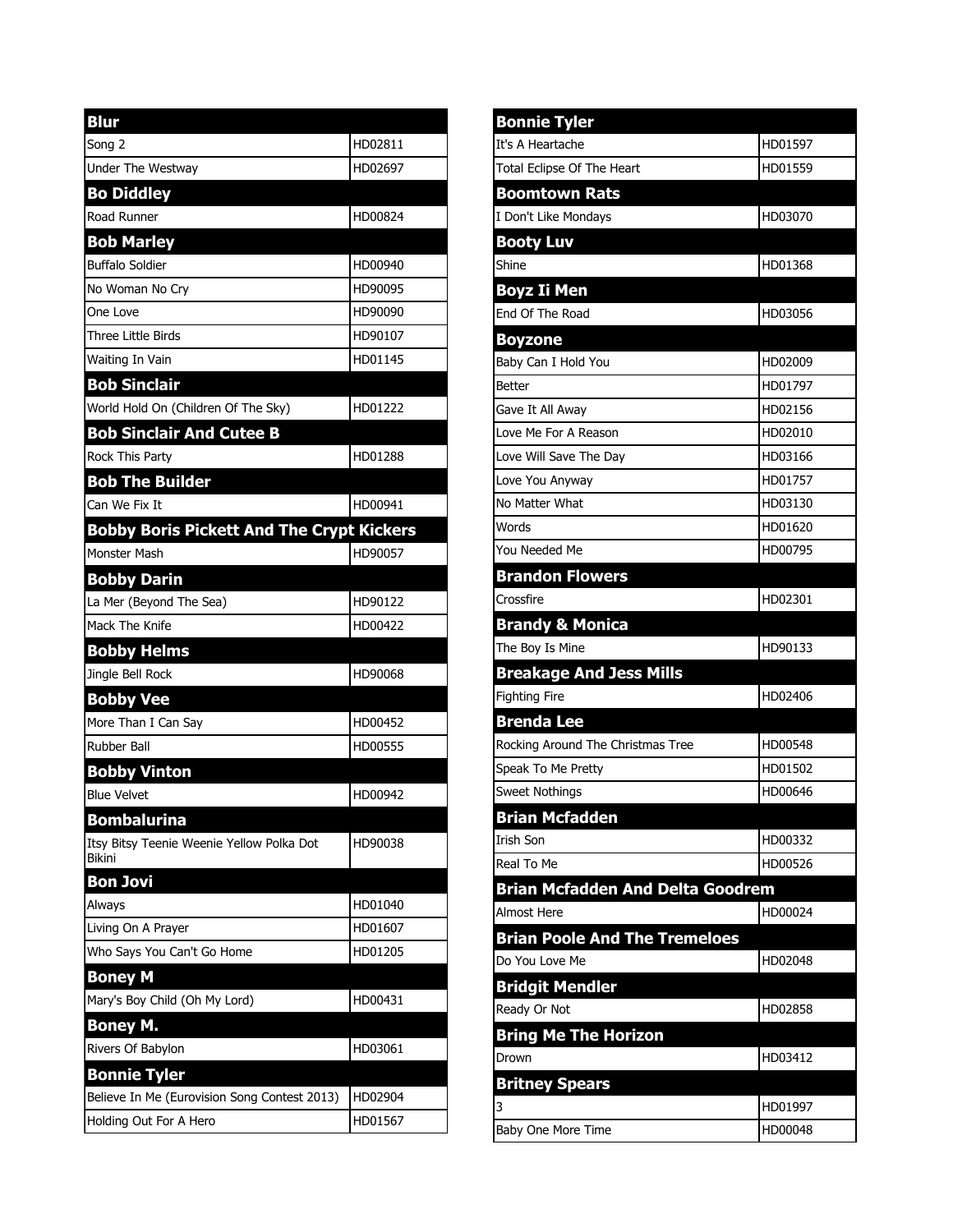| <b>Britney Spears</b>                                      |         |
|------------------------------------------------------------|---------|
| Break The Ice                                              | HD01671 |
| Circus                                                     | HD01818 |
| Do Something                                               | HD00153 |
| Everytime (Every Time)                                     | HD00188 |
| <b>Gimme More</b>                                          | HD01524 |
| Hold It Against Me                                         | HD02374 |
| I Wanna Go                                                 | HD02469 |
| If You Seek Amy                                            | HD01886 |
| My Prerogative                                             | HD00467 |
| Oops I Did It Again                                        | HD00493 |
| Outrageous                                                 | HD00496 |
| Piece Of Me                                                | HD01637 |
| Radar                                                      | HD01939 |
| Till The World Ends                                        | HD02436 |
| Toxic                                                      | HD00706 |
| Womanizer                                                  | HD01776 |
| <b>Work Bitch</b>                                          | HD03149 |
| You Drive Me Crazy                                         | HD00791 |
| <b>Britney Spears And Iggy Azalea</b>                      |         |
| <b>Pretty Girls</b>                                        | HD03500 |
| <b>Britney Spears And Madonna</b>                          |         |
|                                                            |         |
| Me Against The Music                                       | HD00434 |
| <b>Britney Spears Feat. G-Eazy</b>                         |         |
| Make Me                                                    | HD03743 |
|                                                            |         |
| <b>Britney Spears Feat. Will.I.Am</b><br>It Should Be Easy | HD03204 |
|                                                            |         |
| <b>Bruce Springsteen</b><br>Born In The Usa                | HD00943 |
|                                                            |         |
| <b>Bruno Mars</b><br>24K Magic                             | HD03776 |
| Gorilla                                                    | HD03152 |
| Grenade                                                    | HD02363 |
| Just The Way You Are (Amazing)                             | HD02305 |
| Locked Out Of Heaven                                       | HD02758 |
| Marry You                                                  | HD02502 |
| Runaway Baby                                               | HD02548 |
| That's What I Like                                         | HD03859 |
| The Lazy Song                                              | HD02426 |
| Treasure                                                   | HD02911 |
| Versace On The Floor                                       | HD03832 |
| When I Was Your Man                                        | HD02839 |

| <b>Bryan Adams</b>                       |         |
|------------------------------------------|---------|
| Everything I Do I Do It For You          | HD00187 |
| Here I Am                                | HD90193 |
| Run To You                               | HD00558 |
| Summer Of 69                             | HD00629 |
| <b>Bryan Adams And Mel C</b>             |         |
| When You're Gone                         | HD00756 |
| <b>Bryson Tiller</b>                     |         |
| Exchange                                 | HD03679 |
| <b>Bucks Fizz</b>                        |         |
| Making Your Mind Up                      | HD03035 |
| <b>Buddy Holly</b>                       |         |
| Baby I Don't Care                        | HD00045 |
| <b>Bo Diddley</b>                        | HD00827 |
| Brown Eyed Handsome Man                  | HD00082 |
| It's So Easy                             | HD00828 |
| Listen To Me                             | HD00829 |
| Not Fade Away                            | HD00830 |
| Peggy Sue                                | HD00505 |
| Raining In My Heart                      | HD00519 |
| lRave On                                 | HD00521 |
| That'll Be The Day                       | HD00660 |
| Think It Over                            | HD00831 |
| True Love Ways                           | HD00711 |
| <b>Buggles</b>                           |         |
| Video Killed The Radio Star              | HD03085 |
| <b>Burt Bacharach</b>                    |         |
| Raindrops Keep Falling On My Head        | HD02095 |
| <b>Busta Rhymes</b>                      |         |
| Whoo-Hah Got You All In Check            | HD90116 |
| <b>Busta Rhymes And Linkin Park</b>      |         |
| We Made It                               | HD01724 |
| Busta Rhymes Feat. Q-Tip, Kanye West And |         |
| <b>Lil Wayne</b>                         |         |
| Thank You                                | HD03213 |
| <b>Busted</b>                            |         |
| 3Am                                      | HD00001 |
| Air Hostess                              | HD00010 |
| Crashed The Wedding                      | HD00128 |
| She Wants To Be Me                       | HD00584 |
| Sleeping With The Light On               | HD00595 |
| Thunderbirds Are Go                      | HD00699 |
| What I Go To School For                  | HD00746 |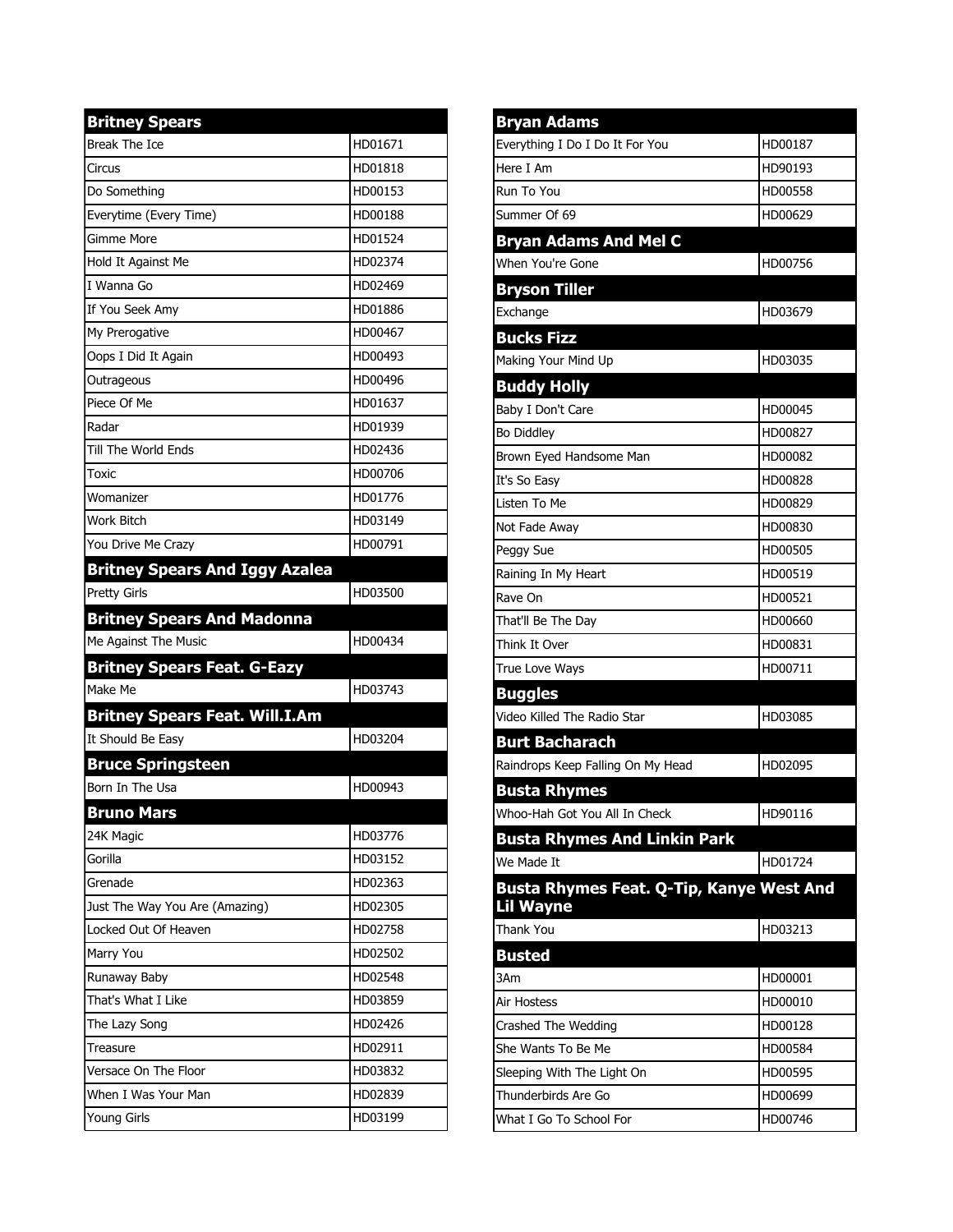| <b>Busted</b>                                 |         |
|-----------------------------------------------|---------|
| Who's David                                   | HD00768 |
| <b>Year 3000</b>                              | HD00784 |
| You Said No                                   | HD00797 |
| <b>Byrds</b>                                  |         |
| Mr. Tambourine Man                            | HD03058 |
| <b>CJ Lewis</b>                               |         |
| Sweets For My Sweet                           | HD90099 |
| <b>Cabaret</b>                                |         |
| Cabaret                                       | HD00090 |
| Money Money                                   | HD90039 |
| <b>Cage The Elephant</b>                      |         |
| Shake Me Down                                 | HD02407 |
| <b>Calum Scott</b>                            |         |
| Dancing On My Own                             | HD03720 |
| Rhythm Inside                                 | HD03815 |
| <b>Calvin Harris</b>                          |         |
| Acceptable In The 80'S                        | HD01332 |
| Feel So Close                                 | HD02485 |
| Flashback                                     | HD02123 |
| I'm Not Alone                                 | HD01882 |
| Merrymaking At My Place                       | HD01406 |
| My Way                                        | HD03784 |
| Ready For The Weekend                         | HD01962 |
| Summer                                        | HD03250 |
| The Girls                                     | HD01369 |
| <b>Calvin Harris &amp; Alesso Feat. Hurts</b> |         |
| <b>Under Control</b>                          | HD03158 |
| <b>Calvin Harris &amp; Rihanna</b>            |         |
| This Is What You Came For                     | HD03685 |
| <b>Calvin Harris And Disciples</b>            |         |
| How Deep Is Your Love                         | HD03518 |
| <b>Calvin Harris And Ellie Goulding</b>       |         |
| I Need Your Love                              | HD02878 |
| <b>Calvin Harris And Example</b>              |         |
| We'll Be Coming Back                          | HD02704 |
| <b>Calvin Harris And Florence Welch</b>       |         |
| Sweet Nothing                                 | HD02761 |
| <b>Calvin Harris And Kelis</b>                |         |
| Bounce                                        | HD02449 |
| <b>Calvin Harris And Ne-Yo</b>                |         |
| Let's Go                                      | HD02633 |

| <b>Calvin Harris And Tinie Tempah</b>                                                |         |
|--------------------------------------------------------------------------------------|---------|
| Drinking From The Bottle                                                             | HD02826 |
| <b>Calvin Harris Feat. Ayah Marar</b>                                                |         |
| Thinking About You                                                                   | HD02955 |
| <b>Calvin Harris Feat. Ellie Goulding</b>                                            |         |
| Outside                                                                              | HD03369 |
| <b>Calvin Harris Feat. Frank Ocean And Migos</b>                                     |         |
| Slide                                                                                | HD03868 |
| <b>Calvin Harris Feat. Haim</b>                                                      |         |
| Pray To God                                                                          | HD03425 |
| <b>Calvin Harris Feat. John Newman</b>                                               |         |
| Blame                                                                                | HD03324 |
| <b>Calvin Harris Feat. Pharrell Williams, Katy</b><br><b>Perry And Big Sean</b>      |         |
| Feels                                                                                | HD03940 |
| <b>Calvin Harris Feat. Young Thug, Pharrell</b><br><b>Williams And Ariana Grande</b> |         |
| Heatstroke                                                                           | HD03891 |
| <b>Camila Cabello</b>                                                                |         |
| Crying In The Club                                                                   | HD03935 |
| <b>Camila Cabello Feat. Quavo</b>                                                    |         |
| Omg                                                                                  | HD03965 |
| <b>Candi Staton</b>                                                                  |         |
| Young Hearts Run Free                                                                | HD01034 |
| <b>Cardi B</b>                                                                       |         |
| Bodak Yellow (Money Moves)                                                           | HD03986 |
| <b>Carl Douglas</b>                                                                  |         |
| Kung Fu Fighting                                                                     | HD03086 |
| <b>Carly Rae Jepsen</b>                                                              |         |
| Call Me Maybe                                                                        | HD02628 |
| I Really Like You                                                                    | HD03445 |
| Run Away With Me                                                                     | HD03543 |
| <b>Carly Simon</b>                                                                   |         |
| Nobody Does It Better                                                                | HD01595 |
|                                                                                      |         |
| You're So Vain                                                                       | HD01593 |
| <b>Carpenters</b>                                                                    |         |
| Close To You                                                                         | HD01509 |
| Merry Christmas Darling                                                              | HD02810 |
| Top Of The World                                                                     | HD01507 |
| We've Only Just Begun                                                                | HD01511 |
| Yesterday Once More                                                                  | HD01512 |
| <b>Carrie Bedingfield</b><br>I Wanna Have Your Babies                                | HD01358 |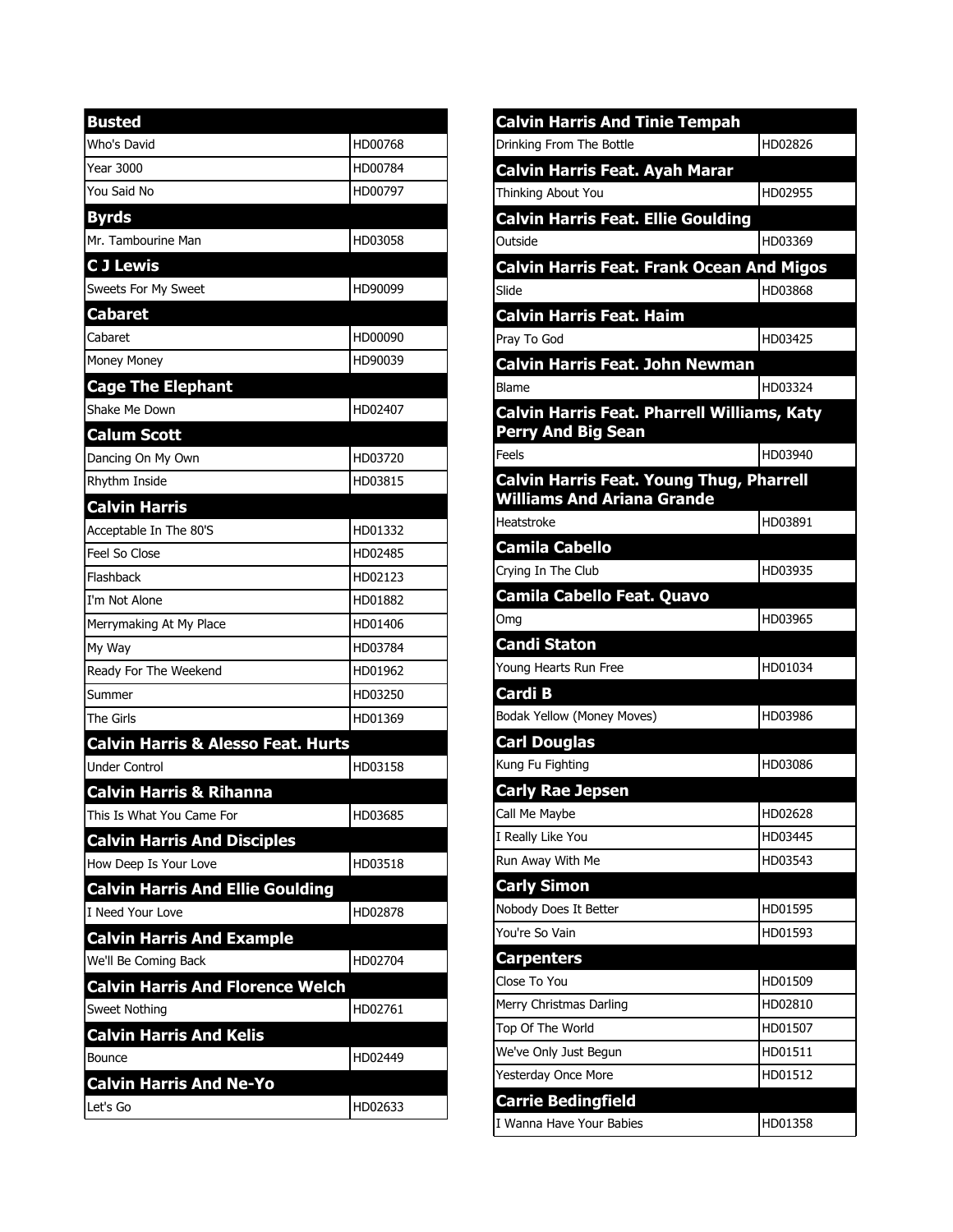| <b>Carrie Underwood</b>                                           |         |
|-------------------------------------------------------------------|---------|
| Before He Cheats                                                  | HD02078 |
| Cowboy Casanova                                                   | HD02147 |
| Good Girl                                                         | HD02636 |
| I Told You So                                                     | HD01895 |
| Something In The Water                                            | HD03347 |
| <b>Cartoons</b>                                                   |         |
| <b>Witch Doctor</b>                                               | HD90059 |
| <b>Cascada</b>                                                    |         |
| Because The Night                                                 | HD01732 |
| <b>Evacuate The Dancefloor</b>                                    | HD01932 |
| Everytime We Touch                                                | HD01241 |
| Miracle                                                           | HD02079 |
| <b>Truly Madly Deeply</b>                                         | HD02080 |
| What Hurts The Most                                               | HD01631 |
| <b>Cash Cash And Digital Farm Animals Feat.</b><br><b>Nelly</b>   |         |
| Millionaire                                                       | HD03766 |
| <b>Cash Cash Feat. Bebe Rexha</b>                                 |         |
| Take Me Home                                                      | HD03264 |
| <b>Catfish And The Bottlemen</b>                                  |         |
| Outside                                                           | HD03845 |
| Soundcheck                                                        | HD03657 |
| Cee Lo Green                                                      |         |
| Forget You                                                        | HD02298 |
| It's Ok                                                           | HD02357 |
| <b>Cee Lo Green</b>                                               |         |
| Anyway                                                            | HD02567 |
| <b>Celine Dion</b>                                                |         |
| Loved Me Back To Life                                             | HD03169 |
| My Heart Will Go On                                               | HD00463 |
| Think Twice                                                       | HD00692 |
| <b>Chainsmokers</b>                                               |         |
| Roses                                                             | HD03627 |
| <b>Chaka Demus &amp; Pliers</b>                                   |         |
| Tease Me                                                          | HD90097 |
| <b>Chaka Khan</b>                                                 |         |
| Ain't Nobody                                                      | HD90088 |
| <b>Chance The Rapper Feat. 2 Chainz &amp; Lil</b><br><b>Wayne</b> |         |
| No Problem                                                        | HD03820 |
| <b>Charlene Soraia</b>                                            |         |
| Wherever You Will Go                                              | HD02543 |

| HD03055<br>HD03038<br><b>Charles Hamilton Feat. Rita Ora</b><br>HD03494<br>HD01517<br>HD03299<br>Boom Clap<br>HD03970<br>HD03359<br>HD03827<br>HD03416<br><b>Charlie And The Chocolate Factory</b><br>HD90188<br>HD02886<br>HD03911<br>Attention<br>HD03837<br>HD03625<br><b>Charlie Puth Feat. Meghan Trainor</b><br>HD03523<br>HD03729<br>HD01540<br>HD01550<br>Call My Name<br>HD01046<br>HD00920<br>HD01100<br>HD01155<br>HD00835<br>HD01263<br>Gertcha<br>HD01276<br>HD01264<br>HD01265<br>HD00836 | <b>Charles And Eddie</b>               |  |
|---------------------------------------------------------------------------------------------------------------------------------------------------------------------------------------------------------------------------------------------------------------------------------------------------------------------------------------------------------------------------------------------------------------------------------------------------------------------------------------------------------|----------------------------------------|--|
|                                                                                                                                                                                                                                                                                                                                                                                                                                                                                                         | Would I Lie To You                     |  |
|                                                                                                                                                                                                                                                                                                                                                                                                                                                                                                         | <b>Charles Aznavour</b>                |  |
|                                                                                                                                                                                                                                                                                                                                                                                                                                                                                                         | She                                    |  |
|                                                                                                                                                                                                                                                                                                                                                                                                                                                                                                         |                                        |  |
|                                                                                                                                                                                                                                                                                                                                                                                                                                                                                                         | New York Raining                       |  |
|                                                                                                                                                                                                                                                                                                                                                                                                                                                                                                         | <b>Charley Pride</b>                   |  |
|                                                                                                                                                                                                                                                                                                                                                                                                                                                                                                         | Crystal Chandelier                     |  |
|                                                                                                                                                                                                                                                                                                                                                                                                                                                                                                         | <b>Charli Xcx</b>                      |  |
|                                                                                                                                                                                                                                                                                                                                                                                                                                                                                                         |                                        |  |
|                                                                                                                                                                                                                                                                                                                                                                                                                                                                                                         | Boys                                   |  |
|                                                                                                                                                                                                                                                                                                                                                                                                                                                                                                         | <b>Break The Rules</b>                 |  |
|                                                                                                                                                                                                                                                                                                                                                                                                                                                                                                         | <b>Charli Xcx Feat. Lil Yachty</b>     |  |
|                                                                                                                                                                                                                                                                                                                                                                                                                                                                                                         | After The Afterparty                   |  |
|                                                                                                                                                                                                                                                                                                                                                                                                                                                                                                         | <b>Charli Xcx Feat. Rita Ora</b>       |  |
|                                                                                                                                                                                                                                                                                                                                                                                                                                                                                                         | Doing It                               |  |
|                                                                                                                                                                                                                                                                                                                                                                                                                                                                                                         |                                        |  |
|                                                                                                                                                                                                                                                                                                                                                                                                                                                                                                         | Oompa Loompa                           |  |
|                                                                                                                                                                                                                                                                                                                                                                                                                                                                                                         | <b>Charlie Brown</b>                   |  |
|                                                                                                                                                                                                                                                                                                                                                                                                                                                                                                         | On My Way                              |  |
|                                                                                                                                                                                                                                                                                                                                                                                                                                                                                                         | <b>Charlie Puth</b>                    |  |
|                                                                                                                                                                                                                                                                                                                                                                                                                                                                                                         |                                        |  |
|                                                                                                                                                                                                                                                                                                                                                                                                                                                                                                         | Dangerously                            |  |
|                                                                                                                                                                                                                                                                                                                                                                                                                                                                                                         | One Call Away                          |  |
|                                                                                                                                                                                                                                                                                                                                                                                                                                                                                                         |                                        |  |
|                                                                                                                                                                                                                                                                                                                                                                                                                                                                                                         | Marvin Gaye                            |  |
|                                                                                                                                                                                                                                                                                                                                                                                                                                                                                                         | <b>Charlie Puth Feat. Selena Gomez</b> |  |
|                                                                                                                                                                                                                                                                                                                                                                                                                                                                                                         | We Don't Talk Anymore                  |  |
|                                                                                                                                                                                                                                                                                                                                                                                                                                                                                                         | <b>Charlie Rich</b>                    |  |
|                                                                                                                                                                                                                                                                                                                                                                                                                                                                                                         | <b>Behind Closed Doors</b>             |  |
|                                                                                                                                                                                                                                                                                                                                                                                                                                                                                                         | The Most Beautiful Girl In The World   |  |
|                                                                                                                                                                                                                                                                                                                                                                                                                                                                                                         | <b>Charlotte Church</b>                |  |
|                                                                                                                                                                                                                                                                                                                                                                                                                                                                                                         |                                        |  |
|                                                                                                                                                                                                                                                                                                                                                                                                                                                                                                         | Crazy Chick                            |  |
|                                                                                                                                                                                                                                                                                                                                                                                                                                                                                                         | Even God Can't Change The Past         |  |
|                                                                                                                                                                                                                                                                                                                                                                                                                                                                                                         | Moodswings (To Come At Me Like That)   |  |
|                                                                                                                                                                                                                                                                                                                                                                                                                                                                                                         | <b>Chas And Dave</b>                   |  |
|                                                                                                                                                                                                                                                                                                                                                                                                                                                                                                         | Ain't No Pleasing You                  |  |
|                                                                                                                                                                                                                                                                                                                                                                                                                                                                                                         | Beer Belly                             |  |
|                                                                                                                                                                                                                                                                                                                                                                                                                                                                                                         |                                        |  |
|                                                                                                                                                                                                                                                                                                                                                                                                                                                                                                         | London Girls                           |  |
|                                                                                                                                                                                                                                                                                                                                                                                                                                                                                                         | Margate                                |  |
|                                                                                                                                                                                                                                                                                                                                                                                                                                                                                                         | Rabbit                                 |  |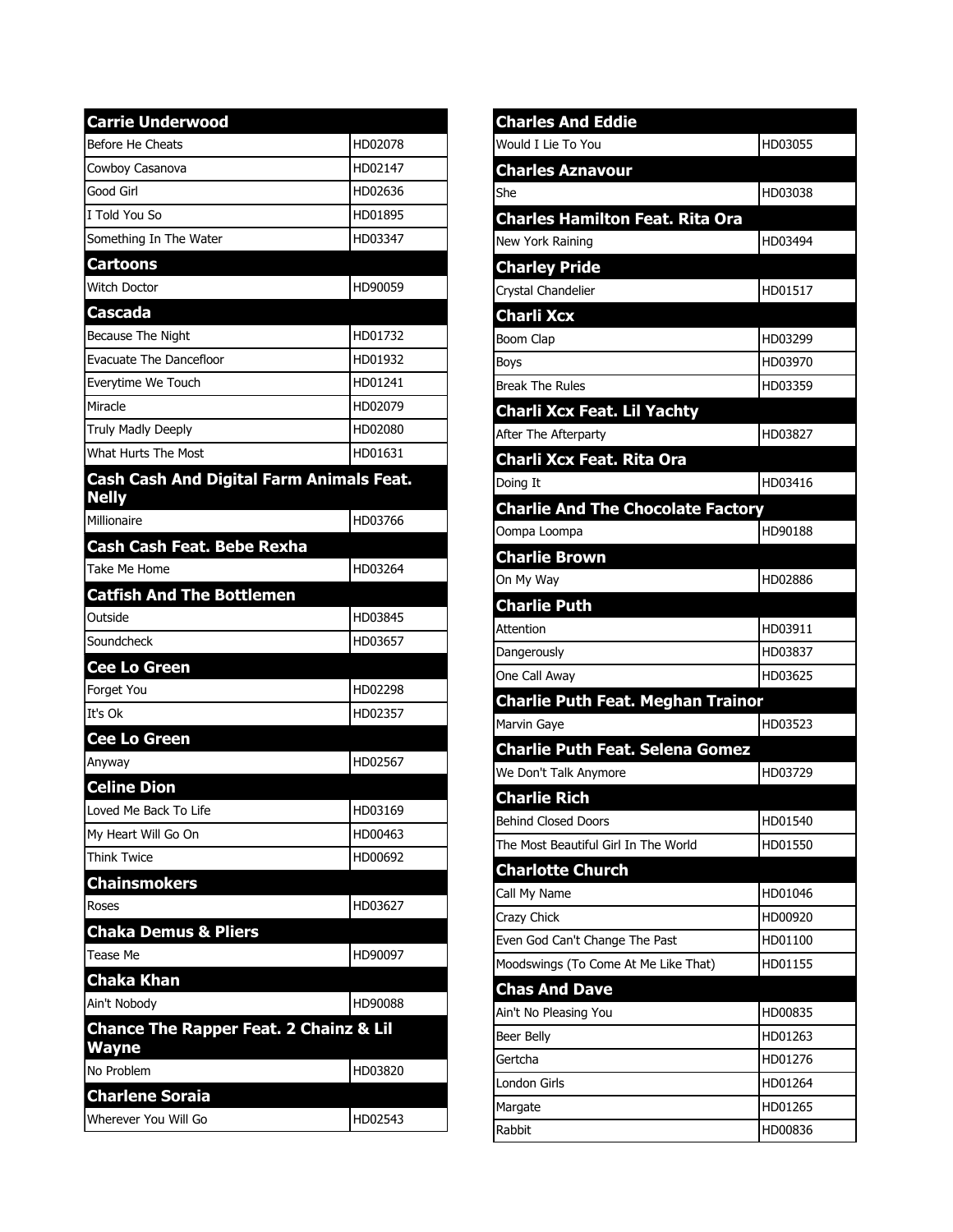| <b>Chas And Dave</b>                      |         |
|-------------------------------------------|---------|
| Rock And Roll Medley                      | HD01266 |
| Snooker Loopy                             | HD01267 |
| Stars Over 45 Medlev                      | HD01268 |
| Sunshine Of Your Smile                    | HD01269 |
| The Diddlum Song                          | HD01270 |
| The Sideboard Song                        | HD01275 |
| Wallop                                    | HD01271 |
| Chase & Status Feat. Louis M^Ttrs         |         |
| Lost & Not Found                          | HD02940 |
| <b>Chase And Status And Delilah</b>       |         |
| Time                                      | HD02439 |
| <b>Chase And Status And Liam Bailey</b>   |         |
| <b>Blind Faith</b>                        | HD02377 |
| <b>Chase And Status And Tinie Tempah</b>  |         |
| Hitz                                      | HD02472 |
| <b>Cheat Codes Feat. Demi Lovato</b>      |         |
| No Promises                               | HD03910 |
| <b>Cheat Codes X Kris Kross Amsterdam</b> |         |
| Sex                                       | HD03714 |
| <b>Cheeky Girls</b>                       |         |
| Cheeky Song (Touch My Bum)                | HD00666 |
| <b>Cher</b>                               |         |
| <b>Believe</b>                            | HD00061 |
| If I Could Turn Back Time                 | HD01560 |
| Shoop Shoop Song                          | HD00588 |
| Walking In Memphis                        | HD02049 |
| <b>Cher Lloyd</b>                         |         |
| Swagger Jagger                            | HD02467 |
| <b>Cher Lloyd And Mike Posner</b>         |         |
| With Ur Love (With Your Love)             | HD02528 |
| <b>Cher Lloyd Ft Astro</b>                |         |
| Want U Back                               | HD02600 |
| <b>Cheryl</b>                             |         |
| Call My Name                              | HD02663 |
| I Don't Care                              | HD03361 |
| Only Human                                | HD03420 |
| <b>Cheryl Cole</b>                        |         |
| Fight For This Love                       | HD01991 |
| Parachute                                 | HD02172 |
| <b>Promise This</b>                       | HD02317 |
| The Flood                                 | HD02362 |
| Under The Sun                             | HD02682 |

| <b>Cheryl Cole And Will I Am</b>      |         |
|---------------------------------------|---------|
| <b>Words</b>                          | HD02143 |
| <b>Cheryl Cole Feat. Tinie Tempah</b> |         |
| Crazy Stupid Love                     | HD03270 |
| <b>Chesney Hawkes</b>                 |         |
| The One And Only                      | HD03031 |
| <b>Chess</b>                          |         |
| I Know Him So Well                    | HD00294 |
| <b>Chicago</b>                        |         |
| All That Jazz                         | HD00017 |
| Razzle Dazzle                         | HD00523 |
| lWhen Your Good To Mama               | HD00757 |
| <b>Chicane And Tom Jones</b>          |         |
| Stoned In Love                        | HD01184 |
| <b>Chico</b>                          |         |
| It's Chico Time                       | HD01154 |
| <b>Chiddy Bang</b>                    |         |
| <b>Ray Charles</b>                    | HD02602 |
| <b>Chiffons</b>                       |         |
| He's So Fine                          | HD00251 |
| <b>Childish Gambino</b>               |         |
| Redbone                               | HD03841 |
| <b>Childrens</b>                      |         |
| B-I-N-G-O (Bingo)                     | HD90074 |
| <b>Chipmunk</b>                       |         |
| Diamond Rings                         | HD01933 |
| Oopsy Daisy                           | HD01996 |
| <b>Chipmunk And Chris Brown</b>       |         |
| Champion                              | HD02386 |
| <b>Chipmunk And Esmee Denters</b>     |         |
| Until You Were Gone                   | HD02215 |
| <b>Chipmunk And Keri Hilson</b>       |         |
| In The Air                            | HD02422 |
| <b>Chipmunk And Talay Riley</b>       |         |
| Look For Me                           | HD02164 |
| <b>Chipmunk And Trey Songz</b>        |         |
| Take Off                              | HD02477 |
| <b>Chitty Chitty Bang Bang</b>        |         |
| Chitty Chitty Bang Bang               | HD90049 |
| <b>Truly Scrumptious</b>              | HD90073 |
| <b>Chris Brown</b>                    |         |
| Crawl                                 | HD02197 |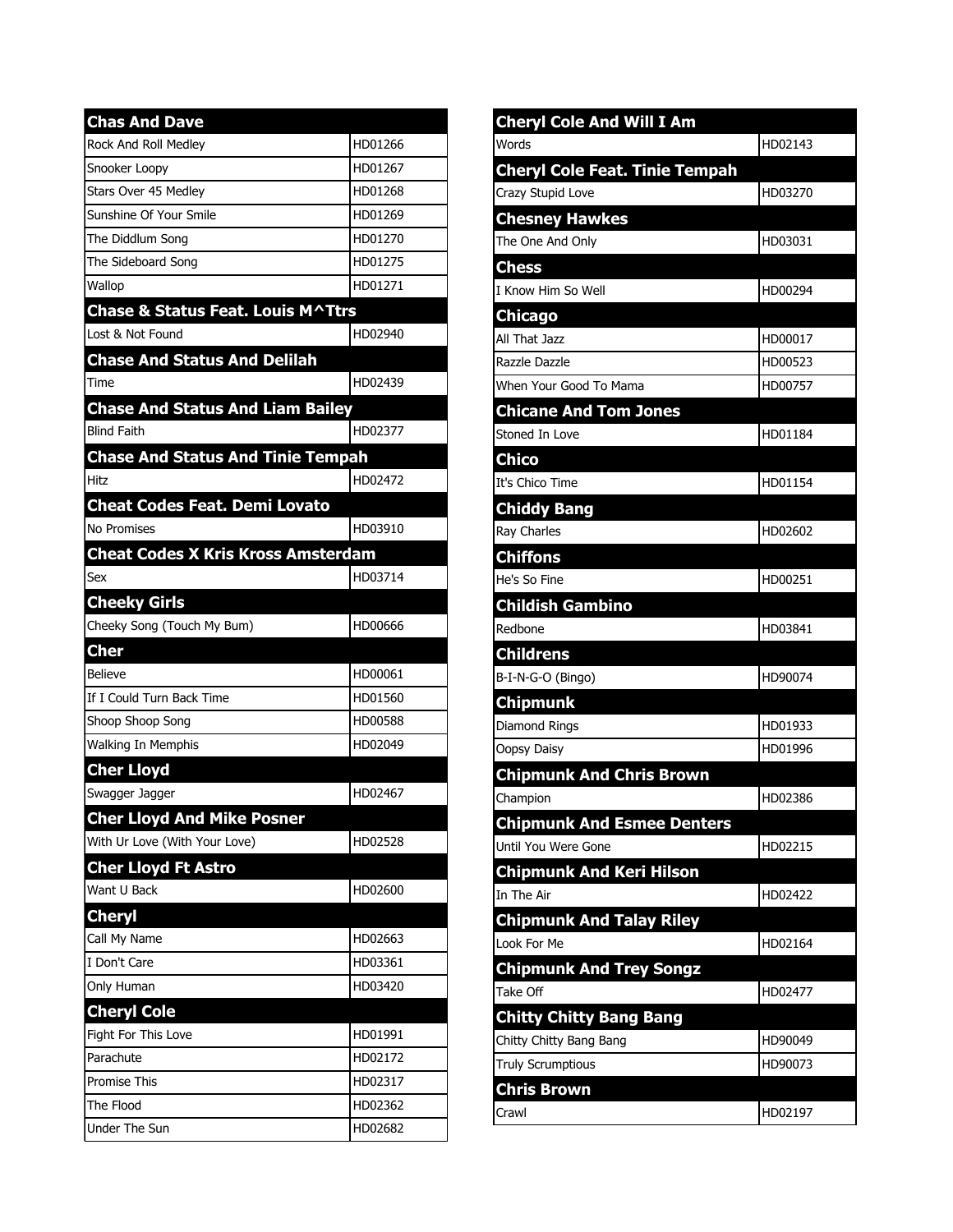| <b>Chris Brown</b>                                              |         |
|-----------------------------------------------------------------|---------|
| Don't Wake Me Up                                                | HD02686 |
| Fine China                                                      | HD02889 |
| Forever                                                         | HD01709 |
| Ouestions                                                       | HD03973 |
| Run It                                                          | HD01159 |
| Turn Up The Music                                               | HD02612 |
| X                                                               | HD03333 |
| Yeah 3X                                                         | HD02381 |
| <b>Chris Brown And Justin Bieber</b>                            |         |
| Next 2 You                                                      | HD02480 |
| <b>Chris Brown And T Pain</b>                                   |         |
| <b>Kiss Kiss</b>                                                | HD01752 |
| <b>Chris Brown And Tyga</b>                                     |         |
| Ayo                                                             | HD03423 |
| <b>Chris Brown Feat. Lil Wayne And French</b><br><b>Montana</b> |         |
| Loyal                                                           | HD03245 |
| <b>Chris Brown Feat. Usher And Gucci Mane</b>                   |         |
| Party                                                           | HD03840 |
| <b>Chris Cornell</b>                                            |         |
| You Know My Name                                                | HD01295 |
| <b>Chris De Burgh</b>                                           |         |
| A Spaceman Came Travelling                                      | HD01439 |
| Lady In Red                                                     | HD00377 |
| <b>Chris Farlowe</b>                                            |         |
| Out Of Time                                                     | HD90010 |
| <b>Chris Malinchak</b>                                          |         |
| So Good To Me                                                   | HD02920 |
| <b>Chris Rea</b>                                                |         |
| Driving Home For Christmas                                      | HD02802 |
| <b>Christina Aguilera</b>                                       |         |
| Ain't No Other Man                                              | HD01223 |
| <b>Beautiful</b>                                                | HD01986 |
| Candyman                                                        | HD01353 |
| Can't Hold Us Down                                              | HD00099 |
| Fighter                                                         | HD00990 |
| Genie In A Bottle                                               | HD00214 |
| Hurt                                                            | HD01280 |
| Keeps Getting Better                                            | HD01785 |
| Not Myself Tonight                                              | HD02224 |
| The Voice Within                                                | HD02081 |
| Your Body                                                       | HD02760 |

| <b>Christina Aguilera And Blake Shelton</b> |         |
|---------------------------------------------|---------|
| Just A Fool                                 | HD02835 |
| <b>Christina Aguilera And Missy Elliott</b> |         |
| Car Wash                                    | HD00101 |
| Christina Aguilera, Lil' Kim Mya And Pink   |         |
| Lady Marmalade (Moulin Rouge)               | HD00378 |
| <b>Christina Milian</b>                     |         |
| Dip It Low                                  | HD00151 |
| When You Look At Me                         | HD00754 |
| <b>Christina Milian And Joe Budden</b>      |         |
| <b>Whatever You Want</b>                    | HD00748 |
| <b>Christina Milian And Young Jeezy</b>     |         |
| Say I                                       | HD01185 |
| <b>Christina Perri</b>                      |         |
| Human                                       | HD03237 |
| Jar Of Hearts                               | HD02465 |
| <b>Christina Perri</b>                      |         |
| A Thousand Years                            | HD02561 |
| <b>Christine &amp; The Queens</b>           |         |
| Tilted                                      | HD03734 |
| <b>Christmas</b>                            |         |
| Jingle Bells                                | HD90047 |
| Oh Holy Night                               | HD90048 |
| Rudolph The Red Nosed Reindeer              | HD90037 |
| Silent Night                                | HD01453 |
| We Wish You A Merry Christmas               | HD01456 |
| <b>Chuck Berry</b>                          |         |
| Ce La Vie (You Never Can Tell)              | HD00106 |
| Johnny B Goode                              | HD00347 |
| My Ding-A-Ling                              | HD03119 |
| No Particular Place To Go                   | HD00478 |
| Reeling And Rocking                         | HD00838 |
| Roll Over Beethoven                         | HD00549 |
| Sweet Little Sixteen                        | HD00645 |
| Chumbawamba                                 |         |
| Tubthumping                                 | HD01028 |
| <b>Ciara And Justin Timberlake</b>          |         |
| Love Sex Magic                              | HD01884 |
| <b>Ciara And Petey Pablo</b>                |         |
| My Goodies                                  | HD00229 |
| <b>Cilla Black</b>                          |         |
| Anyone Who Had A Heart                      | HD00040 |
| You're My World                             | HD01513 |
|                                             |         |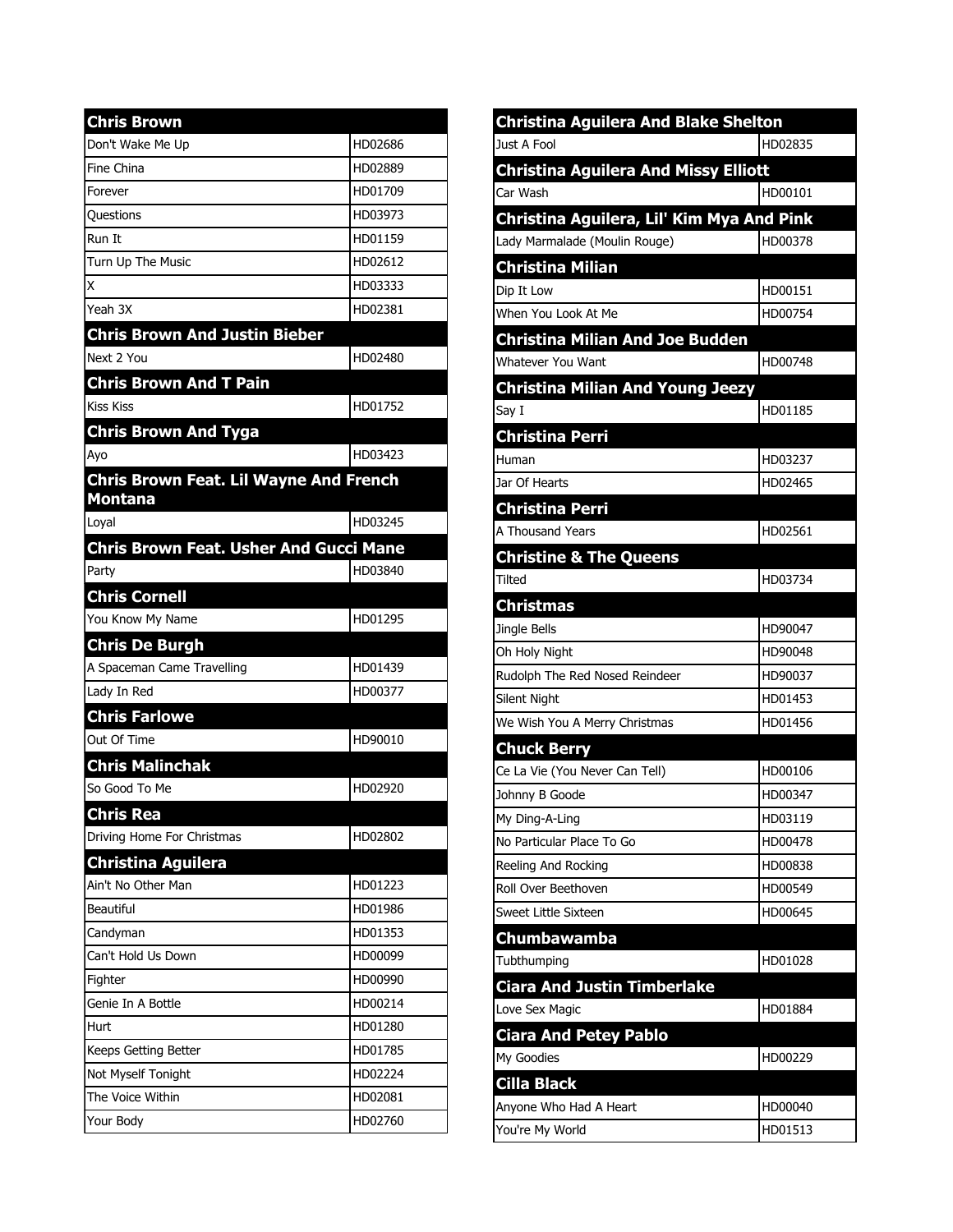| <b>Cinderella</b>                                                                  |         |
|------------------------------------------------------------------------------------|---------|
| A Dream Is A Wish Your Heart Makes                                                 | HD90157 |
| Bibbidi Bobbidi Boo                                                                | HD90153 |
| <b>Clarence 'Frogman' Henry</b>                                                    |         |
| But I Do (I Don't Know Why I Love You)                                             | HD00089 |
| <b>Clash</b>                                                                       |         |
| Should I Stay Or Should I Go                                                       | HD01020 |
| <b>Clean Bandit</b>                                                                |         |
| Stronger                                                                           | HD03456 |
| <b>Clean Bandit Feat. Jess Glynne</b>                                              |         |
| Rather Be                                                                          | HD03315 |
| Real Love                                                                          | HD03389 |
| <b>Clean Bandit Feat. Louisa Johnson</b>                                           |         |
| Tears                                                                              | HD03702 |
| <b>Clean Bandit Feat. Sean Paul And Anne-Marie</b>                                 |         |
| Rockabye                                                                           | HD03795 |
| <b>Clean Bandit Feat. Sharna Bass</b>                                              |         |
| Extraordinary                                                                      | HD03275 |
| <b>Clean Bandit Feat. Zara Larsson</b>                                             |         |
| Symphony                                                                           | HD03884 |
| <b>Clean Bandit Ft. Sean Paul &amp; Anne-Marie</b>                                 |         |
| Rockabye (Female Solo)                                                             | HD90169 |
|                                                                                    |         |
| <b>Cliff Richard</b>                                                               |         |
| 21St Century Christmas                                                             | HD01308 |
| <b>Bachelor Boy</b>                                                                | HD01568 |
| Congratulations                                                                    | HD00840 |
| Devil Woman                                                                        | HD01570 |
| Do You Wanna Dance                                                                 | HD01482 |
|                                                                                    | HD00843 |
|                                                                                    | HD01574 |
|                                                                                    | HD00845 |
| Mistletoe And Wine                                                                 | HD01445 |
| In The Country<br>Living Doll<br>Miss You Nights<br>Move It                        | HD01494 |
| Summer Holiday                                                                     | HD00627 |
|                                                                                    | HD90061 |
| The Next Time                                                                      | HD00847 |
|                                                                                    | HD01491 |
|                                                                                    | HD00849 |
| <b>Colbie Caillat</b>                                                              |         |
| <b>Bubbly</b>                                                                      | HD01753 |
| The Millenium Prayer<br>The Young Ones<br>We Don't Talk Anymore<br><b>Coldplay</b> |         |
| A Sky Full Of Stars                                                                | HD03256 |

| Coldplay                       |         |
|--------------------------------|---------|
| Atlas                          | HD02985 |
| Charlie Brown                  | HD02598 |
| Clocks                         | HD00946 |
| Everglow                       | HD03821 |
| Every Teardrop Is A Waterfall  | HD02452 |
| Fix You                        | HD01166 |
| Hurts Like Heaven              | HD02789 |
| Hymn For The Weekend           | HD03650 |
| Hypnotized                     | HD03874 |
| Life In Technicolour Ii        | HD01889 |
| Lost                           | HD01763 |
| Magic                          | HD03223 |
| Miracles                       | HD03405 |
| Paradise                       | HD02523 |
| Scientist                      | HD01755 |
| Scientist                      | HD02011 |
| Speed Of Sound                 | HD00931 |
| <b>Strawberry Swing</b>        | HD01975 |
| Talk                           | HD01105 |
| The Hardest Part               | HD01179 |
| Violet Hill                    | HD01707 |
| Viva La Vida                   | HD01725 |
| Yellow                         | HD00785 |
| <b>Coldplay &amp; Big Sean</b> |         |
| Miracles (Someone Special)     | HD03962 |
| <b>Coldplay And Rihanna</b>    |         |
| Princess Of China              | HD02644 |
| <b>Comic Relief</b>            |         |
| Islands In The Stream          | HD01860 |
| Commitments                    |         |
| Do Right Woman Do Right Man    | HD00152 |
| Gimme Some Loving              | HD00220 |
| In The Midnight Hour           | HD00327 |
| Mr Pitiful                     | HD00454 |
| <b>Mustang Sally</b>           | HD00457 |
| Try A Little Tenderness        | HD00714 |
| <b>Commodores</b>              |         |
| Easy                           | HD00176 |
| Three Times A Lady             | HD00698 |
| Communards                     |         |
| Don't Leave Me This Way        | HD03029 |
|                                |         |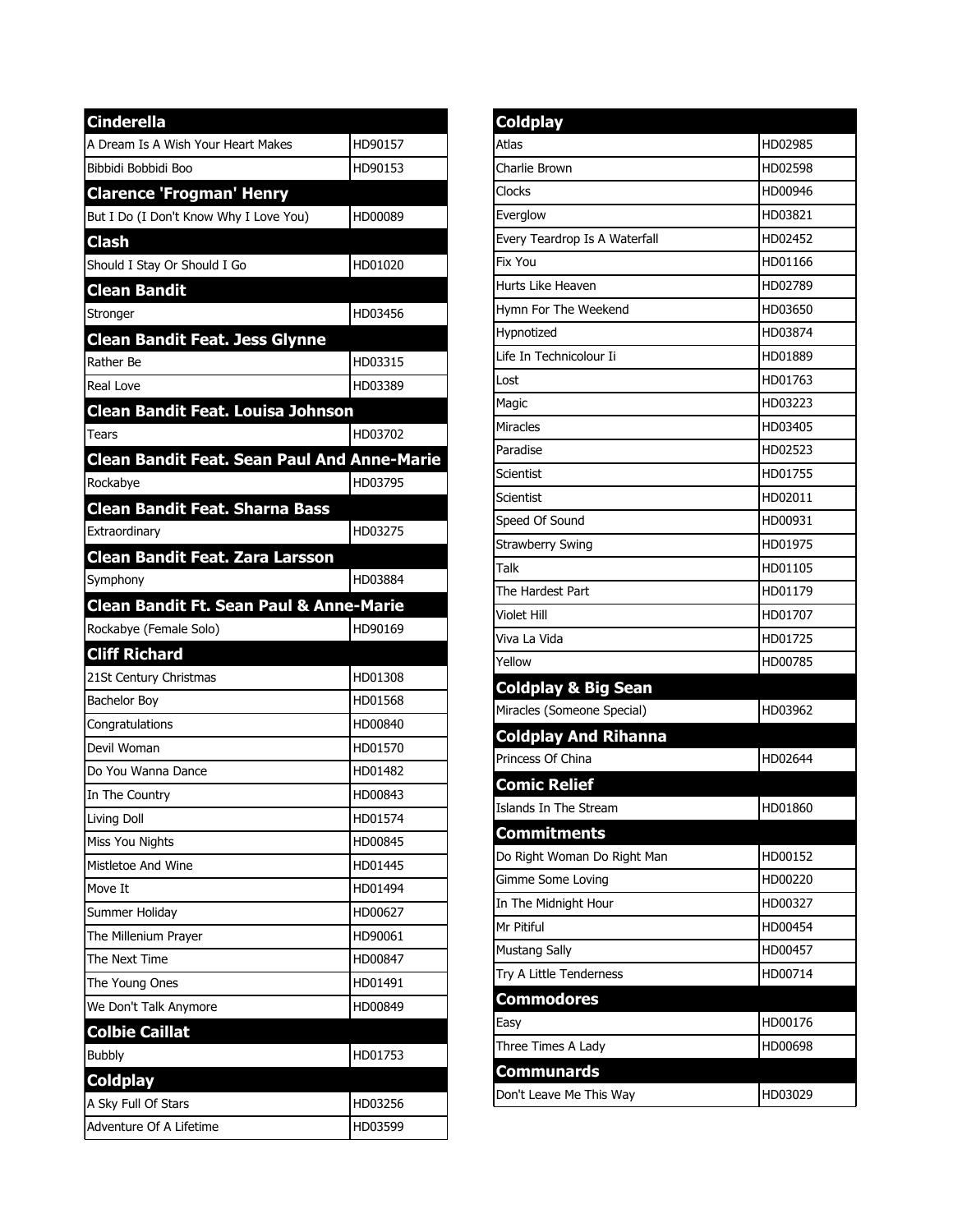| <b>Conchita Wurst</b>          |         |
|--------------------------------|---------|
| Rise Like A Phoenix            | HD03286 |
| <b>Connie Francis</b>          |         |
| Carolina Moon                  | HD01485 |
| Lipstick On Your Collar        | HD01475 |
| Stupid Cupid                   | HD01489 |
| Who's Sorry Now                | HD00769 |
| <b>Conor Maynard</b>           |         |
| Can't Say No                   | HD02635 |
| R U Crazy                      | HD02990 |
| <b>Talking About</b>           | HD03454 |
| Vegas Girl                     | HD02684 |
| <b>Conor Maynard And Ne-Yo</b> |         |
| Turn Around                    | HD02745 |
| <b>Conor Maynard And Wiley</b> |         |
| Animal                         | HD02832 |
| <b>Conway Twitty</b>           |         |
| It's Only Make Believe         | HD00338 |
| <b>Coolio</b>                  |         |
| Gangsta's Paradise             | HD02277 |
| <b>Corinne Bailey Rae</b>      |         |
| Like A Star                    | HD01284 |
| Put Your Records On            | HD01156 |
| <b>Trouble Sleeping</b>        | HD01186 |
| Cornershop                     |         |
| Brimful Of Asha                | HD03128 |
| Corrs                          |         |
| Angel                          | HD00032 |
| <b>Counting Crows</b>          |         |
| Accidentally In Love           | HD90192 |
| <b>Courteeners</b>             |         |
| You Overdid It Doll            | HD02195 |
| <b>Cover Drive</b>             |         |
| Lick Ya Down                   | HD02512 |
| Sparks                         | HD02652 |
| <b>Coverdrive</b>              |         |
| Twilight                       | HD02603 |
| <b>Craig David</b>             |         |
| Change My Love                 | HD03834 |
| Fill Me In                     | HD00198 |
| One More Time                  | HD03719 |
| Seven Days                     | HD00574 |
| <b>Walking Away</b>            | HD00736 |

| <b>Craig David</b>                       |         |
|------------------------------------------|---------|
| World Filled With Love                   | HD00778 |
| <b>Craig David And Sigala</b>            |         |
| Ain't Giving Up                          | HD03757 |
| <b>Craig David And Sting</b>             |         |
| Rise And Fall                            | HD00543 |
| <b>Craig David X Big Narstie</b>         |         |
| When The Bassline Drops                  | HD03634 |
| <b>Crazy Frog</b>                        |         |
| Last Christmas                           | HD01309 |
| <b>Creedence Clearwater Revival</b>      |         |
| <b>Bad Moon Rising</b>                   | HD03008 |
| Proud Mary                               | HD02050 |
| <b>Crusaders</b>                         |         |
| <b>Street Life</b>                       | HD00850 |
| <b>Crystal Gayle</b>                     |         |
| Don't It Make My Brown Eyes Blue         | HD00164 |
| <b>Culture Club</b>                      |         |
| Do You Really Want To Hurt Me            | HD00158 |
| Karma Chameleon                          | HD00355 |
| <b>Cutting Crew</b>                      |         |
| I Just Died In Your Arms                 | HD90151 |
| <b>Cyndi Lauper</b>                      |         |
| Girls Just Wanna Have Fun                | HD00224 |
| Time After Time                          | HD02051 |
| <b>True Colours</b>                      | HD90179 |
| <b>Cypress Hill</b>                      |         |
| Insane In The Brain                      | HD90149 |
| <b>D</b> Ream                            |         |
| Things Can Only Get Better               | HD03067 |
| D.R.A.M. Feat. Lil Yachty                |         |
| <b>Broccoli</b>                          | HD03761 |
| $D-12$                                   |         |
| My Band (Explicit)                       | HD00458 |
| D4I                                      |         |
| Laffy Taffy                              | HD01170 |
| <b>Daft Punk</b>                         |         |
| Get Lucky                                | HD02890 |
| <b>Daft Punk Feat. Pharrell Williams</b> |         |
| Lose Yourself To Dance                   | HD02970 |
| <b>Daisy Dares You And Chipmunk</b>      |         |
| Number One Enemy                         | HD02192 |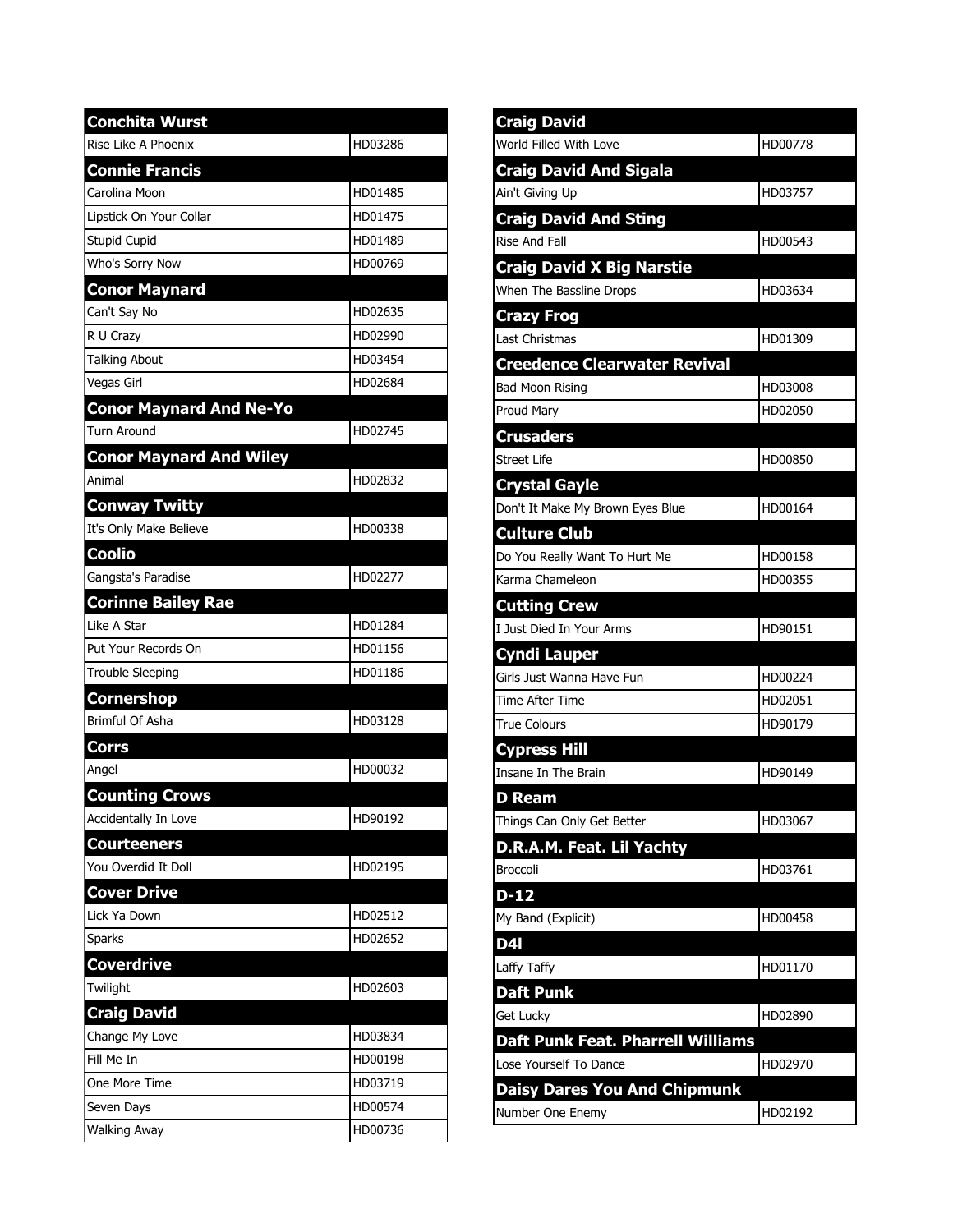| Dan Mcgrath And Josh Phillips (Feat. Carol<br><b>Kenyon And Tommy Blaze)</b> |         |
|------------------------------------------------------------------------------|---------|
| Let's Go Dancing                                                             | HD01644 |
| <b>Daniel Bedingfield</b>                                                    |         |
| Friday                                                                       | HD00208 |
| Gotta Get Through This                                                       | HD00230 |
| If You're Not The One                                                        | HD01615 |
| Nothing Hurts Like Love                                                      | HD00483 |
| The Way                                                                      | HD00932 |
| Wrap My Words Around You                                                     | HD00780 |
| <b>Daniel Merriweather</b>                                                   |         |
| Impossible                                                                   | HD01953 |
| Red                                                                          | HD01896 |
| <b>Daniel Merriweather And Wale</b>                                          |         |
| Change                                                                       | HD01833 |
| <b>Daniel Powter</b>                                                         |         |
| Bad Day                                                                      | HD00975 |
| <b>Dannii Minogue</b>                                                        |         |
| So Under Pressure                                                            | HD01209 |
| <b>Danny Williams</b>                                                        |         |
| Moon River                                                                   | HD01010 |
| Dappy                                                                        |         |
| No Regrets                                                                   | HD02515 |
| <b>Dappy Ft Brian May</b>                                                    |         |
| Rock Star                                                                    | HD02601 |
| <b>Darius</b>                                                                |         |
| Kinda Love                                                                   | HD00360 |
| <b>Darkness</b>                                                              |         |
| Christmas Time (Don't Let The Bells End)                                     | HD00115 |
| I Believe In A Thing Called Love                                             | HD00276 |
| Is It Just Me                                                                | HD01153 |
| Love Is Only A Feeling                                                       | HD00411 |
| One Way Ticket To Hell And Back                                              | HD01063 |
| <b>Daughtry</b>                                                              |         |
| What About Now                                                               | HD02003 |
| <b>Dave Clark Five</b>                                                       |         |
| Glad All Over                                                                | HD01480 |
| <b>Dave Dee Dozy</b>                                                         |         |
| Bend It                                                                      | HD00851 |
| The Legend Of Xanadu                                                         | HD01576 |
| Dave Stewart And Barbara Gaskin                                              |         |
| It's My Party                                                                | HD03121 |

| <b>David Bowie</b>                                          |         |
|-------------------------------------------------------------|---------|
| Let's Dance                                                 | HD03020 |
| Space Oddity                                                | HD03111 |
| Starman                                                     | HD90034 |
| Where Are We Now                                            | HD02823 |
| <b>David Bowie And Bing Crosby</b>                          |         |
| Peace On Earth (Little Drummer Boy)                         | HD90071 |
| <b>David Essex</b>                                          |         |
| Gonna Make You A Star                                       | HD00228 |
| Hold Me Close                                               | HD00260 |
| <b>David Gilmour</b>                                        |         |
| Rattle That Lock                                            | HD03555 |
| <b>David Gray</b>                                           |         |
| Babylon                                                     | HD00049 |
| One I Love                                                  | HD01086 |
| Sail Away                                                   | HD02012 |
| <b>David Guetta And Akon</b>                                |         |
| Sexy Bitch                                                  | HD01950 |
| <b>David Guetta And Chris Brown And Lil Wayne</b>           |         |
| I Can Only Imagine                                          | HD02695 |
| David Guetta And Chris Wills And Fergie And<br><b>Lmfao</b> |         |
| Getting Over You                                            | HD02253 |
| David Guetta And Flo Rida And Nicki Minaj                   |         |
|                                                             |         |
| Where Them Girls At                                         | HD02432 |
| <b>David Guetta And Kelly Rowland</b>                       |         |
| When Love Takes Over                                        | HD01924 |
| <b>David Guetta And Ne Yo And Akon</b>                      |         |
| Play Hard                                                   | HD02903 |
| <b>David Guetta And Rihanna</b>                             |         |
| Who's That Chick                                            | HD02343 |
| <b>David Guetta And Sia</b>                                 |         |
| She Wolf (Falling Into Pieces)                              | HD02744 |
| <b>David Guetta And Taio Cruz And Ludacris</b>              |         |
| Little Bad Girl                                             | HD02482 |
| <b>David Guetta And Taped Rai</b>                           |         |
| Just One Last Time                                          | HD02834 |
| <b>David Guetta And Usher</b>                               |         |
| <b>Without You</b>                                          | HD02533 |
| David Guetta Feat. Emeli Sande                              |         |
| What I Did For Love                                         | HD03400 |
| David Guetta Feat. Nicki Minaj & Afrojack                   |         |
| Hey Mama                                                    | HD03474 |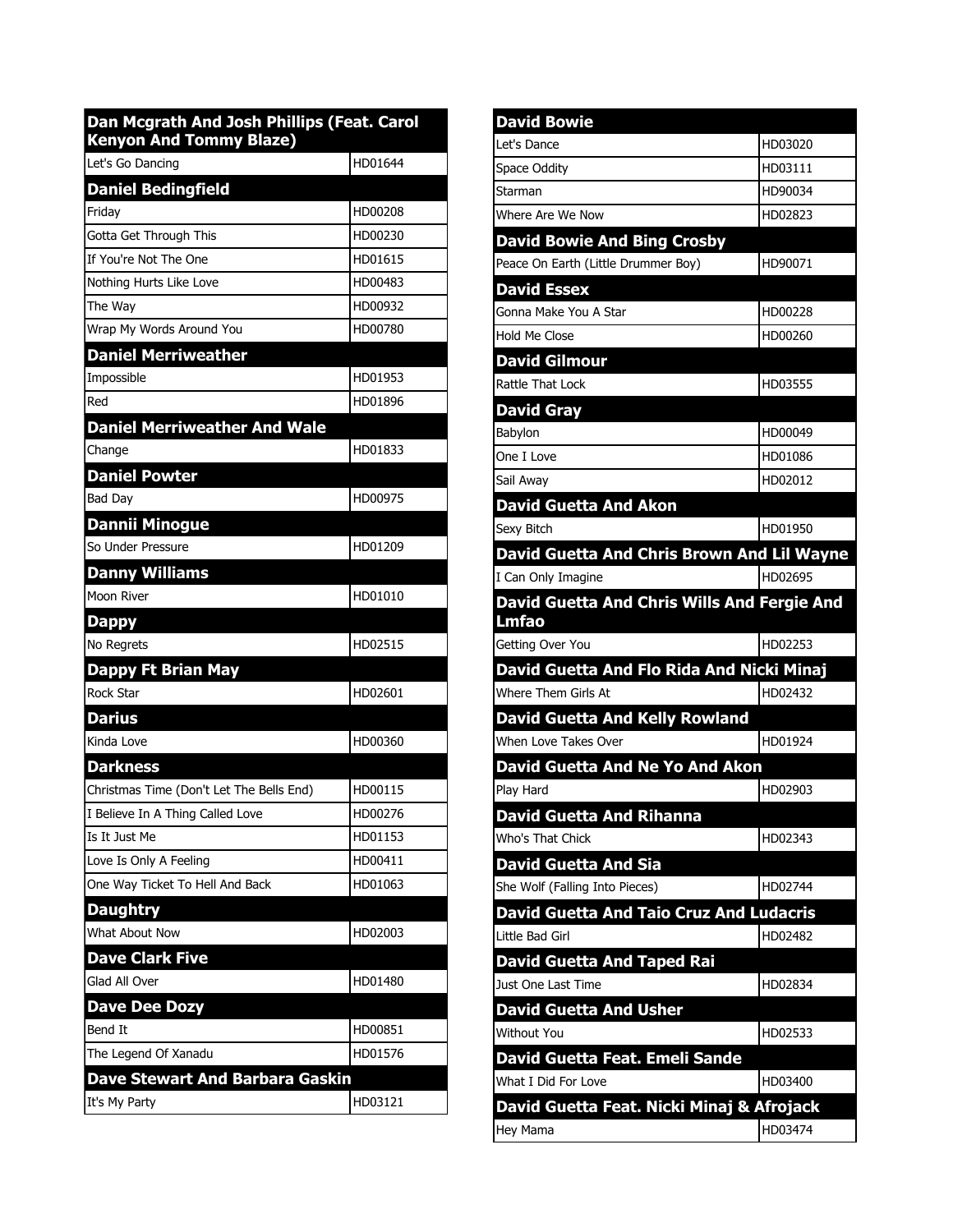| David Guetta Feat. Nicki Minaj And Lil Wayne |         |
|----------------------------------------------|---------|
| Light My Body Up                             | HD03893 |
| <b>David Guetta Feat. Sam Martin</b>         |         |
| Dangerous                                    | HD03371 |
| Lovers On The Sun                            | HD03310 |
| David Guetta Feat. Zara Larsson              |         |
| This One's For You                           | HD03715 |
| David Guetta Ft Nicki Minaj                  |         |
| Turn Me On                                   | HD02606 |
| <b>David Guetta Ft Sia</b>                   |         |
| Titanium                                     | HD02588 |
| David Guetta Ft Sia & Fetty Wap              |         |
| Bang My Head                                 | HD03587 |
| David Guetta Ft. Justin Bieber               |         |
| 2U                                           | HD03933 |
| <b>David Guetta Vs The Egg</b>               |         |
| Love Don't Let Me Go                         | HD01259 |
| <b>David Jordan</b>                          |         |
| Move On                                      | HD01698 |
| Sun Goes Down                                | HD01648 |
| <b>David Soul</b>                            |         |
| Don't Give Up On Us                          | HD03039 |
| <b>David Zowie</b>                           |         |
| House Every Weekend                          | HD03529 |
| <b>Dawin Feat. Silento</b>                   |         |
| Dessert (Remix)                              | HD03642 |
| Dawn                                         |         |
| <b>Knock Three Times</b>                     | HD00370 |
| <b>Dawn Pen</b>                              |         |
| You Don't Love Me                            | HD90103 |
| Daya                                         |         |
| Hide Away                                    | HD03647 |
| Sit Still Look Pretty                        | HD03765 |
| D'banj                                       |         |
| <b>Oliver Twist</b>                          | HD02657 |
| Deacon Blue                                  |         |
| Dignity                                      | HD01624 |
| <b>Dead Or Alive</b>                         |         |
| You Spin Me Round (Like A Record)            | HD01165 |
| <b>Dean Martin</b>                           |         |
| Ain't That A Kick In The Head                | HD02052 |
| Everybody Loves Somebody                     | HD00185 |

| <b>Dean Martin</b>                          |         |
|---------------------------------------------|---------|
| It's Beginning To Look A Lot Like Christmas | HD02799 |
| Little Ole Wine Drinker Me                  | HD00404 |
| That's Amore                                | HD00661 |
| <b>Deep Blue Something</b>                  |         |
| Breakfast At Tiffany's                      | HD00947 |
| <b>Delilah</b>                              |         |
| Go                                          | HD02525 |
| <b>Demi Lovato</b>                          |         |
| Body Say                                    | HD03732 |
| Confident                                   | HD03585 |
| Cool For The Summer                         | HD03537 |
| <b>Heart Attack</b>                         | HD02910 |
| La La Land                                  | HD01913 |
| Skyscraper                                  | HD02497 |
| Sorry Not Sorry                             | HD03954 |
| <b>Demi Lovato And Joe Jonas</b>            |         |
| This Is Me                                  | HD01910 |
| <b>Deorro X Chris Brown</b>                 |         |
| <b>Five More Hours</b>                      | HD03510 |
| <b>Derek And The Dominoes</b>               |         |
| Layla                                       | HD00385 |
|                                             |         |
| <b>Desiigner</b>                            |         |
| Panda                                       | HD03683 |
| <b>Desmond Dekker And The Aces</b>          |         |
| 007 (Shanty Town)                           | HD01142 |
| <b>Israelites</b>                           | HD00853 |
| You Can Get It If You Really Want           | HD01260 |
| <b>Destiny's Child</b>                      |         |
| Cater 2 U                                   | HD00981 |
| Girl                                        | HD00924 |
| Independent Women Part 1                    | HD90142 |
| Lose My Breath                              | HD00408 |
| Say My Name                                 | HD90139 |
| Soldier                                     | HD00601 |
| Stand Up For Love                           | HD01083 |
| Survivor                                    | HD90143 |
| <b>Detroit Spinners</b>                     |         |
| Working My Way Back To You                  | HD03003 |
| <b>Dev And The Cataracs</b>                 |         |
| <b>Bass Down Low</b>                        | HD02448 |
| <b>Devlin And Ed Sheeran</b>                |         |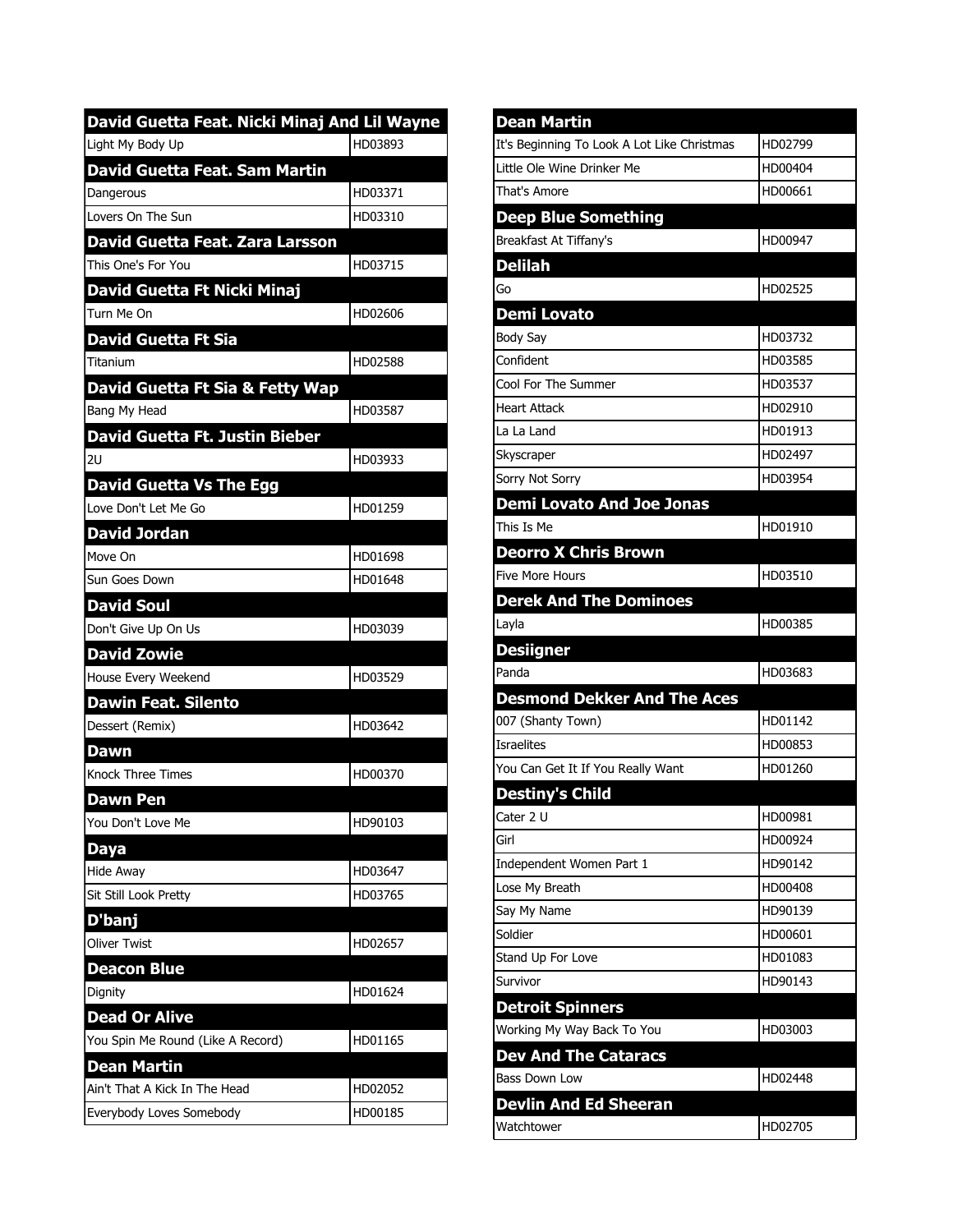| <b>Devlin And Labrinth</b>                                |         |
|-----------------------------------------------------------|---------|
| Let It Go                                                 | HD02388 |
| Dexy's Midnight Runners And The Emerald<br><b>Express</b> |         |
| Come On Eileen                                            | HD03090 |
| <b>Diana Ross</b>                                         |         |
| Ain't No Mountain High Enough                             | HD00948 |
| Chain Reaction                                            | HD00109 |
| Do You Know Where You're Going To                         | HD00157 |
| I'm Still Waiting                                         | HD03013 |
| Why Do Fools Fall In Love                                 | HD00770 |
| <b>Diana Ross And Lionel Richie</b>                       |         |
| <b>Endless Love</b>                                       | HD00178 |
| <b>Diana Vickers</b>                                      |         |
| My Wicked Heart                                           | HD02323 |
| Once                                                      | HD02205 |
| <b>Diddy</b>                                              |         |
| Dirty Money And Skylar Grey - Coming Home<br>(Male Solo)  | HD02369 |
| <b>Dido</b>                                               |         |
| All You Want                                              | HD00023 |
| Don't Leave Home                                          | HD00166 |
| Here With Me                                              | HD00249 |
| Life For Rent                                             | HD00397 |
| Sand In My Shoes                                          | HD00562 |
| Thank You                                                 | HD00654 |
| The Hunter                                                | HD00273 |
| White Flag                                                | HD00765 |
| <b>Dion And The Belmonts</b>                              |         |
| <b>Runaround Sue</b>                                      | HD01586 |
| Teenager In Love                                          | HD01587 |
| The Wanderer                                              | HD00686 |
| <b>Dionne Bromfield And Diggy Simmons</b>                 |         |
| Yeah Right                                                | HD02417 |
| <b>Dionne Warwick</b>                                     |         |
| Walk On By                                                | HD01506 |
| <b>Diplo And Sleepy Tom</b>                               |         |
| Be Right There                                            | HD03590 |
| <b>Dire Straits</b>                                       |         |
| <b>Brothers In Arms</b>                                   | HD01569 |
| Money For Nothing                                         | HD00448 |
| Romeo And Juliet                                          | HD01120 |
| Sultans Of Swing                                          | HD00626 |
| Twisting By The Pool                                      | HD00790 |

| <b>Dire Straits</b>                               |         |
|---------------------------------------------------|---------|
| Walk Of Life                                      | HD00734 |
| <b>Dirty Pretty Things</b>                        |         |
| Bang Bang You're Dead                             | HD01187 |
| <b>Disciples</b>                                  |         |
| On My Mind                                        | HD03914 |
| <b>Disclosure And Sam Smith</b>                   |         |
| I atch                                            | HD02768 |
| <b>Disclosure Feat. Alunageorge</b>               |         |
| <b>White Noise</b>                                | HD02845 |
| <b>Disclosure Feat. Gregory Porter</b>            |         |
| Holding On                                        | HD03512 |
| <b>Disclosure Feat. Lorde</b>                     |         |
| Magnets                                           | HD03601 |
| <b>Disclosure Feat. Sam Smith</b>                 |         |
| Omen                                              | HD03527 |
| <b>Disclosure Ft Eliza Doolittle</b>              |         |
| You & Me                                          | HD02902 |
| <b>Disturbed</b>                                  |         |
| The Sound Of Silence                              | HD03681 |
| <b>Dizzee Rascal</b>                              |         |
|                                                   |         |
| Bassline Junkie                                   | HD02843 |
| Dirtee Disco                                      | HD02248 |
| Holiday                                           | HD01977 |
| <b>Dizzee Rascal And Armand Van Helden</b>        |         |
| <b>Bonkers</b>                                    | HD01915 |
| <b>Dizzee Rascal And Calvin Harris And Chrome</b> |         |
| Dance Wiv Me                                      | HD01719 |
| <b>Dizzee Rascal Feat. Robbie Williams</b>        |         |
| Goin' Crazy                                       | HD02918 |
| Dizzee Rascal Feat. Will. I.Am                    |         |
| Something Really Bad                              | HD02994 |
| <b>Dizzee Rascal Ft Pepper</b>                    |         |
| Scream                                            | HD02702 |
| Dj Casper                                         |         |
| Cha Cha Slide                                     | HD02800 |
| <b>Dj Fresh And Dizzee Rascal</b>                 |         |
| The Power                                         | HD02665 |
| <b>Dj Fresh And Sian Evans</b>                    |         |
| Louder                                            | HD02454 |
| Dj Fresh Feat. Ella Eyre                          |         |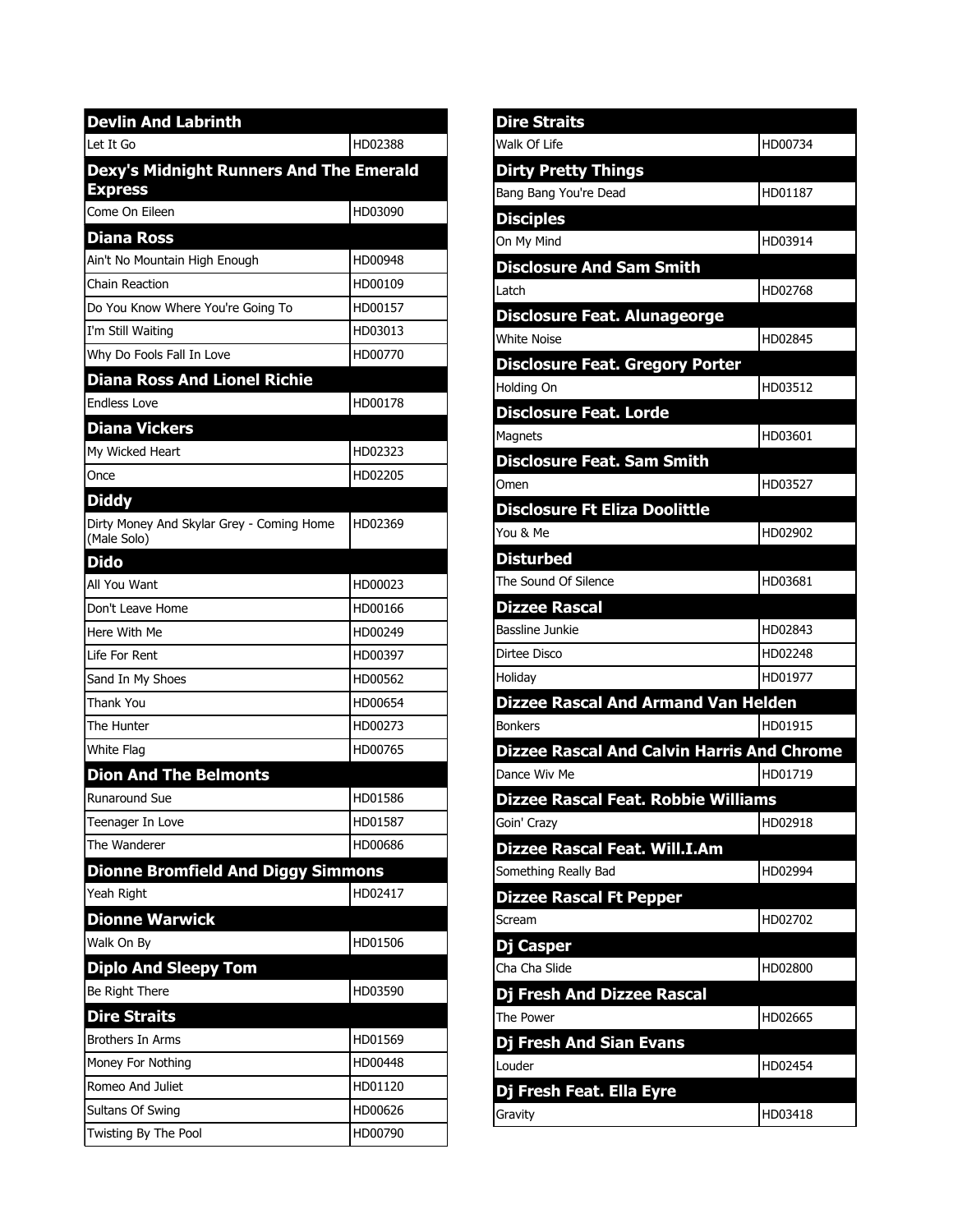| Dj Fresh Ft Ravaughn                         |         |
|----------------------------------------------|---------|
| The Feeling                                  | HD02732 |
| Dj Fresh Ft Rita Ora                         |         |
| <b>Hot Right Now</b>                         | HD02589 |
| Dj Fresh Vs Jay Fay                          |         |
| Dibby Dibby Sound                            | HD03212 |
| Dj Fresh Vs Tc                               |         |
| Make U Bounce                                | HD03293 |
| Dj Jazzy Jeff And The Fresh Prince           |         |
| Boom Shake The Room                          | HD01044 |
| Dj Khaled Feat. Beyonce And Jay Z            |         |
| Shining                                      | HD03871 |
| Dj Khaled Feat. Drake                        |         |
| For Free                                     | HD03717 |
| Dj Khaled Feat. Rihanna And Bryson Tiller    |         |
| <b>Wild Thoughts</b>                         | HD03937 |
| Dj Khaled Ft. Justin Bieber Quavo Chance The |         |
| <b>Rapper Lil Wayne</b>                      |         |
| I'm The One                                  | HD03901 |
| Dj Otzi                                      |         |
| Hey Baby (Uhh, Ahh)                          | HD00254 |
| Dj Sammy And Yanou                           |         |
| Heaven (Candlelight Mix)                     | HD01497 |
| Dj Snake Feat. Bipolar Sunshine              |         |
| Middle                                       | HD03674 |
| Dj Snake Ft. Justin Bieber                   |         |
| Let Me Love You                              | HD03747 |
| Dnce                                         |         |
| Cake By The Ocean                            | HD03646 |
| Toothbrush                                   | HD03731 |
| <b>Dobie Gray</b>                            |         |
| Drift Away                                   | HD90022 |
| <b>Doctor And The Medics</b>                 |         |
| Spirit In The Sky                            | HD03048 |
| <b>Dolly Parton</b>                          |         |
| I Will Always Love You                       | HD01598 |
| Jolene                                       | HD00348 |
| Nine To Five (9 To 5)                        | HD01594 |
| <b>Dolly Parton And Kenny Rogers</b>         |         |
| Islands In The Stream                        | HD01858 |
| <b>Don Henley &amp; Stevie Nicks</b>         |         |
| Leather And Lace                             | HD90141 |

| <b>Don Mclean</b>                                                                                |         |
|--------------------------------------------------------------------------------------------------|---------|
| American Pie                                                                                     | HD00031 |
| Crying                                                                                           | HD03004 |
| <b>Don Williams</b>                                                                              |         |
| I Believe In You                                                                                 | HD01621 |
| I Recall A Gypsy Woman                                                                           | HD01515 |
| <b>Donell Jones</b>                                                                              |         |
| You Know What's Up                                                                               | HD90175 |
| Donna Summer (The Full Monty)                                                                    |         |
| Hot Stuff                                                                                        | HD02109 |
| Doors                                                                                            |         |
| Light My Fire                                                                                    | HD00857 |
| <b>Doris Day</b>                                                                                 |         |
| Que Sera Sera                                                                                    | HD90032 |
| <b>Dot Rotten</b>                                                                                |         |
| Overload                                                                                         | HD02678 |
| Dr Dre & Snoop Doggy Dog                                                                         |         |
| Nuthin' But A G Thang                                                                            | HD90096 |
| <b>Dr Dre And Eminem And Skylar Grey</b>                                                         |         |
| I Need A Doctor                                                                                  | HD02396 |
| <b>Dr Hook</b>                                                                                   |         |
| A Little Bit More                                                                                | HD01519 |
| When You're In Love With A Beautiful Woman                                                       | HD01514 |
| <b>Drake</b>                                                                                     |         |
| Controlla                                                                                        | HD03805 |
| Fake Love                                                                                        | HD03801 |
| Find Your Love                                                                                   | HD02294 |
| Hold On We're Going Home                                                                         | HD02971 |
| Hotline Bling                                                                                    | HD03552 |
| Passionfruit                                                                                     | HD03886 |
| Signs                                                                                            | HD03939 |
| <b>Started From The Bottom</b>                                                                   | HD02868 |
| Summer Sixteen                                                                                   | HD03637 |
| <b>Drake And Rihanna</b>                                                                         |         |
| Take Care                                                                                        | HD02564 |
| <b>Drake And The Weeknd</b>                                                                      |         |
| Crew Love                                                                                        |         |
|                                                                                                  | HD02708 |
|                                                                                                  |         |
|                                                                                                  | HD03706 |
| <b>Drake Feat. Rihanna</b><br><b>Too Good</b><br>Drake Feat. The Throne, Kanye West And Jay<br>Z |         |
| Pop Style                                                                                        | HD03694 |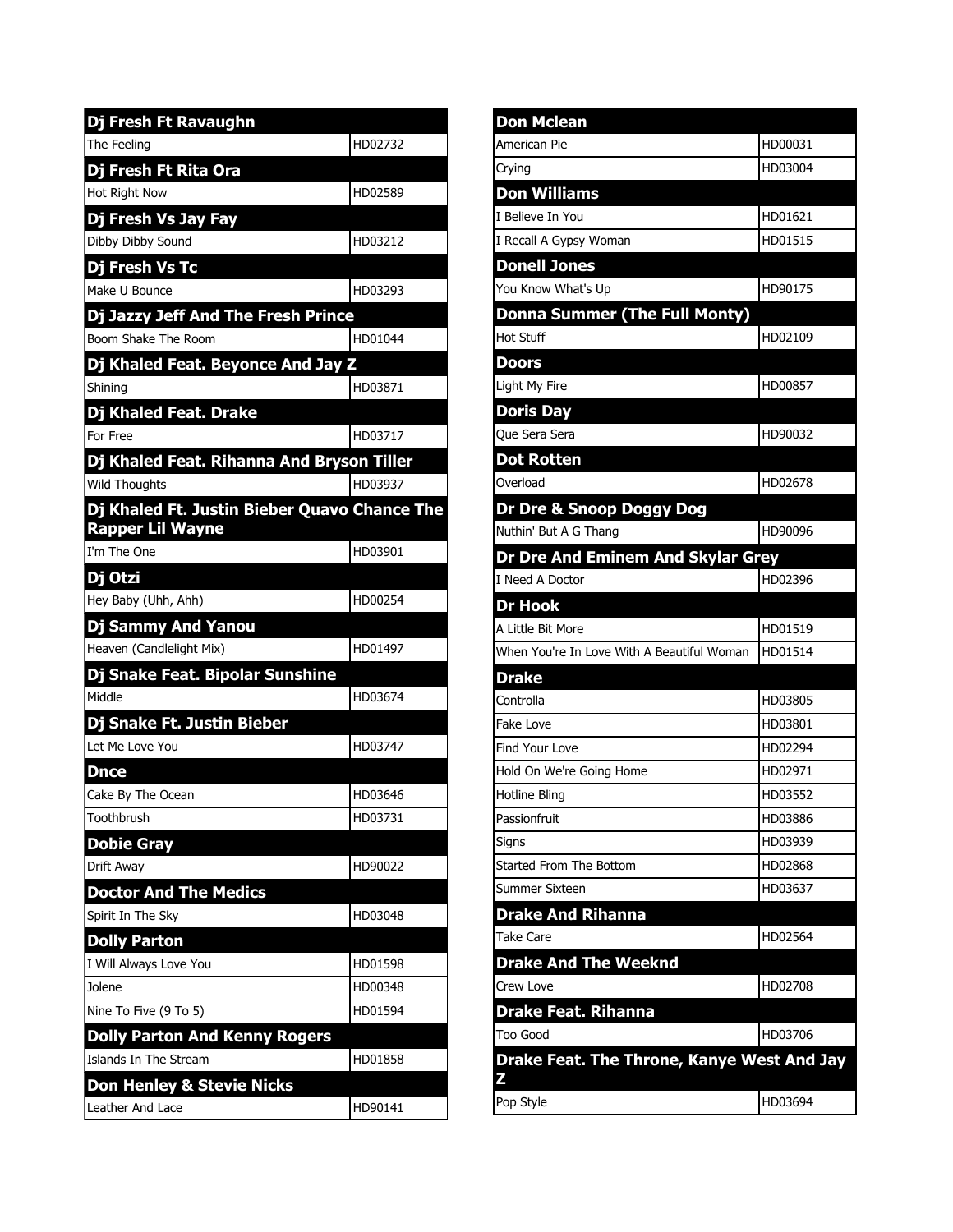| <b>Drake Feat. Wizkid And Kyla</b>       |         |
|------------------------------------------|---------|
| One Dance                                | HD03684 |
| <b>Dreamgirls</b>                        |         |
| And I Am Telling You I Am Not Going      | HD02098 |
| One Night Only                           | HD02099 |
| <b>Drifters</b>                          |         |
| Kissing In The Back Row Of The Movies    | HD00366 |
| On Broadwav                              | HD00486 |
| Saturday Night At The Movies             | HD00564 |
| <b>Under The Boardwalk</b>               | HD00724 |
| Up On The Roof                           | HD00727 |
| <b>Drifters And Condors</b>              |         |
| Save The Last Dance For Me               | HD00566 |
| <b>Dua Lipa</b>                          |         |
| Be The One                               | HD03848 |
| Blow Your Mind (Mwah)                    | HD03777 |
| Hotter Than Hell                         | HD03723 |
| <b>New Rules</b>                         | HD03960 |
| <b>Duffy</b>                             |         |
| Mercy                                    | HD01659 |
| Rain On Your Parade                      | HD01782 |
| Rockferry                                | HD01674 |
| <b>Stepping Stone</b>                    | HD01743 |
| <b>Warwick Avenue</b>                    | HD01684 |
| <b>Duke Dumont</b>                       |         |
| Won't Look Back                          | HD03319 |
| <b>Duke Dumont And Ame</b>               |         |
| Need U (100%)                            | HD02872 |
| <b>Duke Dumont Feat. Jax Jones</b>       |         |
| I Got U                                  | HD03236 |
| <b>Dumbo</b>                             |         |
| When I See An Elephant Fly               | HD90152 |
| <b>Duran Duran</b>                       |         |
| Girls On Film                            | HD00225 |
| Hungry Like The Wolf                     | HD90025 |
| Ordinary World                           | HD00494 |
| Rio                                      | HD00542 |
| The Reflex                               | HD03092 |
| <b>Dustin Lynch</b>                      |         |
| <b>Cowboys And Angels</b>                | HD02814 |
| <b>Dusty Springfield</b>                 |         |
| I Just Don't Know What To Do With Myself | HD00293 |
| I Only Want To Be With You               | HD00296 |

| <b>Dusty Springfield</b>                       |         |
|------------------------------------------------|---------|
| Son Of A Preacher Man                          | HD00607 |
| You Don't Have To Say You Love Me              | HD03082 |
| <b>Dvbbs &amp; Borgeous Feat. Tinie Tempah</b> |         |
| Tsunami (Jump)                                 | HD03217 |
| <b>Eagles</b>                                  |         |
| Lying Eyes                                     | HD00420 |
| Take It Easy                                   | HD90005 |
| <b>Eamon</b>                                   |         |
| F--K It (I Don't Want You Back)                | HD00189 |
| I Love Them Ho's (Explicit)                    | HD00295 |
| East 17                                        |         |
| It's Alright                                   | HD01611 |
| Stay Another Day                               | HD01447 |
| <b>Echosmith</b>                               |         |
| Cool Kids                                      | HD03399 |
| <b>Ed Sheeran</b>                              |         |
| All Of The Stars                               | HD03271 |
| Castle On The Hill                             | HD03828 |
| Dive                                           | HD03889 |
| Don't                                          | HD03308 |
| Drunk                                          | HD02594 |
| Galway Girl                                    | HD03876 |
| Give Me Love                                   | HD02786 |
| Happier                                        | HD03885 |
| How Would You Feel (Paean)                     | HD03864 |
| I See Fire                                     | HD03193 |
| Lego House                                     | HD02538 |
| Make It Rain                                   | HD03383 |
| New Man                                        | HD03887 |
| Perfect                                        | HD03879 |
| Photograph                                     | HD03486 |
| Shape Of You                                   | HD03830 |
| Sing                                           | HD03263 |
| Small Bump                                     | HD02677 |
| Supermarket Flowers                            | HD03951 |
| The A Team                                     | HD02450 |
| Thinking Out Loud                              | HD03328 |
| What Do I Know                                 | HD03883 |
| You Need Me, I Don't Need You                  | HD02481 |
| <b>Ed Sheeran Feat. Rudimental</b>             |         |
| Bloodstream                                    | HD03434 |
|                                                |         |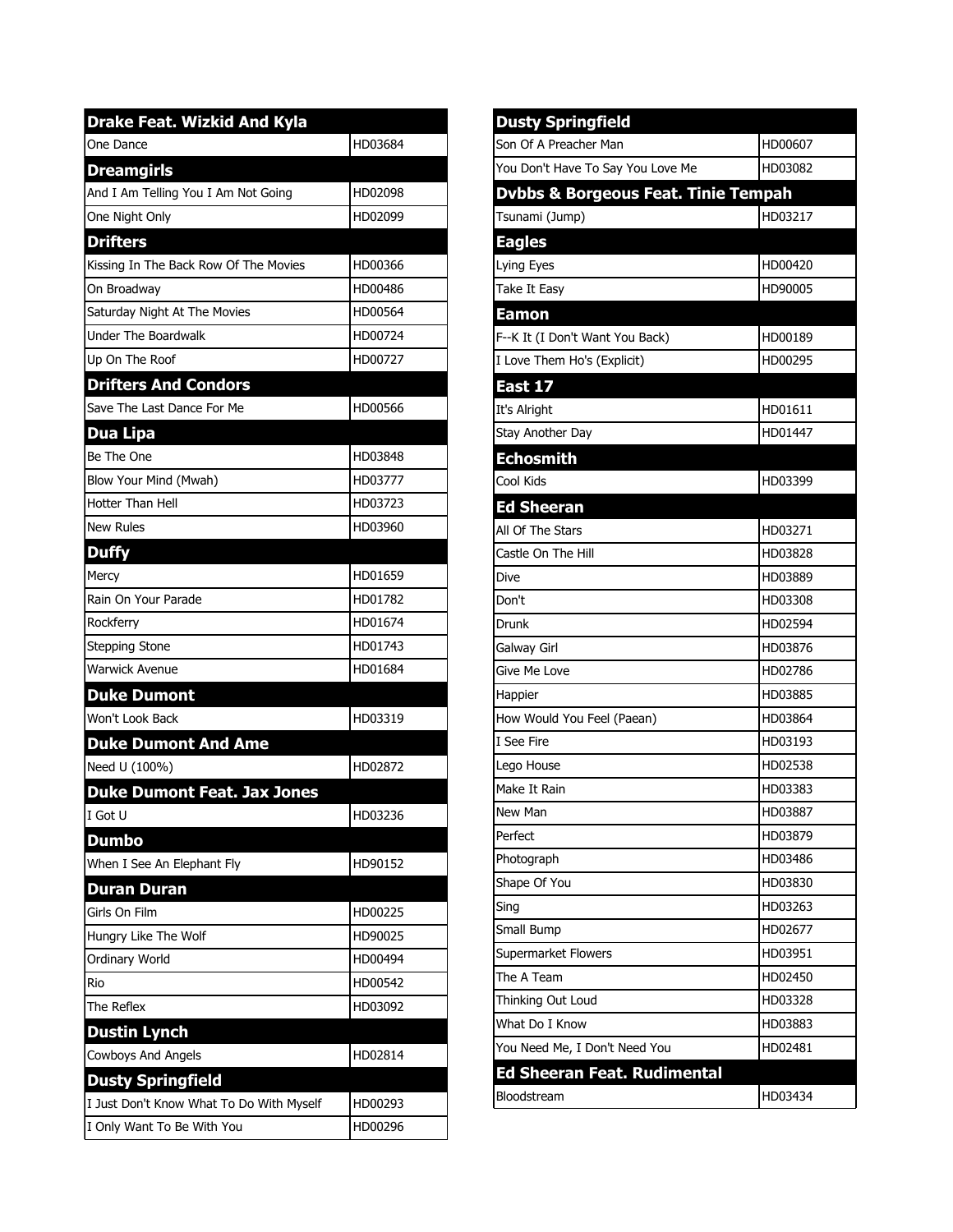| <b>Eddie Cochran</b>                      |         |
|-------------------------------------------|---------|
| Three Steps To Heaven                     | HD03094 |
| <b>Eddie Floyd</b>                        |         |
| Knock On Wood                             | HD00369 |
| <b>Eddy Grant</b>                         |         |
| I Don't Wanna Dance                       | HD03143 |
| <b>Edison Lighthouse</b>                  |         |
| Love Grows (Where My Rosemary Goes)       | HD03115 |
| <b>Editors</b>                            |         |
| <b>All Sparks</b>                         | HD01167 |
| Blood                                     | HD01218 |
| Smokers Outside The Hospital Door         | HD01386 |
| <b>Edward Maya And Vika Jigulina</b>      |         |
| Stereo Love                               | HD02226 |
| Eiffel 65                                 |         |
| Blue (Da Ba Dee)                          | HD03134 |
| <b>Elaine Paige</b>                       |         |
| Memory                                    | HD00436 |
| <b>Elaine Paige &amp; Barbara Dickson</b> |         |
| I Know Him So Well                        | HD90082 |
| <b>Eliza Doolittle</b>                    |         |
| Pack Up                                   | HD02258 |
| <b>Elkie Brooks</b>                       |         |
| Pearl's A Singer                          | HD01585 |
| <b>Ella Eyre</b>                          |         |
| Comeback                                  | HD03351 |
| <b>Good Times</b>                         | HD03546 |
| <b>Ella Henderson</b>                     |         |
| Ghost                                     | HD03289 |
| Glow                                      | HD03344 |
| Mirror Man                                | HD03433 |
| Yours                                     | HD03387 |
| <b>Elle King</b>                          |         |
| Ex's And Oh's                             | HD03557 |
| <b>Ellie Goulding</b>                     |         |
| Army                                      | HD03583 |
| <b>Beating Heart</b>                      | HD03272 |
| Burn                                      | HD02950 |
| Explosions                                | HD02852 |
| Goodness Gracious                         | HD03209 |
| <b>Guns And Horses</b>                    | HD02234 |
| How Long Will I Love You                  | HD03153 |
| Lights                                    | HD02401 |

| <b>Ellie Goulding</b>                    |         |
|------------------------------------------|---------|
| Love Me Like You Do                      | HD03414 |
| On My Mind                               | HD03559 |
| <b>Starry Eyed</b>                       | HD02188 |
| Still Falling For You                    | HD03758 |
| Your Song                                | HD02337 |
| <b>Ellie Goulding Feat. Dj Fresh</b>     |         |
| Flashlight                               | HD03354 |
| <b>Elton John</b>                        |         |
| Are You Ready For Love                   | HD00042 |
| Can You Feel The Love Tonight            | HD03069 |
| Candle In The Wind                       | HD00094 |
| Crocodile Rock                           | HD00134 |
| Electricity                              | HD00988 |
| Saturday Night's Alright For Fighting    | HD00565 |
| Something About The Way You Look Tonight | HD03126 |
| Step Into Christmas                      | HD00620 |
| The Heart Of Every Girl                  | HD00671 |
| Your Song                                | HD00808 |
| <b>Elton John (Lion King)</b>            |         |
| The Circle Of Life                       | HD02104 |
| <b>Elvis Costello</b>                    |         |
| A Good Year For The Roses                | HD00949 |
| Oliver's Army                            | HD02053 |
| <b>Elvis Presley</b>                     |         |
| All Shook Up                             | HD00016 |
| Always On My Mind                        | HD00801 |
| American Trilogy                         | HD01473 |
| Are You Lonesome Tonight                 | HD00041 |
| <b>Blue Christmas</b>                    | HD01444 |
| <b>Blue Suede Shoes</b>                  | HD00065 |
| Bossa Nova Baby                          | HD00075 |
| <b>Burning Love</b>                      | HD00088 |
| Can't Help Falling In Love               | HD00098 |
| Devil In Disguise                        | HD01472 |
| Don't Be Cruel                           | HD00161 |
| Fool Such As I                           | HD01474 |
| Fools Rush In                            | HD01471 |
| Girl Of My Best Friend                   | HD00221 |
| Guitar Man                               | HD01470 |
| <b>Heartbreak Hotel</b>                  | HD00243 |
| Hound Dog                                | HD01469 |
| I Got Stung                              | HD00285 |
|                                          |         |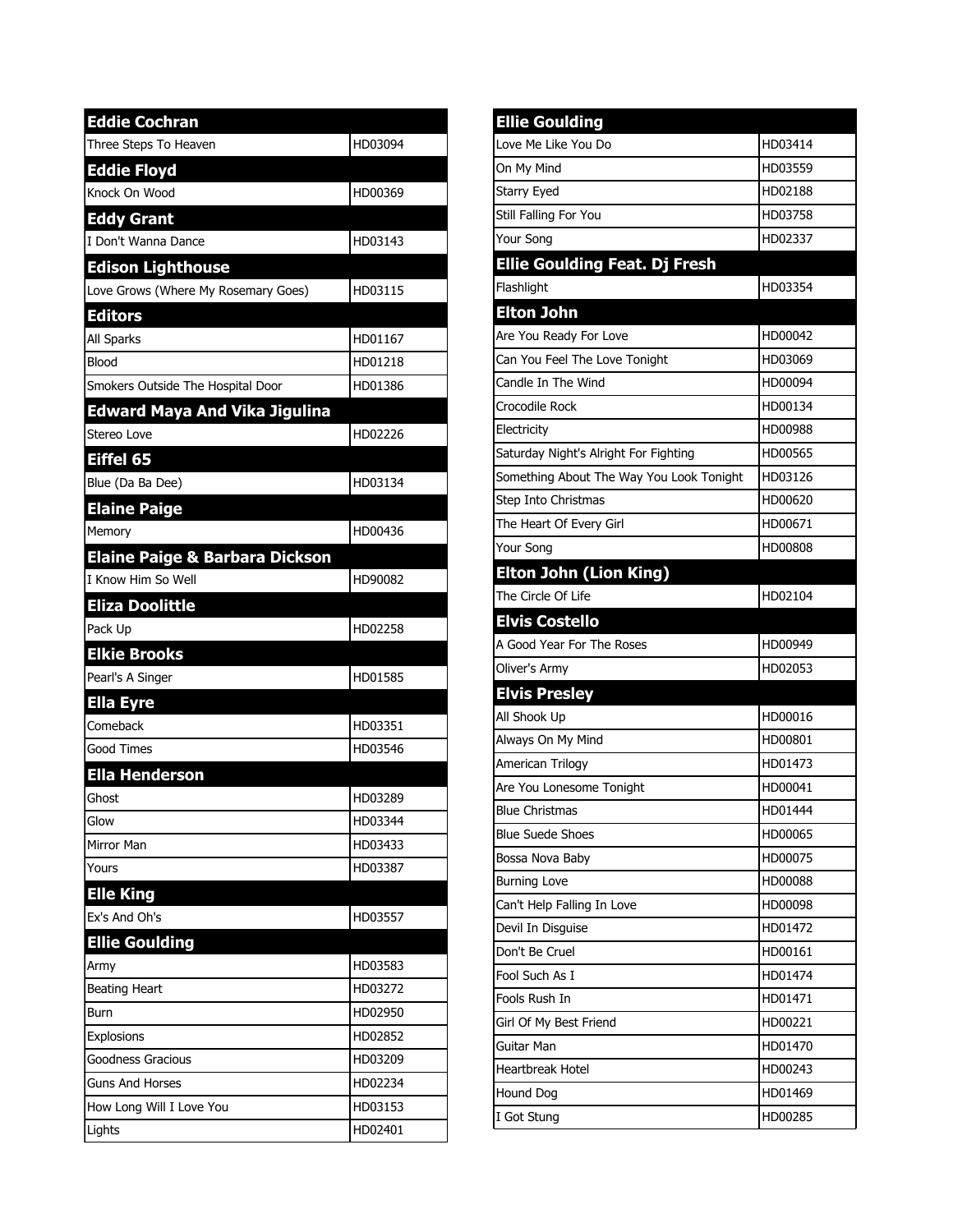| <b>Elvis Presley</b>                    |         |
|-----------------------------------------|---------|
| I Just Can't Help Believing             | HD00292 |
| In The Ghetto                           | HD01468 |
| It's Now Or Never (O Sole Mio)          | HD01467 |
| Jailhouse Rock                          | HD00344 |
| King Creole                             | HD00361 |
| Lawdy Miss Clawdy                       | HD00384 |
| <b>Little Sister</b>                    | HD01466 |
| Love Me Tender                          | HD01465 |
| One Night                               | HD00491 |
| Return To Sender                        | HD01463 |
| Rock-A-Hula Baby                        | HD01464 |
| Rubbernecking (Remix)                   | HD00556 |
| Rubbernecking (Remix)                   | HD01462 |
| She's Not You                           | HD00586 |
| Stuck On You                            | HD01461 |
| Such A Night                            | HD01457 |
| Surrender                               | HD00639 |
| <b>Suspicious Minds</b>                 | HD00640 |
| <b>Teddy Bear</b>                       | HD00653 |
| The Wonder Of You                       | HD00690 |
| Viva Las Vegas                          | HD01460 |
| Way Down                                | HD00741 |
| Wooden Heart                            | HD01459 |
| You Don't Have To Say You Love Me       | HD01458 |
| <b>Elvis Vs Jxl</b>                     |         |
| A Little Less Conversation              | HD00004 |
| <b>Embrace</b>                          |         |
| Nature's Law                            | HD01172 |
| World At Your Feet                      | HD01188 |
| <b>Emeli Sande</b>                      |         |
| <b>Breathing Underwater</b>             | HD03824 |
| Clown                                   | HD02833 |
| Heaven                                  | HD02490 |
| Hurts                                   | HD03779 |
| My Kind Of Love                         | HD02668 |
| Next To Me                              | HD02597 |
| Read All About It (Part Iii)            | HD02722 |
| <b>Emeli Sande Ft Naughty Boy</b>       |         |
| Daddy                                   | HD02560 |
| <b>Emile Ford And The Checkmates</b>    |         |
| What Do You Wanna Make Those Eyes At Me | HD01579 |
| For                                     |         |

| <b>Eminem</b>                        |         |
|--------------------------------------|---------|
| <b>Berzerk</b>                       | HD02983 |
| Cleaning Out My Closet (Explicit)    | HD00116 |
| Just Lose It                         | HD00354 |
| Like Toy Soldiers                    | HD00403 |
| Mockingbird                          | HD00928 |
| Not Afriad                           | HD02229 |
| Space Bound                          | HD02488 |
| The Real Slim Shady                  | HD00682 |
| We Made You                          | HD01905 |
| When I'm Gone                        | HD01101 |
| Without Me (Explicit)                | HD00775 |
| <b>Eminem And Dr Dre And 50 Cent</b> |         |
| Crack A Bottle                       | HD01838 |
| <b>Eminem And Lil Wayne</b>          |         |
| No Love (Explicit)                   | HD02328 |
| <b>Eminem And Rihanna</b>            |         |
| Love The Way You Lie                 | HD02261 |
| <b>Eminem Feat. Nate Ruess</b>       |         |
| Headlights                           | HD03274 |
| <b>Eminem Feat. Rihanna</b>          |         |
| The Monster                          | HD03151 |
| <b>Eminem Feat. Sia</b>              |         |
| Guts Over Fear                       | HD03346 |
| <b>Emma Bunton</b>                   |         |
| Crickets Sing For Anamaria           | HD00133 |
| Downtown                             | HD01296 |
| I'll Be There                        | HD00314 |
| Maybe                                | HD01007 |
| <b>Emma's Imagination</b>            |         |
| Focus                                | HD02315 |
| This Day                             | HD02308 |
| <b>Empire Of The Sun</b>             |         |
| We Are The People                    | HD01911 |
| <b>En Vogue</b>                      |         |
| Don't Let Go (Love)                  | HD01566 |
| <b>Enemy</b>                         |         |
| Away From Here                       | HD01365 |
| Had Enough                           | HD01400 |
| No Time For Tears                    | HD01892 |
| You're Not Alone                     | HD01430 |
| <b>Engelbert Humperdinck</b>         |         |
| After The Loving                     | HD00007 |
|                                      |         |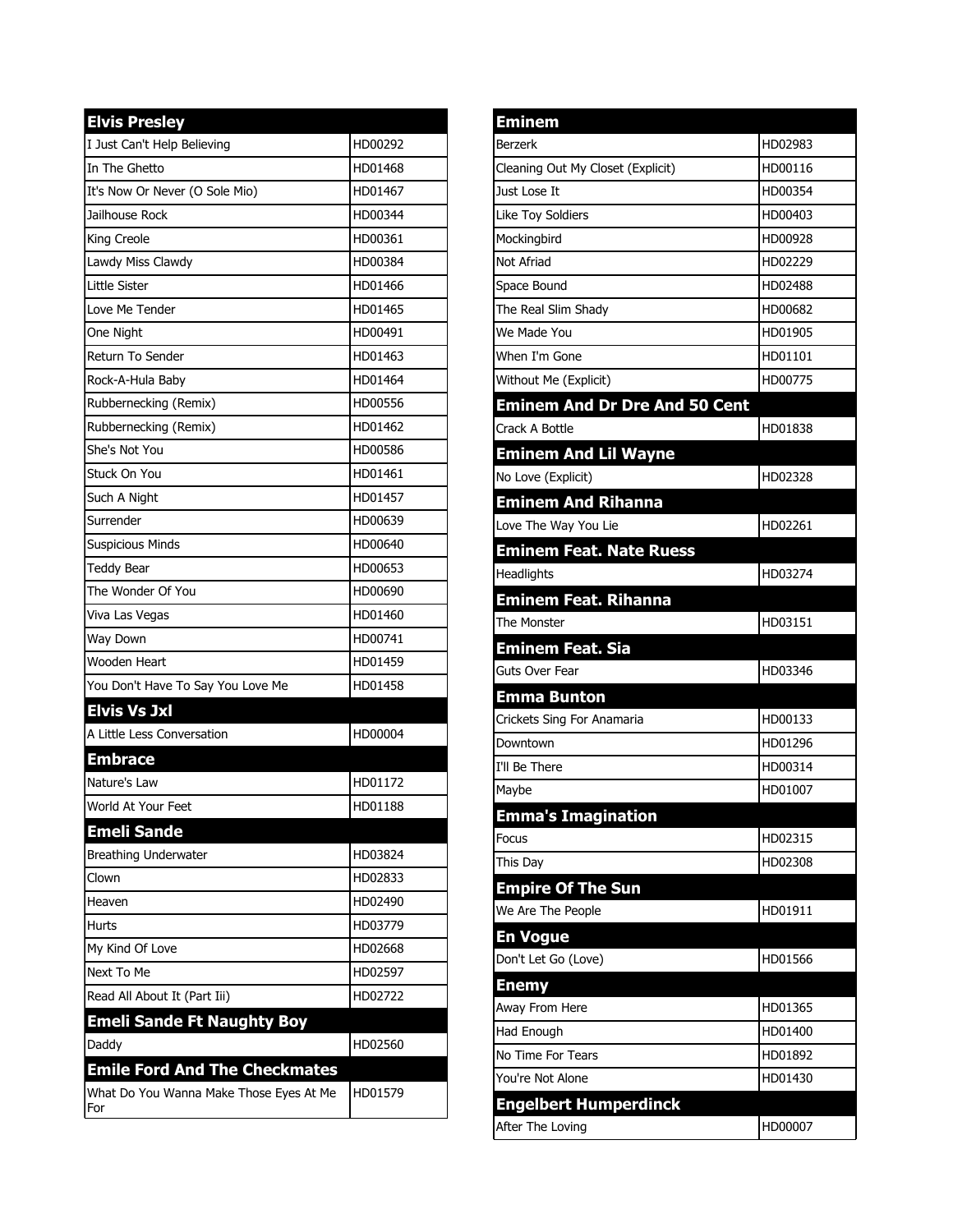| <b>Engelbert Humperdinck</b>                             |         |
|----------------------------------------------------------|---------|
| Am I That Easy To Forget                                 | HD00027 |
| Quando Quando (Tell Me When Will You Be<br>Mine)         | HD00515 |
| Release Me                                               | HD00534 |
| The Last Waltz                                           | HD00675 |
| <b>Enrique Iglesias</b>                                  |         |
| Do You Know (Ping Pong Song)                             | HD01387 |
| Hero                                                     | HD00250 |
| I Like It                                                | HD02262 |
| <b>Enrique Iglesias And Kelis</b>                        |         |
| Not In Love                                              | HD00480 |
| <b>Enrique Iglesias And Ludacris</b>                     |         |
| Tonight (I'm Loving You)                                 | HD02375 |
| <b>Enrique Iglesias And Nicole Scherzinger</b>           |         |
| Heartbeat                                                | HD02307 |
| <b>Enrique Iglesias Feat. Pitbull</b>                    |         |
| I'm A Freak                                              | HD03251 |
| <b>Enrique Iglesias Feat. Sean Paul &amp; Matt Terry</b> |         |
| Súbeme La Radio                                          | HD03959 |
| <b>Enya</b>                                              |         |
|                                                          |         |
| Orinoco Flow                                             | HD03127 |
| <b>Eric Clapton</b>                                      |         |
| Wonderful Tonight                                        | HD00776 |
| <b>Errol Dunkley</b>                                     |         |
| Ok Fred (O K Fred)                                       | HD01147 |
| <b>Esmee Denters</b>                                     |         |
| Outta Here                                               | HD01956 |
| <b>Esmee Denters And Justin Timberlake</b>               |         |
| Love Dealer                                              | HD02269 |
| <b>Estelle</b>                                           |         |
| Go Gone                                                  | HD00253 |
| No Substitute Love                                       | HD01714 |
| <b>Estelle And Kanye West</b>                            |         |
| American Boy                                             | HD01668 |
| <b>Etta James</b>                                        |         |
| At Last                                                  | HD02054 |
| <b>Europe</b>                                            |         |
| The Final Countdown                                      | HD03001 |
| <b>Eurythmics</b>                                        |         |

| <b>Eva Cassidy</b>                                      |         |
|---------------------------------------------------------|---------|
| Bridge Over Troubled Water                              | HD00977 |
| Fields Of Gold                                          | HD00197 |
| Imagine                                                 | HD00325 |
| Over The Rainbow                                        | HD00499 |
| Songbird                                                | HD00609 |
| <b>Eva Cassidy And Katie Melua</b>                      |         |
| What A Wonderful World                                  | HD01628 |
| <b>Evanescence</b>                                      |         |
| Call Me When You're Sober                               | HD01249 |
| <b>Everley Brothers</b>                                 |         |
| By Bye Love                                             | HD02055 |
| <b>Everly Brothers</b>                                  |         |
| Cathy's Clown                                           | HD03043 |
| Walk Right Back                                         | HD03138 |
| <b>Example</b>                                          |         |
| All The Wrong Places                                    | HD02956 |
| Changed The Way You Kiss Me                             | HD02444 |
| <b>Close Enemies</b>                                    | HD02756 |
| <b>Kickstarts</b>                                       | HD02252 |
| Midnight Run                                            | HD02559 |
| One More Day (Stay With Me)                             | HD03294 |
| Perfect Replacement                                     | HD02850 |
| Say Nothing                                             | HD02742 |
| Stay Awake                                              | HD02486 |
| <b>Faders</b>                                           |         |
| No Sleep Tonight                                        | HD00804 |
| <b>Fairground Attraction</b>                            |         |
| Perfect                                                 | HD01015 |
| <b>Faith Evans</b>                                      |         |
| Again                                                   | HD00934 |
| <b>Fall Out Boy</b>                                     |         |
| A Little Less Sixteen Candles A Little More<br>Touch Me | HD01204 |
| American Beauty American Psycho                         | HD03403 |
| Centuries                                               | HD03329 |
| Dance Dance                                             | HD01169 |
| My Songs Know What You Did In The Dark                  | HD02844 |
| Sugar We're Going Down                                  | HD01115 |
| The Take Over The Break Over                            | HD01407 |
| This Aint A Scene Its An Arms Race                      | HD01333 |
| Young Volcanoes                                         | HD02893 |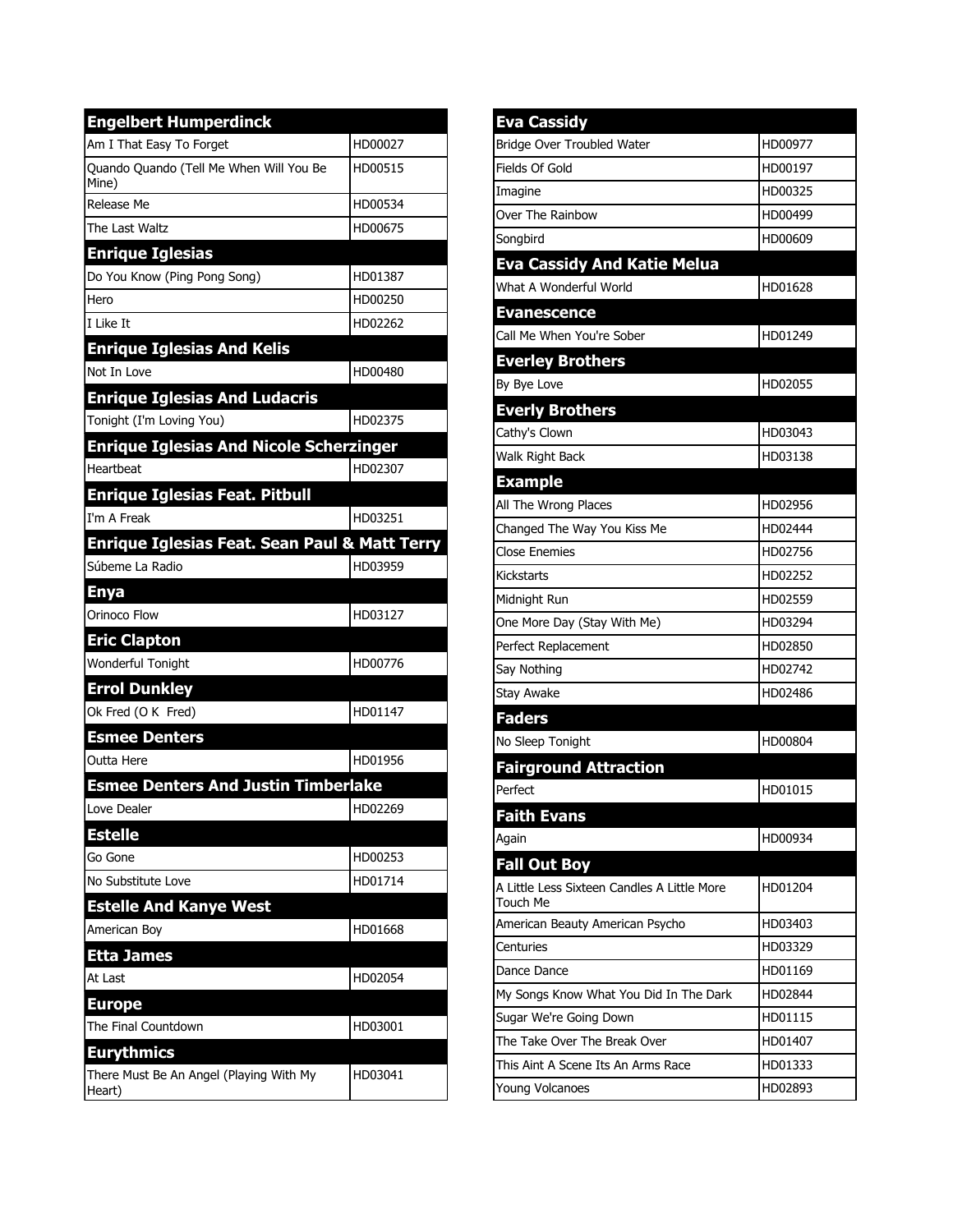| <b>Fall Out Boy And John Mayer</b>          |         |
|---------------------------------------------|---------|
| <b>Beat It</b>                              | HD01713 |
| <b>Far East Movement</b>                    |         |
| Turn Up The Love                            | HD02706 |
| <b>Far East Movement And Justin Bieber</b>  |         |
| Live My Life                                | HD02647 |
| Far East Movement And The Cataracs & Dev    |         |
| Like A G6                                   | HD02344 |
| <b>Farm</b>                                 |         |
| All Together Now                            | HD00022 |
| <b>Fast Food Rockers</b>                    |         |
| Say Cheese (Smile Please)                   | HD00599 |
| The Fast Food Song                          | HD90064 |
| <b>Fat Boy Slim &amp; Riva Starr</b>        |         |
| Eat Sleep Rave Repeat (Calvin Harris Remix) | HD03156 |
| <b>Fat Les</b>                              |         |
| Vindaloo                                    | HD00731 |
| <b>Fats Domino</b>                          |         |
| <b>Blueberry Hill</b>                       | HD00951 |
| <b>Feeling</b>                              |         |
| Fill My Little World                        | HD01201 |
| I Thought It Was Over                       | HD01653 |
| Love It When You Call                       | HD01306 |
| Never Be Lonely                             | HD01246 |
| Sewn                                        | HD01177 |
| <b>Felix Jaehn Feat. Jasmine Thompson</b>   |         |
| Ain'T Nobody (Loves Me Better)              | HD03533 |
| <b>Fergie</b>                               |         |
| Big Girls Don't Cry                         | HD01408 |
| L.A.Love (La La)                            | HD03402 |
| London Bridge                               | HD01248 |
| M.I.L.F. \$                                 | HD03737 |
| <b>Fergie And Ludacris</b>                  |         |
| Glamourous                                  | HD01354 |
| <b>Fetty Wap</b>                            |         |
| 679                                         | HD03521 |
| Trap Queen                                  | HD03464 |
| <b>Fifth Harmony</b>                        |         |
| Bo\$\$                                      | HD03390 |
| That's My Girl                              | HD03798 |
| <b>Fifth Harmony Feat. Fetty Wap</b>        |         |
| All In My Head (Flex)                       | HD03749 |

| Fifth Harmony Feat. Kid Ink                       |         |
|---------------------------------------------------|---------|
| Worth It                                          | HD03495 |
| <b>Fifth Harmony Feat. Ty Dolla Sign</b>          |         |
| Work From Home                                    | HD03652 |
| <b>Fine Young Cannibals</b>                       |         |
| She Drives Me Crazy                               | HD00583 |
| <b>Fleetwood Mac</b>                              |         |
| Dreams                                            | HD00868 |
| Landslide                                         | HD03140 |
| <b>Fleur East</b>                                 |         |
| Sax                                               | HD03580 |
| <b>Flo Rida</b>                                   |         |
| Good Feeling                                      | HD02553 |
| Let It Roll                                       | HD02851 |
| Low                                               | HD90031 |
| My House                                          | HD03621 |
| Whistle                                           | HD02664 |
| <b>Flo Rida And Kesha</b>                         |         |
| <b>Right Round</b>                                | HD01861 |
| Flo Rida Feat. Jason Derulo                       |         |
| <b>Hello Friday</b>                               | HD03658 |
| Flo Rida Feat. Robin Thicke And Verdine           |         |
| White                                             |         |
| I Don't Like It, I Love It                        | HD03514 |
| Flo Rida Feat. Sage The Gemini                    |         |
| Gdfr                                              | HD03427 |
| <b>Flo Rida Ft Sia</b>                            |         |
| <b>Wild Ones</b>                                  | HD02592 |
| <b>Flobots</b>                                    |         |
| Handlebars                                        | HD01769 |
| <b>Florence + The Machine</b>                     |         |
| Never Let Me Go                                   | HD02621 |
| No Light, No Light                                | HD02580 |
| Spectrum (Say My Name) (Calvin Harris Mix)        | HD02680 |
| <b>Florence And The Machine</b>                   |         |
| Drumming Song                                     | HD01981 |
| Heavy In Your Arms                                | HD02335 |
| Rabbit Heart (Raise It Up)                        | HD01945 |
| Shake It Out                                      | HD02545 |
| What Kind Of Man                                  | HD03442 |
| You've Got The Love                               | HD02141 |
| <b>Florence And The Machine And Dizzee Rascal</b> |         |
| You Got The Dirtee Love                           | HD02194 |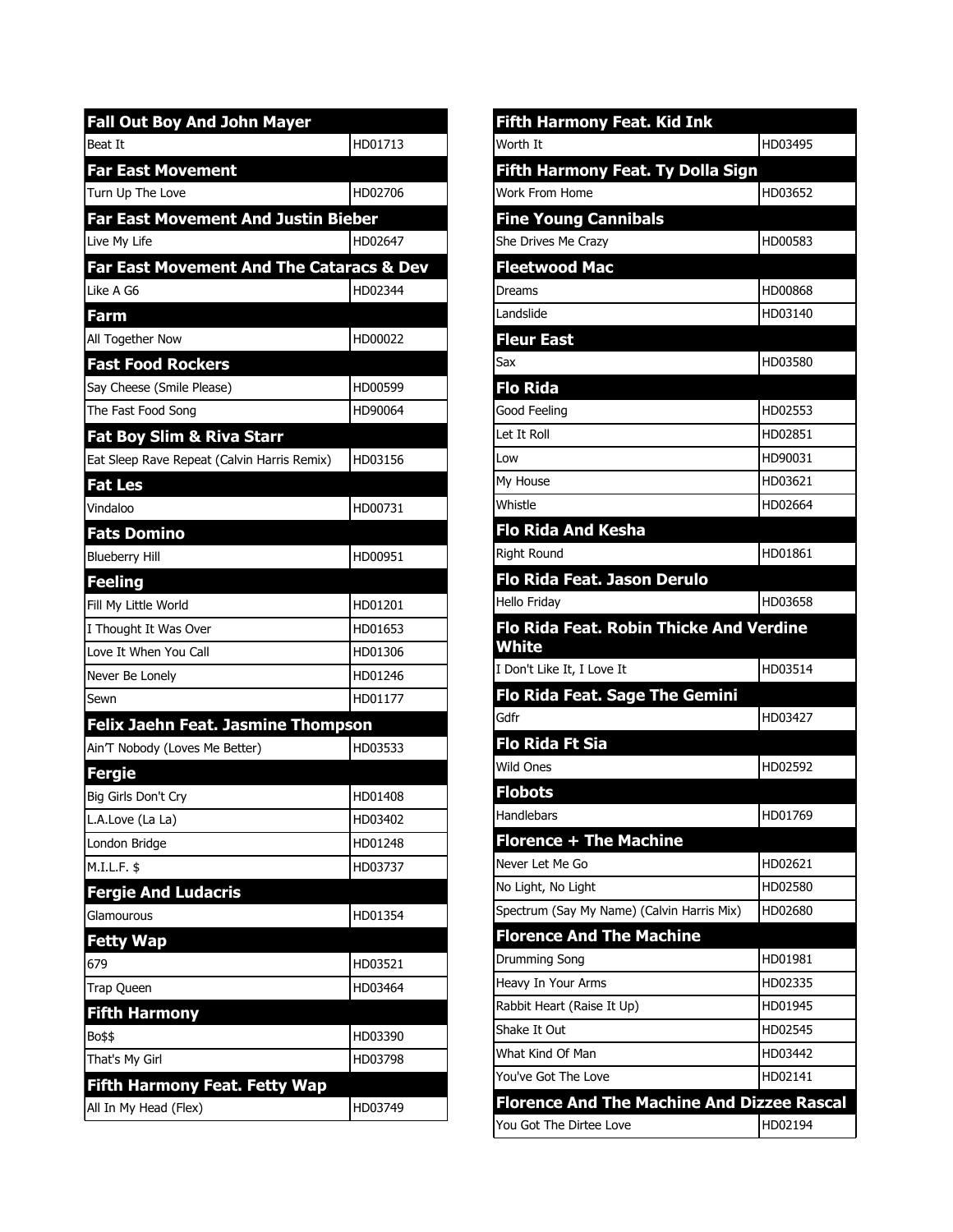| <b>Flo-Rida</b>                          |         |
|------------------------------------------|---------|
| I Cry                                    | HD02741 |
| <b>Flo-Rida And David Guetta</b>         |         |
| Club Can't Handle Me                     | HD02280 |
| <b>Florida Georgia Line</b>              |         |
| H.O.L.Y.                                 | HD03698 |
| Sun Daze                                 | HD03358 |
| Florida Georgia Line Feat. Luke Bryan    |         |
| This Is How We Roll                      | HD03249 |
| Flume Feat. Kai                          |         |
| Never Be Like You                        | HD03752 |
| <b>Fontella Bass</b>                     |         |
| Rescue Me                                | HD00535 |
| <b>Foo Fighters</b>                      |         |
| All My Life                              | HD00013 |
| Best Of You                              | HD00918 |
| Rope                                     | HD02414 |
| Run                                      | HD03934 |
| The Pretender                            | HD01437 |
| Walk                                     | HD02455 |
| Wheels                                   | HD02006 |
| <b>Foreigner</b>                         |         |
|                                          |         |
| I Want To Know What Love Is              | HD03040 |
| <b>Foster The People</b>                 |         |
| Call It What You Want                    | HD02584 |
| Pumped Up Kicks                          | HD02509 |
| <b>Foundations</b>                       |         |
| Baby Now That I've Found You             | HD00047 |
| <b>Build Me Up Buttercup</b>             | HD00086 |
| <b>Four Seasons</b>                      |         |
| December 63 (Oh What A Night)            | HD90021 |
| <b>Four Tops</b>                         |         |
| I Can't Help Myself                      | HD00280 |
| Reach Out I'll Be There                  | HD00525 |
| <b>Foxes</b>                             |         |
| Amazing                                  | HD03629 |
| Holding Onto Heaven                      | HD03280 |
| Let Go For Tonight                       | HD03228 |
| Youth                                    | HD03160 |
| <b>Frank Ifield</b>                      |         |
| I Remember You                           | HD03098 |
| <b>Frank Ocean Feat. Earl Sweatshirt</b> |         |

| <b>Frank Sinatra</b>                                                       |         |
|----------------------------------------------------------------------------|---------|
| All The Way                                                                | HD00020 |
| Come Fly With Me                                                           | HD00119 |
| Fly Me To The Moon                                                         | HD00202 |
| Have Yourself A Merry Little Christmas                                     | HD02805 |
| I Get A Kick Out Of You                                                    | HD00995 |
| I Saw Mommy Kissing Santa Claus                                            | HD02807 |
| It Was A Very Good Year                                                    | HD00334 |
| I've Got You Under My Skin                                                 | HD00342 |
| Luck Be A Lady                                                             | HD00419 |
| My Funny Valentine                                                         | HD00460 |
| My Kind Of Town                                                            | HD00464 |
| My Way                                                                     | HD00468 |
| New York New York                                                          | HD00475 |
| Nice And Easy                                                              | HD00476 |
| Strangers In The Night                                                     | HD00624 |
| That's Life                                                                | HD00663 |
| The Lady Is A Tramp                                                        | HD00673 |
| You Make Me Feel So Young                                                  | HD00793 |
| <b>Frankee</b>                                                             |         |
| F U R B (F U Right Back) (Explicit)                                        | HD00190 |
| <b>Frankie Goes To Hollywood</b>                                           |         |
|                                                                            |         |
| Relax                                                                      | HD00532 |
| The Power Of Love                                                          | HD00681 |
| <b>Two Tribes</b>                                                          | HD03002 |
| <b>Frankie Miller</b>                                                      |         |
| Darlin'                                                                    | HD01121 |
| <b>Frankmusik</b>                                                          |         |
| Confusion Girl                                                             | HD01947 |
|                                                                            |         |
| <b>Franz Ferdinand</b><br>Michael                                          | HD00439 |
|                                                                            | HD01879 |
| No You Girls<br><b>Ulysses</b>                                             | HD01816 |
| Walk Away                                                                  | HD01099 |
| <b>Fratellis</b>                                                           |         |
| Chelsea Dagger                                                             | HD01240 |
| Mistress Mabel                                                             | HD01715 |
|                                                                            | HD01401 |
|                                                                            |         |
|                                                                            | HD01334 |
| Old Black'n'blue Eyes<br><b>Fray</b><br>How To Save A Life<br>You Found Me | HD01817 |
|                                                                            |         |
| <b>Freda Payne</b><br>Band Of Gold                                         | HD00054 |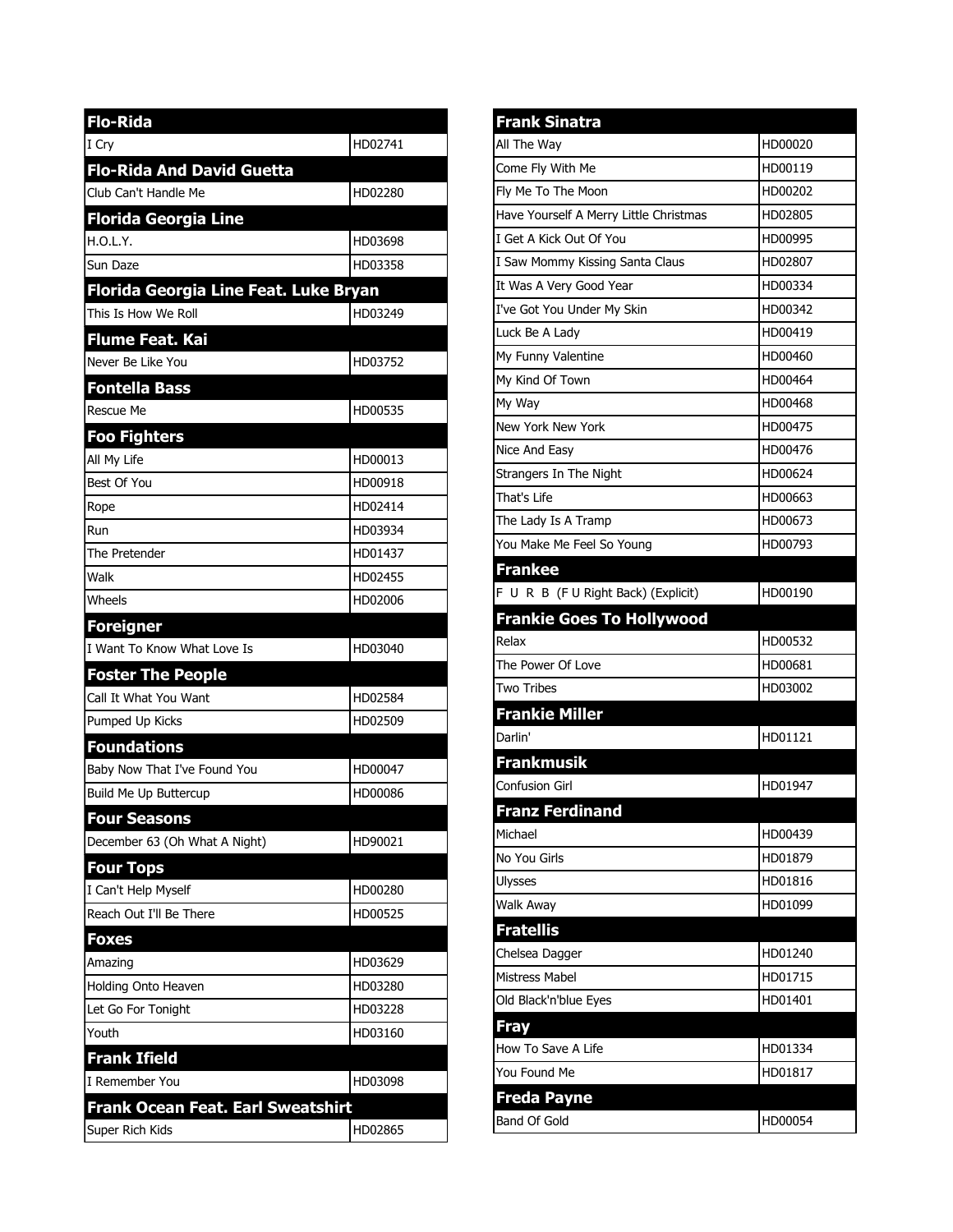| <b>Freddie Mercury &amp; Montserrat Caballe</b> |         |
|-------------------------------------------------|---------|
| Barcelona                                       | HD90181 |
| Free                                            |         |
| All Right Now                                   | HD00014 |
| <b>Freemasons</b>                               |         |
| Rain Down Love                                  | HD01319 |
| Uninvited                                       | HD01533 |
| French Montana Feat. Swae Lee                   |         |
| Unforgettable                                   | HD03915 |
| <b>Frozen</b>                                   |         |
| Do You Want To Build A Snowman                  | HD90164 |
| For The First Time In Forever                   | HD90165 |
| In Summer                                       | HD90168 |
| Love Is An Open Door                            | HD90167 |
| <b>Fugees</b>                                   |         |
| Killing Me Softly                               | HD03103 |
| Fun                                             |         |
| Some Nights                                     | HD02696 |
| Why Am I The One                                | HD02842 |
| <b>Fun Ft Janelle Monae</b>                     |         |
| We Are Young                                    | HD02626 |
| <b>Fuse Odg</b>                                 |         |
| Million Pound Girl (Badder Than Bad)            | HD03185 |
| <b>Fuse Odg Feat. Angel</b>                     |         |
| T.I.N.A.                                        | HD03355 |
| <b>Fuse Odg Feat. Sean Paul</b>                 |         |
| Dangerous Love                                  | HD03283 |
| <b>Future</b>                                   |         |
| Mask Off                                        | HD03894 |
| <b>Future Feat. Rihanna</b>                     |         |
| Selfish                                         | HD03906 |
| <b>Future Feat. The Weeknd</b>                  |         |
| Low Life                                        | HD03677 |
| <b>Fyfe Dangerfield</b>                         |         |
| She's Always A Woman                            | HD02233 |
| G.R.L.                                          |         |
| Lighthouse                                      | HD03448 |
| Ugly Heart                                      | HD03340 |
| <b>Gabriella Cilmi</b>                          |         |
| On A Mission                                    | HD02196 |
| Save The Lies                                   | HD01733 |
| Sweet About Me                                  | HD01676 |
| Warm This Winter                                | HD01804 |

| <b>Gabrielle</b>                        |         |
|-----------------------------------------|---------|
| Dreams                                  | HD03063 |
| Out Of Reach                            | HD01563 |
| <b>Gabrielle Aplin</b>                  |         |
| Panic Cord                              | HD02883 |
| Please Don'T Say You Love Me            | HD02840 |
| The Power Of Love                       | HD02795 |
| Gabz                                    |         |
| Lighters (The One)                      | HD02939 |
| <b>Galantis</b>                         |         |
| No Money                                | HD03686 |
| Peanut Butter Jelly                     | HD03532 |
| Runaway (U And I)                       | HD03470 |
| <b>Galantis And Hook N Sling</b>        |         |
| Love On Me                              | HD03806 |
| <b>Gareth Gates</b>                     |         |
| Angel On My Shoulder                    | HD01388 |
| Anyone Of Us (Stupid Mistake)           | HD00039 |
| Say It Isn't So                         | HD00568 |
| Sunshine                                | HD00636 |
| <b>Gareth Gates And The Kumars</b>      |         |
| Spirit In The Sky                       | HD00614 |
| <b>Garth Brooks</b>                     |         |
| <b>Friends In Low Places</b>            | HD01516 |
| <b>Gary Barlow</b>                      |         |
| Let Me Go                               | HD02988 |
| Sing                                    | HD02662 |
| <b>Gary Barlow And Elton John</b>       |         |
| Face To Face                            | HD03190 |
| <b>Gary Glitter</b>                     |         |
| Another Rock And Roll Christmas         | HD01446 |
| Gary Go                                 |         |
| Wonderful                               | HD01842 |
| <b>Gary Puckett &amp; The Union Gap</b> |         |
| Young Girl                              | HD03007 |
| <b>G-Eazy And Kehlani</b>               |         |
| Good Life                               | HD03912 |
| <b>G-Eazy X Bebe Rexha</b>              |         |
| Me, Myself And I                        | HD03644 |
| <b>Gene Kelly</b>                       |         |
| Singing In The Rain                     | HD02107 |
| <b>Gene Pitney</b>                      |         |
| 24 Hours From Tulsa                     | HD00870 |
|                                         |         |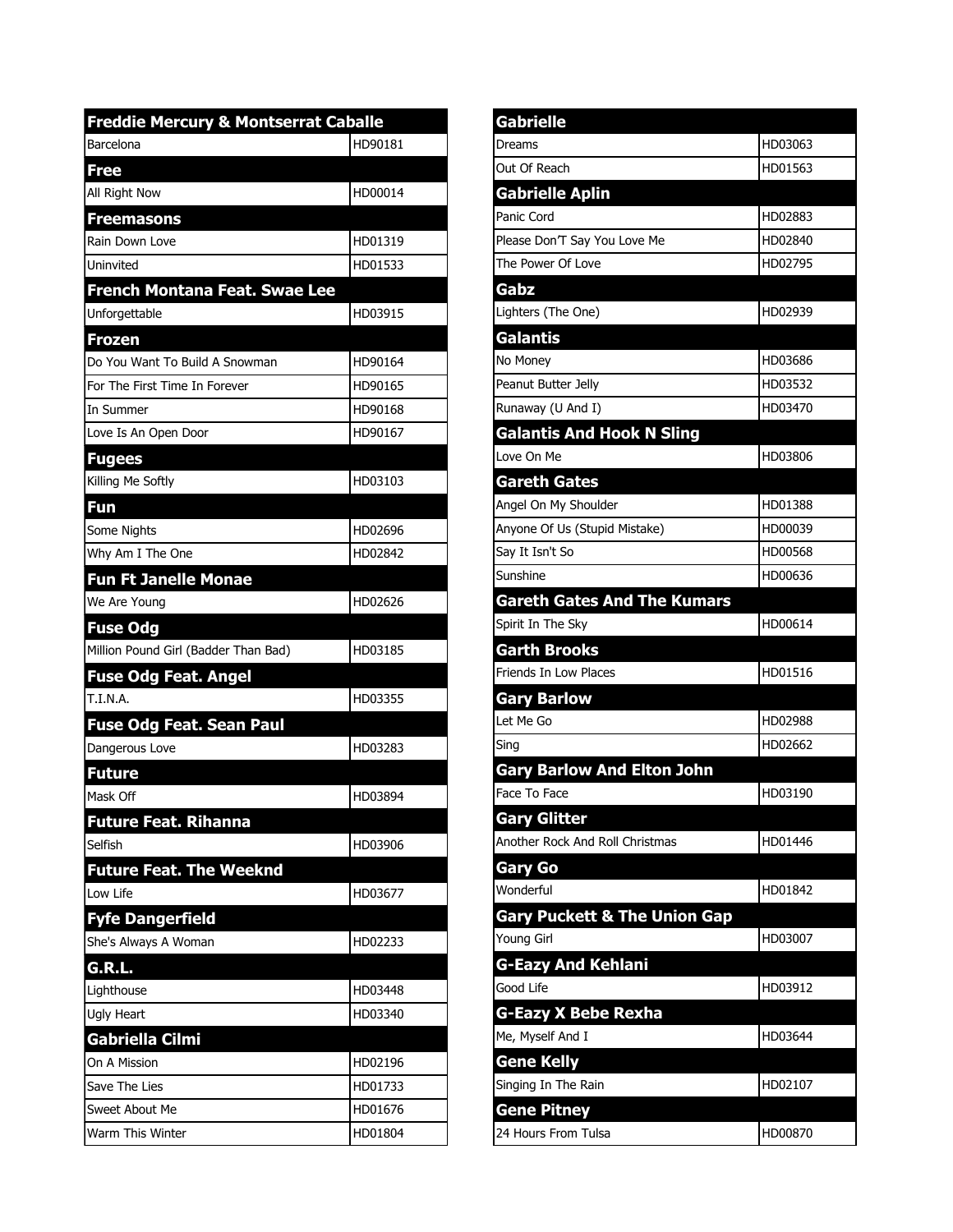| <b>Genesis</b>                         |         |
|----------------------------------------|---------|
| I Can't Dance                          | HD00279 |
| <b>George Ezra</b>                     |         |
| Blame It On Me                         | HD03353 |
| <b>Budapest</b>                        | HD03290 |
| Listen To The Man                      | HD03374 |
| <b>George Harrison</b>                 |         |
| My Sweet Lord                          | HD03141 |
| <b>George Michael</b>                  |         |
| Amazing                                | HD00028 |
| Careless Whisper                       | HD00103 |
| December Song                          | HD02137 |
| Faith                                  | HD00191 |
| Fastlove                               | HD00192 |
| Father Figure                          | HD00194 |
| Round Here                             | HD00553 |
| <b>Geri Halliwell</b>                  |         |
| Desire                                 | HD00935 |
| It's Raining Men                       | HD00340 |
| Ride It                                | HD00539 |
| <b>Gerry &amp; The Pacemakers</b>      |         |
| I Like It                              | HD03075 |
| <b>Gerry And The Pacemakers</b>        |         |
| You'll Never Walk Alone                | HD00805 |
| <b>Gerry Rafferty</b>                  |         |
| <b>Baker Street</b>                    | HD00053 |
| Gina G                                 |         |
| Ooh Aah Just A Little Bit              | HD90053 |
| Ooh Ahh Just A Little Bit              | HD01014 |
| <b>Ginuwine</b>                        |         |
| Pony                                   | HD90176 |
| <b>Giorgio Moroder And Phil Oakley</b> |         |
| <b>Together In Electric Dreams</b>     | HD90009 |
| <b>Girls Aloud</b>                     |         |
| Beautiful Cause You Love Me            | HD02827 |
| Call The Shots                         | HD01544 |
| Can't Speak French                     | HD01663 |
| I Think We're Alone Now                | HD01297 |
| I'll Stand By You                      | HD00315 |
| Jump                                   | HD00349 |
| Life Got Cold                          | HD01002 |
| Long Hot Summer                        | HD01067 |
| Love Machine                           | HD00412 |

| <b>Girls Aloud</b>                                      |         |
|---------------------------------------------------------|---------|
| No Good Advice                                          | HD01011 |
| See The Day                                             | HD01117 |
| Sexy No No No                                           | HD01409 |
| Show                                                    | HD00683 |
| Something Kinda Ooh                                     | HD01289 |
| Something New                                           | HD02783 |
| Sound Of The Underground (Sounds Of The<br>Underground) | HD00612 |
| The Loving Kind                                         | HD01814 |
| The Promise                                             | HD01759 |
| Untouchable                                             | HD01885 |
| Wake Me Up                                              | HD00732 |
| Whole Lotta History                                     | HD01182 |
| <b>Gladys Knight And The Pips</b>                       |         |
| Midnight Train To Georgia                               | HD00871 |
| Glasvegas                                               |         |
| Daddy's Gone                                            | HD01749 |
| <b>Glee Cast</b>                                        |         |
| Don't Stop Believing                                    | HD02169 |
| Gives You Hell                                          | HD02204 |
| Halo-Walking On Sunshine                                | HD02183 |
| Jessie's Girl                                           | HD02275 |
| Lean On Me                                              | HD02213 |
| <b>Glen Campbell</b>                                    |         |
| By The Time I Get To Phoenix                            | HD01518 |
| Gentle On My Mind                                       | HD01547 |
| Rhinestone Cowboy                                       | HD00537 |
| Gloria Estefan                                          |         |
| Anything For You                                        | HD02058 |
| Gloria Gaynor                                           |         |
| I Am What I Am                                          | HD02059 |
| I Will Survive                                          | HD00302 |
| <b>Gnarls Barkley</b>                                   |         |
| Crazy                                                   | HD01168 |
| Run                                                     | HD01677 |
| <b>Smiley Faces</b>                                     | HD01224 |
| Who Cares                                               | HD01293 |
| <b>Gnash Feat. Olivia O'brien</b>                       |         |
| I Hate U, I Love U                                      | HD03711 |
| Goldfrapp                                               |         |
| Number 1                                                | HD01072 |
| Ooh La La                                               | HD01090 |
| Ride A White Horse                                      | HD01158 |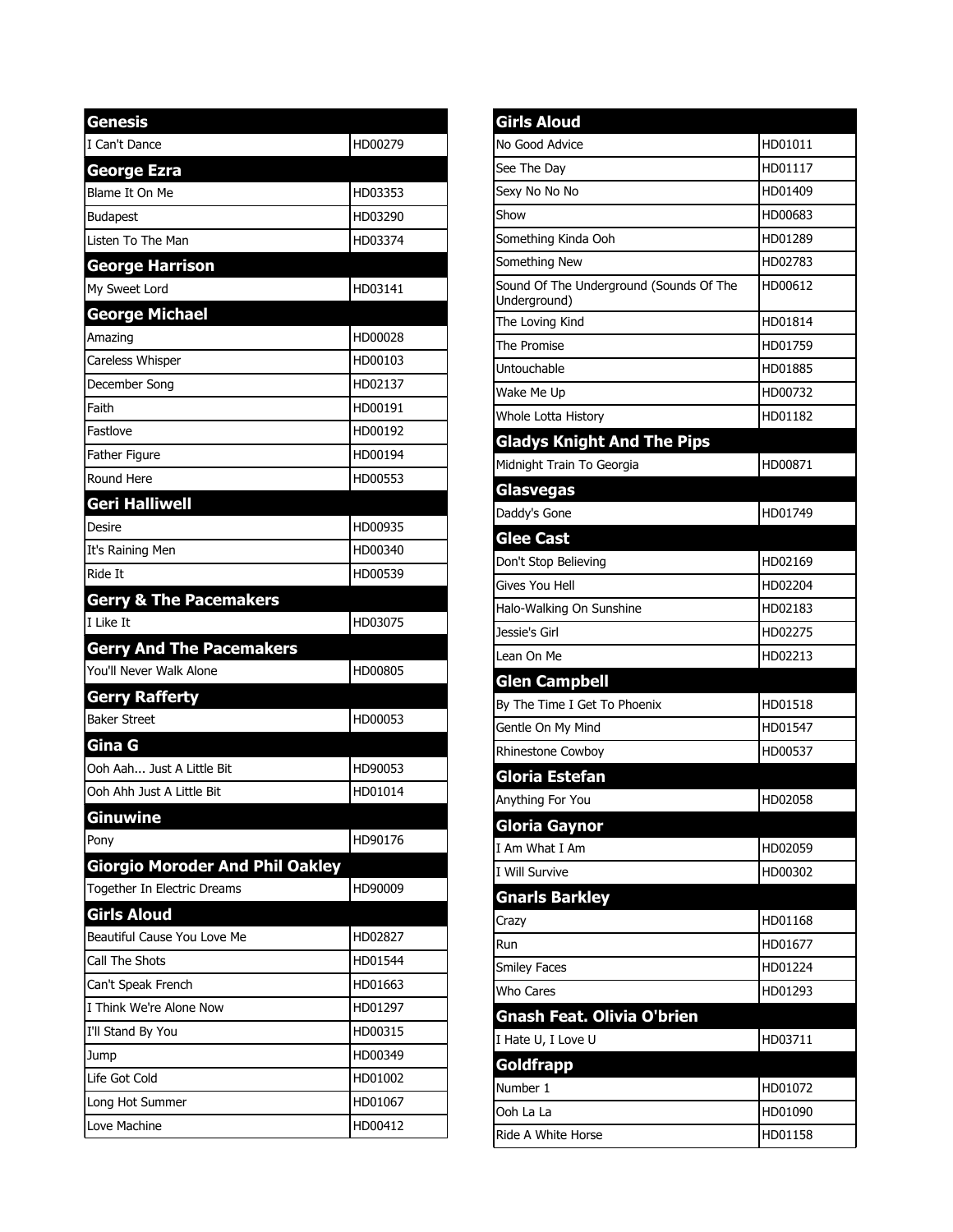| Goo Goo Dolls                                      |         |
|----------------------------------------------------|---------|
| Iris                                               | HD02521 |
| <b>Good Charlotte</b>                              |         |
| Anthem                                             | HD00038 |
| Girls And Boys                                     | HD00223 |
| <b>Gorgon City Feat. Jennifer Hudson</b>           |         |
| Go All Night                                       | HD03391 |
| Gorgon City Feat. Laura Welsh                      |         |
| Here For You                                       | HD03302 |
| <b>Gorgon City Feat. Mnek</b>                      |         |
| Ready For Your Love                                | HD03214 |
| <b>Gorillaz</b>                                    |         |
| Dare                                               | HD01048 |
| Dirty Harry                                        | HD01107 |
| <b>Gorillaz And Bobby Womack And Mos Def</b>       |         |
| Stylo                                              | HD02182 |
| <b>Gossip</b>                                      |         |
| Standing In The Way Of Control                     | HD01335 |
| <b>Gotye And Kimbra</b>                            |         |
| Somebody That I Used To Know                       | HD02590 |
| <b>Grace Feat. G-Eazy</b>                          |         |
| You Don't Own Me                                   | HD03602 |
| Grease John Travolta                               |         |
| Greased Lightning                                  | HD00231 |
| <b>Grease John Travolta And Olivia Newton John</b> |         |
| Grease Megamix                                     | HD01856 |
| <b>Grease Olivia Newton John</b>                   |         |
| Hopelessly Devoted To You                          | HD00267 |
| <b>Green Day</b>                                   |         |
| 21 Guns                                            | HD01941 |
| 21St Century Breakdown                             | HD02139 |
| American Idiot                                     | HD00029 |
| Basket Case                                        | HD90018 |
| Boulevard Of Broken Dreams                         | HD01612 |
| East Jesus Nowhere                                 | HD02004 |
| Holiday                                            | HD00264 |
| Know Your Enemy                                    | HD01903 |
| Simpsons Theme                                     | HD01410 |
| Wake Me Up When September Ends                     | HD00916 |
| Greenday                                           |         |
| Oh Love                                            | HD02715 |
| <b>Grimes</b>                                      |         |
| Flesh Without Blood                                | HD03614 |

| <b>Groove Armada And Mutya Buena</b>        |         |  |
|---------------------------------------------|---------|--|
| Song 4 Mutya                                | HD01389 |  |
| <b>Guillemots</b>                           |         |  |
| Get Over It                                 | HD01683 |  |
| <b>Guns N Roses</b>                         |         |  |
| Knocking On Heavens Door                    | HD01988 |  |
| Sweet Child Of Mine                         | HD02060 |  |
| <b>Guru Josh Project</b>                    |         |  |
| Infinity 2008                               | HD01791 |  |
| <b>Guy Mitchell</b>                         |         |  |
| Singing The Blues                           | HD01573 |  |
| <b>Gwen Stefani</b>                         |         |  |
| 4 In The Morning                            | HD01390 |  |
| Cool                                        | HD00983 |  |
| Hollaback Girl                              | HD00925 |  |
| Luxurious                                   | HD01104 |  |
| What You Waiting For (Explicit)             | HD00747 |  |
| Wind It Up                                  | HD01298 |  |
| <b>Gwen Stefani And Cee Lo</b>              |         |  |
| <b>Sweet Escape</b>                         | HD01336 |  |
| <b>Gwen Stefani And Eve</b>                 |         |  |
| <b>Rich Girl</b>                            | HD00538 |  |
| <b>Gym Class Heroes</b>                     |         |  |
| Clothes Off                                 | HD01411 |  |
| Cookie Jar                                  | HD01762 |  |
| Cupids Chokehold                            | HD01370 |  |
| <b>Gym Class Heroes And Adam Levine</b>     |         |  |
| <b>Stereo Hearts</b>                        | HD02526 |  |
| <b>Gym Class Heroes Ft Neon Hitch</b>       |         |  |
| Ass Back Home                               | HD02619 |  |
| <b>H Two O And Platnum</b>                  |         |  |
| What's It Gonna Be                          | HD01662 |  |
| <b>Hailee Steinfeld</b>                     |         |  |
| <b>Most Girls</b>                           | HD03967 |  |
| <b>Hailee Steinfeld And Grey Feat. Zedd</b> |         |  |
| Starving                                    | HD03769 |  |
| Haim                                        |         |  |
| The Wire                                    | HD02993 |  |
| Want You Back                               | HD03929 |  |
| <b>Hairspray</b>                            |         |  |
| Good Morning Baltimore                      | HD02082 |  |
| You Can't Stop The Beat                     | HD02083 |  |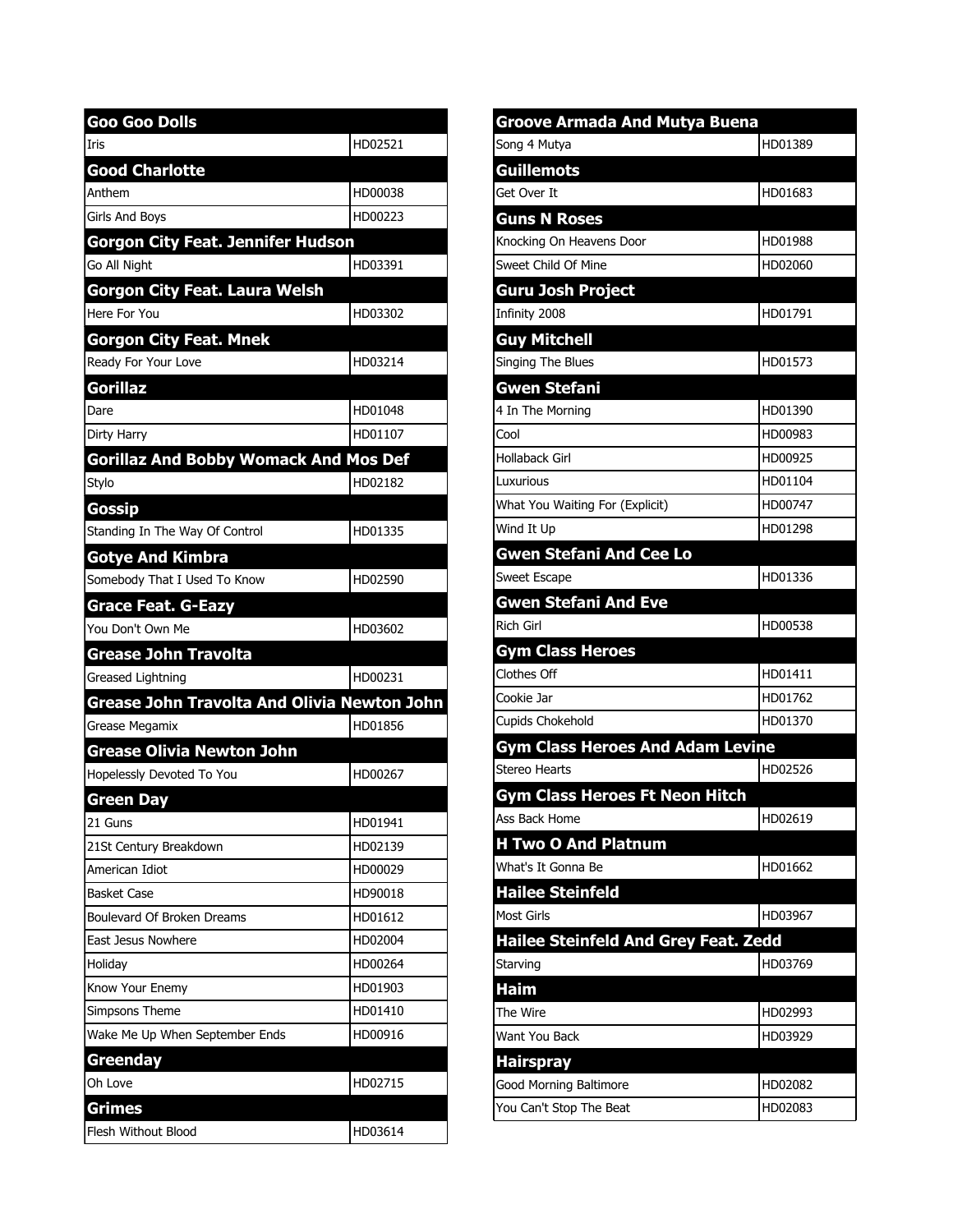| <b>Half Moon Run</b>         |         |
|------------------------------|---------|
| <b>Full Circle</b>           | HD03215 |
| <b>Hall And Oates</b>        |         |
| Maneater                     | HD01006 |
| <b>Halsey</b>                |         |
| Now Or Never                 | HD03908 |
| <b>Hank Williams</b>         |         |
| Hey Good Looking             | HD01536 |
| Your Cheating Heart          | HD00806 |
| <b>Hannah Montana</b>        |         |
| Best Of Both Worlds          | HD02084 |
| Life's What You Make It      | HD02085 |
| <b>Hanson</b>                |         |
| Mmmbop                       | HD03114 |
| <b>Hard-Fi</b>               |         |
| Suburban Knights             | HD01412 |
| <b>Harry Belafonte</b>       |         |
| Banana Boat Song (Day-O)     | HD00952 |
| <b>Harry Styles</b>          |         |
| Sign Of The Times            | HD03882 |
| <b>Sweet Creature</b>        | HD03903 |
| Hear'say                     |         |
| Pure And Simple              | HD00512 |
| <b>Heart</b>                 |         |
| Alone                        | HD90104 |
| <b>Heatwave</b>              |         |
| Always And Forever           | HD00025 |
| <b>Boogie Nights</b>         | HD00067 |
| <b>Helen Shapiro</b>         |         |
| Walking Back To Happiness    | HD00737 |
| <b>Hellogoodbye</b>          |         |
| Here (In Your Arms)          | HD01391 |
| <b>Helping Haiti</b>         |         |
| Everybody Hurts              | HD02167 |
| <b>Herman's Hermits</b>      |         |
| I'm Into Something Good      | HD03076 |
| <b>High School Musical</b>   |         |
| <b>Breaking Free</b>         | HD01278 |
| <b>High School Musical 2</b> |         |
| Fabulous                     | HD01660 |
| <b>Hilary Duff</b>           |         |
| Wake Up                      | HD01091 |

| <b>Hollies</b>                              |         |
|---------------------------------------------|---------|
| He Ain't Heavy He's My Brother              | HD00240 |
| The Air That I Breathe                      | HD03032 |
| <b>Holly Valance</b>                        |         |
| Down Boy                                    | HD00172 |
| <b>Kiss Kiss</b>                            | HD00365 |
| <b>State Of Mind</b>                        | HD00618 |
| <b>Hoosiers</b>                             |         |
| Choices                                     | HD02292 |
| Cops And Robbers                            | HD01697 |
| Goodbye Mr A                                | HD01529 |
| <b>Worried About Ray</b>                    | HD01413 |
| Worst Case Scenario                         | HD01643 |
| <b>Hot Chip</b>                             |         |
| Ready For The Floor                         | HD01651 |
| <b>Hot Chocolate</b>                        |         |
| You Sexy Thing                              | HD01033 |
| <b>House Of Pain</b>                        |         |
| Jump Around                                 | HD01064 |
| <b>Hozier</b>                               |         |
| Someone New                                 | HD03459 |
| Take Me To Church                           | HD03375 |
| <b>Huey Lewis And The News</b>              |         |
| The Power Of Love                           | HD00680 |
| <b>Human League</b>                         |         |
| Don't You Want Me                           | HD00171 |
| Mirror Man                                  | HD00875 |
| <b>Ian Carey Project</b>                    |         |
| Get Shaky                                   | HD01949 |
| <b>Ian Dury And The Blockheads</b>          |         |
| Hit Me With Your Rhythm Stick               | HD03083 |
| <b>Icona Pop Feat. Charli Xcx</b>           |         |
| I Love It                                   | HD02927 |
| <b>Ida Maria</b>                            |         |
| I Like You So Much Better When You're Naked | HD01734 |
| Oh My God (2007 Version)                    | HD01826 |
| <b>Idina Menzel</b>                         |         |
| Let It Go                                   | HD03232 |
| <b>Idina Menzel And Michael Buble</b>       |         |
| Baby, It's Cold Outside                     | HD03382 |
| Iggy Azalea                                 |         |
| Team                                        | HD03670 |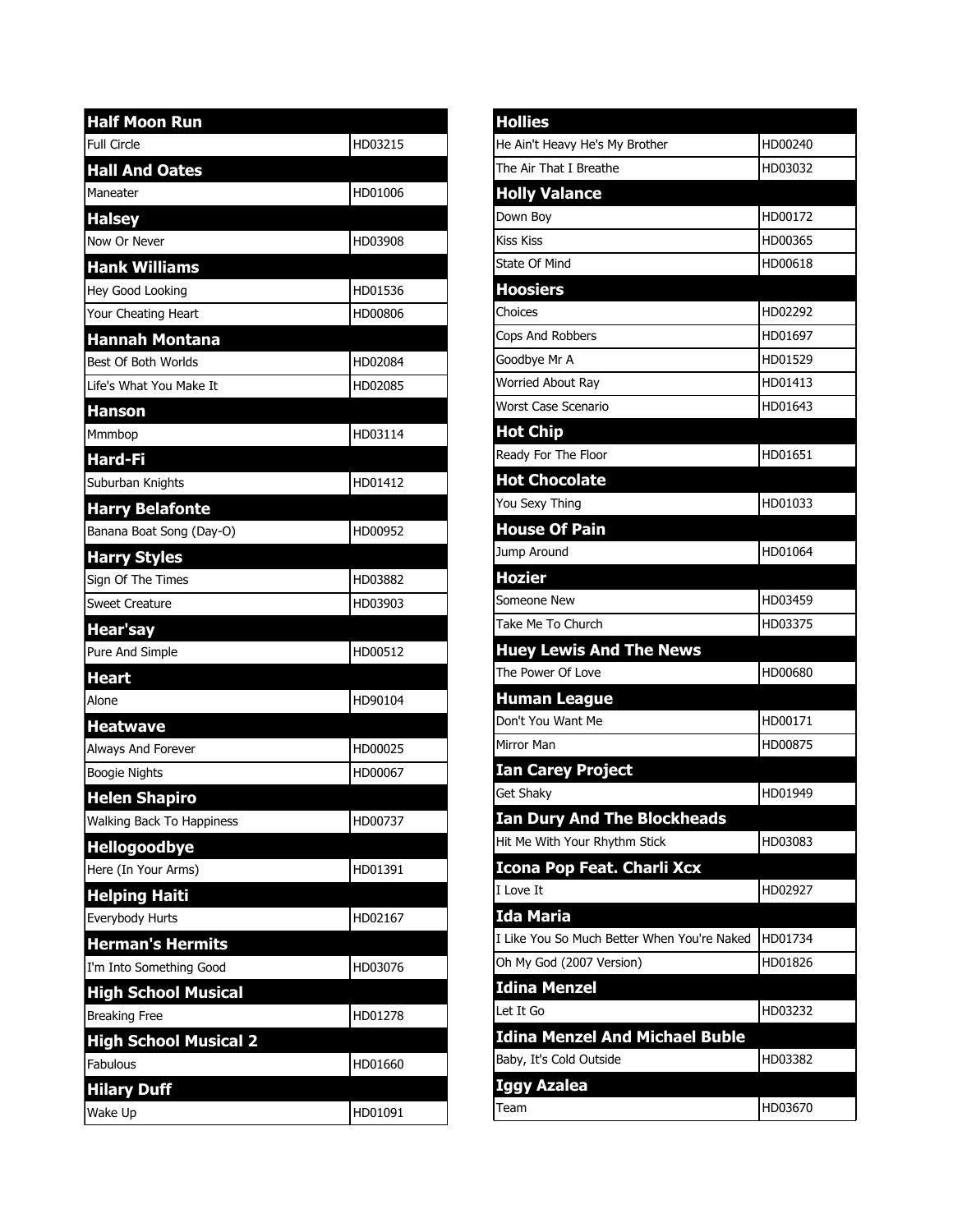| Iggy Azalea Feat. Charli Xcx      |         |
|-----------------------------------|---------|
| Fancy                             | HD03242 |
| Iggy Azalea Feat. Jennifer Hudson |         |
| Trouble                           | HD03460 |
| Iggy Azalea Feat. Rita Ora        |         |
| Black Widow (Duet)                | HD03318 |
| <b>Iglu And Hartly</b>            |         |
| In This City                      | HD01758 |
| <b>Ike And Tina Turner</b>        |         |
| River Deep Mountain High          | HD01078 |
| <b>Imagine Dragons</b>            |         |
| Believer                          | HD03855 |
| Demons                            | HD03196 |
| I Bet My Life                     | HD03408 |
| It's Time                         | HD02960 |
| Radioactive                       | HD02885 |
| Thunder                           | HD03938 |
| <b>Warriors</b>                   | HD03468 |
| <b>Indiana</b>                    |         |
| Solo Dancing                      | HD03413 |
| <b>Infernal</b>                   |         |
| From Paris To Berlin              | HD01189 |
| <b>Ini Kamoze</b>                 |         |
| Here Comes The Hotstepper         | HD90105 |
| Inna                              |         |
| Amazing                           | HD02289 |
| Hot                               | HD02198 |
| <b>Inner Circle</b>               |         |
| Sweat (A La La La)                | HD90094 |
| <b>Irene Cara</b>                 |         |
| Fame                              | HD01122 |
| Flashdance (What A Feeling)       | HD01261 |
| <b>Ironik</b>                     |         |
| Stay With Me                      | HD01722 |
| <b>Iyaz</b>                       |         |
| Replay                            | HD02152 |
| Solo                              | HD02238 |
| <b>J Balvin And Willy William</b> |         |
| Mi Gente                          | HD03980 |
| J Hus                             |         |
| Did You See                       | HD03932 |
| <b>Jack Johnson</b>               |         |
| <b>Better Together</b>            | HD01151 |

| <b>Jack Johnson</b>                   |         |
|---------------------------------------|---------|
| If I Had Eyes                         | HD01634 |
| <b>Jack Penate</b>                    |         |
| Second Minute Or Hour                 | HD01434 |
| <b>Jack White</b>                     |         |
| <b>Sixteen Saltines</b>               | HD02650 |
| <b>Jackie Wilson</b>                  |         |
| <b>Reet Petite</b>                    | HD00530 |
| Jackson 5                             |         |
| Abc                                   | HD03142 |
| Blame It On The Boogie                | HD00063 |
| Santa Claus Is Coming To Town         | HD01450 |
| Who's Loving You                      | HD02815 |
| <b>Jacob Sartorius</b>                |         |
| Sweatshirt                            | HD03699 |
| <b>Jade Ewen</b>                      |         |
| It's My Time                          | HD01897 |
| <b>Jahmene Douglas</b>                |         |
| Titanium                              | HD02954 |
| <b>Jake Bugg</b>                      |         |
| Lightning Bolt                        | HD90029 |
| Seen It All                           | HD02853 |
| Jam                                   |         |
| Going Underground                     | HD03088 |
| <b>Town Called Malice</b>             | HD00971 |
| Jamelia                               |         |
| Beware Of The Dog                     | HD01299 |
| Dj                                    | HD00141 |
| See It In A Boy's Eyes                | HD00570 |
| Stop                                  | HD00621 |
| Superstar                             | HD00638 |
| Thank You                             | HD00657 |
| <b>James Arthur</b>                   |         |
| Impossible                            | HD02780 |
| Recovery                              | HD03170 |
| Safe Inside                           | HD03846 |
| Say You Won't Let Go                  | HD03774 |
| You're Nobody 'Til Somebody Loves You | HD02963 |
| <b>James Bay</b>                      |         |
| <b>Best Fake Smile</b>                | HD03671 |
| <b>Hold Back The River</b>            | HD03421 |
| If You Ever Want To Be In Love        | HD03615 |
| Let It Go                             | HD03489 |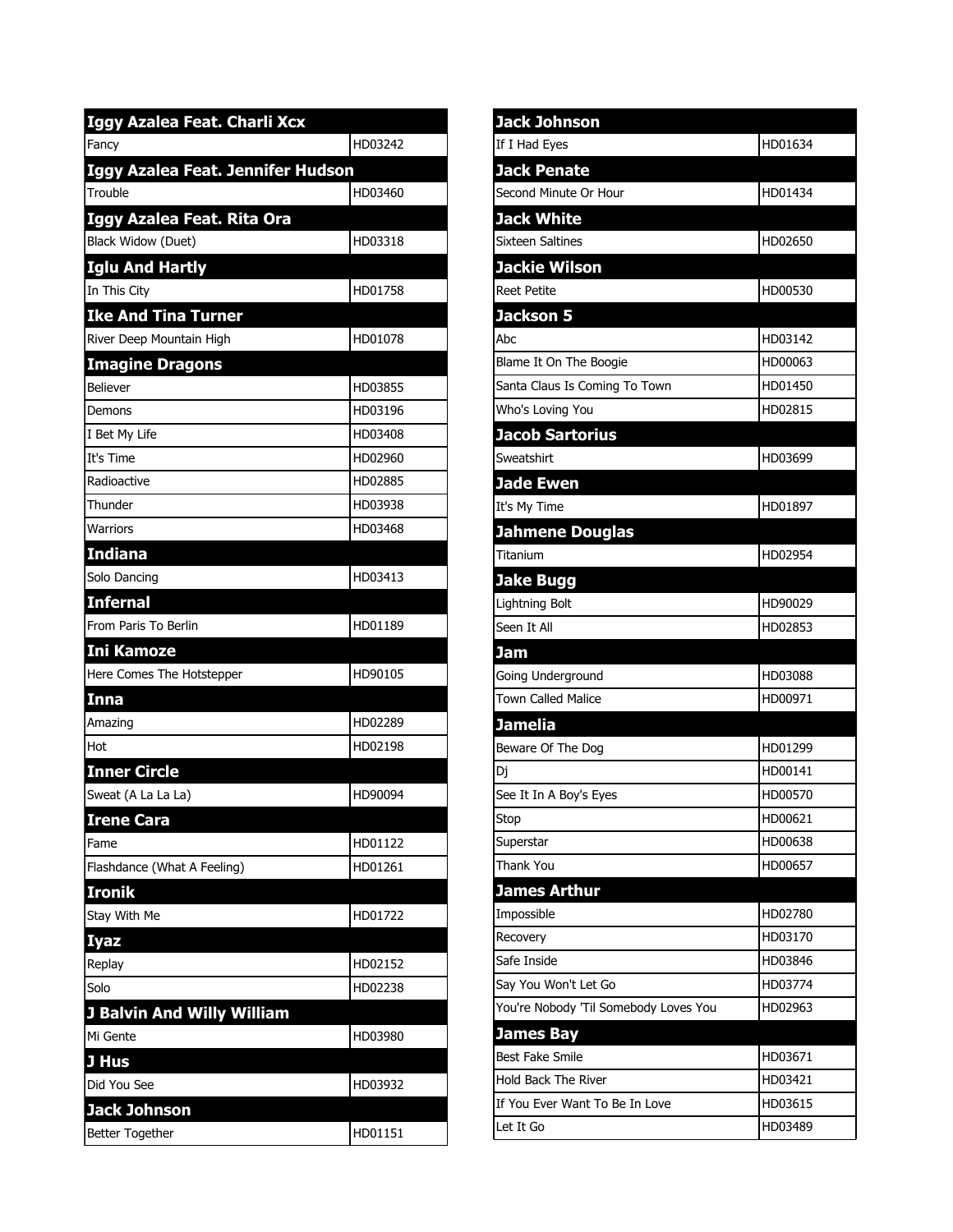| <b>James Blunt</b>                                                             |         |
|--------------------------------------------------------------------------------|---------|
| 1973                                                                           | HD01414 |
| <b>Bonfire Hearts</b>                                                          | HD02980 |
| Goodbye My Lover                                                               | HD01095 |
| High                                                                           | HD01057 |
| Love Love Love                                                                 | HD01810 |
| Wisemen                                                                        | HD01162 |
| You're Beautiful                                                               | HD01035 |
| <b>James Brown</b>                                                             |         |
| I Got You (I Feel Good)                                                        | HD00286 |
| James Hype Feat. Kelli□Leigh                                                   |         |
| More Than Friends                                                              | HD03978 |
| <b>James Morrison</b>                                                          |         |
| Get To You                                                                     | HD02126 |
| I Won't Let You Go                                                             | HD02522 |
| Please Don't Stop The Rain                                                     | HD01869 |
| Undiscovered                                                                   | HD01337 |
| Wonderful World                                                                | HD01294 |
| You Give Me Something                                                          | HD01225 |
| You Make It Real                                                               | HD01768 |
| <b>James Morrison And Jessie J</b>                                             |         |
| Up                                                                             | HD02555 |
|                                                                                |         |
| <b>James Morrison And Nelly Furtado</b>                                        |         |
| <b>Broken Strings</b>                                                          | HD01808 |
| <b>Jamie Foxx And Ludacris</b>                                                 |         |
| Unpredictable                                                                  | HD01180 |
| <b>Jamie Lawson</b>                                                            |         |
| Wasn't Expecting That                                                          | HD03564 |
| <b>Jamie T</b>                                                                 |         |
| Calm Down Dearest (Explicit)                                                   | HD01320 |
| Rabbie Hole                                                                    | HD03410 |
| Sheila                                                                         | HD01371 |
| <b>Jamiroquai</b>                                                              |         |
| 7 Days In Sunny June                                                           | HD01079 |
| Feels Just Like It Should                                                      | HD00922 |
|                                                                                |         |
| <b>Janet Jackson</b><br>Just A Little While                                    | HD00353 |
|                                                                                |         |
| <b>Janet Jackson &amp; Luther Vandross</b><br>The Best Things In Life Are Free | HD90091 |
|                                                                                |         |
| <b>Jason Aldean</b><br>Burnin' It Down                                         | HD03314 |
| <b>Jason Derulo</b>                                                            |         |

| <b>Jason Derulo</b>                                  |         |
|------------------------------------------------------|---------|
| Cheyenne                                             | HD03570 |
| Don't Wanna Go Home                                  | HD02464 |
| Fight For You                                        | HD02558 |
| Get Ugly                                             | HD03635 |
| In My Head                                           | HD02181 |
| It Girl                                              | HD02510 |
| <b>Riding Solo</b>                                   | HD02223 |
| Stupid Love                                          | HD03229 |
| The Other Side                                       | HD02899 |
| <b>Trumpets</b>                                      | HD03195 |
| Want To Want Me                                      | HD03447 |
| Watcha Say                                           | HD02115 |
| What If                                              | HD02270 |
| Wiggle                                               | HD03269 |
| Jason Derulo Feat. 2 Chainz                          |         |
| <b>Talk Dirty</b>                                    | HD02974 |
| Jason Derulo Feat. Nicki Minaj And Ty Dolla<br>\$Ign |         |
| Swalla                                               | HD03909 |
| <b>Jason Donovan</b>                                 |         |
| Any Dream Will Do                                    | HD00953 |
| <b>Jason Mraz</b>                                    |         |
| I Won't Give Up                                      | HD02637 |
| I'm Yours                                            | HD01803 |
| <b>Jax Jones Feat. Raye</b>                          |         |
| You Don't Know Me                                    | HD03842 |
| <b>Jay Sean And Lil Wayne</b>                        |         |
| Down                                                 | HD02007 |
| Jay Sean And Sean Paul And Lil Jon                   |         |
| Do You Remember                                      | HD02179 |
| Jay Sean Feat. Sean Paul                             |         |
| Make My Love Go                                      | HD03678 |
| <b>Jay Z And Alicia Keys</b>                         |         |
| Empire State Of Mind                                 | HD02129 |
| <b>Jay Z And J Cole</b>                              |         |
| A Star Is Born                                       | HD02288 |
| <b>Jay Z And Mr Hudson</b>                           |         |
| Forever Young                                        | HD02166 |
| Jay Z And Rihanna And Kanye West                     |         |
| Run This Town                                        | HD01985 |
| Jay Z Feat. Justin Timberlake                        |         |
| <b>Holy Grail</b>                                    | HD02933 |
|                                                      |         |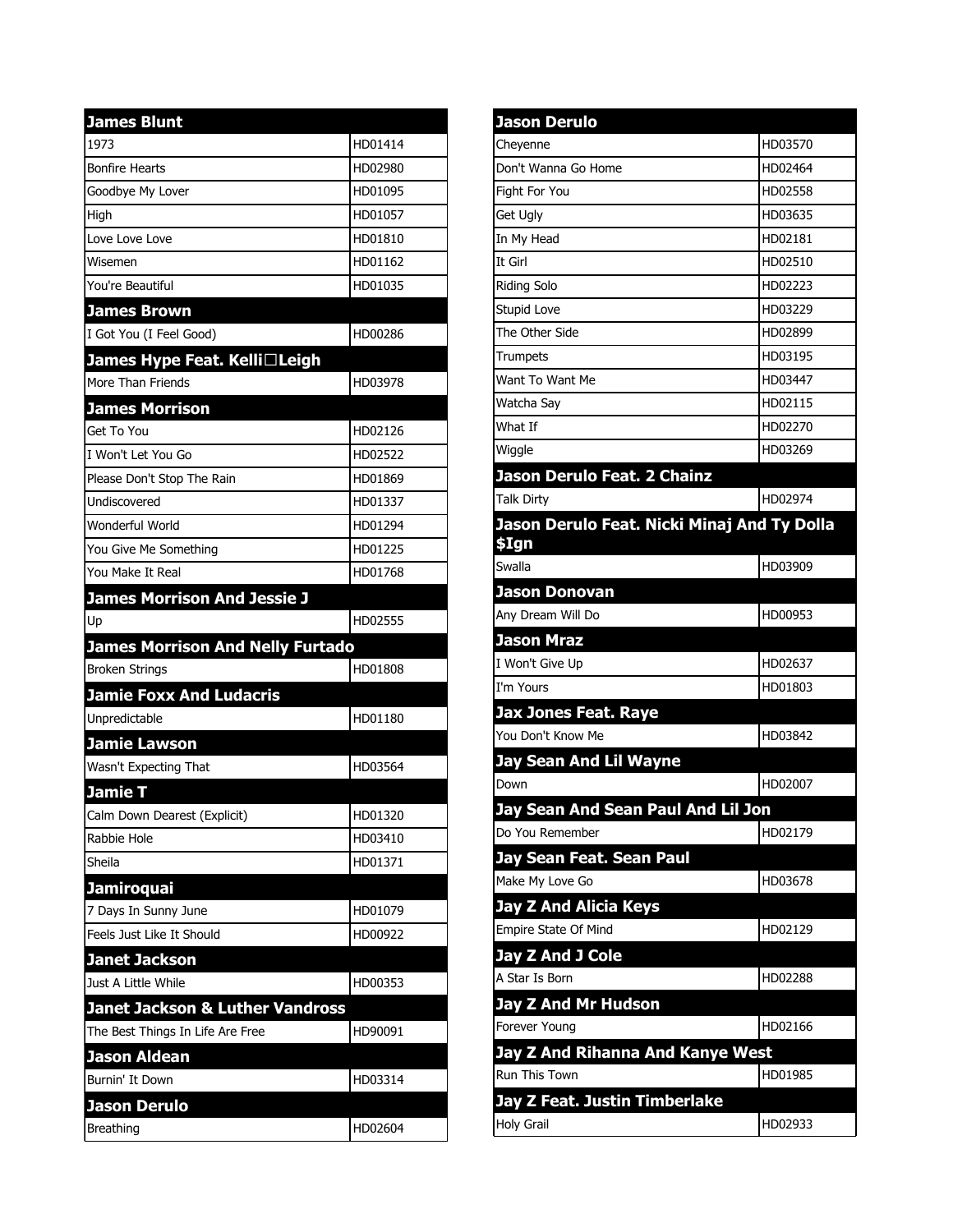| Jay-Z                                |         |
|--------------------------------------|---------|
| 4.44                                 | HD03969 |
| Tom Ford                             | HD03159 |
| Jay-Z Ft Kanye West And Mr Hudson    |         |
| Why I Love You                       | HD02566 |
| <b>Jeannie C Riley</b>               |         |
| Harper Valley Pta                    | HD00239 |
| <b>Jedward And Vanilla Ice</b>       |         |
| Under Pressure (Ice Ice Baby)        | HD02173 |
| <b>Jeff Beck</b>                     |         |
| Hi Ho Silver Lining                  | HD00258 |
| <b>Jeff Buckley</b>                  |         |
| Hallelujah                           | HD02013 |
| Jem                                  |         |
| Just A Ride                          | HD00912 |
| Jennifer Hudson                      |         |
| Spotlight                            | HD01765 |
| <b>Jennifer Lopex And Pitbull</b>    |         |
| On The Floor (For Female Vocal Only) | HD02399 |
| Jennifer Lopez                       |         |
| Baby I Love You                      | HD01135 |
| Get Right                            | HD00217 |
| I'm Glad                             | HD00999 |
| Jennifer Lopez And Lil Wayne         |         |
| I'm Into You (For Solo Female)       | HD02438 |
| Jennifer Lopez Feat. Pitbull         |         |
| Live It Up                           | HD02919 |
| <b>Jennifer Rush</b>                 |         |
| Power Of Love                        | HD00679 |
| Jeremih Feat. Yg                     |         |
| Don't Tell 'Em                       | HD03349 |
| <b>Jerry Lee Lewis</b>               |         |
| Great Balls Of Fire                  | HD00232 |
| <b>Jess Glynne</b>                   |         |
| Don't Be So Hard On Yourself         | HD03535 |
| Hold My Hand                         | HD03450 |
| <b>Right Here</b>                    | HD03295 |
| Take Me Home                         | HD03605 |
| <b>Jessica Simpson</b>               |         |
| A Public Affair                      | HD01247 |
| Take My Breath Away                  | HD00650 |
| These Boots Are Made For Walking     | HD01087 |

| <u>Jessie J</u>                               |         |
|-----------------------------------------------|---------|
| Casualty Of Love                              | HD02413 |
| Do It Like A Dude                             | HD02358 |
| Domino                                        | HD02572 |
| Flashlight                                    | HD03469 |
| It's My Party                                 | HD02946 |
| Nobody's Perfect                              | HD02397 |
| Thunder                                       | HD03145 |
| Who You Are                                   | HD02549 |
| Who's Laughing Now                            | HD02471 |
| <b>Jessie J And B O B</b>                     |         |
| Price Tag (For Female Vocal Only)             | HD02372 |
| Jessie J And David Guetta                     |         |
| Laserlight                                    | HD02648 |
| Jessie J. Feat. Ariana Grande And Nicki Minaj |         |
| Bang Bang                                     | HD03312 |
| Jessie J. Feat. Big Sean And Dizzee Rascal    |         |
| Wild                                          | HD02917 |
| <b>Jessie Ware</b>                            |         |
| <b>Wildest Moments</b>                        | HD02698 |
| <b>Jim Reeves</b>                             |         |
| Distant Drums                                 | HD03099 |
| Jimmy Ruffin                                  |         |
| What Becomes Of The Broken Hearted            | HD00745 |
| Jls                                           |         |
| Beat Again                                    | HD01937 |
| <b>Billion Lights</b>                         | HD03164 |
| Club Is Alive                                 | HD02240 |
| Do You Feel What I Feel                       | HD02575 |
| Everybody In Love                             | HD02119 |
| Eyes Wide Shut                                | HD02373 |
| <b>Hold Me Down</b>                           | HD02820 |
| Hottest Girl In The World                     | HD02736 |
| Love You More                                 | HD02322 |
| One Shot                                      | HD02154 |
| Proud                                         | HD02608 |
| Take A Chance On Me                           | HD02534 |
| <b>Jls And Dev</b>                            |         |
| She Makes Me Wanna                            | HD02462 |
| Jo Jo                                         |         |
| Leave (Get Out)                               | HD00387 |
| <b>Jo Jo And Bow Wow</b>                      |         |
|                                               |         |
| Baby It's You                                 | HD00046 |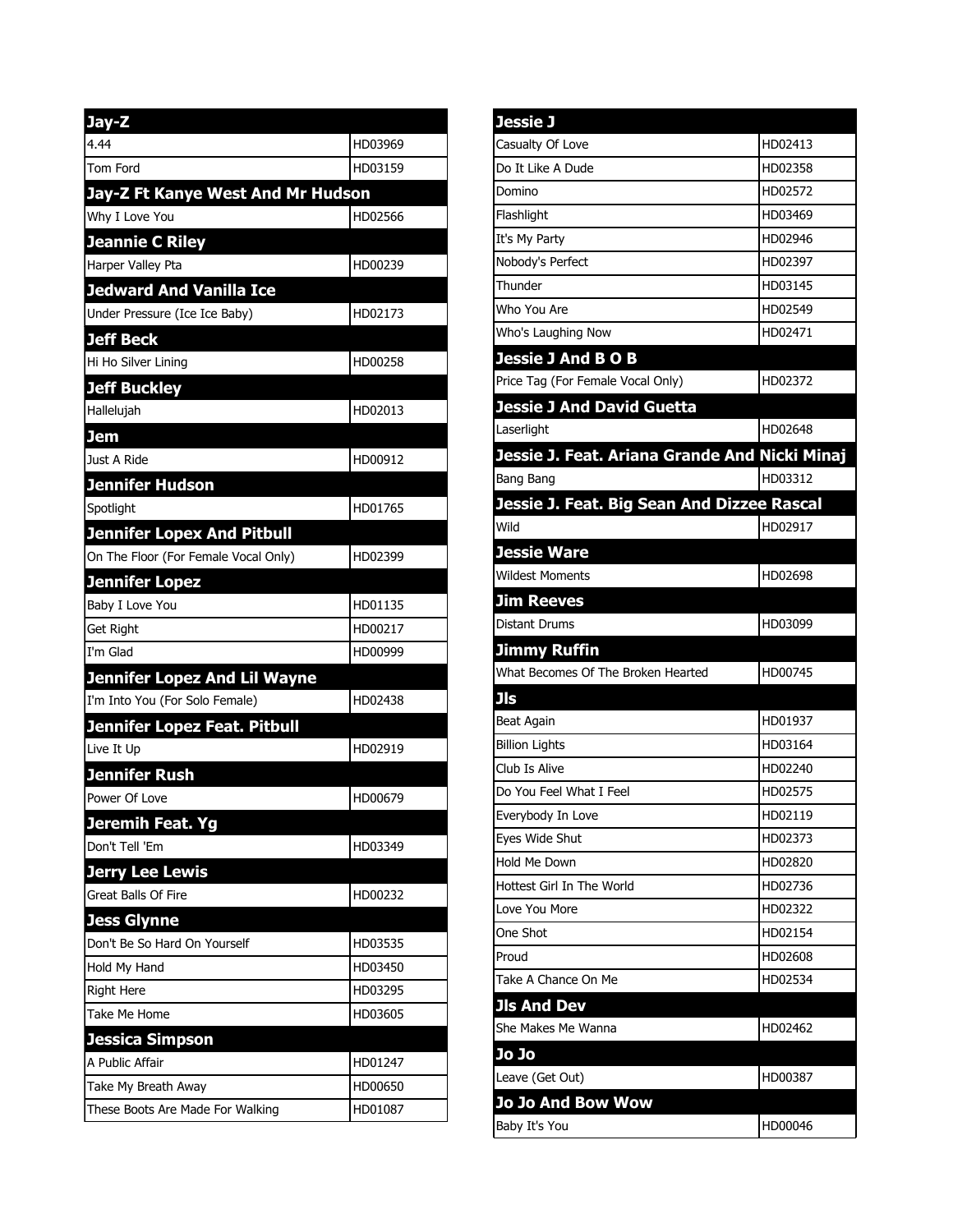| <b>Joan Jett And The Blackhearts</b>   |         |
|----------------------------------------|---------|
| I Love Rock'n'roll                     | HD90026 |
| <b>Jocelyn Brown</b>                   |         |
| Somebody Else's Guy                    | HD01081 |
| <b>Jodie Connor And Tinchy Stryder</b> |         |
| <b>Bring It</b>                        | HD02416 |
| <b>Jodie Connor And Wiley</b>          |         |
| Now Or Never                           | HD02383 |
| <b>Joe Brown And The Bruvvers</b>      |         |
| A Picture Of You                       | HD00507 |
| <b>Joe Cocker And Jennifer Warnes</b>  |         |
| Up Where We Belong                     | HD00728 |
| <b>Joe Mcelderry</b>                   |         |
| Ambitions                              | HD02300 |
| The Climb                              | HD02149 |
| Joe Stone Feat. Montell Jordan         |         |
| The Party (This Is How We Do It)       | HD03530 |
| <b>Joey Negro</b>                      |         |
| Make A Move On Me                      | HD01171 |
| <b>John Barrowman</b>                  |         |
| What About Us                          | HD02014 |
| <b>John Denver</b>                     |         |
| Annie's Song                           | HD00035 |
| Leaving On A Jet Plane                 | HD00390 |
| Take Me Home Country Roads             | HD00124 |
| <b>John Holt</b>                       |         |
| Help Me Make It Through The Night      | HD01262 |
| Killing Me Softly With Her Song        | HD01146 |
| The Tide Is High                       | HD01148 |
| <b>John Legend</b>                     |         |
| All Of Me                              | HD03210 |
| Love Me Now                            | HD03794 |
| <b>John Lennon</b>                     |         |
| Happy Xmas War Is Over                 | HD00237 |
| Imagine                                | HD00324 |
| <b>John Leyton</b>                     |         |
| Johnny Remember Me                     | HD03097 |
| <b>John Martin</b>                     |         |
| Anywhere For You                       | HD03248 |
| John Newman                            |         |
| Cheating                               | HD02978 |
| Come And Get It                        | HD03517 |
| Love Me Again                          | HD02932 |

| John Travolta And Olivia Newton-John |         |
|--------------------------------------|---------|
| You're The One That I Want           | HD00811 |
| <b>Johnny Cash</b>                   |         |
| A Boy Named Sue                      | HD01542 |
| <b>Cocaine Blues</b>                 | HD01538 |
| <b>Folsom Prison Blues</b>           | HD90024 |
| I Walk The Line                      | HD01546 |
| <b>I Walk The Line</b>               | HD90080 |
| One Piece At A Time                  | HD01537 |
| Ring Of Fire                         | HD01543 |
| <b>Johnny Cash And June Carter</b>   |         |
| Jackson                              | HD01551 |
| <b>Johnny Kidd &amp; The Pirates</b> |         |
| Shaking All Over                     | HD03095 |
| <b>Johnny Mathis</b>                 |         |
| When A Child Is Born                 | HD00750 |
| <b>Johnny Tillotson</b>              |         |
| Poetry In Motion                     | HD03074 |
| Jojo                                 |         |
| Too Little Too Late                  | HD01321 |
| <b>Jon Bellion</b>                   |         |
| All Time Low                         | HD03835 |
| <b>Jona Lewie</b>                    |         |
| Stop The Cavalry                     | HD00623 |
| <b>Jonas Blue</b>                    |         |
| By Your Side                         | HD03797 |
| Jonas Blue Feat. Dakota              |         |
| Fast Car                             | HD03631 |
| <b>Jonas Blue Feat. Jp Cooper</b>    |         |
| Perfect Strangers                    | HD03727 |
| Jonas Blue Feat. William Singe       |         |
| Mama                                 | HD03920 |
| <b>Jones</b>                         |         |
| Green Green Grass Of Home            | HD00234 |
| <b>Jordin Sparks</b>                 |         |
| <b>Battlefield</b>                   | HD01935 |
| One Step At A Time                   | HD01825 |
| S O S (Let The Music Play)           | HD01999 |
| Tattoo                               | HD02086 |
| <b>Jordin Sparks And Chris Brown</b> |         |
| No Air                               | HD01721 |
| Jorja Smith                          |         |
| <b>Teenage Fantasy</b>               | HD03968 |
|                                      |         |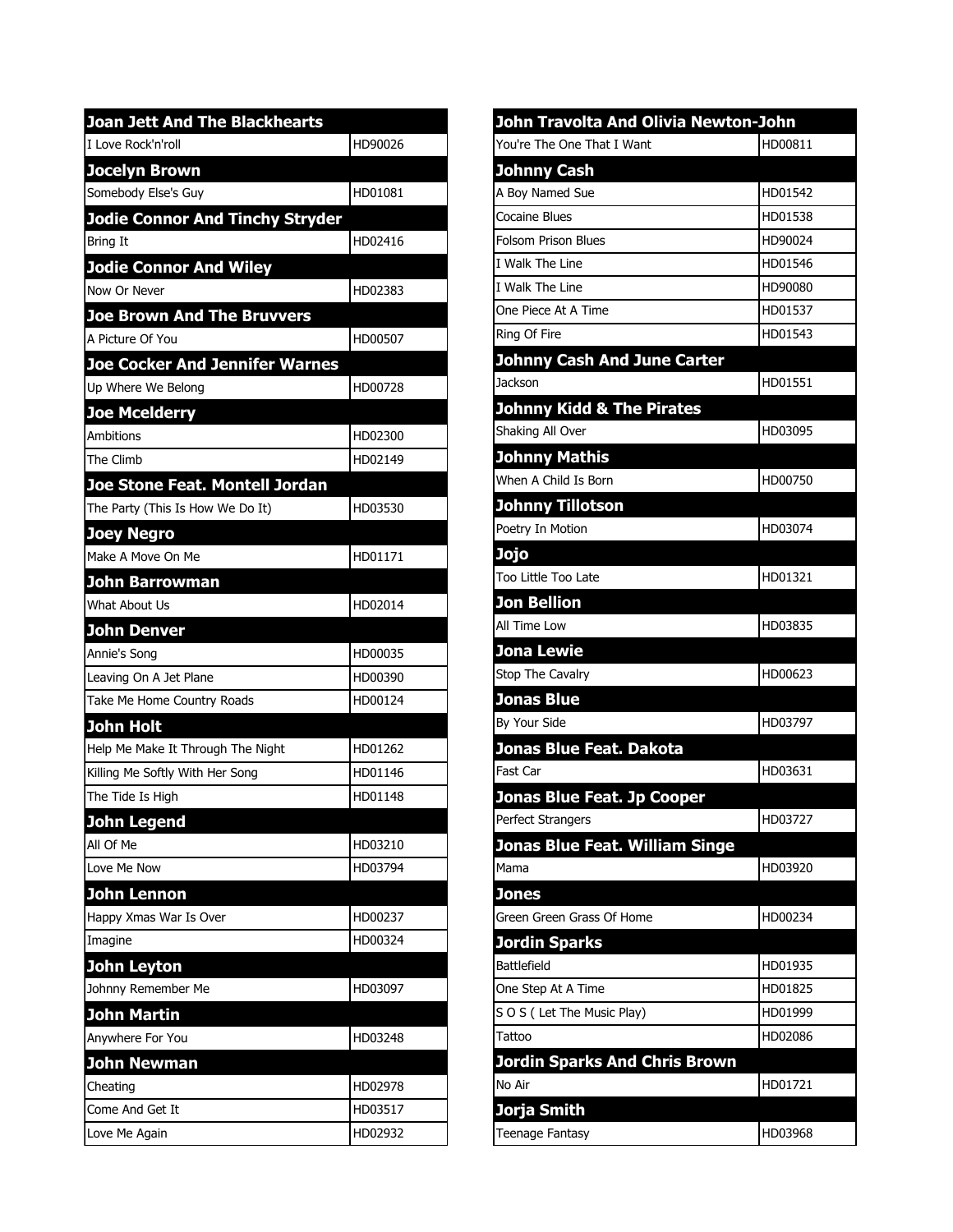| <b>Josh Groban</b>                 |         |
|------------------------------------|---------|
| You Raise Me Up                    | HD02015 |
| Joshua Radin                       |         |
| I'd Rather Be With You             | HD02216 |
| <b>Joss Stone</b>                  |         |
| Right To Be Wrong                  | HD00541 |
| Spoiled                            | HD00909 |
| Tell Me Bout It                    | HD01338 |
| You Had Me                         | HD00792 |
| Journey                            |         |
| Don't Stop Believing               | HD02061 |
| <b>Jp Cooper</b>                   |         |
| September Song                     | HD03838 |
| <b>Judy Collins</b>                |         |
| Send In The Clowns                 | HD00572 |
| <b>Judy Garland</b>                |         |
| Over The Rainbow                   | HD00498 |
| <b>Julia Michaels</b>              |         |
| Issues                             | HD03872 |
| <b>Julie Covington And Madonna</b> |         |
| Don't Cry For Me Argentina         | HD00162 |
| <b>Jungle Book</b>                 |         |
| I Wanna Be Like You                | HD90108 |
| The Bare Necessities               | HD90067 |
| <b>Just Jack</b>                   |         |
| Starz In Their Eyes                | HD01322 |
| The Day I Died                     | HD01963 |
| <b>Justice Collective</b>          |         |
| He Ain't Heavy He's My Brother     | HD02828 |
| <b>Justin Bieber</b>               |         |
| Baby                               | HD02187 |
| Boyfriend                          | HD02627 |
| Die In Your Arms                   | HD02669 |
| I'll Show You                      | HD03608 |
| Love Yourself                      | HD03595 |
| Mistletoe                          | HD02557 |
| Never Let You Go                   | HD02212 |
| One Time                           | HD02162 |
| Somebody To Love                   | HD02239 |
| Sorry                              | HD03579 |
| What Do You Mean                   | HD03541 |
| <b>Justin Bieber &amp; R Kelly</b> |         |
| P.Y.D.                             | HD03175 |

| <b>Justin Bieber And Bloodpop</b>     |         |
|---------------------------------------|---------|
| Friends                               | HD03976 |
| <b>Justin Bieber And Jayden Smith</b> |         |
| Never Say Never                       | HD02273 |
| Never Say Never                       | HD02404 |
| <b>Justin Bieber And Ludacris</b>     |         |
| All Around The World                  | HD02861 |
| <b>Justin Bieber And Nicki Minaj</b>  |         |
| Beauty And A Beat                     | HD02759 |
| <b>Justin Bieber Feat. Halsey</b>     |         |
| The Feeling                           | HD03618 |
| <b>Justin Bieber Ft Big Sean</b>      |         |
| As Long As You Love Me                | HD02699 |
| <b>Justin Timberlake</b>              |         |
| Can't Stop The Feeling                | HD03688 |
| Cry Me A River                        | HD00136 |
| I'm Loving It                         | HD00318 |
| Like I Love You                       | HD00402 |
| Lovestoned                            | HD01392 |
| <b>Mirrors</b>                        | HD02857 |
| My Love                               | HD01286 |
| Not A Bad Thing                       | HD03238 |
| Rock Your Body                        | HD00546 |
| Senorita                              | HD00573 |
| Sexyback                              | HD01226 |
| Take Back The Night                   | HD02948 |
| Tko                                   | HD03154 |
| <b>Tunnel Vision</b>                  | HD02930 |
| What Goes Around Comes Around         | HD01339 |
| <b>Justin Timberlake And Beyonce</b>  |         |
| Until The End Of Time                 | HD01534 |
| Justin Timberlake Feat. Jay Z         |         |
| Suit And Tie                          | HD02841 |
| K Ci And Jojo                         |         |
| All My Life                           | HD90132 |
| <b>KT Tunstall</b>                    |         |
| Other Side Of The World               | HD01562 |
| <b>Kaiser Chiefs</b>                  |         |
| Angry Mob                             | HD01425 |
| Everything Is Average Nowadays        | HD01372 |
| I Predict A Riot                      | HD00996 |
| Love's Not A Competition              | HD01541 |
| Modern Way                            | HD01069 |
|                                       |         |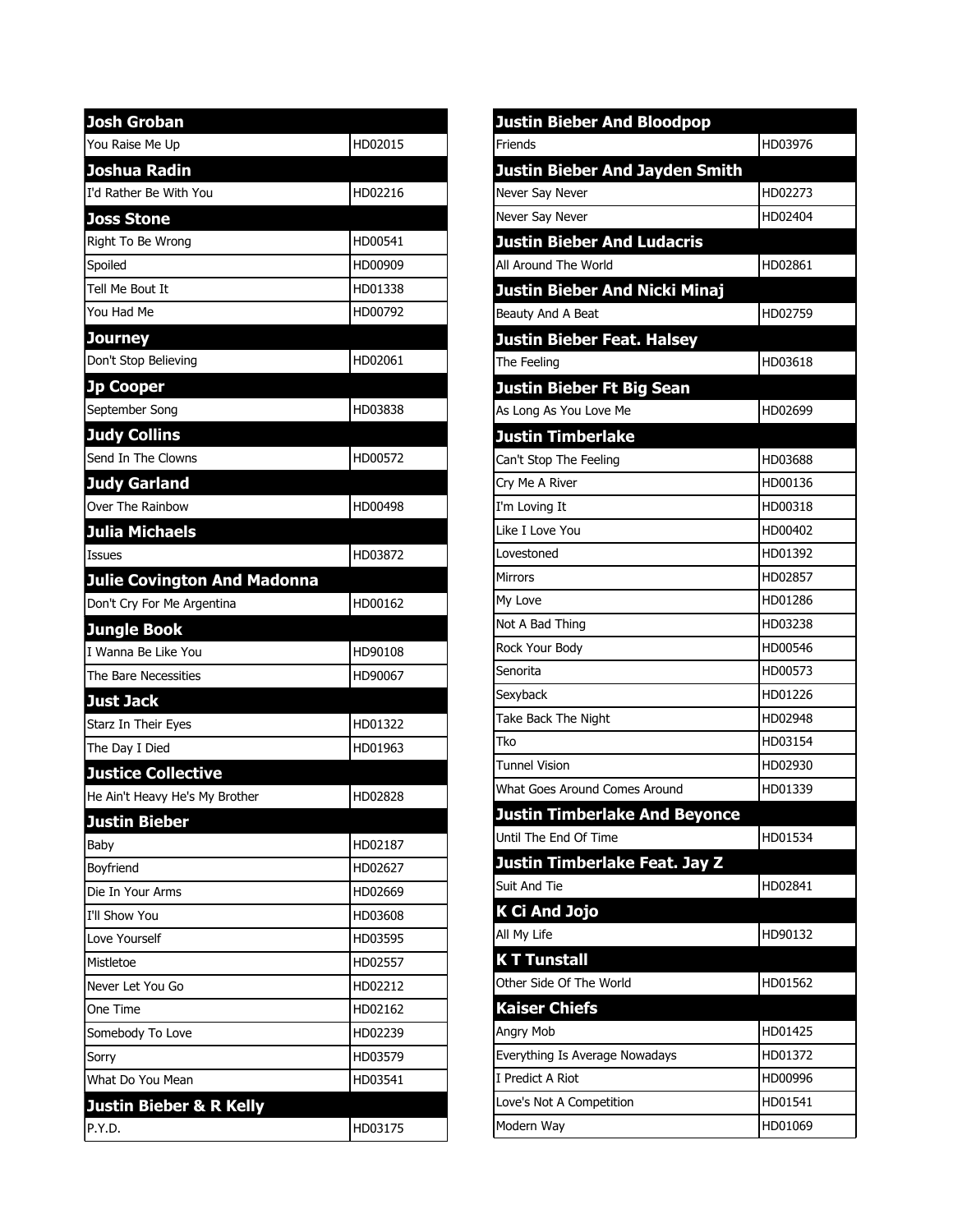| <b>Kaiser Chiefs</b>                      |         |
|-------------------------------------------|---------|
| Never Miss A Beat                         | HD01760 |
| Ruby                                      | HD01340 |
| <b>Kanye West</b>                         |         |
| <b>Black Skinhead</b>                     | HD02942 |
| Fade                                      | HD03788 |
| Stronger                                  | HD01433 |
| Kanye West And Jay Z And Frank Ocean      |         |
| No Church In The Wild                     | HD02673 |
| <b>Kanye West And T Pain</b>              |         |
| <b>Heartless</b>                          | HD01819 |
| Kanye West Feat. Paul Mccartney           |         |
| Only One                                  | HD03404 |
| Kanye West Feat. Rihanna And Swizz Beatz  |         |
| Famous                                    | HD03691 |
| Kanye West Feat. Theophilus London, Allan |         |
| <b>Kingdom And Paul Mccartney</b>         |         |
| All Dav                                   | HD03440 |
| <b>Karen Harding</b>                      |         |
| Say Something                             | HD03424 |
| <b>Karmin</b>                             |         |
|                                           |         |
| <b>Brokenhearted</b>                      | HD02703 |
| <b>Kasabian</b>                           |         |
| Club Foot                                 | HD00634 |
| Eez-Eh                                    | HD03287 |
| Empire                                    | HD01227 |
| Fire                                      | HD01920 |
| <b>Shoot The Runner</b>                   | HD01254 |
| Underdog                                  | HD02000 |
| Where Did All The Love Go                 | HD01964 |
| <b>Kasabian</b>                           |         |
| <b>Re Wired</b>                           | HD02568 |
| <b>Kate Bush</b>                          |         |
| King Of The Mountain                      | HD01066 |
| <b>Wuthering Heights</b>                  | HD03010 |
| <b>Kate Nash</b>                          |         |
| Foundations                               | HD01393 |
| Merry Happy                               | HD01673 |
| Mouthwash                                 | HD01435 |
| Pumpkin Soup                              | HD01642 |
| <b>Katie Melua</b>                        |         |
| Call Off The Search                       | HD00093 |

| <b>Katie Melua</b>                  |         |
|-------------------------------------|---------|
| Crawling Up A Hill                  | HD00129 |
| <b>Katrina And The Waves</b>        |         |
| Walking On Sunshine                 | HD00738 |
| <b>Katy B</b>                       |         |
| <b>Broken Record</b>                | HD02410 |
| Crying For No Reason                | HD03202 |
| Katy On A Mission                   | HD02283 |
| <b>Katy B And Ms Dynamite</b>       |         |
| Lights On                           | HD02356 |
| <b>Katy Perry</b>                   |         |
| Birthday                            | HD03253 |
| ET                                  | HD02378 |
| Firework                            | HD02319 |
| Hot N Cold                          | HD01779 |
| I Kissed A Girl                     | HD01736 |
| Last Friday Night (T G I F)         | HD02463 |
| Part Of Me                          | HD02611 |
| Rise                                | HD03741 |
| Roar                                | HD02965 |
| Teenage Dream                       | HD02279 |
| The One That Got Away               | HD02556 |
| Thinking Of You                     | HD01841 |
| This Is How We Do                   | HD03309 |
| Unconditionally                     | HD03171 |
| Waking Up In Vegas                  | HD01902 |
| Wide Awake                          | HD02685 |
| <b>Katy Perry And Snoop Dogg</b>    |         |
| California Gurls                    | HD02241 |
| Katy Perry Feat. Juicy J            |         |
| Dark Horse                          | HD02986 |
| <b>Katy Perry Feat. Migos</b>       |         |
| Bon Appétit                         | HD03921 |
| Katy Perry Feat. Nicki Minaj        |         |
| Swish Swish                         | HD03961 |
| <b>Katy Perry Feat. Skip Marley</b> |         |
| Chained To The Rhythm               | HD03866 |
| <b>Katy Perry Ft. Skip Marley</b>   |         |
| Chained To The Rhythm (Female Solo) | HD90170 |
| <b>Kc And The Sunshine Band</b>     |         |
| Give It Up                          | HD03122 |
| That's The Way I Like It            | HD01023 |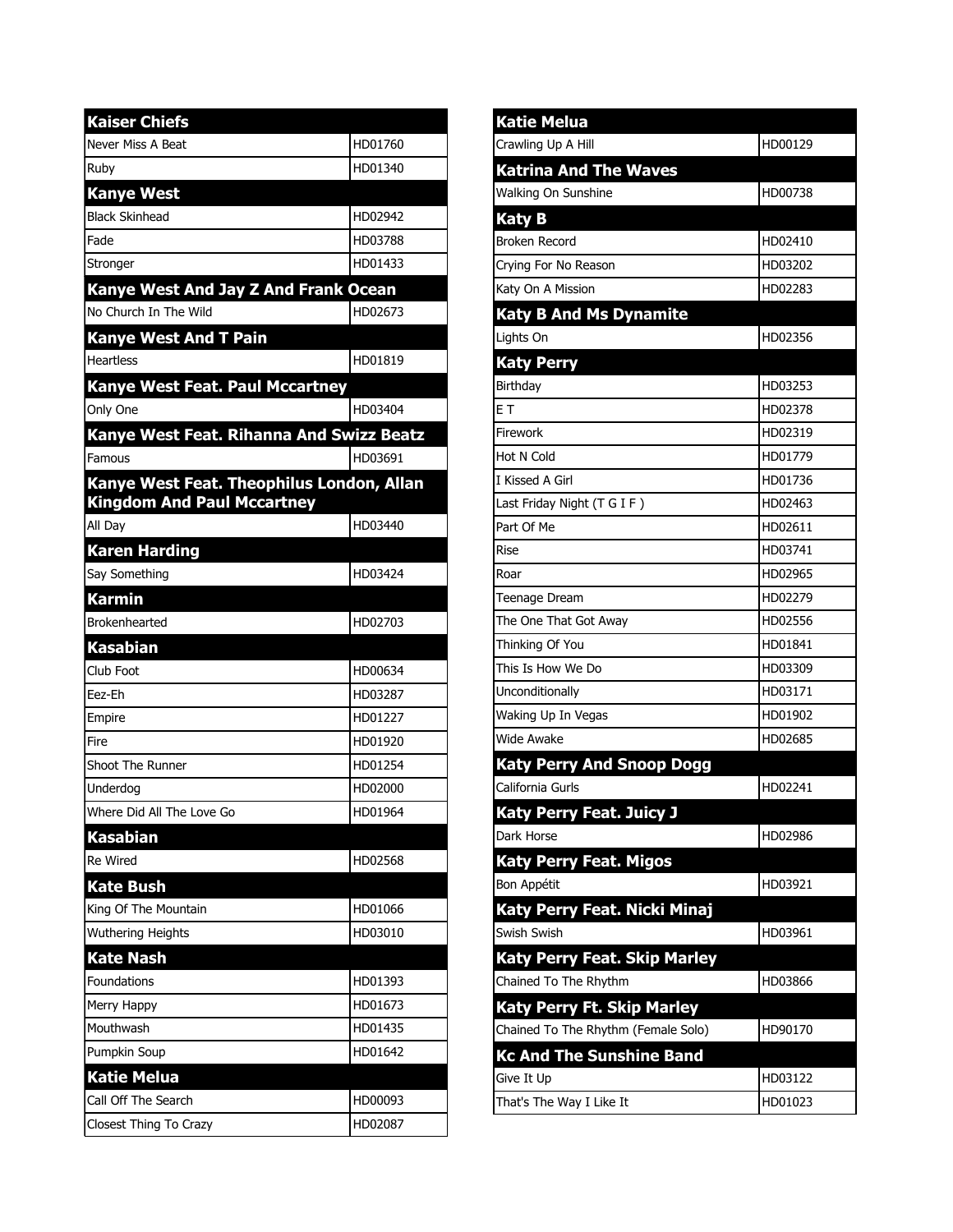| Kda Feat. Tinie Tempah And Katy B |         |
|-----------------------------------|---------|
| Turn The Music Louder (Rumble)    | HD03569 |
| <b>KesHa</b>                      |         |
| Blah Blah Blah                    | HD02186 |
| <b>Blow</b>                       | HD02419 |
| Die Young                         | HD02785 |
| Take It Off                       | HD02306 |
| <b>Tik Tok</b>                    | HD02116 |
| We R Who We R                     | HD02366 |
| Your Love Is My Drug              | HD02230 |
| <b>Keane</b>                      |         |
| <b>Bad Dream</b>                  | HD01323 |
| Bedshaped                         | HD00060 |
| Everybody's Changing              | HD01623 |
| Is It Any Wonder                  | HD01206 |
| Perfect Symmetry                  | HD01823 |
| Somewhere Only We Know            | HD02016 |
| This Is The Last Time             | HD00694 |
| <b>Kehlani</b>                    |         |
| Gangsta                           | HD03767 |
| <b>Keith Urban</b>                |         |
| Blue Ain't Your Color             | HD03804 |
| <b>Keivn Rudolf And Rick Ross</b> |         |
| Welcome To The World              | HD01893 |
| <b>Kelis</b>                      |         |
| Acapella                          | HD02211 |
| Milkshake                         | HD00441 |
| <b>Trick Me</b>                   | HD00708 |
| <b>Kelis And Andre 3000</b>       |         |
| Millionaire                       | HD00443 |
| <b>Kelis And Cee Lo</b>           |         |
| Lil Star                          | HD01341 |
| <b>Kelly Clarkson</b>             |         |
| Already Gone                      | HD02144 |
| Because Of You                    | HD01106 |
| Breakaway                         | HD02088 |
| Cry                               | HD02247 |
| <b>Heartbeat Song</b>             | HD03439 |
| I Do Not Hook Up                  | HD01900 |
| Invincible                        | HD03493 |
| Miss Independant                  | HD00445 |
| Mr Know It All                    | HD02520 |
| My Life Would Suck Without You    | HD01830 |

| <b>Kelly Clarkson</b>                 |         |
|---------------------------------------|---------|
| Never Again                           | HD01394 |
| Since U Been Gone                     | HD01564 |
| What Doesn't Kill You (Stronger)      | HD02576 |
| Kelly Clarkson Feat. John Legend      |         |
| Run Run Run                           | HD03444 |
| <b>Kelly Rowland</b>                  |         |
| Down For Whatever                     | HD02539 |
| Work                                  | HD01649 |
| <b>Kelly Rowland And David Guetta</b> |         |
| Commander                             | HD02256 |
| <b>Kelly Rowland And Eve</b>          |         |
| Like This                             | HD01395 |
| <b>Kelly Rowland Ft Big Sean</b>      |         |
| Lay It On Me                          | HD02587 |
| <b>Kelsea Ballerini</b>               |         |
| Peter Pan                             | HD03760 |
| <b>Ken Dodd</b>                       |         |
| Tears                                 | HD03107 |
| <b>Kendrick Lamar</b>                 |         |
| Bitch, Don't Kill My Vibe             | HD02941 |
| Humble.                               | HD03895 |
| I                                     | HD03376 |
| King Kunta                            | HD03484 |
| Swimming Pools (Drank)                | HD02869 |
| Kendrick Lamar Feat. Rihanna          |         |
| Loyalty                               | HD03979 |
| <b>Kenny Chesney Feat. Pink</b>       |         |
| Setting The World On Fire             | HD03764 |
| <b>Kenny Loggins</b>                  |         |
| Footloose                             | HD02100 |
| <b>Kenny Rogers</b>                   |         |
| Coward Of The County                  | HD00125 |
| Lucille                               | HD00417 |
| Ruby Don't Take Your Love To Town     | HD00557 |
| The Gambler                           | HD00669 |
| <b>Kent Jones</b>                     |         |
| Don't Mind                            | HD03726 |
| Keri Hilson And Kanye West And Ne-Yo  |         |
| Knock You Down                        | HD01909 |
| <b>Kesha</b>                          |         |
| Praying                               | HD03955 |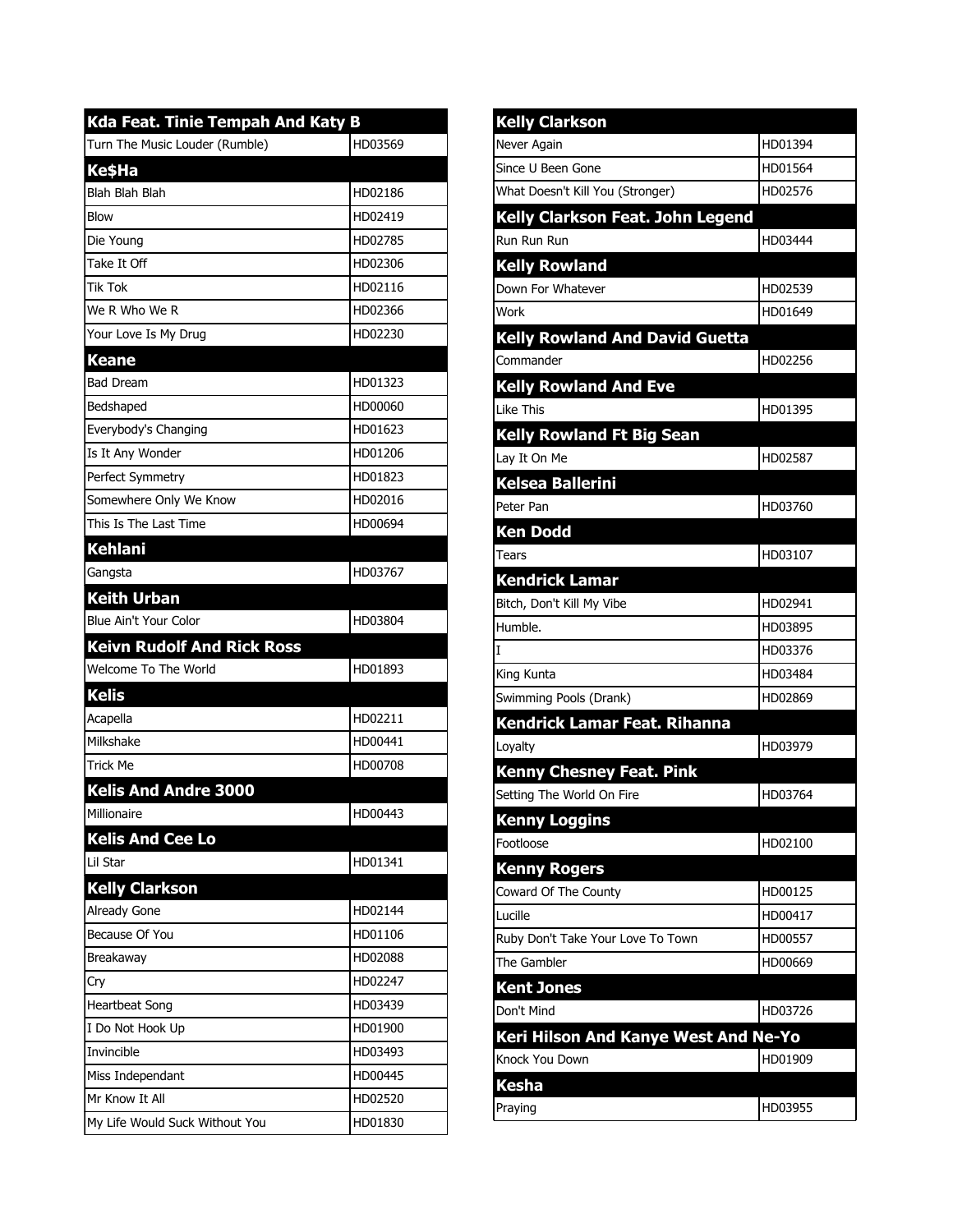| <b>Kevin Lyttle</b>               |         |
|-----------------------------------|---------|
| Turn Me On                        | HD90148 |
| <b>Kevin Rudolf And Lil Wayne</b> |         |
| Let It Rock                       | HD01821 |
| <b>Khalid</b>                     |         |
| Location                          | HD03953 |
| <b>Kid Cudi Vs Crookers</b>       |         |
| Day N Night                       | HD01827 |
| <b>Kid Rock</b>                   |         |
| All Summer Long                   | HD01723 |
| <b>Kiesza</b>                     |         |
| Giant In My Heart                 | HD03320 |
| Hideaway                          | HD03255 |
| <b>Kiiara</b>                     |         |
| Gold                              | HD03755 |
| <b>Killers</b>                    |         |
| Human                             | HD01792 |
| Mr Brightside                     | HD02017 |
| Read My Mind                      | HD01348 |
| Runaways                          | HD02727 |
| Smile Like You Mean It            | HD00929 |
| Somebody Told Me                  | HD00603 |
| When You Were Young               | HD01256 |
| <b>Kings Of Leon</b>              |         |
| Notion                            | HD01927 |
| On Call                           | HD01355 |
| Pyro                              | HD02353 |
| Radioactive                       | HD02332 |
| Revelry                           | HD01843 |
| Sex On Fire                       | HD01754 |
| Supersoaker                       | HD02961 |
| Use Somebody                      | HD01805 |
| Wait For Me                       | HD02949 |
| Walls                             | HD03928 |
| Waste A Moment                    | HD03787 |
| <b>Kinks</b>                      |         |
| All Day And All Of The Night      | HD00877 |
| Dedicated Follower Of Fashion     | HD01484 |
| Lola                              | HD00406 |
| Sunny Afternoon                   | HD00633 |
| Waterloo Sunset                   | HD01492 |
| You Really Got Me                 | HD00796 |

| <b>Klangkarussell</b>                                        |         |
|--------------------------------------------------------------|---------|
| Sonnentanz                                                   | HD02975 |
| <b>Klaxons</b>                                               |         |
| Golden Skans                                                 | HD01324 |
| K'naan                                                       |         |
| Waving Flag (The Celebration Mix) (World Cup<br>2010 Anthem) | HD02246 |
| <b>Kodak Black</b>                                           |         |
| <b>Tunnel Vision</b>                                         | HD03896 |
| <b>Kodaline</b>                                              |         |
| Honest                                                       | HD03431 |
| The One                                                      | HD03462 |
| <b>Kooks</b>                                                 |         |
| Always Where I Need To Be (Band Version)                     | HD01681 |
| Naive                                                        | HD01190 |
| Ooh La                                                       | HD01287 |
| She Moves In Her Own Way                                     | HD01220 |
| Shine On                                                     | HD01710 |
| <b>Kool And The Gang</b>                                     |         |
| Celebration                                                  | HD00107 |
| <b>Kreayshawn</b>                                            |         |
| Gucci Gucci                                                  | HD02514 |
| <b>Krept And Konan Feat. Jeremih</b>                         |         |
| Freak Of The Week                                            | HD03515 |
| <b>Kt Tunstall</b>                                           |         |
| Hold On                                                      | HD01415 |
| If Only                                                      | HD01656 |
| Saving My Face                                               | HD01548 |
| Suddenly I See                                               | HD01613 |
| <b>Under The Weather</b>                                     | HD01102 |
| Kungs Vs. Cookin' On 3 Burners<br>This Girl                  | HD03704 |
| <b>Kygo &amp; Ellie Goulding</b>                             |         |
| <b>First Time</b>                                            | HD03907 |
| Kygo Feat. Conrad                                            |         |
| Firestone                                                    | HD03466 |
| Kygo Feat. Ella Henderson                                    |         |
| Here For You                                                 | HD03567 |
| <b>Kygo Feat. Maty Noyes</b>                                 |         |
| Stay                                                         | HD03665 |
| <b>Kygo With Selena Gomez</b>                                |         |
| It Ain't Me                                                  | HD03867 |
|                                                              |         |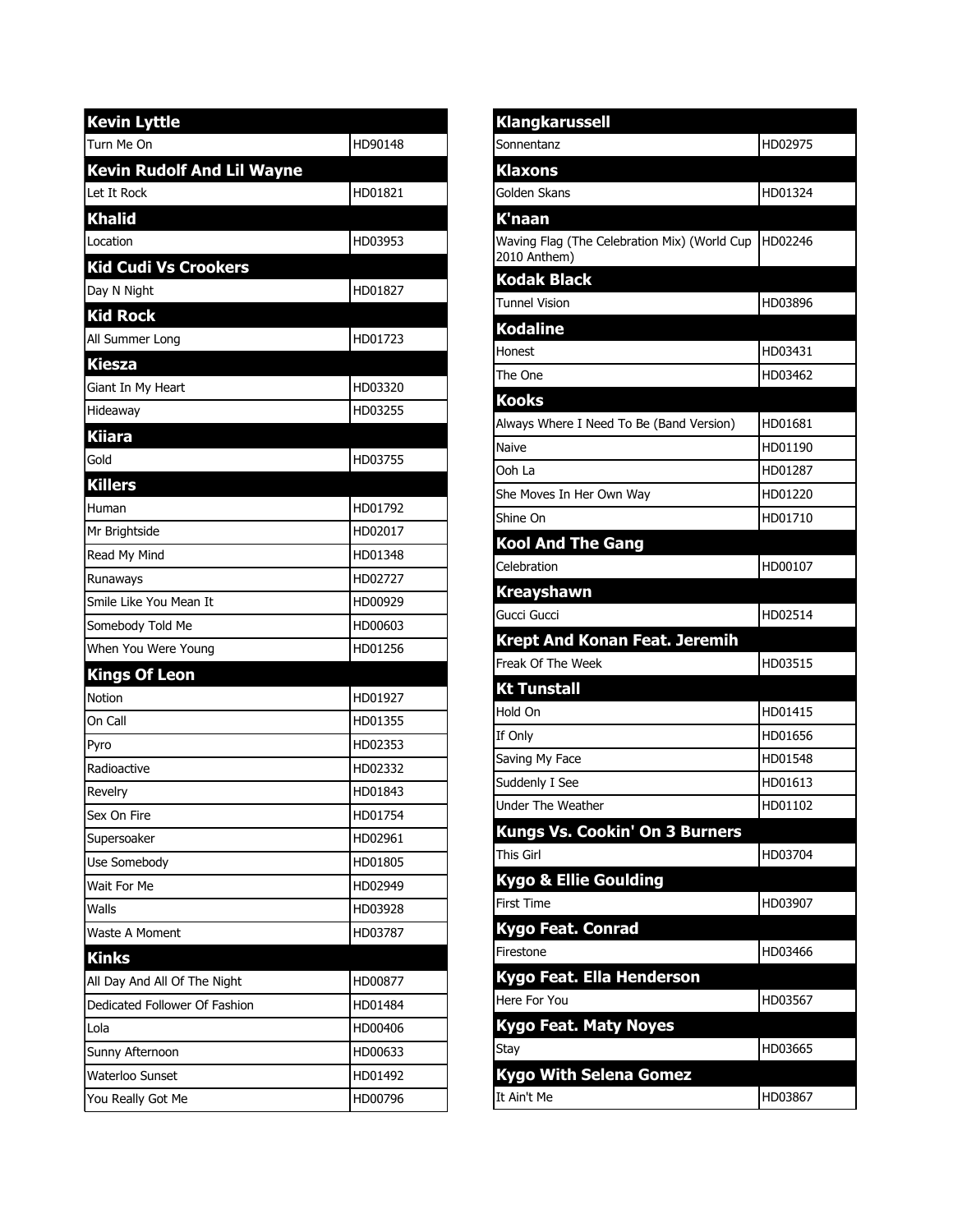| <b>Kyle Feat. Lil Yachty</b>           |         |
|----------------------------------------|---------|
| Ispy                                   | HD03899 |
| <b>Kylie Minogue</b>                   |         |
| 2 Hearts                               | HD01526 |
| All The Lovers                         | HD02232 |
| Better Than Today                      | HD02349 |
| Can't Get You Out Of My Head           | HD00096 |
| Chocolate                              | HD00114 |
| Get Outta My Way                       | HD02303 |
| Giving You Up                          | HD00490 |
| I Believe In You                       | HD00277 |
| I Should Be So Lucky                   | HD03016 |
| In My Arms                             | HD01696 |
| In Your Eyes                           | HD00330 |
| <b>Into The Blue</b>                   | HD03220 |
| One                                    | HD01729 |
| Red Blooded Woman                      | HD00527 |
| Slow                                   | HD00596 |
| Timebomb                               | HD02674 |
| Wow                                    | HD01638 |
| <b>Kylie Minogue And Jason Donovan</b> |         |
| <b>Especially For You</b>              | HD03017 |
| La Roux                                |         |
| Bulletproof                            | HD01918 |
| I'm Not Your Toy                       | HD01972 |
| In For The Kill                        | HD01883 |
| Labi Siffre                            |         |
| Ssomething Inside So Strong            | HD02062 |
| <b>Labrinth</b>                        |         |
| <b>Express Yourself</b>                | HD02676 |
| <b>Jealous</b>                         | HD03392 |
| Last Time                              | HD02620 |
| Let It Be                              | HD03337 |
| Let The Sun Shine                      | HD02330 |
| Treatment                              | HD02724 |
| <b>Labrinth And Emeli Sande</b>        |         |
| Beneath Your Beautiful                 | HD02762 |
| <b>Labrinth And Tinie Tempah</b>       |         |
| Earthquake                             | HD02532 |
| <b>Lady &amp; The Tramp</b>            |         |
| Siamese Cat Song                       | HD90128 |
| <b>Lady Antebellum</b>                 |         |
| American Honey                         | HD02200 |

| <b>Lady Antebellum</b>                                                                                |         |
|-------------------------------------------------------------------------------------------------------|---------|
| Need You Now                                                                                          | HD02180 |
| You Look Good                                                                                         | HD03944 |
| <b>Lady Gaga</b>                                                                                      |         |
| Alejandro                                                                                             | HD02221 |
| Applause                                                                                              | HD02966 |
| <b>Bad Romance</b>                                                                                    | HD02114 |
| Born This Way                                                                                         | HD02392 |
| Fashion                                                                                               | HD01877 |
| G.U.Y.                                                                                                | HD03257 |
| Judas                                                                                                 | HD02431 |
| Just Dance                                                                                            | HD01828 |
| Love Game                                                                                             | HD01906 |
| Marry The Night                                                                                       | HD02535 |
| <b>Million Reasons</b>                                                                                | HD03791 |
| Paparazzi                                                                                             | HD01922 |
| Perfect Illusion                                                                                      | HD03775 |
| Poker Face                                                                                            | HD01862 |
| The Cure                                                                                              | HD03904 |
| The Edge Of Glory                                                                                     | HD02427 |
| Til It Happens To You                                                                                 | HD03661 |
| You And I                                                                                             | HD02503 |
| <b>Lady Gaga And Beyonce</b>                                                                          |         |
|                                                                                                       |         |
| Telephone                                                                                             | HD02155 |
| Lady Gaga Feat. R Kelly                                                                               |         |
|                                                                                                       | HD03147 |
| <b>Ladyhawke</b>                                                                                      |         |
|                                                                                                       | HD01912 |
| <b>Laidback Luke Vs Example</b>                                                                       |         |
|                                                                                                       | HD02527 |
| Do What You Want<br><b>Lana Del Ray</b>                                                               |         |
| Ride                                                                                                  | HD02766 |
| <b>West Coast</b>                                                                                     | HD03268 |
| <b>Lana Del Rey</b>                                                                                   |         |
|                                                                                                       | HD02582 |
|                                                                                                       | HD03550 |
|                                                                                                       | HD03880 |
| National Anthem                                                                                       | HD02691 |
| <b>Summertime Sadness</b>                                                                             | HD02952 |
| Ultraviolence                                                                                         | HD03321 |
| Back Of The Van<br>Natural Disaster<br>Born To Die<br>High By The Beach<br>Love<br><b>Video Games</b> | HD02530 |
| <b>Larry Williams</b>                                                                                 |         |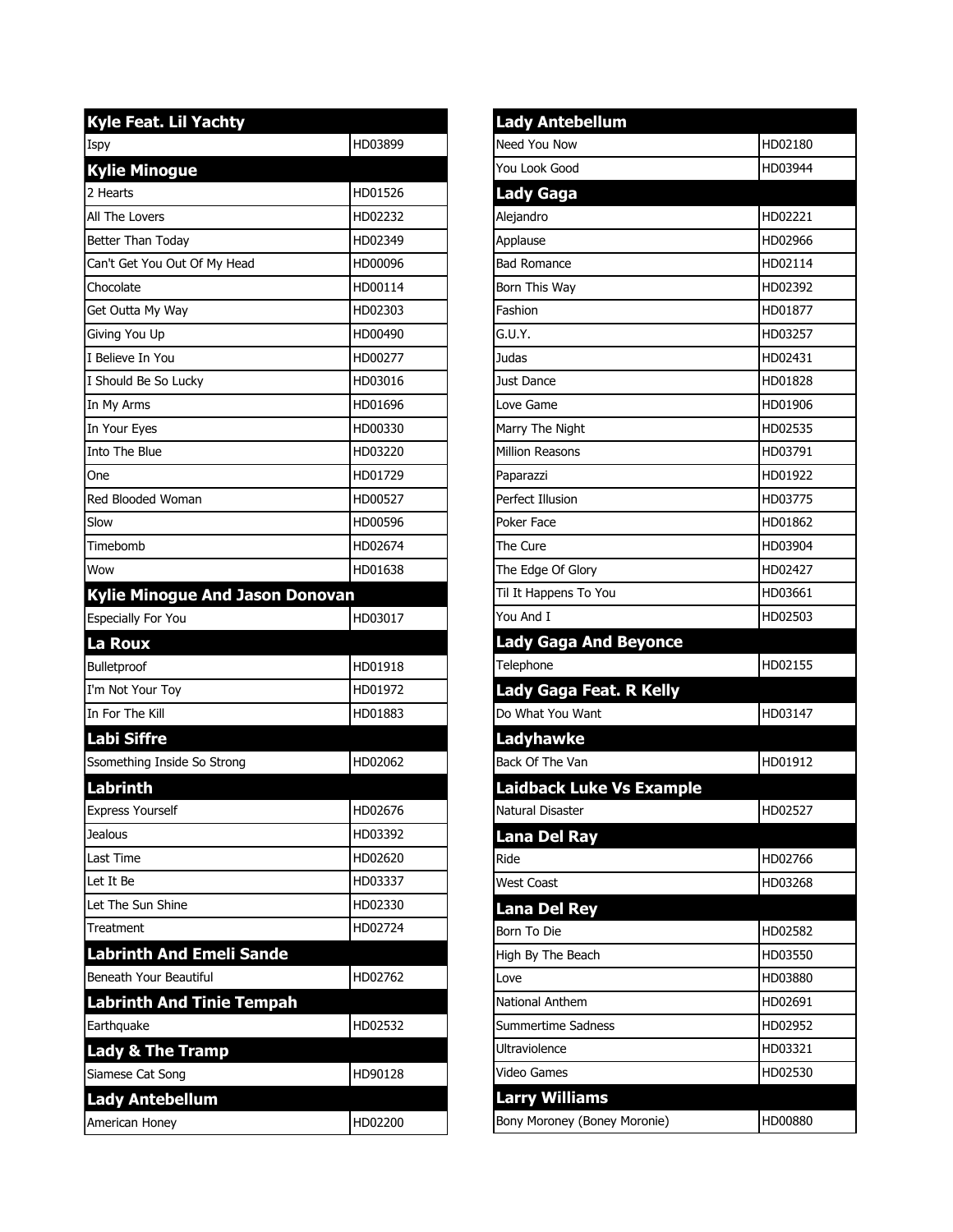| <b>Las Ketchup</b>                                    |         |
|-------------------------------------------------------|---------|
| Ketchup Song (Asereje)                                | HD00672 |
| <b>Last Shadow Puppets</b>                            |         |
| The Age Of Understatement                             | HD01700 |
| <b>Laura Mvula</b>                                    |         |
| Green Garden                                          | HD02867 |
| Lawson                                                |         |
| Money                                                 | HD03663 |
| Roads                                                 | HD03503 |
| When She Was Mine                                     | HD02679 |
| Lawson Feat. B.O.B                                    |         |
| <b>Brokenhearted</b>                                  | HD02935 |
| <b>Lazytown</b>                                       |         |
| Bing Bang (Time To Dance)                             | HD01300 |
| <b>Leann Rimes</b>                                    |         |
| Blue                                                  | HD01602 |
| Can't Fight The Moonlight                             | HD01601 |
| <b>Lee Mead</b>                                       |         |
| Any Dream Will Do                                     | HD01396 |
| <b>Lee Ryan</b>                                       |         |
| Army Of Lovers                                        | HD00974 |
| When I Think Of You                                   | HD01132 |
|                                                       |         |
| <b>Leeds United Team And Supporters</b>               |         |
| Leeds Leeds Leeds (Marching On Together)              | HD02237 |
| Lemar                                                 |         |
| Don't Give It Up                                      | HD00986 |
| If She Knew                                           | HD01807 |
| If There's Any Justice                                | HD00310 |
| It's Not That Easy                                    | HD01253 |
| The Way Love Goes                                     | HD02184 |
| Time To Grow                                          | HD00910 |
| <b>Lena Meyer-Landrut</b>                             |         |
| Satellite (Eurovision Song Contest 2010 -<br>Germany) | HD02244 |
| Lenka                                                 |         |
| The Show                                              | HD01929 |
| <b>Lenny Kravitz</b>                                  |         |
| Are You Gonna Go My Way                               | HD00881 |
| <b>Leo Sayer</b>                                      |         |
| When I Need You                                       | HD03005 |
| <b>Leon Jackson</b>                                   |         |
| Don't Call This Love                                  | HD01781 |

| <b>Leona Lewis</b>                                               |         |
|------------------------------------------------------------------|---------|
| A Moment Like This                                               | HD01313 |
| <b>Better In Time</b>                                            | HD01655 |
| <b>Bleeding Love</b>                                             | HD01429 |
| Collide                                                          | HD02501 |
| Footprints In The Sand                                           | HD01666 |
| Forgive Me                                                       | HD01772 |
| Happy                                                            | HD01968 |
| I Got You                                                        | HD02170 |
| Run                                                              | HD01793 |
| Stop Crying Your Heart Out                                       | HD02153 |
| Leona Lewis Ft Childish Gambino                                  |         |
| Trouble                                                          | HD02740 |
| <b>Les Miserable</b>                                             |         |
| Bring Him Home                                                   | HD02804 |
| <b>Les Miserables</b>                                            |         |
| Empty Chairs At Empty Tables                                     | HD90078 |
| I Dreamed A Dream                                                | HD02064 |
| On My Own                                                        | HD02063 |
| <b>Lesley Gore</b>                                               |         |
| It's My Party                                                    | HD01476 |
| <b>Lesley Gore (Cloudy With A Chance Of</b><br><b>Meatballs)</b> |         |
| Sunshine Lollipops And Rainbows                                  | HD90162 |
| Lethal Bizzle Feat. Cherri Voncelle                              |         |
| The Drop                                                         | HD03285 |
| <b>Lethal Bizzle Feat. Diztortion</b>                            |         |
| <b>Fester Skank</b>                                              | HD03461 |
| Lethal Bizzle Feat. Jme And Tempa T                              |         |
| Rari Workout                                                     | HD03336 |
| <b>Liam Gallagher</b>                                            |         |
| Wall Of Glass                                                    | HD03925 |
| <b>Liam Payne Feat. Quavo</b>                                    |         |
| Strip That Down                                                  | HD03918 |
| <b>Libertines</b>                                                |         |
| Can't Stand Me Now                                               | HD00100 |
| Liberty X                                                        |         |
| Everybody Cries                                                  | HD00184 |
| Jumping                                                          | HD00351 |
| Night To Remember                                                | HD01108 |
| Song 4 Lovers                                                    | HD01082 |
| <b>Lil Chris</b>                                                 |         |
|                                                                  | HD01279 |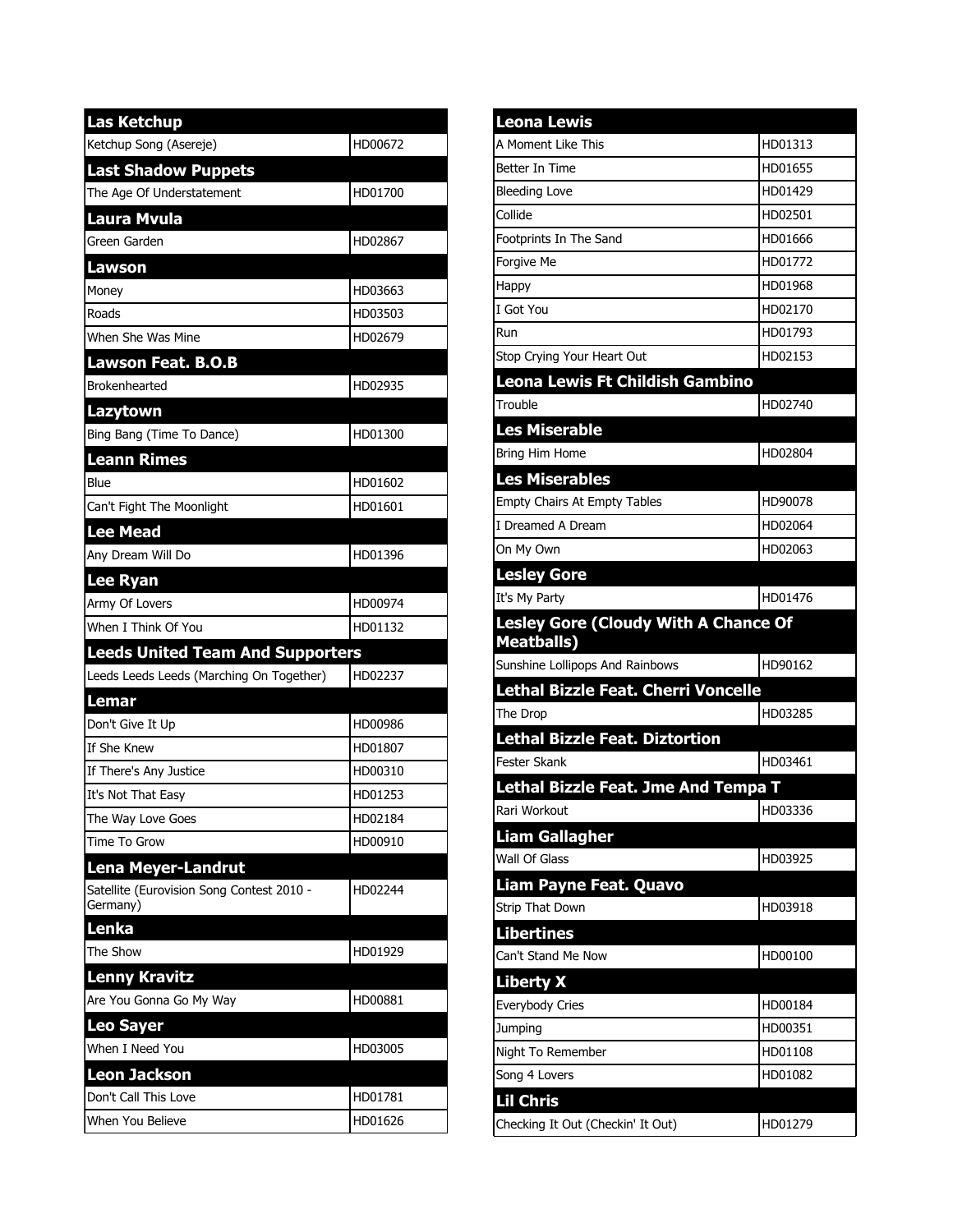| <b>Lil Uzi Vert</b>                                                                        |         |
|--------------------------------------------------------------------------------------------|---------|
| Xo Tour Llif3                                                                              | HD03931 |
| Lil Wayne, Wiz Khalifa And Imagine Dragons<br>With Logic, Ty Dolla \$Ign And X Ambassadors |         |
| Sucker For Pain                                                                            | HD03748 |
| <b>Lilly Wood And And Robin Schulz</b>                                                     |         |
| Prayer In C (Robin Schulz Remix)                                                           | HD03325 |
| Lily Allen                                                                                 |         |
| 22 (Twenty Two)                                                                            | HD01958 |
| Air Balloon                                                                                | HD03200 |
| Hard Out Here                                                                              | HD03177 |
| Ldn                                                                                        | HD01245 |
| Littlest Things                                                                            | HD01301 |
| Not Fair                                                                                   | HD01888 |
| Our Time                                                                                   | HD03239 |
| Smile                                                                                      | HD01228 |
| Somewhere Only We Know                                                                     | HD03163 |
| The Fear                                                                                   | HD01815 |
| Url Badman                                                                                 | HD03305 |
| Who'd Have Known                                                                           | HD02136 |
| <b>Linda Ronstadt &amp; Aaron Neville</b>                                                  |         |
| Don't Know Much                                                                            | HD90180 |
| <b>Linkin Park</b>                                                                         |         |
| Burn It Down                                                                               | HD02659 |
| Castle Of Glass                                                                            | HD02906 |
| <b>Lion King</b>                                                                           |         |
| Hakuna Matata                                                                              | HD90138 |
| I Just Can't Wait To Be King                                                               | HD90101 |
| <b>Lionel Richie</b>                                                                       |         |
| Hello                                                                                      | HD00245 |
| Say You Say Me                                                                             | HD00569 |
| Truly                                                                                      | HD00712 |
| Little Big Town                                                                            |         |
| Girl Crush                                                                                 | HD03482 |
| Pontoon                                                                                    | HD02806 |
| <b>Little Boots</b>                                                                        |         |
| Earthquake                                                                                 | HD02128 |
| New In Town                                                                                | HD01931 |
| Remedy                                                                                     | HD01959 |
| <b>Little Eva</b>                                                                          |         |
| The Locomotion                                                                             | HD01490 |
| Little Jackie                                                                              |         |
| World Should Revolve Around Me                                                             | HD01750 |

| <b>Little Mermaid</b>                        |         |
|----------------------------------------------|---------|
| Part Of Your World                           | HD90093 |
| <b>Under The Sea</b>                         | HD90092 |
| <b>Little Mix</b>                            |         |
| <b>Black Magic</b>                           | HD03487 |
| Cannonball                                   | HD02570 |
| Change Your Life                             | HD02821 |
| Dna                                          | HD02752 |
| Hair                                         | HD03542 |
| How Ya Doin'                                 | HD02860 |
| Little Me                                    | HD03167 |
| Love Me Like You                             | HD03565 |
| Move                                         | HD02981 |
| Salute                                       | HD03259 |
| Shout Out To My Ex                           | HD03793 |
| Touch                                        | HD03829 |
| Wings                                        | HD02683 |
| Word Up                                      | HD03218 |
| <b>Little Mix Feat. Charlie Puth</b>         |         |
| Oops                                         | HD03831 |
| Little Mix Feat. Jason Derulo                |         |
| Secret Love Song                             | HD03598 |
| Little Mix Feat. Machine Gun Kelly           |         |
| No More Sad Songs                            | HD03875 |
| <b>Little Mix Feat. Stormzy</b>              |         |
| Power                                        | HD03919 |
| <b>Little Richard</b>                        |         |
| Long Tall Sally                              | HD00882 |
| Lucille                                      | HD00418 |
| <b>Liz Mcclarnon</b>                         |         |
| Woman In Love                                | HD01163 |
| Lloyd Ft Andre 3000 & Lil Wayne              |         |
| Dedication To My Ex (Miss That)              | HD02579 |
| <b>Lmc Vs U2</b>                             |         |
| Take Me To The Clouds Above                  | HD00649 |
| Lmfao                                        |         |
| Sexy And I Know It                           | HD02524 |
| Sorry For Party Rocking                      | HD02641 |
| <b>Lmfao And Lauren Bennett And Goonrock</b> |         |
| Party Rock Anthem                            | HD02408 |
| <b>Lmfao And Natalia Kills</b>               |         |
| Champagne Showers                            | HD02483 |
|                                              |         |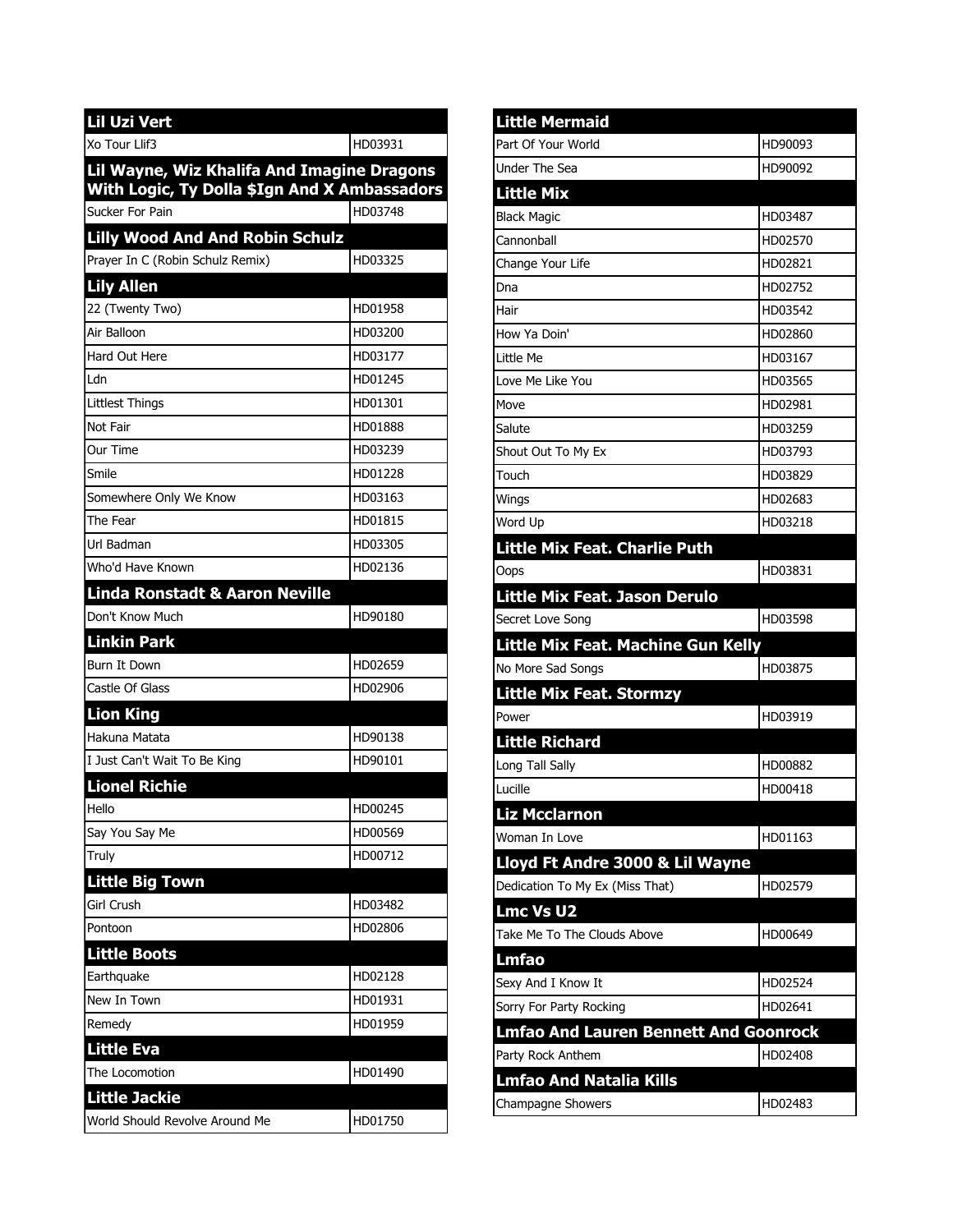| Logic Feat. Alessia Cara And Khalid        |         |  |
|--------------------------------------------|---------|--|
| 1-800-273-8255                             | HD03983 |  |
| <b>Loick Essien</b>                        |         |  |
| Me Without You                             | HD02551 |  |
| <b>Loick Essien And Tanya Lacey</b>        |         |  |
| How We Roll                                | HD02466 |  |
| Lolly                                      |         |  |
| Mickey                                     | HD01008 |  |
| <b>London Gammar</b>                       |         |  |
| <b>Big Picture</b>                         | HD03898 |  |
| <b>London Grammar</b>                      |         |  |
| Oh Woman Oh Man                            | HD03947 |  |
| <b>Lonestar</b>                            |         |  |
| Amazed                                     | HD01539 |  |
| <b>Lonnie Donegan</b>                      |         |  |
| My Old Man's A Dustman                     | HD03101 |  |
| <b>Lorde</b>                               |         |  |
| Green Light                                | HD03877 |  |
| <b>Perfect Places</b>                      | HD03941 |  |
| Royals                                     | HD02969 |  |
| Team                                       | HD03186 |  |
| Tennis Court                               | HD03260 |  |
| <u>Loreen</u>                              |         |  |
| Euphoria (Eurovision Winner 2012 Sweden)   | HD02666 |  |
| <b>Los Del Rio</b>                         |         |  |
| Macarena (Bayside Boys Mix)                | HD00421 |  |
| <b>Lost Frequencies</b>                    |         |  |
| Are You With Me                            | HD03504 |  |
| Lost Frequencies Feat. Janieck Devy        |         |  |
| Reality                                    | HD03573 |  |
| Lou Bega                                   |         |  |
| Mambo No 5 (A Little Bit Of)               | HD00427 |  |
| <b>Louis Armstrong</b>                     |         |  |
| What A Wonderful World                     | HD02066 |  |
| Louis Tomlinson Feat. Bebe Rexha & Digital |         |  |
| <b>Farm Animals</b>                        |         |  |
| Back To You                                | HD03957 |  |
| Louisa Johnson                             |         |  |
| <b>Best Behaviour</b>                      | HD03890 |  |
| Forever Young                              | HD03594 |  |
| So Good                                    | HD03796 |  |
| <b>Love Affair</b>                         |         |  |
| Everlasting Love                           | HD00182 |  |

| <b>Luciano Pavarotti</b>                                  |         |
|-----------------------------------------------------------|---------|
| Nessun Dorma                                              | HD01438 |
| <b>Lucie Silvas</b>                                       |         |
| Don't Look Back                                           | HD00987 |
| What You're Made Of                                       | HD01565 |
| <b>Lucy Spraggan</b>                                      |         |
| <b>Last Night</b>                                         | HD02728 |
| Luis Fonsi And Daddy Yankee Feat. Justin<br><b>Bieber</b> |         |
| Despacito                                                 | HD03902 |
| <b>Lukas Graham</b>                                       |         |
| 7 Years                                                   | HD03633 |
| Mama Said                                                 | HD03707 |
| <b>Luke Bryan</b>                                         |         |
| Crash My Party                                            | HD02936 |
| That's My Kind Of Night                                   | HD02977 |
| Lulu                                                      |         |
| Shout                                                     | HD00589 |
| <b>Lumineers</b>                                          |         |
| Ho Hey                                                    | HD02767 |
| <b>Lunchmoney Lewis</b>                                   |         |
| <b>Bills</b>                                              | HD03478 |
| <b>Luther Vandross</b>                                    |         |
| Dance With My Father                                      | HD00144 |
| <b>Luvbug Feat Talay Riley</b>                            |         |
| Resonance                                                 | HD03345 |
| Lynn Anderson                                             |         |
| Rose Garden                                               | HD00551 |
| <b>Lynyrd Skynyrd</b>                                     |         |
| Sweet Home Alabama                                        | HD02067 |
| MIA                                                       |         |
| Paper Planes                                              | HD01770 |
| M.I.A.                                                    |         |
| <b>Bad Girls</b>                                          | HD02618 |
| M.O                                                       |         |
| Who Do You Think Of                                       | HD03753 |
| Machine Gun Kelly Feat. Camila Cabello                    |         |
| <b>Bad Things</b>                                         | HD03823 |
| <b>Macklemore &amp; Ryan Lewis</b><br><b>White Walls</b>  |         |
|                                                           | HD03189 |
| <b>Macklemore And Ryan Lewis</b>                          |         |
| Downtown                                                  | HD03553 |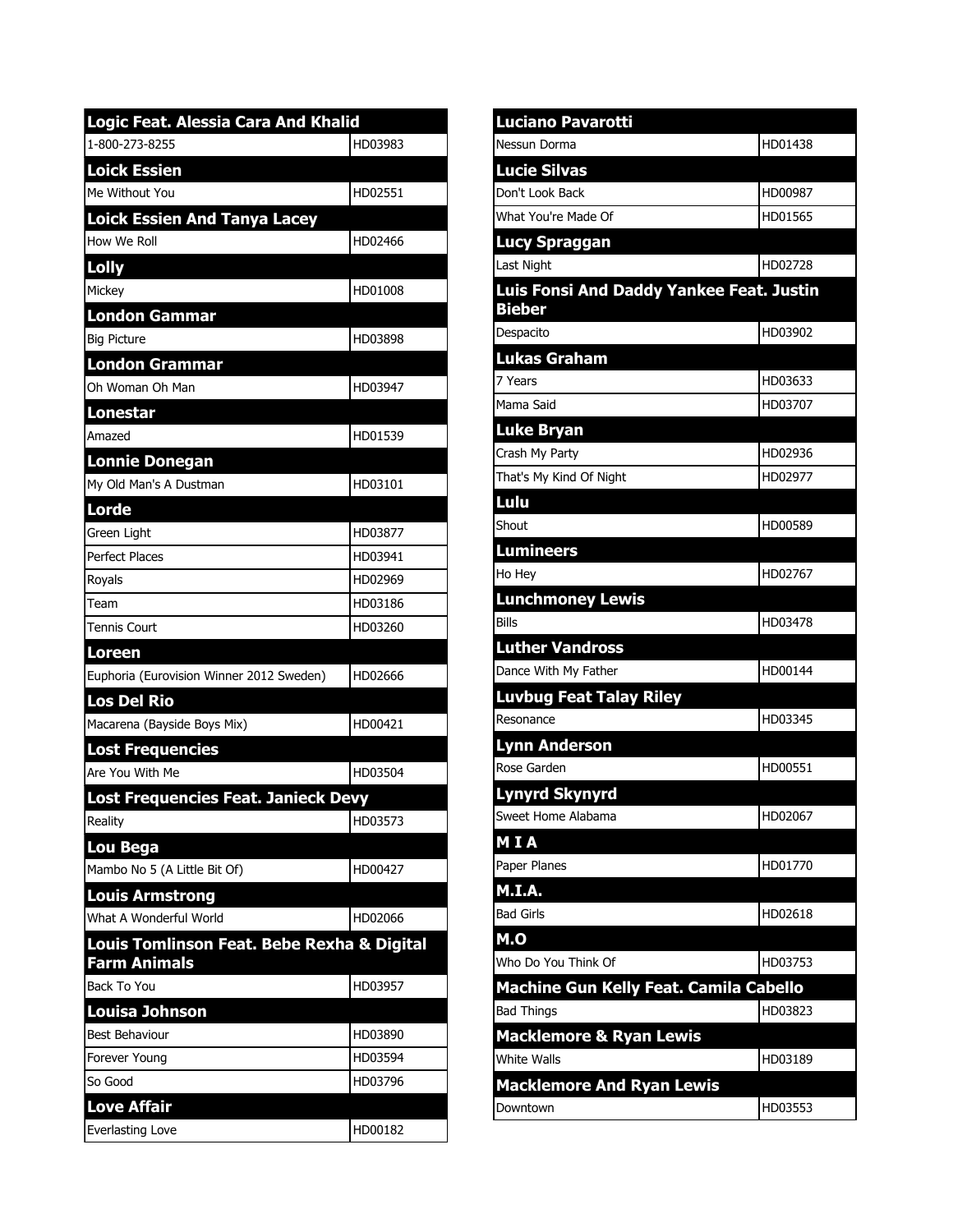| <b>Macklemore And Ryan Lewis And Wanz</b>                     |         |
|---------------------------------------------------------------|---------|
| <b>Thrift Shop</b>                                            | HD02831 |
| <b>Macklemore And Ryan Lewis Feat. Mary</b><br><b>Lambert</b> |         |
| Same Love                                                     | HD02973 |
| Macklemore And Ryan Lewis Feat. Ray Dalton                    |         |
| Can't Hold Us                                                 | HD02880 |
| <b>Macklemore Feat. Skylar Grey</b>                           |         |
| Glorious                                                      | HD03982 |
| <b>Madcon</b>                                                 |         |
| Beggin                                                        | HD01740 |
| <b>Madeon</b>                                                 |         |
| Finale                                                        | HD02707 |
| <b>Madness</b>                                                |         |
| <b>Baggy Trousers</b>                                         | HD00052 |
| House Of Fun                                                  | HD00269 |
| It Must Be Love                                               | HD00333 |
| Our House                                                     | HD00495 |
| <b>Madonna</b>                                                |         |
| American Life                                                 | HD00030 |
| <b>Beautiful Stranger</b>                                     | HD00058 |
| Celebration                                                   | HD01974 |
| Get Together                                                  | HD01216 |
| Give It To Me                                                 | HD01711 |
| Holiday                                                       | HD00263 |
| Hung Up                                                       | HD01037 |
| Into The Groove                                               | HD03012 |
| Jump                                                          | HD01283 |
| La Isla Bonita                                                | HD00374 |
| Like A Prayer                                                 | HD00400 |
| Like A Virgin                                                 | HD00401 |
| Love Profusion                                                | HD00415 |
| Material Girl                                                 | HD00432 |
| Miles Away                                                    | HD01787 |
| Nothing Fails                                                 | HD00482 |
| Papa Don't Preach                                             | HD00501 |
| Santa Baby                                                    | HD01139 |
| Sorry                                                         | HD01134 |
| Vogue                                                         | HD03026 |
| <b>Madonna And Justin Timberlake</b>                          |         |
| 4 Minutes                                                     | HD01670 |
| Madonna Feat. Nicki Minaj                                     |         |
| B-Tch I'm Madonna                                             | HD03406 |

| <b>Maggie Lindemann</b>                                   |         |
|-----------------------------------------------------------|---------|
| Pretty Girl                                               | HD03924 |
| <b>Magic!</b>                                             |         |
| Rude                                                      | HD03300 |
| <b>Magnetic Man And Angela Hunte</b>                      |         |
| lI Need Air                                               | HD02291 |
| Major Lazer Feat. Dj Snake And Mø                         |         |
| Lean On                                                   | HD03479 |
| <b>Major Lazer Feat. Ellie Goulding And Tarrus</b>        |         |
| <b>Riley</b>                                              |         |
| Powerful                                                  | HD03511 |
| Major Lazer Feat. Justin Bieber And Mø                    |         |
| Cold Water                                                | HD03738 |
| Major Lazer Feat. Nyla & Fuse Odg                         |         |
| Light It Up (Remix)                                       | HD03623 |
| <b>Major Lazer Feat. Partynextdoor And Nicki</b>          |         |
| Minaj                                                     |         |
| Run Up                                                    | HD03850 |
| Major Lazer Feat. Travis Scott, Camila Cabello<br>& Quavo |         |
| Know No Better                                            | HD03958 |
| <b>Manfred Mann</b>                                       |         |
| Do Wah Diddy Diddy                                        | HD01483 |
| <b>Manic Street Preachers</b>                             |         |
| Autumnsong                                                | HD01416 |
| Your Love Alone (Is Not Enough)                           | HD01373 |
| <b>Mann And 50 Cent</b>                                   |         |
| <b>Buzzing</b>                                            | HD02425 |
| <b>Marcie Blanc</b>                                       |         |
| Bobby's Girl                                              | HD00955 |
| Marco Calliari Yolanda Be Cool & Dcup                     |         |
| We No Speak Americano                                     | HD02259 |
| <b>Marcus Collins</b>                                     |         |
| Seven Nation Army                                         | HD02595 |
| <b>Maria Mckee</b>                                        |         |
| Show Me Heaven                                            | HD01503 |
| <b>Mariah Carey</b>                                       |         |
| All I Want For Christmas Is You                           | HD01440 |
| Beautiful                                                 | HD02922 |
| Bye Bye                                                   | HD01706 |
| Don't Forget About Us                                     | HD01098 |
| Hero                                                      | HD01056 |
| It's Like That                                            | HD00341 |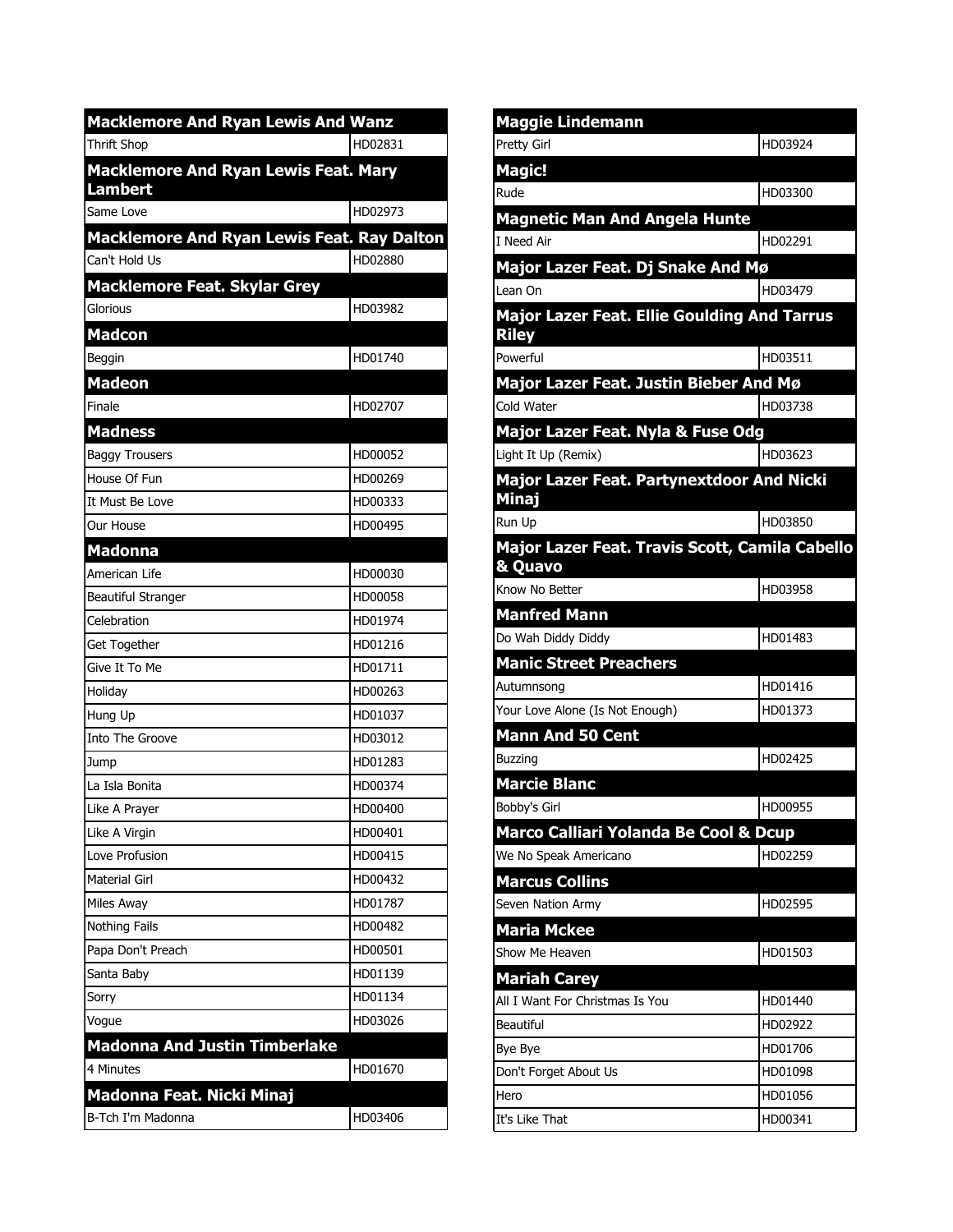| <b>Mariah Carey</b>                        |         |
|--------------------------------------------|---------|
| Shake It Off                               | HD01080 |
| Touch My Body                              | HD01680 |
| We Belong Together                         | HD00917 |
| <b>Without You</b>                         | HD03065 |
| <b>Marian Hill</b>                         |         |
| Down                                       | HD03856 |
| <b>Marie Osmond</b>                        |         |
| Paper Roses                                | HD00502 |
| <b>Marilyn Monroe</b>                      |         |
| Diamonds Are A Girl's Best Friend          | HD02101 |
| <b>Marina &amp; The Diamonds</b>           |         |
| Primadonna                                 | HD02638 |
| <b>Marina And The Diamonds</b>             |         |
| Immortal                                   | HD03411 |
| <b>Mario</b>                               |         |
| Let Me Love You                            | HD00394 |
| <b>Mario Winans And Enya And P Diddy</b>   |         |
| I Don't Wanna Know                         | HD00282 |
| <b>Mario Winans And Lil Flip</b>           |         |
| Never Really Was                           | HD00474 |
| <b>Mark Brown And Sarah Cracknell</b>      |         |
| <b>Thejourney Continues</b>                | HD01652 |
| <b>Mark Ronson And Amy Winehouse</b>       |         |
| Valerie                                    | HD01426 |
| <b>Mark Ronson And Daniel Merriweather</b> |         |
| Stop Me                                    | HD01374 |
| <b>Mark Ronson And The Business Int</b>    |         |
| The Bike Song                              | HD02314 |
| <b>Mark Ronson Feat Phantom Planet</b>     |         |
| Just                                       | HD01654 |
| <b>Mark Ronson Feat. Bruno Mars</b>        |         |
| <b>Uptown Funk</b>                         | HD03379 |
| <b>Marlon Roudette</b>                     |         |
| When The Beat Drops Out                    | HD03357 |
| <b>Maroon 5</b>                            |         |
| Animals                                    | HD03334 |
| Daylight                                   | HD02849 |
| Love Somebody                              | HD02925 |
| Makes Me Wonder                            | HD01375 |
| Maps                                       | HD03301 |
| Misery                                     | HD02295 |
| Must Get Out                               | HD00533 |

| <b>Maroon 5</b>                                       |         |
|-------------------------------------------------------|---------|
| One More Night                                        | HD02748 |
| She Will Be Loved                                     | HD00585 |
| Sugar                                                 | HD03428 |
| <b>Sunday Morning</b>                                 | HD00631 |
| This Love                                             | HD00695 |
| This Summer's Gonna Hurt                              | HD03501 |
| Won't Go Home Without You                             | HD01525 |
| <b>Maroon 5 And Christina Aguilera</b>                |         |
| Moves Like Jagger                                     | HD02498 |
| <b>Maroon 5 And Wiz Khalifa</b>                       |         |
| Payphone                                              | HD02655 |
| <b>Maroon 5 Feat. Future</b>                          |         |
| Cold                                                  | HD03870 |
| <b>Maroon 5 Feat. Kendrick Lamar</b>                  |         |
| Don't Wanna Know                                      | HD03799 |
| <b>Maroon 5 Feat. Sza</b>                             |         |
| What Lovers Do                                        | HD03985 |
| <b>Martha Reeves And The Vandellas</b>                |         |
| (Love Is Like A) Heat Wave                            | HD00244 |
| Jimmy Mack                                            | HD00345 |
| <b>Martin Garrix And Bebe Rexha</b>                   |         |
| In The Name Of Love                                   | HD03763 |
| <b>Martin Garrix And Dua Lipa</b>                     |         |
| Scared To Be Lonely                                   | HD03851 |
| <b>Martin Garrix Feat. Usher</b>                      |         |
| Don't Look Down                                       | HD03492 |
|                                                       |         |
| <b>Martin Jensen</b><br>Solo Dance                    | HD03888 |
|                                                       |         |
| <b>Martin Solveig</b><br>The Night Out (Madeon Remix) |         |
|                                                       | HD02656 |
| <b>Martin Solveig And Dragonette</b>                  |         |
| Hello                                                 | HD02370 |
| <b>Martin Solveig And Gta</b>                         |         |
| Intoxicated                                           | HD03536 |
| <b>Martin Solveig And Kele</b>                        |         |
| Ready 2 Go                                            | HD02461 |
| Martin Solveig Feat. Ina Wroldsen                     |         |
| Places                                                | HD03897 |
| <b>Martin Solveig Feat. Sam White</b>                 |         |
| Plus 1                                                | HD03606 |
| <b>Marvin Gaye</b>                                    |         |
| I Heard It Through The Grapevine                      | HD00289 |
|                                                       |         |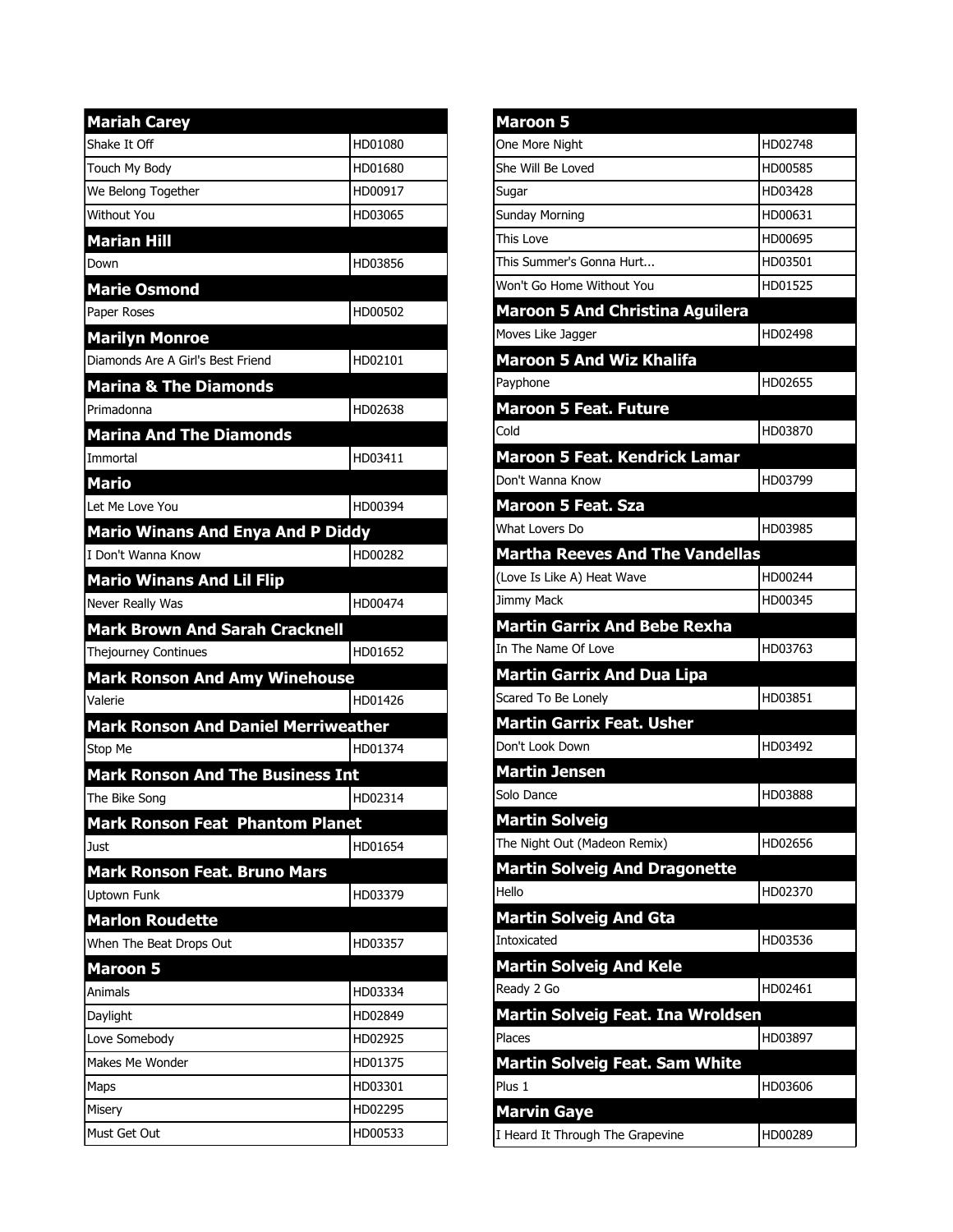| <b>Marvin Gaye</b>                                |         |
|---------------------------------------------------|---------|
| Let's Get It On                                   | HD00395 |
| Sexual Healing                                    | HD00577 |
| <b>Marvin Gaye &amp; Tammi Terrell</b>            |         |
| Ain't No Mountain High Enough                     | HD90145 |
| <b>Mary Hopkin</b>                                |         |
| Those Were The Days                               | HD00696 |
| <b>Mary J Blige</b>                               |         |
| Be Without You                                    | HD01114 |
| <b>Mary J Blige And U2</b>                        |         |
| One                                               | HD01174 |
| <b>Mary Poppins</b>                               |         |
| Chim Chim Cheree                                  | HD90129 |
| <b>Practically Perfect</b>                        | HD90161 |
| Supercalifragilisticexpialidocious                | HD90050 |
| <b>Mason Vs Princess Superstar</b>                |         |
| Perfect (Exceeder)                                | HD01342 |
| <b>Mat Zo And Porter Robinson</b>                 |         |
| Easy                                              | HD02884 |
| <b>Matrix &amp; Futurebound Feat. Calum Scott</b> |         |
| Light Us Up                                       | HD03946 |
| <b>Matt Cardle</b>                                |         |
| Amazing                                           | HD02593 |
| Run For Your Life                                 | HD02517 |
| When We Collide                                   | HD02336 |
| <b>Matt Monro</b>                                 |         |
| <b>Born Free</b>                                  | HD00073 |
| Portrait Of My Love                               | HD90119 |
| <b>Walk Away</b>                                  | HD90106 |
| <b>Matt Terry</b>                                 |         |
| When Christmas Comes Around                       | HD03810 |
| <b>Matt Willis</b>                                |         |
| Don't Let It Go To Waste                          | HD01310 |
| <b>Maverick Sabre</b>                             |         |
| I Need                                            | HD02550 |
| Let Me Go                                         | HD02489 |
| <b>Mavericks</b>                                  |         |
| Dance The Night Away                              | HD00143 |
| <b>Maximo Park</b>                                |         |
| Our Velocity                                      | HD01356 |
| <b>Maxsta</b>                                     |         |
| I Wanna Rock                                      | HD02711 |

| <b>Mc Hammer</b>                                                         |         |
|--------------------------------------------------------------------------|---------|
| U Can't Touch This                                                       | HD00720 |
| <b>Mcbusted</b>                                                          |         |
| Air Guitar                                                               | HD03395 |
| <b>Mcfly</b>                                                             |         |
| 5 Colours In Her Hair                                                    | HD01848 |
| All About You                                                            | HD00011 |
| Baby's Coming Back                                                       | HD01376 |
| Do Ya                                                                    | HD01798 |
| I Wanna Hold You                                                         | HD01060 |
| I'll Be Ok                                                               | HD01062 |
| Lies                                                                     | HD01744 |
| Love Is On The Radio                                                     | HD03173 |
| Obviously                                                                | HD00485 |
| One For The Radio                                                        | HD01728 |
| Party Girl                                                               | HD02312 |
| Please Please                                                            | HD01229 |
| Room On The 3Rd Floor                                                    | HD00550 |
| Sorry's Not Good Enough                                                  | HD01311 |
| Star Girl                                                                | HD01290 |
| That Girl                                                                | HD00659 |
| The Heart Never Lies                                                     | HD01523 |
| <b>Ultraviolet</b>                                                       | HD01103 |
| <b>Mcfly And Taio Cruz</b>                                               |         |
| Shine A Light                                                            | HD02346 |
| <b>Meat Loaf</b>                                                         |         |
|                                                                          |         |
|                                                                          | HD00055 |
| Bat Out Of Hell<br>Dead Ringer For Love                                  | HD00148 |
| I'd Do Anything For Love                                                 | HD00305 |
| I'd Lie For You (And That's The Truth)                                   | HD00306 |
| Two Out Of Three Ain't Bad                                               | HD00719 |
| <b>Meat Loaf And Marion Raven</b>                                        |         |
| Its All Coming Back To Me Now                                            | HD01282 |
| <b>Meck And Leo Sayer</b>                                                |         |
| Thunder In My Heart Again                                                | HD01161 |
| Meek Mill Feat. Nicki Minaj And Chris Brown                              |         |
| All Eyes On You                                                          | HD03528 |
| <b>Megan Mckenna</b>                                                     |         |
|                                                                          | HD03977 |
|                                                                          |         |
| <b>High Heeled Shoes</b><br><b>Meghan Trainor</b><br>All About That Bass | HD03313 |
| Dear Future Husband                                                      | HD03453 |
| Lips Are Movin                                                           | HD03393 |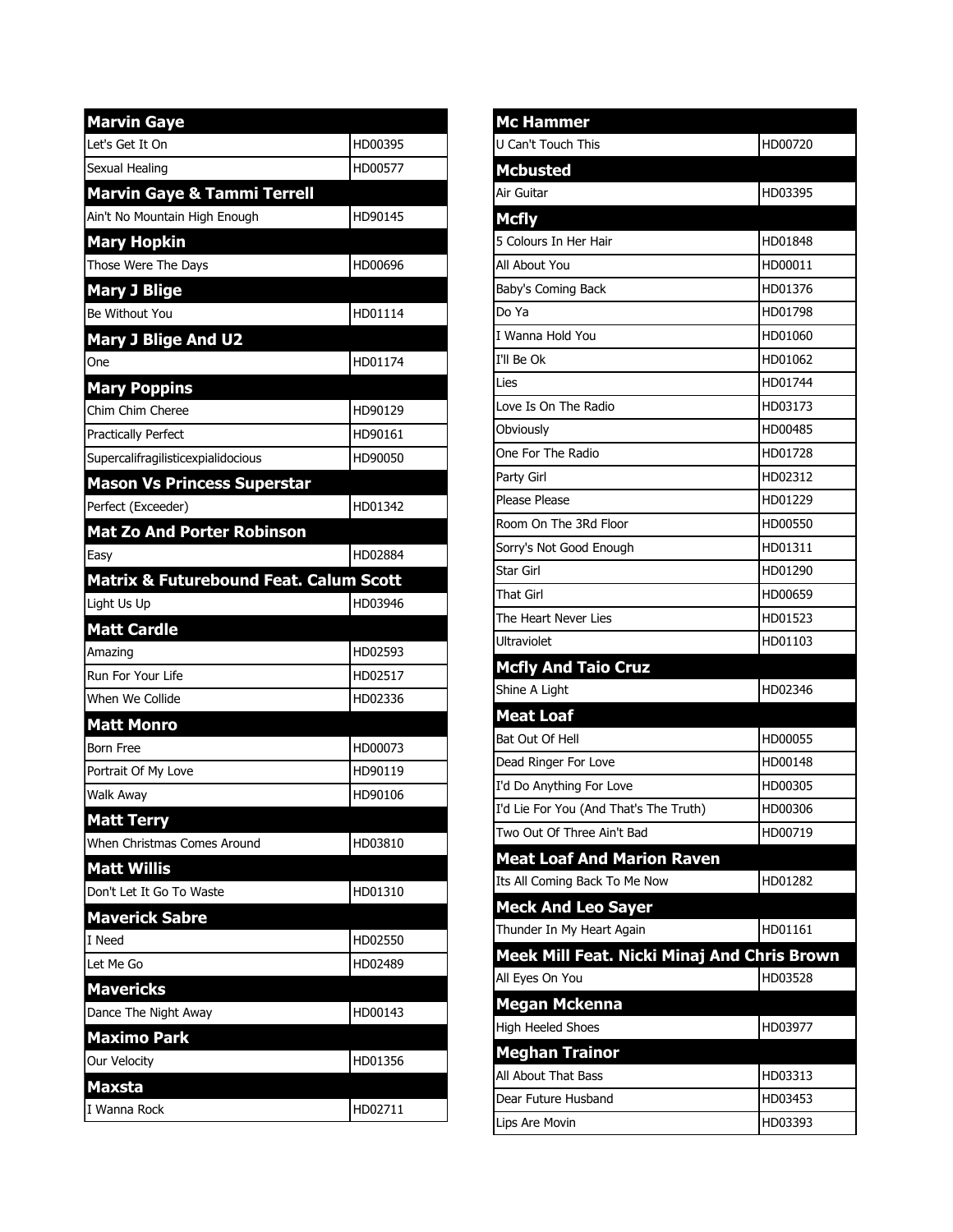| <b>Meghan Trainor</b>                   |         |
|-----------------------------------------|---------|
| Me Too                                  | HD03746 |
| No                                      | HD03672 |
| <b>Meghan Trainor Feat. John Legend</b> |         |
| Like I'm Gonna Lose You                 | HD03566 |
| Meghan Trainor Feat. Kelli Trainor      |         |
| Mom                                     | HD03942 |
| <b>Melody Gardot</b>                    |         |
| Who Will Comfort Me                     | HD01871 |
| <b>Men At Work</b>                      |         |
| Down Under                              | HD03091 |
| <b>Meredith Brooks</b>                  |         |
| <b>Bitch</b>                            | HD00956 |
| <b>Metallica</b>                        |         |
| Hardwired                               | HD03773 |
| <b>Metro Station</b>                    |         |
| Shake It                                | HD01873 |
| <b>Mgmt</b>                             |         |
| Time To Pretend                         | HD01845 |
| <b>Michael Andrews And Gary Jules</b>   |         |
| Mad World                               | HD00423 |
|                                         |         |
| <b>Michael Ball</b>                     |         |
| Love Changes Everything                 | HD02068 |
| <b>Michael Buble</b>                    |         |
| Close Your Eyes                         | HD02928 |
| Come Fly With Me                        | HD00120 |
| Crazy Little Thing Called Love          | HD00131 |
| Crazy Love                              | HD02207 |
| Cry Me A River                          | HD02151 |
| Everything                              | HD01622 |
| Feeling Good                            | HD01665 |
| Fever                                   | HD00196 |
| For Once In My Life                     | HD00204 |
| Haven't Met You Yet                     | HD01973 |
| Hold On                                 | HD02135 |
| Hollywood                               | HD02302 |
| Home                                    | HD01614 |
| How Can You Mend A Broken Heart         | HD00270 |
| It's A Beautiful Day                    | HD02874 |
| Kissing A Fool                          | HD00367 |
| Lost                                    | HD01664 |
| Moondance                               | HD00450 |

| <b>Michael Buble</b>                   |         |
|----------------------------------------|---------|
| Summer Wind                            | HD00630 |
| Sway                                   | HD00641 |
| The Way You Look Tonight               | HD00687 |
| Up A Lazy River                        | HD01618 |
| You Make Me Feel So Young              | HD03168 |
| You'll Never Find Another Love         | HD00803 |
| <b>Michael Jackson</b>                 |         |
| Beat It                                | HD90019 |
| Billie Jean (Album Version)            | HD00957 |
| <b>Black Or White</b>                  | HD03034 |
| Earth Song                             | HD03078 |
| Love Never Felt So Good                | HD03258 |
| One More Chance                        | HD00489 |
| The Man In The Mirror                  | HD01948 |
| This Is It                             | HD01990 |
| Thriller                               | HD90006 |
| <b>Michael Jackson And Akon</b>        |         |
| Hold My Hand                           | HD02342 |
| <b>Michelle Mcmanus</b>                |         |
| All This Time                          | HD00021 |
| The Meaning Of Love                    | HD00677 |
| <b>Middle Of The Road</b>              |         |
| Chirpy Chirpy Cheep Cheep              | HD03047 |
| Migos Feat. Lil Uzi Vert               |         |
| Bad And Boujee                         | HD03839 |
| <b>Mika</b>                            |         |
| <b>Big Girl</b>                        | HD01397 |
| Grace Kelly                            | HD01325 |
| Happy Ending                           | HD01424 |
| Love Today                             | HD01357 |
| Relax                                  | HD01635 |
| We Are Golden                          | HD01979 |
| <b>Mike Posner</b>                     |         |
| Cooler Than Me                         | HD02274 |
| I Took A Pill In Ibiza (Seeb Remix)    | HD03648 |
| <b>Mike Will Made-It Feat. Rihanna</b> |         |
| Nothing Is Promised                    | HD03713 |
| <b>Miley Cyrus</b>                     |         |
| 7 Things                               | HD01767 |
| Adore You                              | HD03184 |
| Can't Be Tamed                         | HD02245 |
| Fly On The Wall                        | HD01831 |
|                                        |         |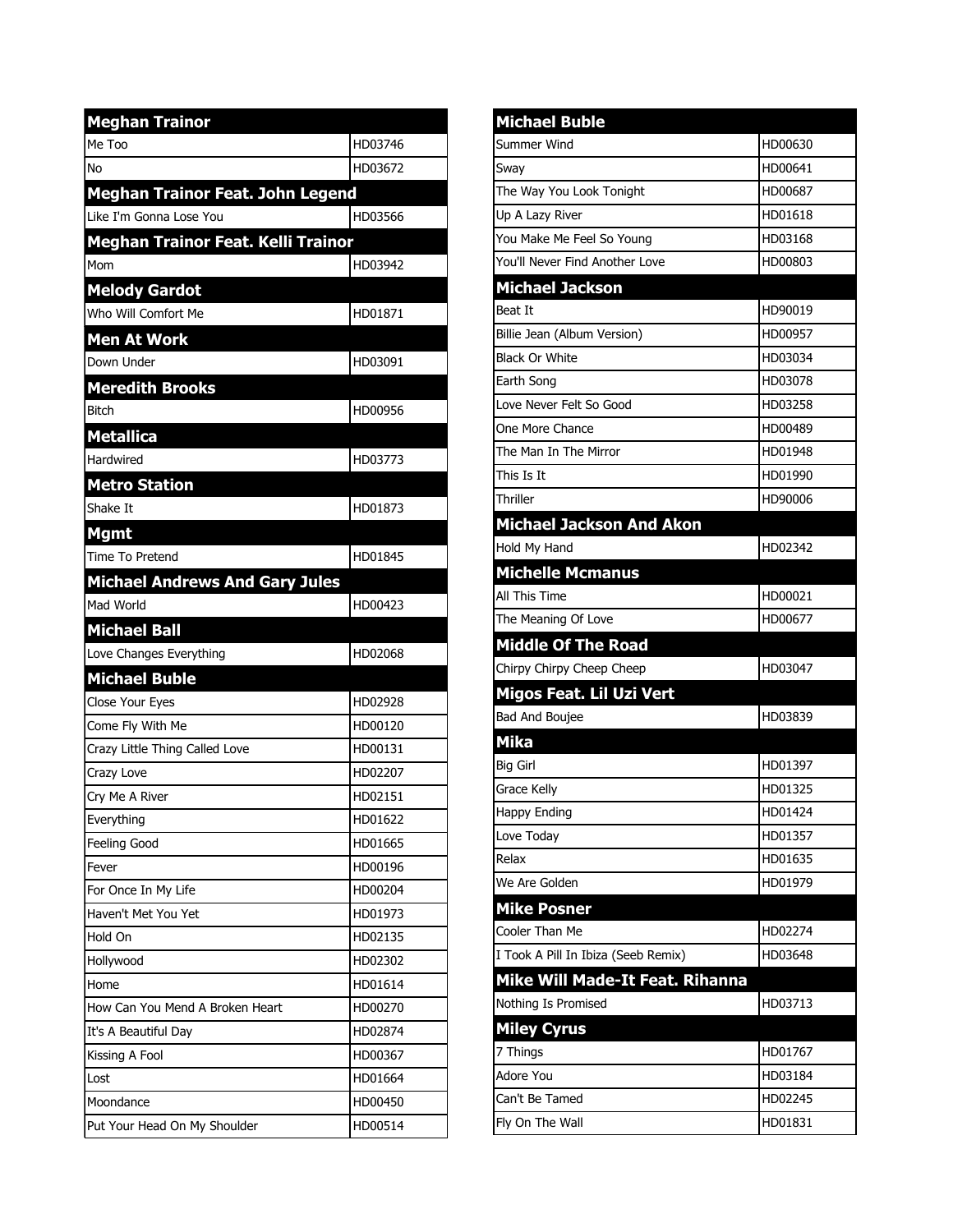| <b>Miley Cyrus</b>                     |         |
|----------------------------------------|---------|
| Malibu                                 | HD03926 |
| Party In The Usa                       | HD01983 |
| See You Again                          | HD01742 |
| The Climb                              | HD01881 |
| We Can't Stop                          | HD02914 |
| When I Look At You                     | HD02193 |
| <b>Wrecking Ball</b>                   | HD02962 |
| <b>Mini Viva</b>                       |         |
| I Left My Heart In Tokyo               | HD01976 |
| <b>Misha B</b>                         |         |
| Do You Think Of Me                     | HD02743 |
| Here's To Everything (Ooh La La)       | HD02876 |
| Home Run                               | HD02693 |
| Missy Elliott Feat. Pharrell Williams  |         |
| Wtf (Where They From)                  | HD03603 |
| <b>Mnek And Zara Larsson</b>           |         |
| Never Forget You                       | HD03563 |
| Mø                                     |         |
| Final Song                             | HD03751 |
| <b>Moana</b>                           |         |
| How Far I'll Go                        | HD90163 |
| <b>Monkees</b>                         |         |
| Daydream Believer                      | HD00147 |
| I'm A Believer                         | HD00316 |
| <b>Montell Jordan</b>                  |         |
| This Is How We Do It                   | HD90109 |
| <b>Monty Python</b>                    |         |
| Always Look On The Bright Side Of Life | HD01851 |
| <b>Moody Blues</b>                     |         |
| Nights In White Satin                  | HD03045 |
| <b>Moody Blues And Justin Hayward</b>  |         |
| Forever Autumn                         | HD90012 |
| <b>Morgan Heritage</b>                 |         |
| Down By The River                      | HD01258 |
| <b>Morrissey</b>                       |         |
| You Have Killed Me                     | HD01183 |
| <b>Mousse T And Emma Lanford</b>       |         |
| Is It Cos I'm Cool                     | HD01000 |
| Mr Hudson                              |         |
| Supernova                              | HD01966 |
| <b>White Lies</b>                      | HD02005 |

| <b>Mr Mister</b>                  |         |
|-----------------------------------|---------|
| <b>Broken Wings</b>               | HD90177 |
| Mr. Probz                         |         |
| Waves (Robin Schulz Radio Edit)   | HD03254 |
| Mud                               |         |
| Lonely This Christmas             | HD01443 |
| <b>Tiger Feet</b>                 | HD00700 |
| <b>Mulan</b>                      |         |
| Reflection                        | HD90130 |
| <b>Mumford And Sons</b>           |         |
| Babel                             | HD02924 |
| <b>Believe</b>                    | HD03458 |
| Hopeless Wanderer                 | HD02967 |
| I Will Wait                       | HD02733 |
| Lover Of The Light                | HD02792 |
| <b>Snake Eyes</b>                 | HD03639 |
| The Cave                          | HD02176 |
| Whispers In The Dark              | HD02863 |
| <b>Mungo Jerry</b>                |         |
| In The Summertime                 | HD03062 |
| <b>Muse</b>                       |         |
| Knights Of Cydonia                | HD01326 |
| Madness                           | HD02729 |
| Neutron Star Collision            | HD02250 |
| Starlight                         | HD01252 |
| Survival                          | HD02713 |
| <b>Undisclosed Desires</b>        | HD02125 |
| Uprising                          | HD01960 |
| <b>Mutya Buena</b>                |         |
| Real Girl                         | HD01377 |
| <b>My Chemical Romance</b>        |         |
| <b>Famous Last Words</b>          | HD01327 |
| Welcome To The Black Parade       | HD01292 |
| <b>My Fair Lady</b>               |         |
| On The Street Where You Live      | HD90044 |
| The Rain In Spain                 | HD90056 |
| Wouldn't It Be Loverly            | HD90041 |
| <b>Mystery Jets</b>               |         |
| 2 Doors Down                      | HD01717 |
| N.W.A                             |         |
| Straight Outta Compton (Explicit) | HD03554 |
| Nadia Ali                         |         |
| Rapture (Avicii Remix)            | HD02616 |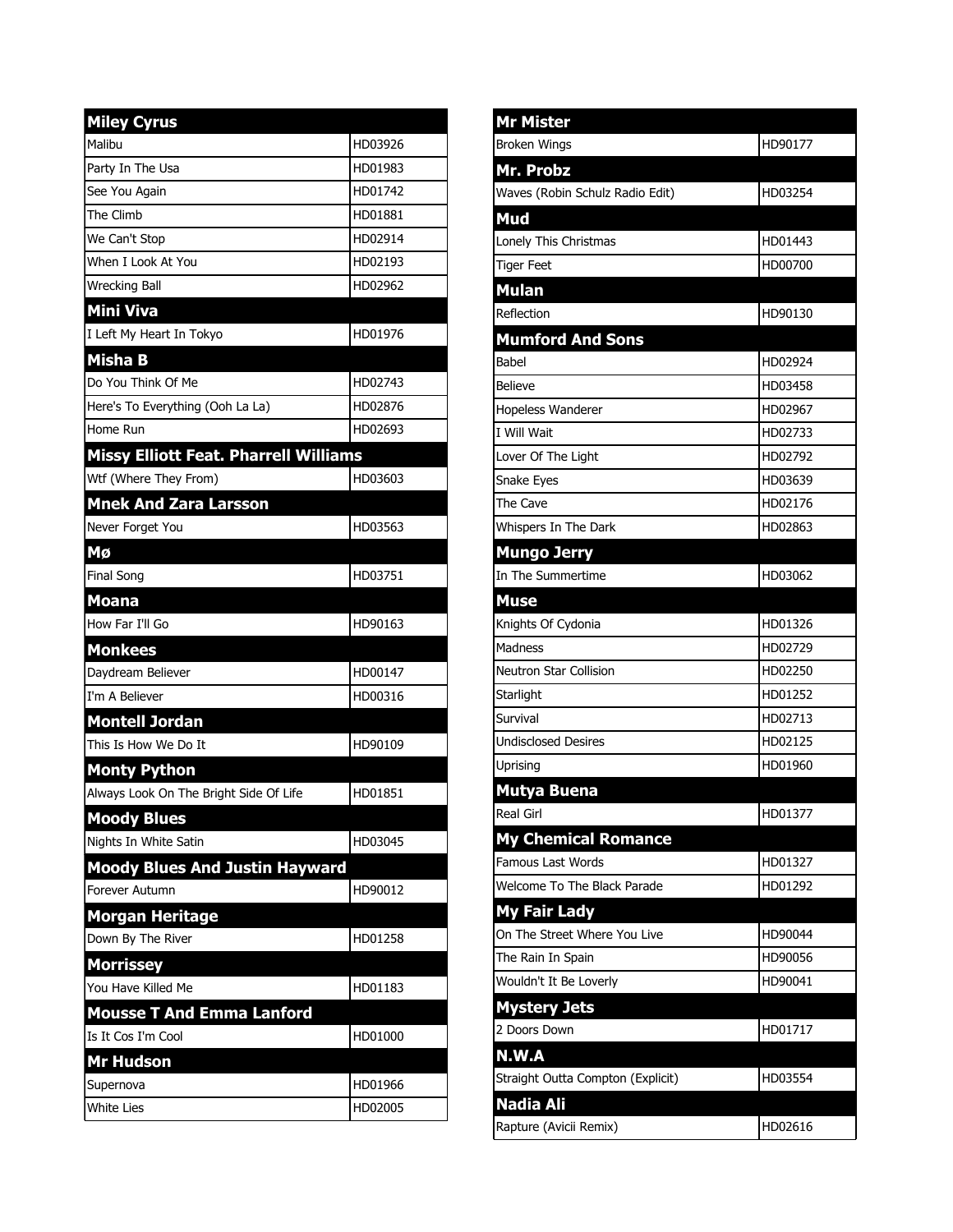| <b>Nadine Coyle</b>                                           |         |
|---------------------------------------------------------------|---------|
| Insatiable                                                    | HD02327 |
| <b>Nancy Sinatra</b>                                          |         |
| These Boots Are Made For Walking                              | HD01025 |
| <b>Nancy Sinatra And Frank Sinatra</b>                        |         |
| Something Stupid                                              | HD03014 |
| <b>Nas And Amy Winehouse</b>                                  |         |
| Cherry Wine                                                   | HD02751 |
| <b>Nat King Cole</b>                                          |         |
| Christmas Song                                                | HD01452 |
| Smile                                                         | HD90124 |
| Unforgettable                                                 | HD01510 |
| When I Fall In Love                                           | HD01030 |
| <b>Natalie Imbruglia</b>                                      |         |
| Counting Down The Days                                        | HD00984 |
| Shiver                                                        | HD00908 |
| Torn                                                          | HD00705 |
| <b>Natalie La Rose Feat. Fetty Wap</b>                        |         |
| Around The World                                              | HD03549 |
| <b>Natalie La Rose Feat. Jeremih</b>                          |         |
| Somebody                                                      | HD03463 |
| <b>Natasha Bedingfield</b>                                    |         |
| I Bruise Easily                                               | HD00278 |
| Single                                                        | HD00593 |
| <b>These Words</b>                                            | HD00691 |
| Unwritten                                                     | HD00726 |
| <b>Nate Dogg And Warren G</b>                                 |         |
| Regulate                                                      | HD01077 |
| <b>Nathan Sykes</b>                                           |         |
| Famous                                                        | HD03808 |
| Over And Over Again                                           | HD03592 |
| <b>Nathan Sykes Feat. G Eazy</b>                              |         |
| Give It Up                                                    | HD03676 |
| <b>Naughty Boy Feat. Beyonce And Arrow</b><br><b>Benjamin</b> |         |
| Runnin' (Lose It All)                                         | HD03560 |
| <b>Naughty Boy Feat. Emeli Sande</b>                          |         |
| Lifted                                                        | HD02959 |
| <b>Naughty Boy Feat. Sam Romans</b>                           |         |
| Home                                                          | HD03303 |
| <b>Naughty Boy Feat. Sam Smith</b>                            |         |
| La La La                                                      | HD02915 |

| <b>Naughty Boy Presents Wiley And Emeli Sande</b> |         |
|---------------------------------------------------|---------|
| Never Be Your Woman (Shy Fx Radio Edit)           | HD02199 |
| <b>N-Dubz</b>                                     |         |
| <b>Best Behaviour</b>                             | HD02333 |
| Girls                                             | HD02350 |
| I Need You                                        | HD02121 |
| Morning Star                                      | HD02405 |
| Playing With Fire                                 | HD02165 |
| <b>N-Dubz And Bodyrox</b>                         |         |
| We Dance On                                       | HD02254 |
| <b>Neiked Feat. Dyo</b>                           |         |
| Sexual                                            | HD03800 |
| <b>Neil Diamond</b>                               |         |
| America                                           | HD00958 |
| <b>Beautiful Noise</b>                            | HD00057 |
| Brother Love's Traveling Salvation Show           | HD00080 |
| Cracklin' Rose                                    | HD00126 |
| Forever In Blue Jeans                             | HD00206 |
| Hello Again                                       | HD00246 |
| <b>Holly Holly</b>                                | HD00265 |
| I Am I Said                                       | HD00274 |
| Love On The Rocks                                 | HD00414 |
| Pretty Amazing Grace                              | HD01705 |
| <b>Red Red Wine</b>                               | HD00528 |
| Song Sung Blue                                    | HD00608 |
| <b>Sweet Caroline</b>                             | HD00642 |
| <b>Neil Sedaka</b>                                |         |
| Breaking Up Is Hard To Do                         | HD00960 |
| Calender Girl                                     | HD00959 |
| <b>Nelly</b>                                      |         |
| Hey Porsche                                       | HD02888 |
| Just A Dream                                      | HD02329 |
| My Place                                          | HD00466 |
| <b>Nelly And Christina Aguilera</b>               |         |
| Tilt Ya Head Back                                 | HD00701 |
| <b>Nelly And Tim Mcgraw</b>                       |         |
| Over And Over                                     | HD00497 |
| <b>Nelly And T-Pain And Akon</b>                  |         |
| Move That Body                                    | HD02384 |
| <b>Nelly Feat. Jeremih</b>                        |         |
| The Fix                                           | HD03556 |
| <b>Nelly Feat. Nicki Minaj And Pharrell</b>       |         |
| Get Like Me                                       | HD02992 |
|                                                   |         |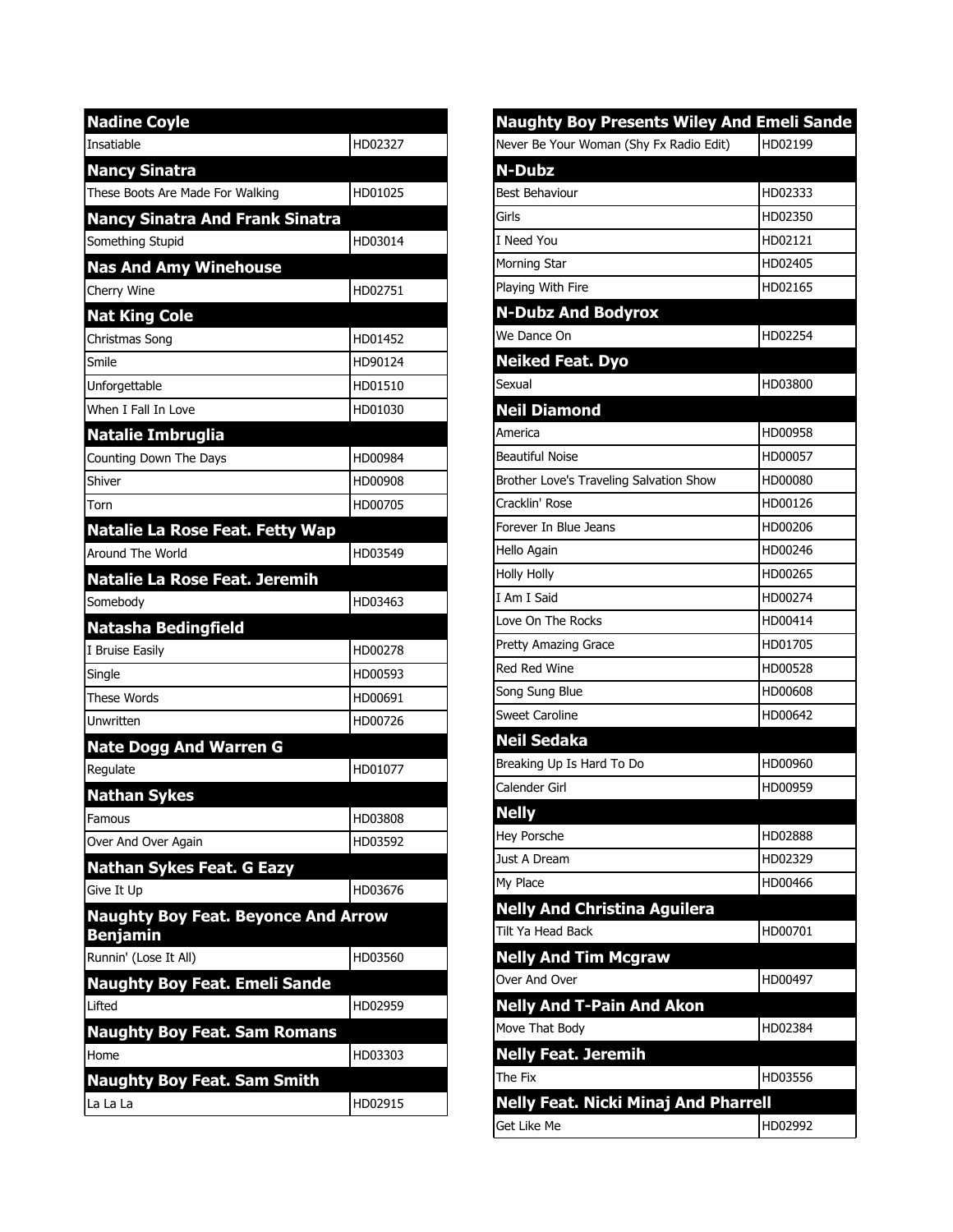| <b>Nelly Furtado</b>                     |         |
|------------------------------------------|---------|
| Big Hoops (Bigger The Better)            | HD02653 |
| Forca                                    | HD00205 |
| Maneater                                 | HD01203 |
| Say It Right                             | HD02090 |
| Try                                      | HD00713 |
| <b>Nelly Furtado And Timbaland</b>       |         |
| Promiscuous                              | HD01236 |
| <b>Nena</b>                              |         |
| 99 Red Balloons                          | HD03139 |
| <b>Neon Jungle</b>                       |         |
| <b>Braveheart</b>                        | HD03203 |
| <b>Neon Trees</b>                        |         |
| Animal                                   | HD02385 |
| <b>Nero</b>                              |         |
| Guilt                                    | HD02423 |
| Promises                                 | HD02479 |
| Nevada Feat. Mark Morrison And Fetty Wap |         |
| The Mack                                 | HD03819 |
| <b>New Kids On The Block</b>             |         |
| You Got It (The Right Stuff)             | HD03123 |
|                                          |         |
| <b>New Order</b>                         |         |
| World In Motion                          | HD01191 |
| <b>Newton Faulkner</b>                   |         |
| Dream Catch Me                           | HD02019 |
| I Need Something                         | HD01672 |
| <b>Neyo</b>                              |         |
| Because Of You                           | HD01359 |
| Closer                                   | HD01703 |
| Miss Independence                        | HD01771 |
| Sexy Love                                | HD01237 |
| So Sick                                  | HD01178 |
| Ne-Yo                                    |         |
| <b>Beautiful Monster</b>                 | HD02284 |
| Coming With You                          | HD03415 |
| <b>Forever Now</b>                       | HD02794 |
| Let Me Love You                          | HD02714 |
| One In A Million                         | HD02324 |
| <b>Ne-Yo Feat. Juicy J</b>               |         |
| <b>She Knows</b>                         | HD03485 |
| <b>Niall Horan</b>                       |         |
| <b>Slow Hands</b>                        | HD03922 |

| <b>Nick Brewer Feat. Bibi Bourelly</b> |         |
|----------------------------------------|---------|
| Talk To Me                             | HD03572 |
| <b>Nick Jonas</b>                      |         |
| Jealous                                | HD03451 |
| Levels                                 | HD03568 |
| <b>Nick Jonas Feat. Tove Lo</b>        |         |
| Close                                  | HD03667 |
| <b>Nickelback</b>                      |         |
| Gotta Be Somebody                      | HD01790 |
| If Today Was Your Last Day             | HD01923 |
| Photograph                             | HD01718 |
| Rockstar                               | HD01629 |
| <b>Nicki Minaj</b>                     |         |
| Anaconda                               | HD03307 |
| Freedom                                | HD02793 |
| Girls Fall Like Dominoes               | HD02424 |
| Pound The Alarm                        | HD02688 |
| Starships                              | HD02623 |
| Super Bass                             | HD02473 |
| Nicki Minaj Feat. Drake And Lil Wayne  |         |
| <b>Truffle Butter</b>                  | HD03443 |
| <b>Nico And Vinz</b>                   |         |
| Am I Wrong                             | HD03284 |
| <b>Nicole Scherzinger</b>              |         |
| Boomerang                              | HD02854 |
| Don't Hold Your Breath                 | HD02403 |
| Poison                                 | HD02339 |
| <b>Right There</b>                     | HD02441 |
| Try With Me                            | HD02541 |
| <b>Nilsson</b>                         |         |
| <b>Without You</b>                     | HD03006 |
| <b>Nina Nesbitt</b>                    |         |
| Stay Out                               | HD02881 |
| <b>Nina Simone</b>                     |         |
| My Baby Just Cares For Me              | HD02069 |
| <b>Nirvana</b>                         |         |
| Smells Like Teen Spirit                | HD90033 |
| <b>Nizlopi</b>                         |         |
| Jcb                                    | HD01113 |
| <b>No Doubt</b>                        |         |
| Don't Speak                            | HD00169 |
| <b>Noah And The Whale</b>              |         |
| <b>Five Years Time</b>                 | HD01735 |
|                                        |         |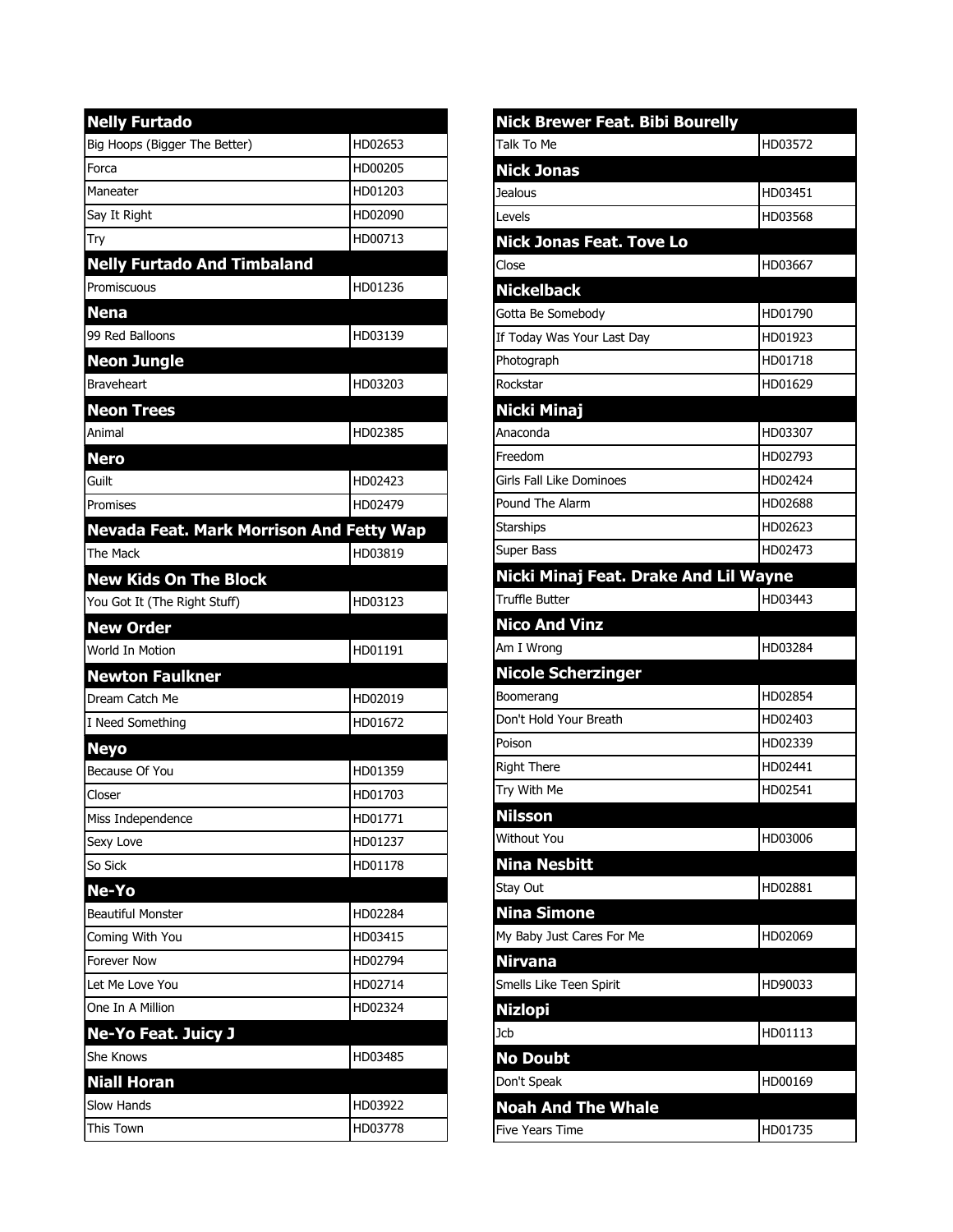| <b>Noah And The Whale</b>            |         |
|--------------------------------------|---------|
| LIFEGOESON (Life Goes On)            | HD02411 |
| Life Is Life                         | HD02493 |
| <b>Noel Gallagher</b>                |         |
| The Death Of You And Me              | HD02494 |
| <b>Noisettes</b>                     |         |
| Don't Upset The Rhythm               | HD01878 |
| Never Forget You                     | HD01926 |
| <b>Nolan Sisters</b>                 |         |
| I'm In The Mood For Dancing          | HD02801 |
| <b>Norah Jones</b>                   |         |
| Come Away With Me                    | HD00118 |
| Don't Know Why                       | HD00884 |
| Feeling The Same Way                 | HD00195 |
| Sunrise                              | HD00635 |
| <b>Notorious B.I.G</b>               |         |
| Hypnotize                            | HD90126 |
| <b>Oak Ridge Boys</b>                |         |
| Elvira                               | HD00885 |
| <b>Oakenfold And Brittany Murphy</b> |         |
| Faster Kill Pussycat                 | HD01207 |
|                                      |         |
| <b>Oasis</b>                         |         |
| All Around The World                 | HD00012 |
| Champagne Supernova                  | HD00110 |
| Don't Look Back In Anger             | HD00168 |
| <b>Falling Down</b>                  | HD01865 |
| I'm Outta Time                       | HD01796 |
| Lyla                                 | HD00927 |
| Shock Of The Lightning               | HD01746 |
| The Importance Of Being Idle         | HD01024 |
| Wonderwall                           | HD00777 |
| <b>Of Monsters And Men</b>           |         |
| Little Talks                         | HD02723 |
| <b>Offaiah</b>                       |         |
| Trouble                              | HD03756 |
| <b>Offspring</b>                     |         |
| Pretty Fly (For A White Guy)         | HD00510 |
| <b>Oklahoma</b>                      |         |
| Oh What A Beautiful Morning          | HD90040 |
| Oklahoma                             | HD90063 |
| <b>Ol Dirty Bastard</b>              |         |

| Oleta Adams                                     |         |
|-------------------------------------------------|---------|
| Get Here                                        | HD03030 |
| <b>Oliver</b>                                   |         |
| <b>Consider Yourself</b>                        | HD90036 |
| Oom-Pah-Pah                                     | HD90051 |
| Oliver \$ & Jimi Jules                          |         |
| Pushing On                                      | HD03341 |
| <b>Oliver Heldens Feat. Kstewart</b>            |         |
| Last All Night (Koala)                          | HD03381 |
| <b>Oliver Heldens X Becky Hill</b>              |         |
| Gecko (Overdrive)                               | HD03291 |
| Olivia Newton-John And The Electric Light       |         |
| Orchestra                                       |         |
| Xanadu                                          | HD03113 |
| <b>Olly Murrs</b>                               |         |
| Dear Darlin                                     | HD02894 |
| <b>Olly Murs</b>                                |         |
| Army Of Two                                     | HD02822 |
| Beautiful To Me                                 | HD03491 |
| Dance With Me Tonight                           | HD02542 |
| Hand On Heart                                   | HD03155 |
| Heart On My Sleeve                              | HD02393 |
| <b>Kiss Me</b>                                  | HD03582 |
| Oh My Goodness                                  | HD02610 |
| Please Don't Let Me Go                          | HD02278 |
| Right Place Right Time                          | HD02947 |
| Seasons                                         | HD03438 |
| Thinking Of Me                                  | HD02340 |
| You Don'T Know Love                             | HD03742 |
| <b>Olly Murs And Flo Rida</b>                   |         |
| Troublemaker                                    | HD02764 |
| <b>Olly Murs And Louisa Johnson</b>             |         |
| Unpredictable                                   | HD03927 |
| <b>Olly Murs And Rizzle Kicks</b>               |         |
| Heart Skips A Beat                              | HD02484 |
| <b>Olly Murs Feat. Demi Lovato</b>              |         |
| Up                                              | HD03386 |
| <b>Olly Murs Feat. Travie Mccoy</b>             |         |
| Wrapped Up                                      | HD03368 |
| <b>Omarion Feat. Chris Brown And Jhene Aiko</b> |         |
| Post To Be                                      | HD03476 |
| <b>Omi</b>                                      |         |
| Cheerleader                                     | HD03455 |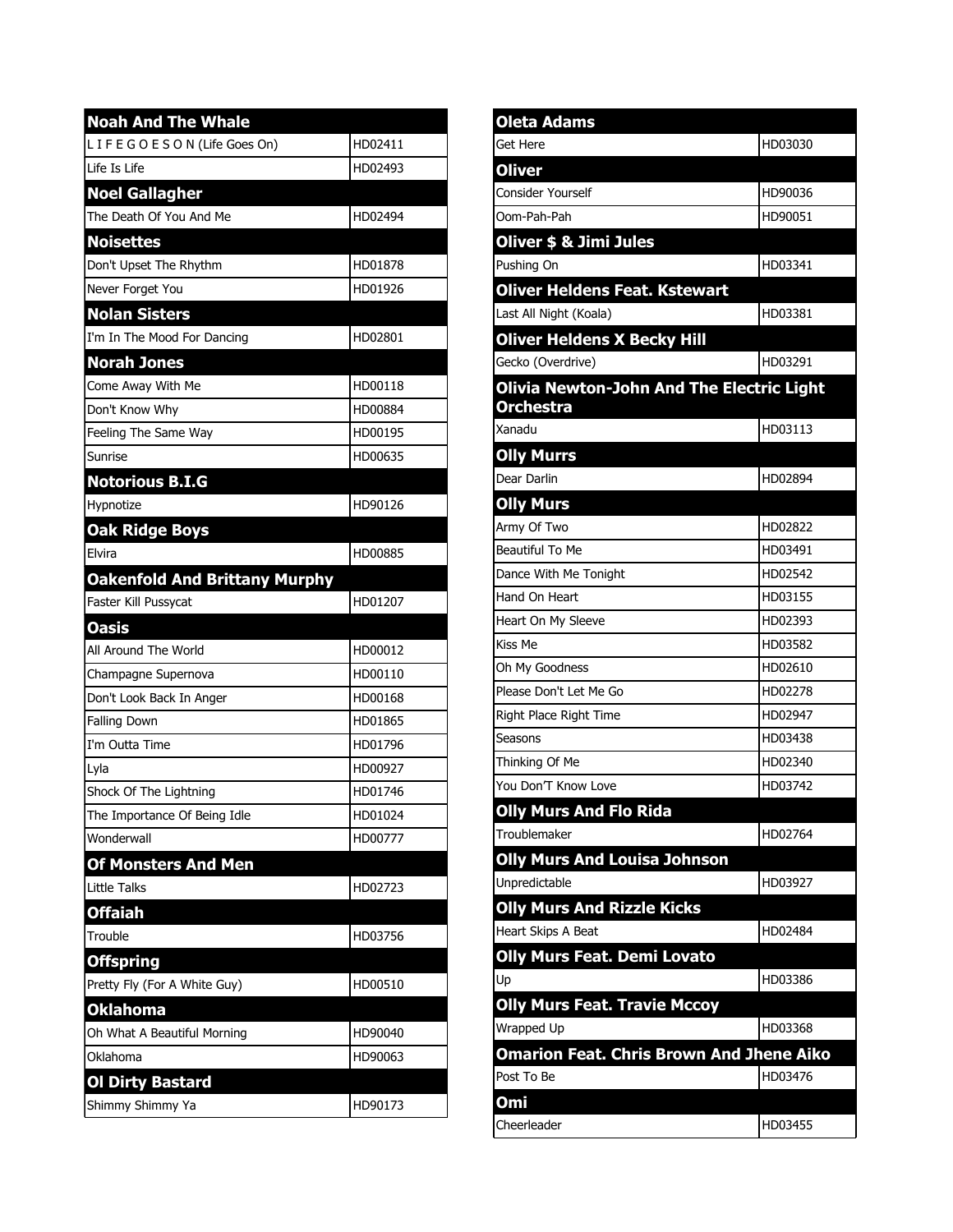| Omi                                        |         |
|--------------------------------------------|---------|
| Cheerleader (Felix Jaehn Remix Radio Edit) | HD03488 |
| <b>One Direction</b>                       |         |
| <b>Best Song Ever</b>                      | HD02945 |
| Don't Forget Where You Belong              | HD03162 |
| Drag Me Down                               | HD03522 |
| Gotta Be You                               | HD02540 |
| History                                    | HD03612 |
| Infinity                                   | HD03597 |
| Kiss You                                   | HD02782 |
| Little Things                              | HD02753 |
| Live While We're Young                     | HD02734 |
| <b>Midnight Memories</b>                   | HD03183 |
| <b>Night Changes</b>                       | HD03380 |
| One Thing                                  | HD02577 |
| One Way Or Another (Teenage Kicks)         | HD02855 |
| Perfect                                    | HD03577 |
| Ready To Run                               | HD03362 |
| Steal My Girl                              | HD03343 |
| The Story Of My Life                       | HD03144 |
| <b>What Makes You Beautiful</b>            | HD02500 |
| You And I                                  | HD03252 |
| <b>One Republic</b>                        |         |
| If I Lose Myself                           | HD03205 |
| Stop And Stare                             | HD01675 |
| <b>Onerepublic</b>                         |         |
| <b>Counting Stars</b>                      | HD02982 |
| I Lived                                    | HD03373 |
| Kids                                       | HD03759 |
| Love Runs Out                              | HD03306 |
| Wherever I Go                              | HD03710 |
| <b>Ordinary Boys</b>                       |         |
| Boys Will Be Boys                          | HD01152 |
| I Luv U                                    | HD01328 |
| <b>Orson</b>                               |         |
| Bright Idea                                | HD01192 |
| No Tomorrow                                | HD01173 |
| <b>Otis Redding</b>                        |         |
| Dock Of The Bay                            | HD00160 |
| <b>Outhere Brothers</b>                    |         |
| Boom Boom Boom                             | HD03079 |
| Outkast                                    |         |
| Hey Ya                                     | HD00257 |

| <b>Outkast</b>                       |         |
|--------------------------------------|---------|
| Roses                                | HD00552 |
| Way You Move                         | HD00688 |
| <b>Owl City</b>                      |         |
| <b>Fireflies</b>                     | HD02146 |
| Vanilla Twilight                     | HD02217 |
| <b>Owl City And Carly Rae Jepsen</b> |         |
| Good Time                            | HD02720 |
| O-Zone                               |         |
| Dragostea Din Tei                    | HD90065 |
| <b>Ozzy And Kelly Osbourne</b>       |         |
| Changes                              | HD00111 |
| P Diddy And Keisha Cole              |         |
| Last Night                           | HD01360 |
| Paloma Faith                         |         |
| Can't Rely On You                    | HD03230 |
| Never Tear Us Apart                  | HD02747 |
| <b>New York</b>                      | HD01978 |
| Only Love Can Hurt Like This         | HD03273 |
| Picking Up The Pieces                | HD02672 |
| Stone Cold Sober                     | HD01928 |
| Pam Tillis                           |         |
| When You Walk In The Room            | HD01591 |
| <b>Panic At The Disco</b>            |         |
| Nine In The Afternoon                | HD01669 |
| <b>Paolo Nutini</b>                  |         |
| Candy                                | HD02210 |
| Last Request                         | HD01238 |
| <b>New Shoes</b>                     | HD01361 |
| Pencil Full Of Lead                  | HD02127 |
| Scream (Funk My Life Up)             | HD03247 |
| Ten Out Of Ten (10-10)               | HD02189 |
| <b>Paramore</b>                      |         |
| Brick By Boring Brick                | HD02148 |
| <b>Hard Times</b>                    | HD03916 |
| Ignorance                            | HD01982 |
| Now                                  | HD02879 |
| Still Into You                       | HD02892 |
| <b>Paris Hilton</b>                  |         |
| <b>Stars Are Blind</b>               | HD01230 |
| Parra For Cuva Feat. Anna Naklab     |         |
| Wicked Games                         | HD03372 |
|                                      |         |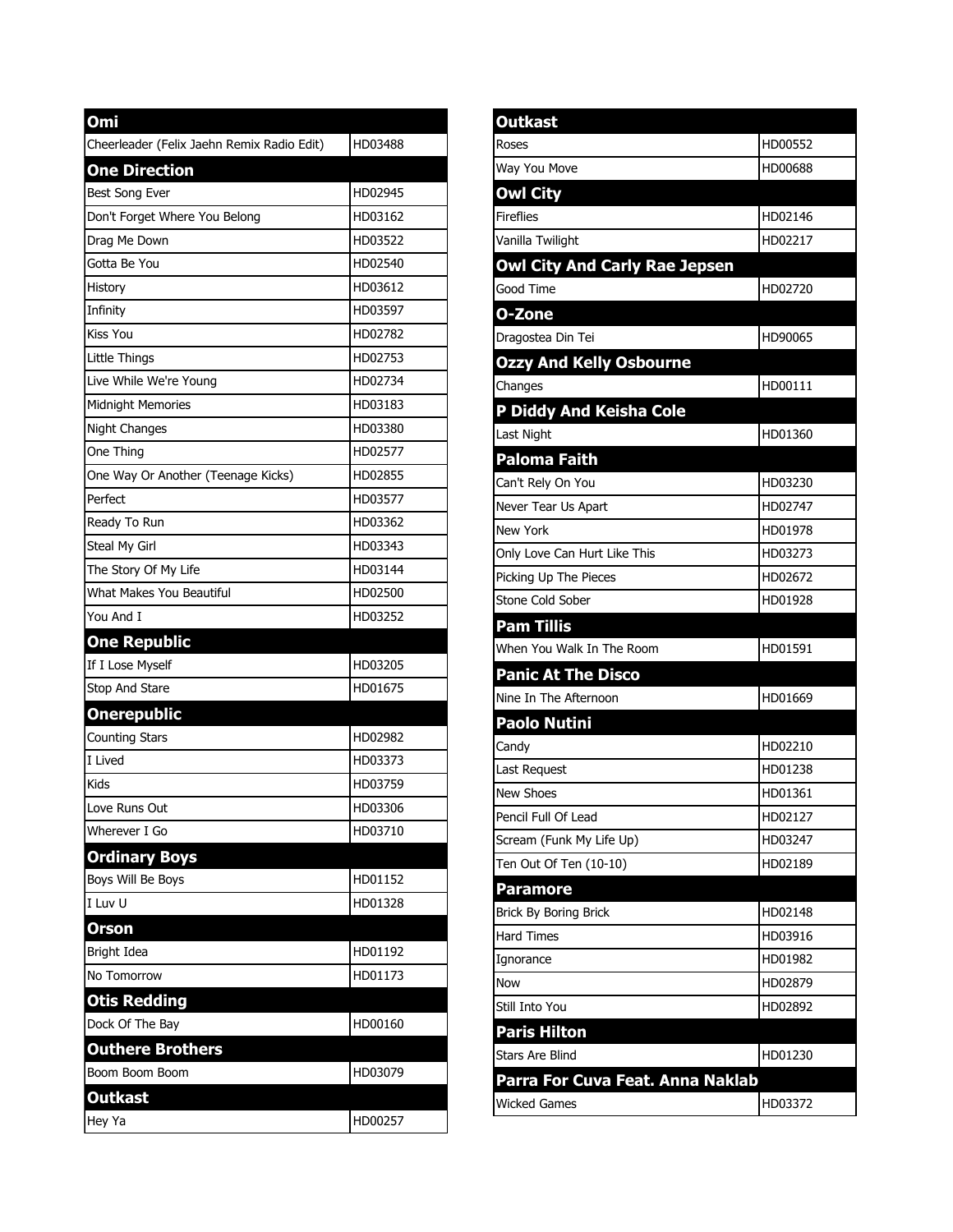| <b>Passanger</b>                            |         |
|---------------------------------------------|---------|
| lLet Her Go                                 | HD02896 |
| <b>Pato Banton</b>                          |         |
| Baby Come Back                              | HD03071 |
| <b>Patrick Swayze</b>                       |         |
| She's Like The Wind                         | HD02097 |
| <b>Patsy Cline</b>                          |         |
| Crazy                                       | HD00130 |
| I Fall To Pieces                            | HD00284 |
| <b>Patti Austin And James Ingram</b>        |         |
| Baby Come To Me                             | HD90183 |
| <b>Patti Smith</b>                          |         |
| Because The Night                           | HD90182 |
| Paul Anka                                   |         |
| Diana                                       | HD01495 |
| <b>Paul Mccartney</b>                       |         |
| Wonderful Christmastime                     | HD01448 |
| <b>Paul Mccartney &amp; Michael Jackson</b> |         |
| Say Say Say                                 | HD90086 |
| <b>Paul Mccartney (Live And Let Die)</b>    |         |
| Live And Let Die                            | HD02105 |
| <b>Paul Mccartney And Stevie Wonder</b>     |         |
| Ebony And Ivory                             | HD03050 |
| <b>Paul Young</b>                           |         |
| Love Of The Common People                   | HD00413 |
| Wherever I Lay My Hat                       | HD00761 |
| Paula Abdul & The Wild Pair                 |         |
| <b>Opposites Attract</b>                    | HD90184 |
|                                             |         |
| <b>Peabo And Regina Bryson And Belle</b>    |         |
| A Whole New World (Aladdings Theme)         | HD01508 |
| <b>Peggy Lee</b>                            |         |
| Fever                                       | HD01481 |
| <b>Pendulum</b>                             |         |
| The Island                                  | HD02316 |
| Watercolour                                 | HD02236 |
| <b>Pep And Rash</b>                         |         |
| <b>Rumors</b>                               | HD03467 |
| <b>Percy Sledge</b>                         |         |
| When A Man Loves A Woman                    | HD00751 |
| <b>Perry Como</b>                           |         |
| And I Love You So<br>Catch A Falling Star   | HD00961 |

| <b>Perry Como</b>                        |         |
|------------------------------------------|---------|
| Magic Moments                            | HD01004 |
| Winter Wonderland                        | HD01454 |
| <b>Pet Shop Boys</b>                     |         |
| Always On My Mind                        | HD02998 |
| It's A Sin                               | HD03027 |
| West End Girls                           | HD03042 |
| <b>Peter Andre</b>                       |         |
| <b>Behind Closed Doors</b>               | HD01955 |
| Insania                                  | HD00331 |
| <b>Peter Gabriel &amp; Kate Bush</b>     |         |
| Don't Give Up                            | HD90158 |
| Peter Kay's Animated All Star Band       |         |
| The Official Bbc Children In Need Medley | HD02131 |
| Peter Pan                                |         |
| You Can Fly You Can Fly You Can Fly      | HD90154 |
| Petula Clark                             |         |
| This Is My Song                          | HD00693 |
| <b>Petula Clarke</b>                     |         |
| Downtown                                 | HD00173 |
| <b>Phantom Of The Opera</b>              |         |
| Music Of The Night                       | HD00456 |
| <b>Pharell And Gwen Stefani</b>          |         |
| Can I Have It Like That                  | HD01047 |
| <b>Pharrell Williams</b>                 |         |
| Come Get It Bae                          | HD03311 |
| Freedom                                  | HD03507 |
| Happy                                    | HD03181 |
| Marilyn Monroe                           | HD03244 |
| <b>Phil Collins</b>                      |         |
| Against All Odds (Take A Look At Me Now) | HD90016 |
| Another Day In Paradise                  | HD00036 |
| You Can't Hurry Love                     | HD00787 |
| <b>Philip George</b>                     |         |
| Alone No More                            | HD03548 |
| Wish You Were Mine                       | HD03397 |
| <b>Phyllis Nelson</b>                    |         |
| Move Closer                              | HD00453 |
| Pia Mia                                  |         |
| Touch                                    | HD03593 |
|                                          |         |
| Pia Mia Feat. Chris Brown And Tyga       |         |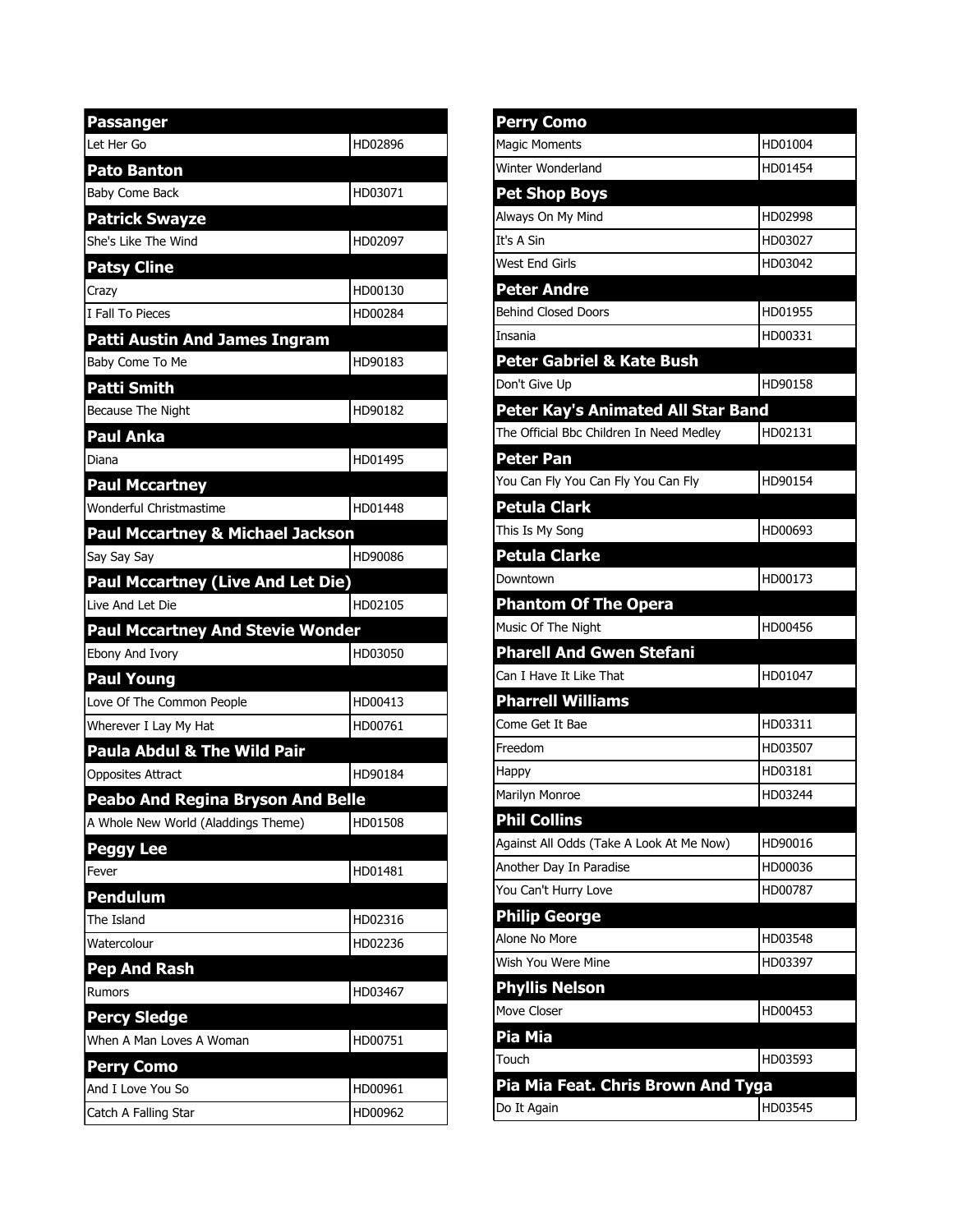| <b>Pigeon Detectives</b>                                                 |         |
|--------------------------------------------------------------------------|---------|
| I Found Out                                                              | HD01530 |
| I'm Not Sorry                                                            | HD01382 |
| Take Her Back                                                            | HD01419 |
| This Is An Emergency                                                     | HD01695 |
| <b>Pikotaro</b>                                                          |         |
| Ppap (Pen Pineapple Apple Pen) (Long<br>Version)                         | HD03809 |
| <b>Pink</b>                                                              |         |
| Blow Me (One Last Kiss)                                                  | HD02710 |
| Funhouse                                                                 | HD01943 |
| Get The Party Started                                                    | HD00218 |
| God Is A Dj                                                              | HD00226 |
| Just Like A Pill                                                         | HD02091 |
| Just Like Fire                                                           | HD03689 |
| Last To Know                                                             | HD00382 |
| Nobody Knows                                                             | HD01302 |
| Please Don't Leave Me                                                    | HD01891 |
| Raise Your Glass                                                         | HD02321 |
| So What                                                                  | HD01748 |
| Sober                                                                    | HD01820 |
| <b>Stupid Girls</b>                                                      | HD01160 |
| Trouble                                                                  | HD00709 |
| Try                                                                      | HD02757 |
| U And Ur Hand                                                            | HD01242 |
| What About Us                                                            | HD03975 |
| Who Knew                                                                 | HD01193 |
| <b>Pink</b>                                                              |         |
| Perfect                                                                  | HD02376 |
| <b>Pink And Nate Ruess</b>                                               |         |
| Just Give Me A Reason                                                    | HD02856 |
| Pink Feat. Lily Rose Cooper (Lily Allen)                                 |         |
| <b>True Love</b>                                                         | HD02931 |
| <b>Pink Floyd</b>                                                        |         |
| Another Brick In The Wall (Part Ii)                                      | HD03089 |
| <b>Pinocchio</b>                                                         |         |
| When You Wish Upon A Star                                                | HD90159 |
| <b>Pitbull</b>                                                           |         |
| Back In Time                                                             | HD02661 |
|                                                                          |         |
| Fireball                                                                 | HD03335 |
|                                                                          | HD01998 |
| <b>Hotel Room Service</b>                                                | HD01944 |
| I Know You Want Me (Calle Ocho)<br><b>Pitbull And Christina Aguilera</b> |         |

| Pitbull And Ne-Yo Afrojack And Nayer |         |
|--------------------------------------|---------|
| Give Me Everything (Tonight)         | HD02434 |
| <b>Pitbull And Tjr</b>               |         |
| Don't Stop The Party                 | HD02791 |
| <b>Pitbull Feat. G.R.L.</b>          |         |
| Wild Wild Love                       | HD03225 |
| Pitbull Feat. Ke\$Ha                 |         |
| Timber                               | HD03178 |
| <b>Pitbull Feat. Ne-Yo</b>           |         |
| Time Of Our Lives                    | HD03407 |
| <b>Pitbull Ft Chris Brown</b>        |         |
| <b>International Love</b>            | HD02599 |
| <b>Pixie Lott</b>                    |         |
| All About Tonight                    | HD02504 |
| <b>Boys And Girls</b>                | HD01961 |
| Can't Make This Over                 | HD02368 |
| Cry Me Out                           | HD02118 |
| Gravity                              | HD02177 |
| <b>Kiss The Stars</b>                | HD02578 |
| Mama Do                              | HD01914 |
| Nasty                                | HD03222 |
| <b>Pixie Lott Ft Pusha T</b>         |         |
| What Do You Take Me For              | HD02546 |
| <b>Pj And Duncan</b>                 |         |
| Let's Get Ready To Rumble            | HD02875 |
| <b>Plain White T's</b>               |         |
| Hate (I Really Don't Like You)       | HD01636 |
| Hey There Delilah                    | HD01417 |
| Plan B                               |         |
| Deepest Shame                        | HD02726 |
| Ill Manors                           | HD02631 |
| Love Goes Down                       | HD02367 |
| Prayin                               | HD02265 |
| She Said                             | HD02203 |
| Writing's On The Wall                | HD02400 |
| <b>Plan B And Labrinth</b>           |         |
| Playing With Fire                    | HD02796 |
| <b>Platters</b>                      |         |
| The Great Pretender                  | HD00670 |
| <b>Pluto Shervington</b>             |         |
| Dat                                  | HD01257 |
| <b>Pocahontas</b>                    |         |
| Colors Of The Wind                   | HD90113 |
|                                      |         |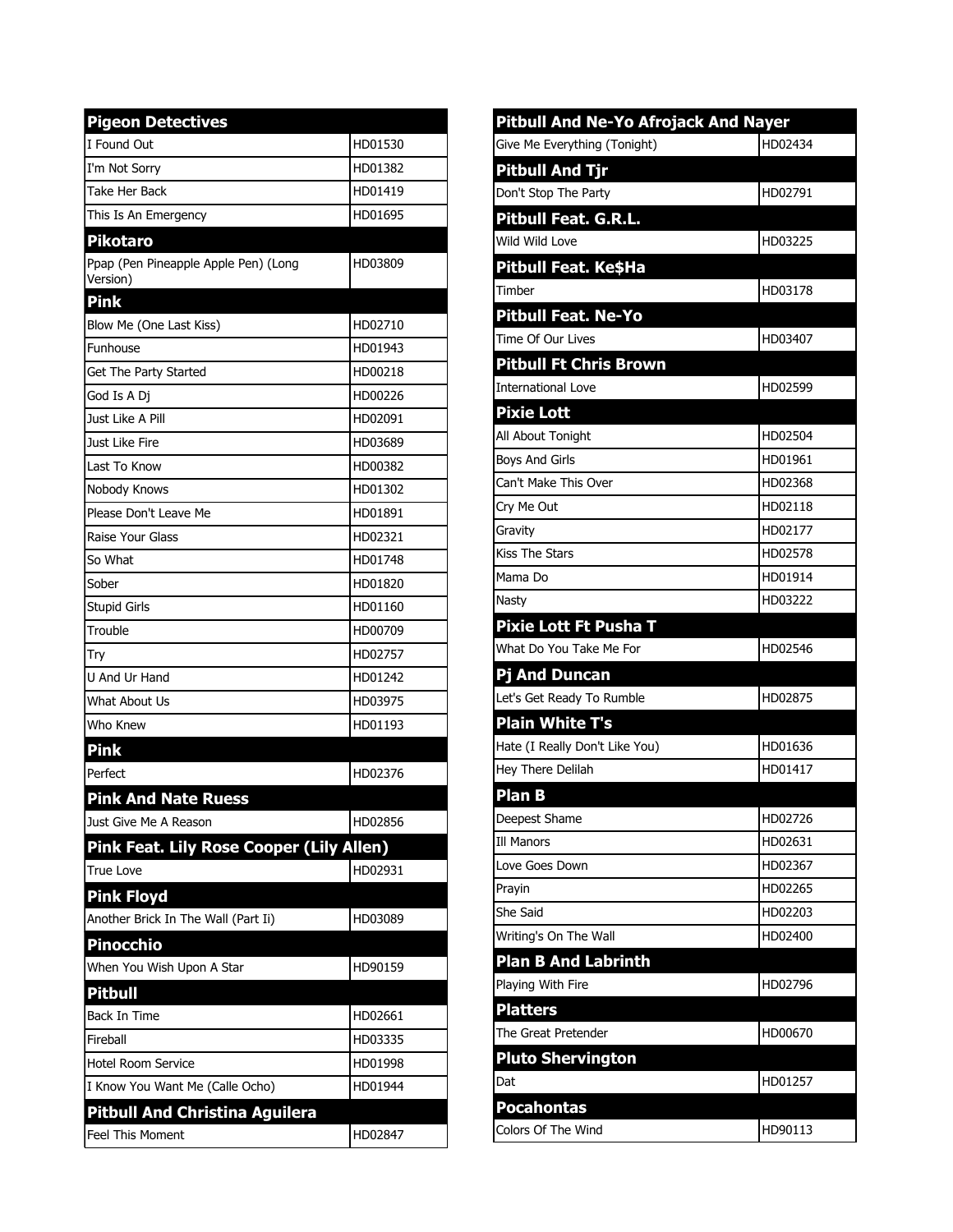| <b>Pocahontas</b>                            |         |
|----------------------------------------------|---------|
| Just Around The Riverbend                    | HD90114 |
| <b>Pogues And Kirsty Maccoll</b>             |         |
| Fairytale Of New York                        | HD01136 |
| <b>Pointer Sisters</b>                       |         |
| Slow Hand                                    | HD00597 |
| <b>Pokemon</b>                               |         |
| Pokemon Theme                                | HD90137 |
| <b>Police</b>                                |         |
| Every Breath You Take                        | HD00183 |
| Message In A Bottle                          | HD03110 |
| Roxanne                                      | HD00554 |
| Walking On The Moon                          | HD00739 |
| <b>Portugal. The Man</b>                     |         |
| Feel It Stil                                 | HD03989 |
| Post Malone Feat. Quavo                      |         |
| Congratulations                              | HD03917 |
| <b>Pretenders</b>                            |         |
| <b>Brass In Pocket</b>                       | HD00076 |
| <b>Proclaimers</b>                           |         |
| I'm Gonna Be (500 Miles)                     | HD00972 |
| <b>Proclaimers And Brian Potter</b>          |         |
| I'm Gonna Be (500 Miles)                     | HD01362 |
| <b>Procol Harum</b>                          |         |
| Whiter Shade Of Pale                         | HD00963 |
| <b>Prodigy</b>                               |         |
| Firestarter                                  | HD03096 |
| Omen                                         | HD01874 |
| <b>Professor Green</b>                       |         |
| Never Be A Right Time                        | HD02583 |
| <b>Professor Green And Ed Drewett</b>        |         |
| I Need You Tonight                           | HD02220 |
| <b>Professor Green And Lily Allen</b>        |         |
| Just Be Good To Green                        | HD02249 |
| <b>Professor Green And Ruth Anne</b>         |         |
| Remedy                                       | HD02675 |
| <b>Professor Green And Sierra Kusterbeck</b> |         |
| Avalon                                       | HD02725 |
| Professor Green Feat. Tori Kelly             |         |
| Lullaby                                      | HD03331 |
| <b>Professor Green Ft Emeli Sande</b>        |         |
| Read All About It                            | HD02536 |

| <b>Psy</b>                           |         |
|--------------------------------------|---------|
| Gangnam Style                        | HD02739 |
| Gentleman                            | HD02891 |
| <b>Public Enemy</b>                  |         |
| Harder Than You Think                | HD02731 |
| <b>Puff Daddy Ft. Faith Evans</b>    |         |
| I'll Be Missing You                  | HD90123 |
| <b>Pulp</b>                          |         |
| Common People                        | HD90020 |
| <b>Pussycat</b>                      |         |
| Mississippi                          | HD03081 |
| <b>Pussycat Dolls</b>                |         |
| Beep                                 | HD01150 |
| Buttons                              | HD01217 |
| Don't Cha                            | HD01049 |
| Hush Hush (Original Slow Version)    | HD01921 |
| Hush Hush Hush Hush (I Will Survive) | HD01952 |
| I Don't Need A Man                   | HD01255 |
| I Hate This Part                     | HD01795 |
| Stickwitu                            | HD01084 |
| Sway                                 | HD02092 |
| Whatcha Think About That             | HD01834 |
| When I Grow Up                       | HD01751 |
| Queen                                |         |
| 39                                   | HD02808 |
| Another One Bites The Dust           | HD00037 |
| Bohemian Rhapsody                    | HD00066 |
| Crazy Little Thing Called Love       | HD00132 |
| Don't Stop Me Now                    | HD01854 |
| I Want To Break Free                 | HD00300 |
| It's A Kind Of Magic                 | HD00336 |
| Killer Queen                         | HD00358 |
| Radio Ga Ga                          | HD00518 |
| Thank God It's Christmas             | HD90069 |
| These Are The Days Of Our Lives      | HD03037 |
| We Are The Champions                 | HD00742 |
| We Will Rock You                     | HD90081 |
| <b>Queen And David Bowie</b>         |         |
| <b>Under Pressure</b>                | HD03060 |
| <b>R Kelly</b>                       |         |
| I Believe I Can Fly                  | HD00275 |
| Ignition                             | HD90146 |
|                                      |         |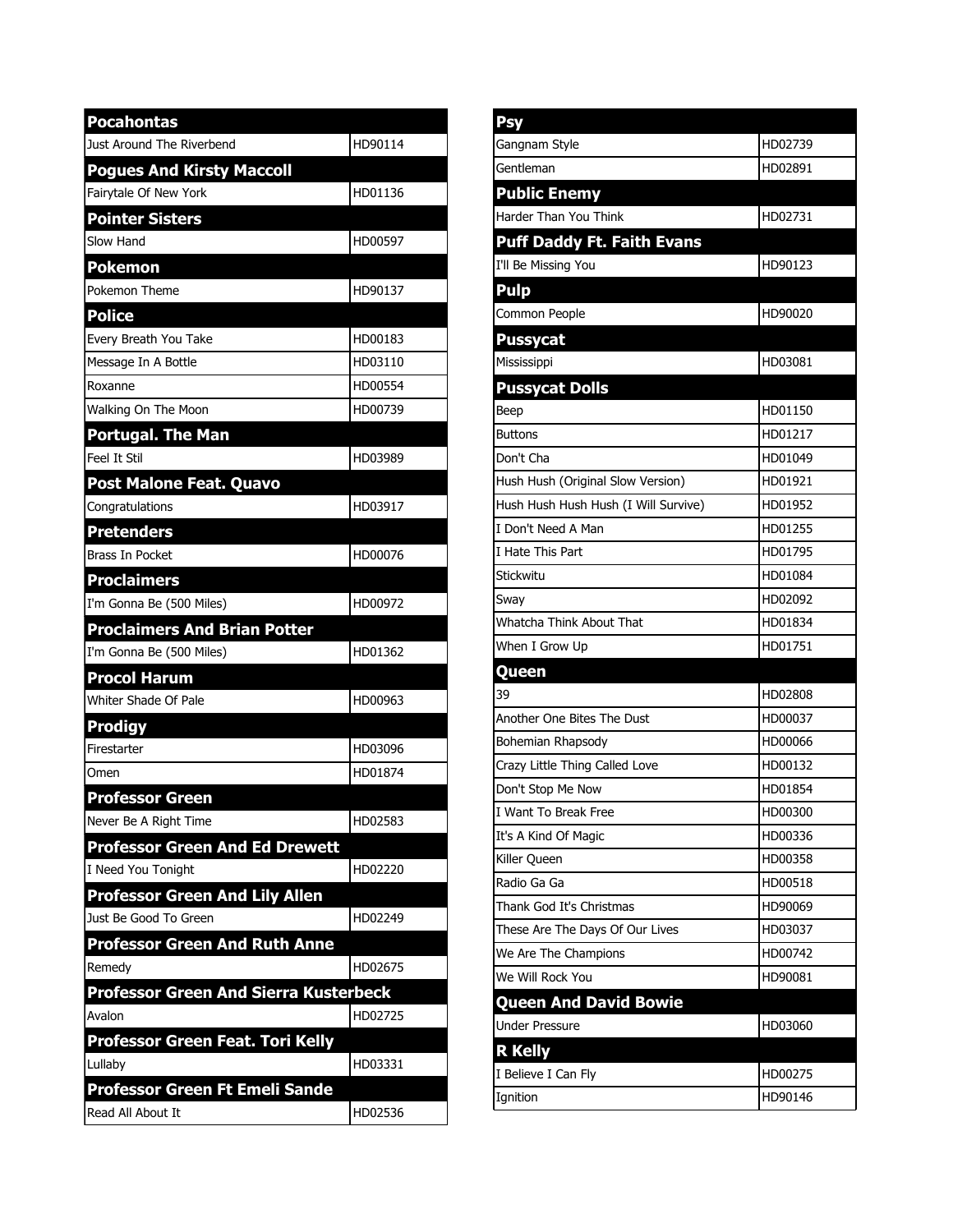| R. City Feat. Adam Levine            |         |
|--------------------------------------|---------|
| Locked Away                          | HD03538 |
| R.E.M.                               |         |
| Everybody Hurts                      | HD02071 |
| Leaving New York                     | HD00389 |
| Losing My Religion                   | HD90030 |
| <b>Rachel Platten</b>                |         |
| Fight Song                           | HD03506 |
| Stand By You                         | HD03628 |
| <b>Rachel Stevens</b>                |         |
| Breathe In Breathe Out               | HD00078 |
| Funky Dory                           | HD00212 |
| I Said Never Again (But Here We Are) | HD01059 |
| Knock On Wood                        | HD00368 |
| More More More                       | HD00451 |
| Negotiate With Love                  | HD00662 |
| So Good                              | HD00913 |
| Some Girls                           | HD00602 |
| Sweet Dreams (My L A Ex)             | HD00643 |
| <b>Raconteurs</b>                    |         |
| Steady As She Goes                   | HD01194 |
| Radiohead                            |         |
| Burn The Witch                       | HD03696 |
| Creep                                | HD02020 |
| Rae Sremmurd Feat. Gucci Mane        |         |
| <b>Black Beatles</b>                 | HD03803 |
| <b>Rag'N'Bone Man</b>                |         |
| As You Are                           | HD03964 |
| <b>Rag'n'bone Man</b>                |         |
| Human                                | HD03817 |
| Skin                                 | HD03849 |
| <b>Ralph Mctell</b>                  |         |
| Streets Of London                    | HD00625 |
| <b>Randy Crawford</b>                |         |
| One Day I'll Fly Away                | HD00889 |
| <b>Street Life</b>                   | HD01555 |
| <b>Rascal Flatts</b>                 |         |
| Life Is A Highway                    | HD90186 |
| Yours If You Want It                 | HD03971 |
| <b>Rasmus</b>                        |         |
| Guilty                               | HD00235 |
| In The Shadows                       | HD00328 |

| <b>Ray Charles</b>                 |         |
|------------------------------------|---------|
| Georgia On My Mind                 | HD00215 |
| Hit The Road Jack                  | HD00259 |
| I Can't Stop Loving You            | HD00281 |
| Ray J                              |         |
| One Wish                           | HD01175 |
| <b>Ray Parker Jr</b>               |         |
| Ghostbusters                       | HD02102 |
| <b>Razorlight</b>                  |         |
| America                            | HD01277 |
| Before I Fall To Pieces            | HD01312 |
| I Can't Stop This Feeling I've Got | HD01363 |
| In The Morning                     | HD01231 |
| Somewhere Else                     | HD00930 |
| Wire To Wire                       | HD01778 |
| <b>Real Thing</b>                  |         |
| You To Me Are Everything           | HD00799 |
| <b>Rebecca Ferguson</b>            |         |
| Nothing's Real But Love            | HD02563 |
| <b>Red Hot Chili Peppers</b>       |         |
| Dani California                    | HD01195 |
| Hump De Bump                       | HD01378 |
| Snow (Hey Ho)                      | HD01303 |
| Tell Me Baby                       | HD01232 |
| <b>Redlight</b>                    |         |
| Get Out My Head                    | HD02605 |
| <b>Rednex</b>                      |         |
| Cotton Eye Joe                     | HD03072 |
| Reggie 'N' Bollie                  |         |
| New Girl                           | HD03709 |
| <b>Rembrandts</b>                  |         |
| I'll Be There For You              | HD02072 |
| <b>Rene Lavice Feat. Ivy Mairi</b> |         |
| The Calling                        | HD03441 |
| <b>Renée And Renato</b>            |         |
| Save Your Love                     | HD03112 |
| <b>Reo Speedwagon</b>              |         |
| Can't Fight This Feeling           | HD90185 |
| <b>Reverend And The Makers</b>     |         |
| Heavyweight Champion               | HD01398 |
| <b>Richard Ashcroft</b>            |         |
| Break The Night With Colour        | HD01130 |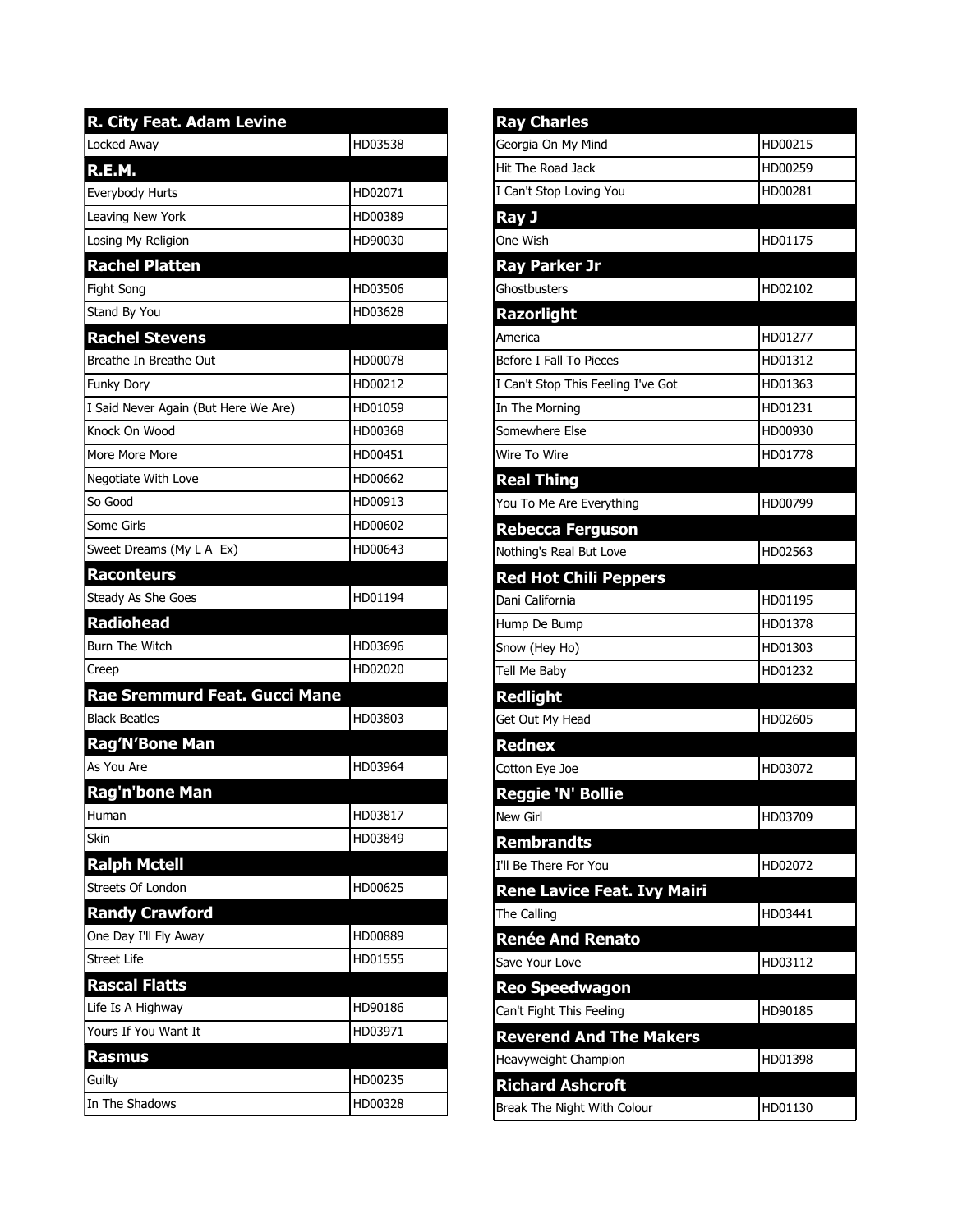| <b>Rick Astley</b>               |         |
|----------------------------------|---------|
| Never Gonna Give You Up          | HD02999 |
| <b>Ricky Martin</b>              |         |
| Living La Vida Loca              | HD00405 |
| <b>Ricky Martin Feat Fat Joe</b> |         |
| I Don't Care                     | HD01058 |
| <b>Ricky Nelson</b>              |         |
| Hello Mary Lou                   | HD00247 |
| <b>Right Said Fred</b>           |         |
| Deeply Dippy                     | HD03046 |
| I'm Too Sexy                     | HD00320 |
| <b>Righteous Brothers</b>        |         |
| <b>Unchained Melody</b>          | HD00723 |
| You've Lost That Loving Feeling  | HD00812 |
| <b>Rihanna</b>                   |         |
| Bitch Better Have My Money       | HD03473 |
| California King Bed              | HD02445 |
| Cheers (Drink To That)           | HD02499 |
| Diamonds                         | HD02735 |
| Disturbia                        | HD01738 |
| Don't Stop The Music             | HD01632 |
| Kiss It Better                   | HD03700 |
| Love On The Brain                | HD03814 |
| Man Down                         | HD02506 |
| Needed Me                        | HD03708 |
| Only Girl (In The World)         | HD02299 |
| Pour It Up                       | HD02873 |
| Rehab                            | HD01809 |
| <b>Rude Boy</b>                  | HD02157 |
| Russian Roulette                 | HD02122 |
| S&M                              | HD02395 |
| Sex With Me                      | HD03861 |
| Shut Up And Drive                | HD01418 |
| Sledgehammer                     | HD03722 |
| Sos (Rescue Me)                  | HD01176 |
| Take A Bow                       | HD01699 |
| Te Amo                           | HD02225 |
| <b>Towards The Sun</b>           | HD03435 |
| Unfaithful                       | HD01214 |
| We Ride                          | HD01291 |
| <b>What Now</b>                  | HD03165 |
| Where Have You Been              | HD02630 |
| You Da One                       | HD02574 |

| <b>Rihanna And Calvin Harris</b>       |         |
|----------------------------------------|---------|
| We Found Love                          | HD02516 |
| <b>Rihanna And Drake</b>               |         |
| What's My Name                         | HD02354 |
| <b>Rihanna And Jay-Z</b>               |         |
| <b>Umbrella</b>                        | HD01379 |
| <b>Rihanna And Young Jeezy</b>         |         |
| Hard                                   | HD02264 |
| <b>Rihanna Feat. David Guetta</b>      |         |
| <b>Right Now</b>                       | HD02908 |
| <b>Rihanna Feat. Drake</b>             |         |
| Work                                   | HD03632 |
| <b>Rihanna Ft Jay-Z</b>                |         |
| <b>Talk That Talk</b>                  | HD02609 |
| <b>Rihanna Ft Mikky Ekko</b>           |         |
| Stay                                   | HD02819 |
| Rihanna, Kanye West And Paul Mccartney |         |
| Fourfiveseconds                        | HD03417 |
| <b>Ringo Starr</b>                     |         |
| You're Sixteen                         | HD00809 |
| <b>Rita Ora</b>                        |         |
| How We Do (Party)                      | HD02700 |
| Poison                                 | HD03499 |
| Radioactive                            | HD02825 |
| Shine Ya Light                         | HD02750 |
| Your Song                              | HD03923 |
| <b>Rita Ora Feat. Calvin Harris</b>    |         |
| I Will Never Let You Down              | HD03243 |
| <b>Rita Ora Feat. Chris Brown</b>      |         |
| Body On Me                             | HD03524 |
| <b>Rita Ora Ft Tinie Tempah</b>        |         |
| R.I.P                                  | HD02640 |
| <b>Ritchie Valens</b>                  |         |
| La Bamba                               | HD00373 |
| <b>Riton Feat. Kah-Lo</b>              |         |
| Rinse And Repeat                       | HD03655 |
| <b>Rixton</b>                          |         |
| Me And My Broken Heart                 | HD03296 |
| Wait On Me                             | HD03365 |
| We All Want The Same Thing             | HD03498 |
| <b>Rizzle Kicks</b>                    |         |
| Down With The Trumpets                 | HD02495 |
| Lost Generation                        | HD02968 |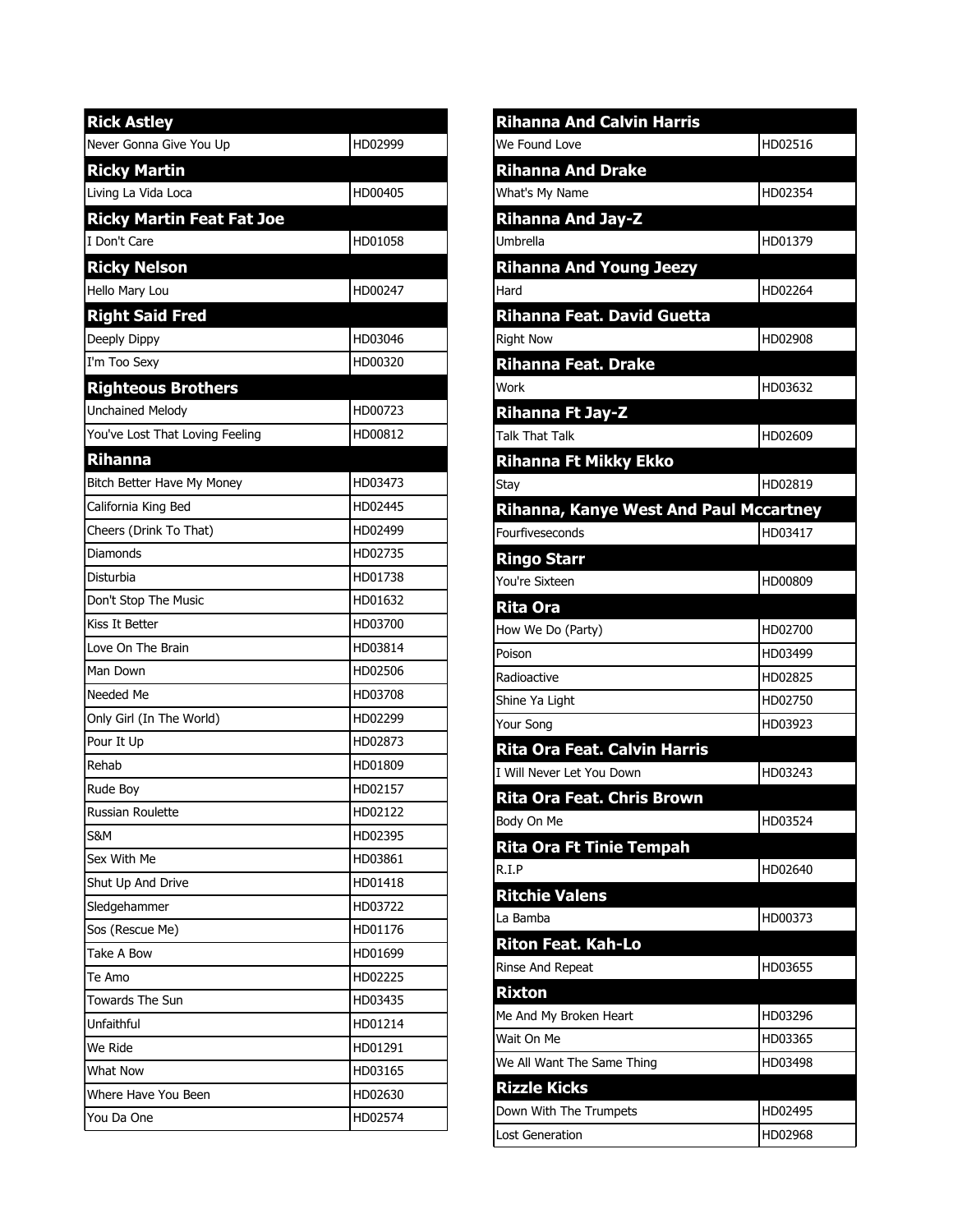| <b>Rizzle Kicks</b>                      |         |
|------------------------------------------|---------|
| Mama Do The Hump                         | HD02573 |
| Skip To The Good Bit                     | HD03161 |
| Tell Her                                 | HD03316 |
| <b>Traveller's Chant</b>                 | HD02624 |
| When I Was A Youngster                   | HD02531 |
| <b>Robbie Williams</b>                   |         |
| <b>Advertising Space</b>                 | HD01097 |
| Angels                                   | HD00034 |
| Be A Boy                                 | HD02859 |
| <b>Bodies</b>                            | HD01969 |
| Candy                                    | HD02738 |
| <b>Different</b>                         | HD02784 |
| Eternity                                 | HD00180 |
| Feel                                     | HD02021 |
| Go Gentle                                | HD03187 |
| Have You Met Miss Jones                  | HD01619 |
| Let Me Entertain You                     | HD00393 |
| Love My Life                             | HD03812 |
| Lovelight                                | HD01285 |
| Mack The Knife                           | HD01616 |
| Millennium                               | HD00442 |
| Misunderstood                            | HD00447 |
| Morning Sun                              | HD02171 |
| Mr Bojangles                             | HD01617 |
| Party Like A Russian                     | HD03780 |
| Radio                                    | HD00517 |
| Rock Dj                                  | HD00545 |
| Rudebox                                  | HD01244 |
| Sexed Up                                 | HD00576 |
| She's Madonna                            | HD01343 |
| She's The One                            | HD00587 |
| Shine My Shoes                           | HD03221 |
| Sin Sin Sin                              | HD01196 |
| Something Beautiful (Album Version)      | HD01021 |
| Things                                   | HD02022 |
| Tripping                                 | HD01089 |
| You Know Me                              | HD02113 |
| <b>Robbie Williams And Gary Barlow</b>   |         |
| Shame                                    | HD02297 |
| <b>Robbie Williams And Kylie Minogue</b> |         |
| Kids                                     | HD00357 |

| <b>Robbie Williams And Nicole Kidman</b>                         |         |
|------------------------------------------------------------------|---------|
| Something Stupid                                                 | HD00605 |
| <b>Robert Palmer</b>                                             |         |
| <b>Addicted To Love</b>                                          | HD00006 |
| <b>Roberta Flack</b>                                             |         |
| Killing Me Softly With His Song                                  | HD00359 |
| <b>Roberta Flack And Peabo Bryson</b>                            |         |
| Tonight I Celebrate My Love                                      | HD00703 |
| <b>Robin Beck</b>                                                |         |
| First Time                                                       | HD03018 |
| <b>Robin Schulz And David Guetta Feat. Cheat</b><br><b>Codes</b> |         |
| Shed A Light                                                     | HD03818 |
| <b>Robin Schulz Feat. Francesco Yates</b>                        |         |
| Sugar                                                            | HD03600 |
| <b>Robin Schulz Feat. James Blunt</b>                            |         |
| 0k                                                               | HD03943 |
| <b>Robin Thicke</b>                                              |         |
| Sex Therapy                                                      | HD02202 |
| Robin Thicke Feat. Kendrick Lamar                                |         |
| Give It 2 U                                                      | HD02987 |
| Robin Thicke Feat. T.I. & Pharrell                               |         |
|                                                                  |         |
| <b>Blurred Lines</b>                                             | HD02916 |
| <b>Robson And Jerome</b>                                         |         |
| I Believe                                                        | HD01545 |
| <b>Robyn</b>                                                     |         |
| Call You Girlfriend                                              | HD02491 |
| Dancing On My Own                                                | HD02255 |
| Handle Me                                                        | HD01532 |
| Who's That Girl                                                  | HD01691 |
| With Every Heartbeat                                             | HD01432 |
| <b>Rocky Horror Picture Show</b>                                 |         |
| <b>Time Warp</b>                                                 | HD90046 |
| <b>Rod Stewart</b>                                               |         |
| Baby Jane                                                        | HD03033 |
| Do Ya Think I'm Sexy                                             | HD00159 |
| Maggie May                                                       | HD00424 |
| Sailing                                                          | HD00561 |
| You Wear It Well                                                 | HD00800 |
| <b>Roger Miller</b>                                              |         |
| King Of The Road                                                 | HD00362 |
| <b>Rogue Traders</b><br>Voodoo Child                             | HD01233 |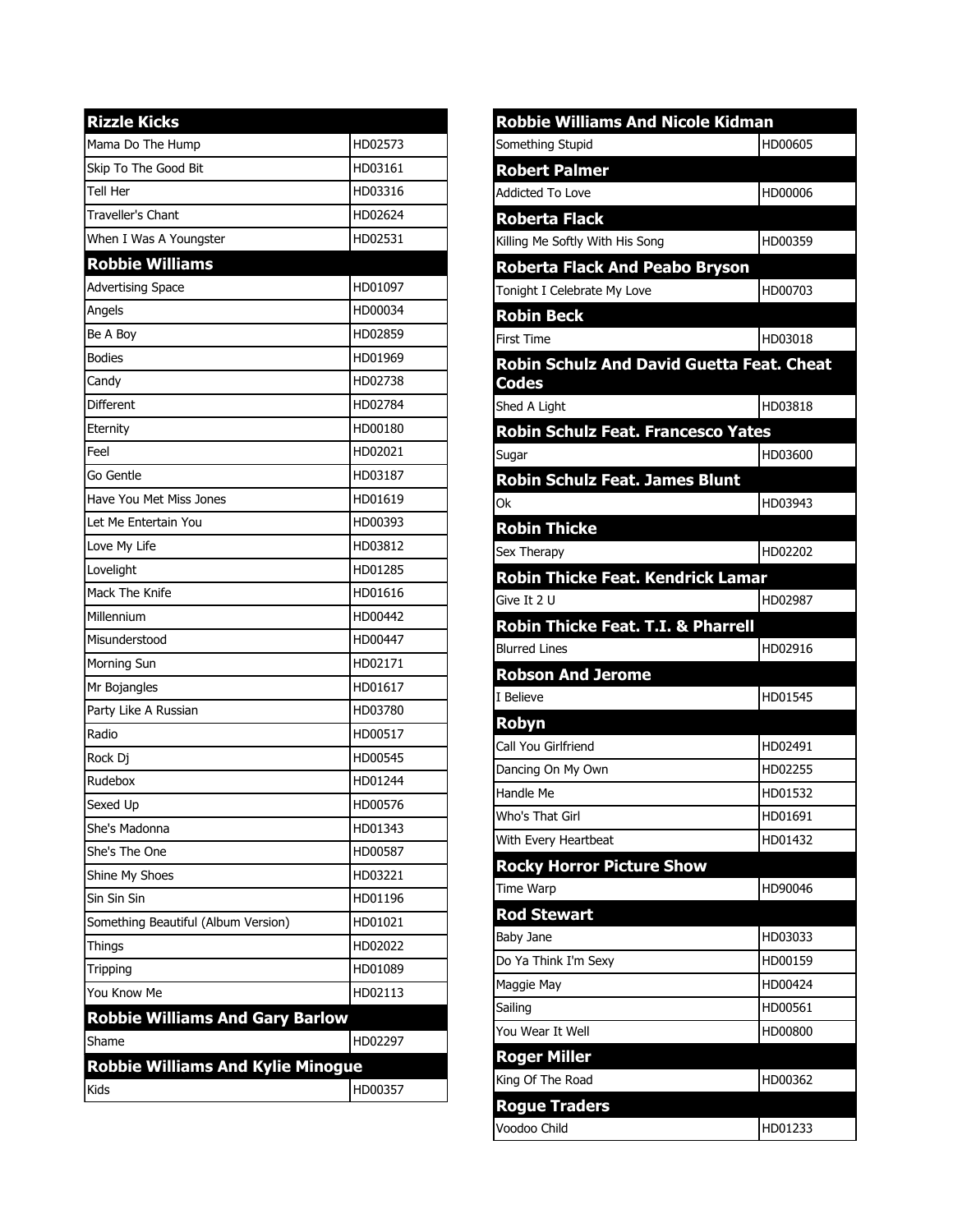| <b>Rolf Harris</b>                   |         |
|--------------------------------------|---------|
| The Court Of King Caractacus         | HD02809 |
| <b>Roll Deep</b>                     |         |
| Good Times                           | HD02206 |
| Green Light                          | HD02282 |
| <b>Rolling Stones</b>                |         |
| Angie                                | HD00973 |
| <b>Brown Sugar</b>                   | HD00083 |
| Get Off Of My Cloud                  | HD00216 |
| Honky Tonk Woman                     | HD00266 |
| It's Only Rock And Roll              | HD00339 |
| Jumpin' Jack Flash                   | HD00352 |
| Miss You                             | HD00446 |
| Paint It, Black                      | HD03073 |
| Ruby Tuesday                         | HD01018 |
| Satisfaction                         | HD00563 |
| Start Me Up                          | HD00617 |
| <b>Tumbling Dice</b>                 | HD00715 |
| <b>Ronan Keating</b>                 |         |
| I Hope You Dance                     | HD00290 |
| If Tomorrow Never Comes              | HD00311 |
| Life Is A Rollercoaster              | HD00398 |
| Lost For Words                       | HD00409 |
| She Believes In Me                   | HD00582 |
| The Long Goodbye                     | HD00676 |
| When You Say Nothing At All          | HD00755 |
| <b>Ronan Keating And Leann Rimes</b> |         |
| Last Thing On My Mind                | HD00381 |
| <b>Ronan Keating And Yusuf</b>       |         |
| <b>Father And Son</b>                | HD00193 |
| <b>Ronettes</b>                      |         |
| Sleigh Ride                          | HD02816 |
| <b>Route 94 Feat. Jess Glynne</b>    |         |
| My Love                              | HD03216 |
| <b>Roxette</b>                       |         |
| It Must Have Been Love               | HD90015 |
| <b>Roy Orbison</b>                   |         |
| Crying                               | HD00137 |
| Oh Pretty Woman                      | HD00511 |
| Only The Lonely                      | HD00492 |
| <b>Royal Blood</b>                   |         |
| Figure It Out                        | HD03330 |

| <b>Rubettes</b>                                            |         |
|------------------------------------------------------------|---------|
| Sugar Baby Love                                            | HD03087 |
| <b>Rudimental</b>                                          |         |
| <b>Right Here</b>                                          | HD02943 |
| <b>Rudimental And John Newman</b>                          |         |
| Feel The Love                                              | HD02658 |
| <b>Rudimental And John Newman And Alex</b><br><b>Clare</b> |         |
| Not Giving In                                              | HD02769 |
| <b>Rudimental Feat. Ed Sheeran</b>                         |         |
| Lay It All On Me                                           | HD03562 |
| Rudimental Feat. Emeli Sande                               |         |
| Free                                                       | HD03176 |
| <b>Rudimental Feat. James Arthur</b>                       |         |
| Sun Comes Up                                               | HD03936 |
| <b>Rudimental Feat. Will Heard</b>                         |         |
| I Will For Love                                            | HD03547 |
| <b>Rudimental Ft Ella Eyre</b>                             |         |
| Waiting All Night                                          | HD02900 |
| <b>Run Dmc Vs Jason Nevens</b>                             |         |
| It's Like That                                             | HD90028 |
|                                                            |         |
| <b>Ruth B</b>                                              |         |
| Lost Boy                                                   | HD03682 |
| S Club 7                                                   |         |
| Never Had A Dream Come True                                | HD00473 |
| Reach                                                      | HD00524 |
| S Club Party                                               | HD00559 |
| Two In A Million                                           | HD00718 |
| S Club 8                                                   |         |
| Sundown                                                    | HD00632 |
| <b>S Club Juniors</b>                                      |         |
| Automatic High                                             | HD00964 |
| <b>Sage The Gemini</b>                                     |         |
| Now And Later                                              | HD03852 |
| <b>Sak Noel</b>                                            |         |
| Loca People                                                | HD02519 |
| <b>Salt N Pepa</b>                                         |         |
| Push It                                                    | HD01074 |
| <b>Sam And Dave</b>                                        |         |
| Hold On I'm Coming                                         | HD00261 |
| Soul Man                                                   | HD00611 |
| <b>Sam And Mark</b>                                        | HD00774 |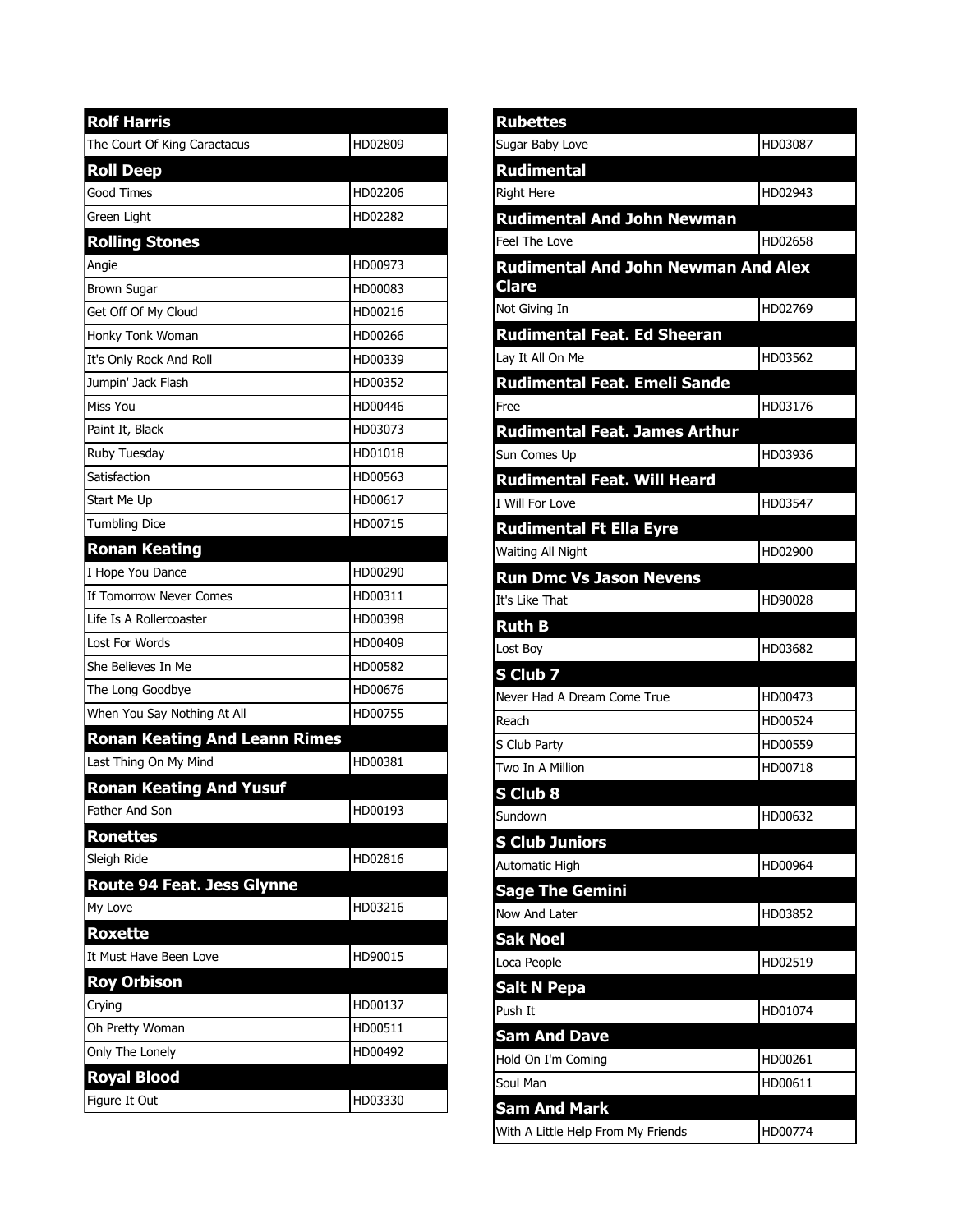| <b>Sam And The Womp</b>                                 |         |
|---------------------------------------------------------|---------|
| <b>Bom Bom</b>                                          | HD02719 |
| <b>Sam Bailey</b>                                       |         |
| Compass                                                 | HD03224 |
| Skyscraper                                              | HD03180 |
| <b>Sam Cooke</b>                                        |         |
| Cupid                                                   | HD00138 |
| Twisting The Night Away                                 | HD00717 |
| You Send Me                                             | HD00798 |
| <b>Sam Feldt Feat. Kimberley Anne</b>                   |         |
| Show Me Love                                            | HD03526 |
| <b>Sam Hunt</b>                                         |         |
| Body Like A Back Road                                   | HD03860 |
| Break Up In A Small Town                                | HD03643 |
| <b>Sam Smith</b>                                        |         |
| I'm Not The Only One                                    | HD03322 |
| Lay Me Down                                             | HD03432 |
| Like I Can                                              | HD03363 |
| Money On My Mind                                        | HD03219 |
| Stay With Me                                            | HD03261 |
| Writing's On The Wall                                   | HD03558 |
| <b>Sam Sparro</b>                                       |         |
| <b>Black And Gold</b>                                   | HD01682 |
| <b>Sammy Davis Jr</b>                                   |         |
| Candy Man                                               | HD00978 |
| I've Gotta Be Me                                        | HD90125 |
| <b>Sandi Thom</b>                                       |         |
| I Wish I Was A Punk Rocker (With Flowers In<br>My Hair) | HD01219 |
| What If I'm Right                                       | HD01250 |
| <b>Sandie Shaw</b>                                      |         |
| Always Something There To Remind Me                     | HD00026 |
| Puppet On A String                                      | HD01488 |
| Sara Bareilles                                          |         |
| Love Song                                               | HD01702 |
| Sarah Brightman & Andrea Bocelli                        |         |
| Time To Say Goodbye (Con Te Partir)                     | HD90121 |
| <b>Saturdays</b>                                        |         |
| All Fired Up                                            | HD02508 |
| Ego                                                     | HD02160 |
| Forever Is Over                                         | HD02002 |
| Higher                                                  | HD02331 |
| Issues                                                  | HD01812 |

| <b>Saturdays</b>                                                                                                       |         |
|------------------------------------------------------------------------------------------------------------------------|---------|
| Just Can't Get Enough                                                                                                  | HD01863 |
| Missing You                                                                                                            | HD02286 |
| My Heart Takes Over                                                                                                    | HD02547 |
| Notorious                                                                                                              | HD02453 |
| Up                                                                                                                     | HD01789 |
| Work                                                                                                                   | HD01930 |
| <b>Saturdays And Sean Paul</b>                                                                                         |         |
| What About Us                                                                                                          | HD02866 |
| <b>Savage Garden</b>                                                                                                   |         |
| I Knew I Loved You                                                                                                     | HD90013 |
| Truly Madly Deeply                                                                                                     | HD01609 |
| <b>Scissor Sisters</b>                                                                                                 |         |
| <b>Filthy Gorgeous</b>                                                                                                 | HD00199 |
| Fire With Fire                                                                                                         | HD02260 |
| I Don't Feel Like Dancing                                                                                              | HD01239 |
| Land Of A Thousand Words                                                                                               | HD01304 |
| Mary                                                                                                                   | HD00430 |
| She's My Man (Explicit)                                                                                                | HD01344 |
| Take Your Mama                                                                                                         | HD02023 |
| <b>Scorpions</b>                                                                                                       |         |
|                                                                                                                        |         |
|                                                                                                                        | HD00892 |
|                                                                                                                        |         |
| Wind Of Change<br><b>Scouting For Girls</b><br>Elvis Ain't Dead                                                        | HD01640 |
| Famous                                                                                                                 | HD02266 |
|                                                                                                                        | HD01689 |
| Heartbeat<br>It's Not About You                                                                                        | HD01730 |
|                                                                                                                        | HD02470 |
| Love How It Hurts<br>She's So Lovely                                                                                   | HD01428 |
|                                                                                                                        | HD02191 |
|                                                                                                                        |         |
| This Ain't A Love Song<br><b>Script</b><br>Breakeven                                                                   | HD01786 |
|                                                                                                                        | HD02310 |
| For The First Time<br>If You Could See Me Now                                                                          | HD02846 |
|                                                                                                                        | HD02402 |
|                                                                                                                        | HD01737 |
|                                                                                                                        | HD03956 |
|                                                                                                                        | HD02788 |
|                                                                                                                        | HD01876 |
| If You Ever Come Back<br>Man Who Can't Be Moved<br>Rain<br>Six Degrees Of Separation<br><b>Talk You Down</b><br>We Cry | HD01694 |
| <b>Script And Will I Am</b>                                                                                            |         |
| Hall Of Fame                                                                                                           | HD02717 |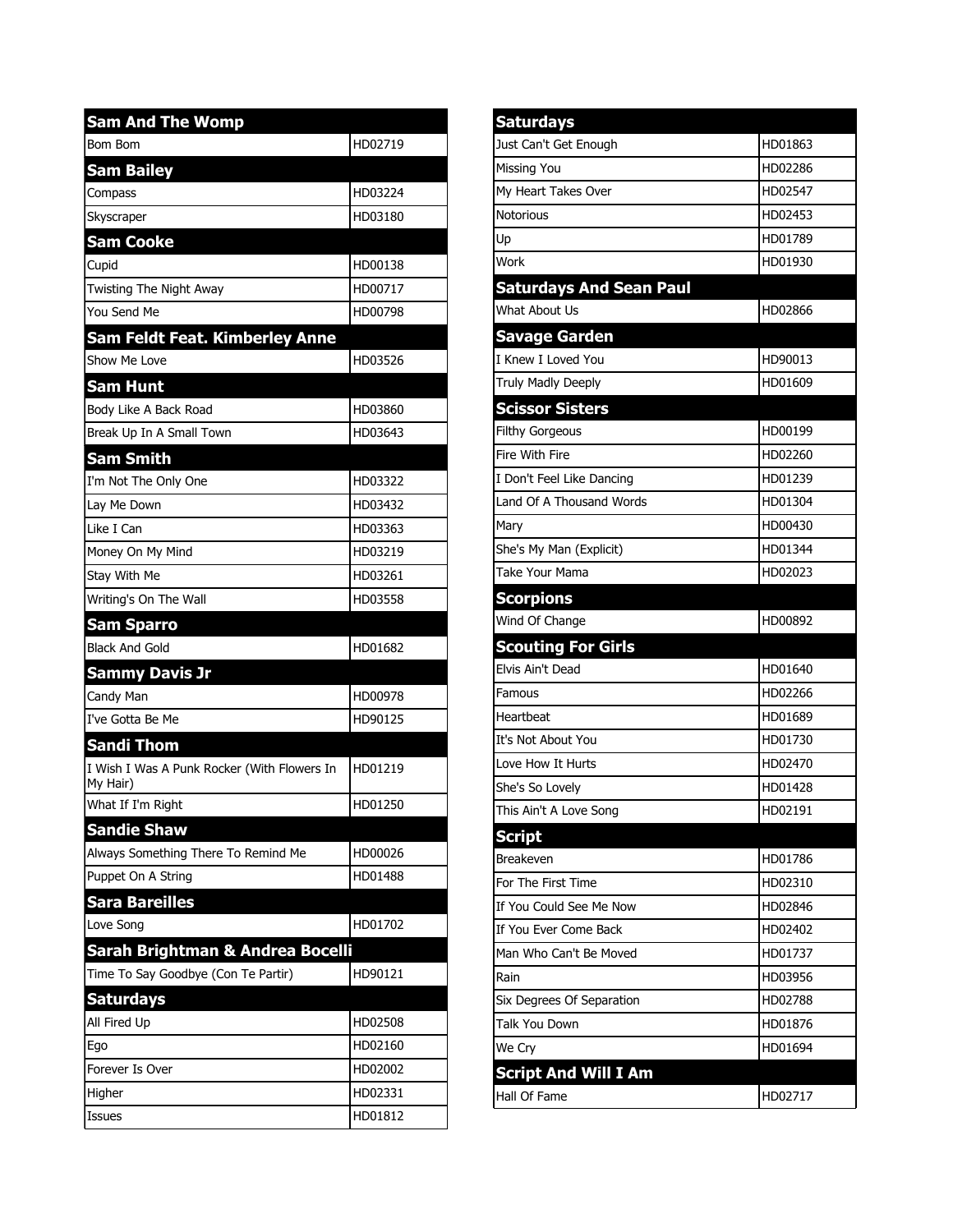| <b>Seal</b>                                  |         |
|----------------------------------------------|---------|
| Kiss From A Rose                             | HD01499 |
| <b>Seamus Haji And Kay Jay</b>               |         |
| Last Night A Dj Saved My Life                | HD01364 |
| Sean Kingston                                |         |
| <b>Beautiful Girls</b>                       | HD01423 |
| Fire Burning (The Dancefloor)                | HD01946 |
| Party All Night (Sleep All Day)              | HD02513 |
| <b>Sean Kingston And Justin Bieber</b>       |         |
| Eenie Meenie                                 | HD02251 |
| <b>Sean Paul</b>                             |         |
| She Doesn't Mind                             | HD02625 |
| <b>Sean Paul And Alexis Jordan</b>           |         |
| Got 2 Luv U (Male Solo)                      | HD02692 |
| Sean Paul Feat. Dua Lipa                     |         |
| No Lie                                       | HD03836 |
| <b>Searchers</b>                             |         |
| <b>Needles And Pins</b>                      | HD00471 |
| Sebastian Ingrosso And Tommy Trash Feat.     |         |
| John Martin                                  |         |
| Reload                                       | HD02957 |
| <b>Secondcity</b>                            |         |
| I Wanna Feel                                 | HD03281 |
| <b>Seekers</b>                               |         |
| I'll Never Find Another You                  | HD03104 |
| <b>Selena Gomez</b><br><b>Bad Liar</b>       | HD03930 |
| Come & Get It                                | HD02929 |
| Hands To Myself                              | HD03645 |
| Kill Em With Kindness                        | HD03735 |
| Same Old Love                                | HD03586 |
| <b>Selena Gomez And The Scene</b>            |         |
| Naturally                                    | HD02208 |
| Selena Gomez Feat. A\$Ap Rocky               |         |
| Good For You                                 | HD03520 |
| <b>September</b>                             |         |
| Can't Get Over                               | HD01875 |
| Cry For You                                  | HD01688 |
| <b>Sergio Mendes And The Black Eyed Peas</b> |         |
| Mas Que Nada                                 | HD01213 |
| <b>Shabba Ranks</b>                          |         |
| Mr Loverman                                  | HD90089 |

| Angel                                 | HD00033 |
|---------------------------------------|---------|
| Boombastic                            | HD01045 |
| Oh Carolina                           | HD03059 |
| <b>Shaggy And Rikrok</b>              |         |
| It Wasn't Me                          | HD00335 |
| <b>Shakin' Stevens</b>                |         |
| Green Door                            | HD01571 |
| Merry Christmas Everyone              | HD00437 |
| This Ole House                        | HD01589 |
| You Drive Me Crazy                    | HD01581 |
| Shakira                               |         |
| Empire                                | HD03226 |
| She Wolf                              | HD01980 |
| <b>Underneath Your Clothes</b>        | HD00725 |
| Whenever, Wherever                    | HD00758 |
| <b>Shakira And Freshlyground</b>      |         |
| Waka Waka (This Time For Africa)      | HD02257 |
| <b>Shakira And Wyclef Jean</b>        |         |
| Hips Don't Lie                        | HD01215 |
| Shakira Feat. Rihanna                 |         |
| Can't Remember To Forget You          | HD03198 |
| Shamen                                |         |
| Ebenezer Goode                        | HD03049 |
| <b>Shane Richie</b>                   |         |
| I'm Your Man                          | HD00322 |
| <b>Shania Twain</b>                   |         |
|                                       |         |
| Any Man Of Mine                       | HD01583 |
| Come On Over                          | HD01600 |
| Don't Be Stupid (You Know I Love You) | HD01605 |
| From This Moment                      | HD01584 |
| I'm Gonna Getcha Good                 | HD01599 |
| Man, I Feel Like A Woman              | HD00428 |
| Thankyou Baby                         | HD00655 |
| That Don't Impress Me Much            | HD00658 |
| You're Still The One                  | HD01596 |
| <b>Shapeshifters</b>                  |         |
| Lola's Theme                          | HD00407 |
| <b>Shawn Mendes</b>                   |         |
| Don't Be A Fool                       | HD03781 |
| Mercy                                 | HD03792 |
| <b>Stitches</b>                       | HD03544 |
| There's Nothing Holdin' Me Back       | HD03905 |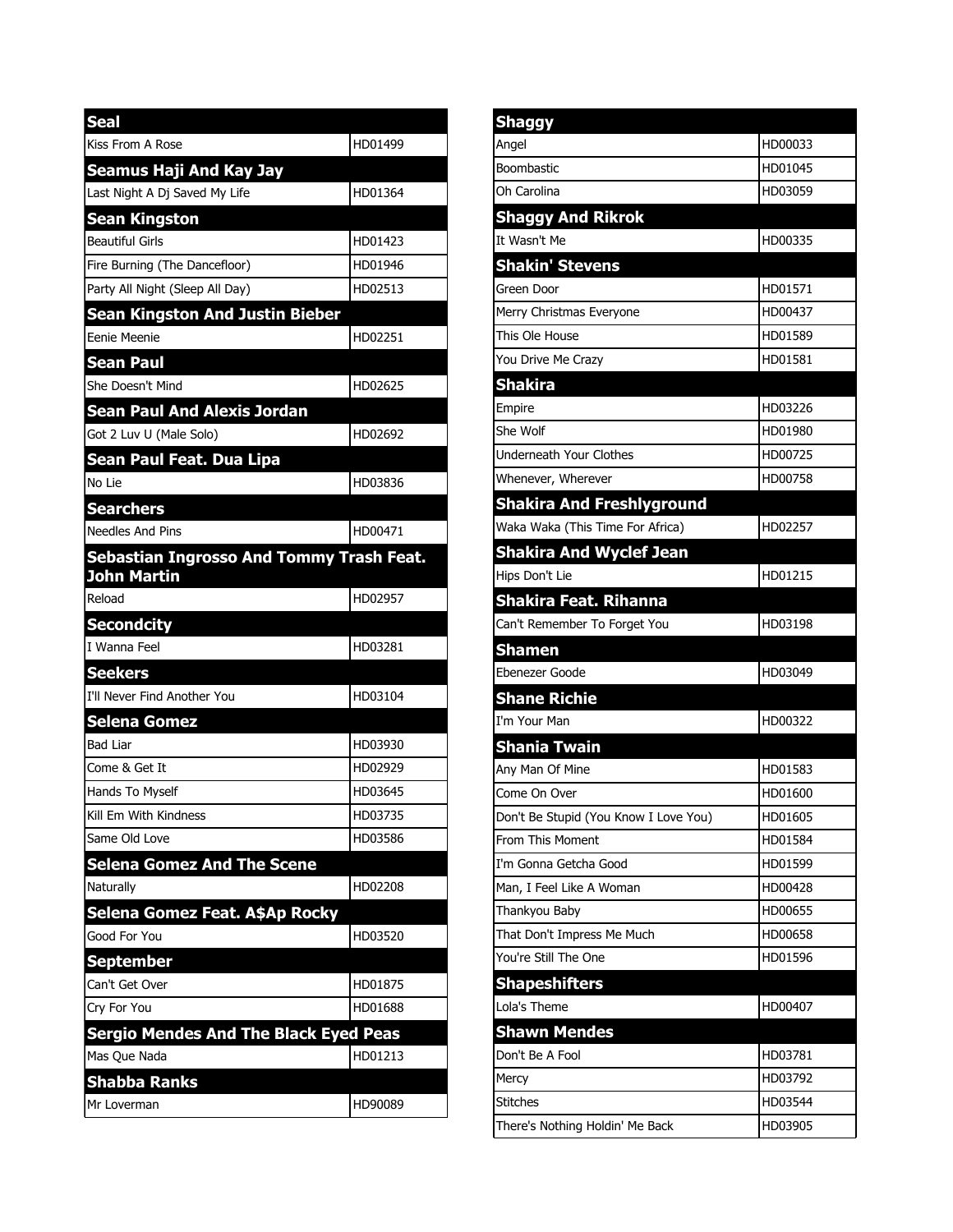| <b>Shawn Mendes</b>                             |         |
|-------------------------------------------------|---------|
| <b>Treat You Better</b>                         | HD03705 |
| <b>Shawn Mendes And Camila Cabello</b>          |         |
| I Know What You Did Last Summer                 | HD03622 |
| <b>Shayne Ward</b>                              |         |
| <b>Breathless</b>                               | HD01633 |
| No Promises                                     | HD01197 |
| No U Hang Up                                    | HD01421 |
| Stand By Me                                     | HD01234 |
| That's My Goal                                  | HD01111 |
| <b>Sheryl Crow</b>                              |         |
| The First Cut Is The Deepest                    | HD00668 |
| <b>Shift K3y</b>                                |         |
| I Know                                          | HD03339 |
| Name And Number                                 | HD03449 |
| Touch                                           | HD03265 |
| <b>Shirley Bassey</b>                           |         |
| <b>Big Spender</b>                              | HD00898 |
| Diamonds Are Forever                            | HD02096 |
| Get The Party Started                           | HD02803 |
| Goldfinger                                      | HD02103 |
| <b>Shontelle</b>                                |         |
| Impossible                                      | HD02311 |
| T-Shirt                                         | HD01837 |
| <b>Shout And Dizzee Rascal And James Corden</b> |         |
| Shout For England                               | HD02243 |
| <b>Showaddywaddy</b>                            |         |
| Heartbeat                                       | HD01572 |
| Pretty Little Angel Eyes                        | HD01575 |
| Three Steps To Heaven                           | HD01577 |
| Under The Moon Of Love                          | HD01578 |
| When                                            | HD01580 |
| You've Got What It Takes                        | HD01592 |
| <b>Sia</b>                                      |         |
| Alive                                           | HD03571 |
| Chandelier                                      | HD03292 |
| Cheap Thrills                                   | HD03653 |
| <b>Elastic Heart</b>                            | HD03426 |
| Helium                                          | HD03881 |
| Unforgettable                                   | HD03733 |
| Sia Feat. Kendrick Lamar                        |         |
| The Greatest                                    | HD03771 |

| <b>Sidney Samson And Wizard Sleeve</b>    |         |
|-------------------------------------------|---------|
| Riverside (Let's Go)                      | HD02161 |
| <b>Sigala</b>                             |         |
| Easy Love                                 | HD03539 |
| Sweet Lovin'                              | HD03589 |
| <b>Sigala And Ella Eyre</b>               |         |
| Came Here For Love                        | HD03945 |
| Sigala Feat. Imani And Dj Fresh           |         |
| Say You Do                                | HD03641 |
| Sigala Feat. John Newman And Nile Rodgers |         |
| Give Me Your Love                         | HD03693 |
| Sigma                                     |         |
| Nobody To Love                            | HD03234 |
| <b>Sigma And Rita Ora</b>                 |         |
| Coming Home                               | HD03604 |
| Sigma Feat. Ella Henderson                |         |
| Glitterball                               | HD03525 |
| Sigma Feat. Paloma Faith                  |         |
| Changing                                  | HD03342 |
| Sigma Feat. Take That                     |         |
| Cry                                       | HD03712 |
| <b>Silento</b>                            |         |
| Watch Me (Whip Nae Nae)                   | HD03519 |
| <b>Simon And Garfunkel</b>                |         |
| Bridge Over Troubled Water                | HD00079 |
| <b>Simon Webbe</b>                        |         |
| After All This Time                       | HD01149 |
| No Worries                                | HD01109 |
| <b>Simple Minds</b>                       |         |
| Don't You Forget About Me                 | HD01051 |
| <b>Simple Plan And Sean Paul</b>          |         |
| Summer Paradise                           | HD02730 |
| <b>Simply Red</b>                         |         |
| Fairground                                | HD03084 |
| If You Don't Know Me By Now               | HD00313 |
| Sinéad O'connor                           |         |
| Nothing Compares 2 U                      | HD03025 |
| <b>Singalong</b>                          |         |
| Old Time Singalong Medley 1               | HD02026 |
| Old Time Singalong Medley 10              | HD02035 |
| Old Time Singalong Medley 11              | HD02036 |
| Old Time Singalong Medley 12              | HD02037 |
| Old Time Singalong Medley 13              | HD02038 |
|                                           |         |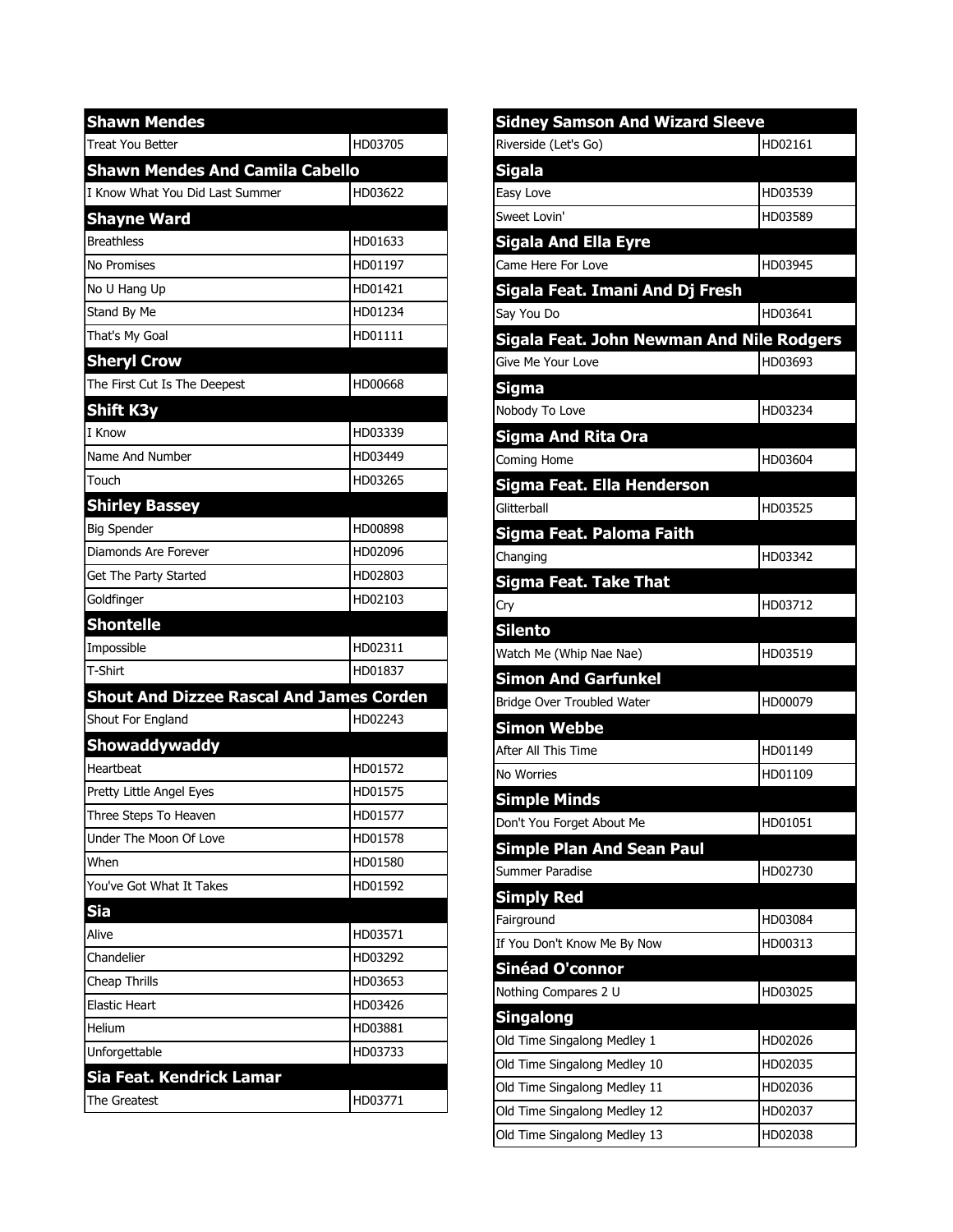| <b>Singalong</b>                                            |         |
|-------------------------------------------------------------|---------|
| Old Time Singalong Medley 14                                | HD02039 |
| Old Time Singalong Medley 15                                | HD02040 |
| Old Time Singalong Medley 2                                 | HD02027 |
| Old Time Singalong Medley 3                                 | HD02028 |
| Old Time Singalong Medley 4                                 | HD02029 |
| Old Time Singalong Medley 5                                 | HD02030 |
| Old Time Singalong Medley 6                                 | HD02031 |
| Old Time Singalong Medley 7                                 | HD02032 |
| Old Time Singalong Medley 8                                 | HD02033 |
| Old Time Singalong Medley 9                                 | HD02034 |
| <b>Sir Mix A Lot</b>                                        |         |
| Baby Got Back                                               | HD90118 |
| <b>Sister Sledge</b>                                        |         |
| We Are Family                                               | HD02073 |
| Six D                                                       |         |
| Best Damn Night                                             | HD02492 |
| <b>Skepta</b>                                               |         |
| Man                                                         | HD03697 |
| Rescue Me                                                   | HD02268 |
| <b>Skinner And Baddiel And The Lightning Seeds</b>          |         |
| <b>Three Lions</b>                                          | HD01198 |
|                                                             |         |
| <b>Skrillex</b>                                             |         |
| Bangarang                                                   | HD02660 |
| <b>Skrillex And Diplo Feat. Justin Bieber</b>               |         |
| Where Are U Now                                             | HD03472 |
| <b>Skrillex And Rick Ross</b>                               |         |
| Purple Lamborghini                                          | HD03772 |
| <b>Slade</b>                                                |         |
| Merry Christmas Everybody                                   | HD00438 |
| <b>Sleeping Beauty (Maleficent)</b>                         |         |
| Once Upon A Dream                                           | HD90166 |
| <b>Small Faces</b>                                          |         |
| All Or Nothing                                              | HD00902 |
| Itchycoo Park                                               | HD00903 |
| Lazy Sunday                                                 | HD00386 |
| Sha La La La Lee                                            | HD00578 |
| <b>Smash Mouth</b>                                          |         |
| I'm A Believer                                              | HD90191 |
|                                                             |         |
| <b>Smokey Robinson And The Miracles</b><br>Tears Of A Clown | HD00652 |
| <b>Smokie</b>                                               |         |

| Snakehips & Zayn                                                 |         |
|------------------------------------------------------------------|---------|
| Cruel                                                            | HD03740 |
| <b>Snakehips And Mø</b>                                          |         |
| Don't Leave                                                      | HD03862 |
| <b>Snakehips Feat. Tinashe &amp; Chance The</b><br><b>Rapper</b> |         |
| All My Friends                                                   | HD03620 |
| <b>Snoop Dogg</b>                                                |         |
| Sweat (David Guetta Remix)                                       | HD02418 |
| <b>Snoop Dogg Feat. Charlie Wilson</b>                           |         |
| Peaches N Cream                                                  | HD03457 |
| <b>Snow Patrol</b>                                               |         |
| <b>Chasing Cars</b>                                              | HD01235 |
| <b>Chocolate</b>                                                 | HD00113 |
| <b>Crack The Shutters</b>                                        | HD01800 |
| If There's A Rocket Tie Me To It                                 | HD01840 |
| Just Say Yes                                                     | HD01994 |
| <b>R</b> un                                                      | HD01794 |
| Take Back The City                                               | HD01764 |
| The Planets Bend Between Us                                      | HD01907 |
| This Isn't Everything You Are                                    | HD02565 |
| You're All I Have                                                | HD01199 |
| <b>Snow White And The Seven Dwarfs</b>                           |         |
| Heigh Ho                                                         | HD90150 |
| Some Day My Prince Will Come                                     | HD90156 |
| <b>Soft Cell</b>                                                 |         |
| <b>Tainted Love</b>                                              | HD00647 |
| <b>Solo Music And Kimblee</b>                                    |         |
| Fade                                                             | HD01208 |
| <b>Son Of Dork</b>                                               |         |
| Eddie's Song                                                     | HD01133 |
| Ticket Outta Loserville                                          | HD01088 |
| <b>Song Of The South</b>                                         |         |
| Zip I De Doo Dah                                                 | HD90085 |
| <b>Sonny And Cher</b>                                            |         |
| I Got You Babe                                                   | HD00287 |
| <b>Sophia George</b>                                             |         |
| Girlie Girlie                                                    | HD01143 |
| <b>Sophie Ellis Bextor</b>                                       |         |
| Catch You                                                        | HD01345 |
| Me And My Imagination                                            | HD01380 |
| <b>Sophie Ellis-Bextor</b>                                       |         |
| Murder On The Dancefloor                                         | HD00455 |
|                                                                  |         |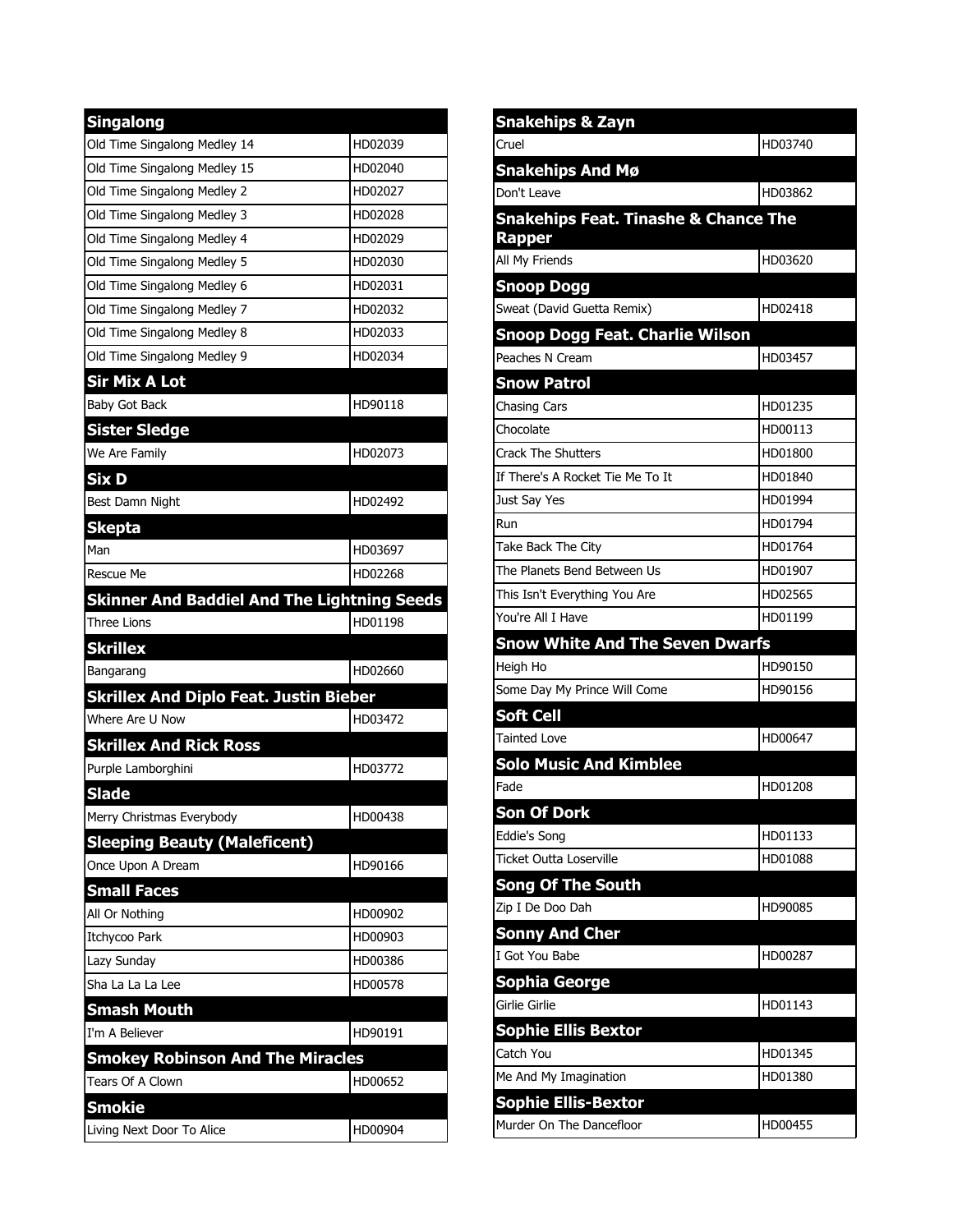| <b>Soul Ii Soul</b>                                 |         |
|-----------------------------------------------------|---------|
| <b>Back To Life</b>                                 | HD90084 |
| <b>Soulja Boy Tell 'Em And Sammie</b>               |         |
| Kiss Me Thru The Phone                              | HD01925 |
| <b>Sound Of Music</b>                               |         |
| Climb Ev'ry Mountain                                | HD90075 |
| Do Ri Me                                            | HD90066 |
| My Favourite Things                                 | HD90062 |
| The Sound Of Music                                  | HD02111 |
| <b>Source And Candi Staton</b>                      |         |
| You Got The Love (Now Voyager Radio Mix)            | HD01164 |
| <b>South Pacific</b>                                |         |
| I'm Gonna Wash That Man Right Outta My Hair HD90070 |         |
| Some Enchanted Evening                              | HD90055 |
| <b>Spandau Ballet</b>                               |         |
| Gold                                                | HD00227 |
| Through The Barricades                              | HD01501 |
| True                                                | HD00710 |
| <b>Spencer Davis Group</b>                          |         |
| Keep On Running                                     | HD00356 |
| <b>Spice Girls</b>                                  |         |
| 2 Become 1                                          | HD03109 |
| Headlines (Friendship Never Ends)                   | HD01522 |
| Wannabe                                             | HD02093 |
| Who Do You Think You Are                            | HD01094 |
| <b>Spongebob Squarepants</b>                        |         |
| The Best Day Ever                                   | HD90194 |
| <b>Starley</b>                                      |         |
| Call On Me                                          | HD03844 |
| <b>Stars On 45</b>                                  |         |
| Abba Medley                                         | HD02074 |
| <b>Starship</b>                                     |         |
| Nothing's Gonna Stop Us Now                         | HD03000 |
| Nothing's Gonna Stop Us Now (Duet)                  | HD90171 |
| <b>Status Quo</b>                                   |         |
| Rocking All Over The World                          | HD00547 |
| The Wanderer                                        | HD00685 |
| <b>Stealers Wheel</b>                               |         |
| Stuck In The Middle With You                        | HD01022 |
| <b>Steppenwolf</b>                                  |         |
| Born To Be Wild                                     | HD00074 |
| Steps                                               |         |
| 5678                                                | HD00003 |

| <b>Steps</b>                            |         |
|-----------------------------------------|---------|
| Tragedy                                 | HD00707 |
| <b>Stereophonics</b>                    |         |
| Bank Holiday Monday                     | HD01381 |
| Dakota                                  | HD00142 |
| Handbags And Gladrags                   | HD02018 |
| It Means Nothing                        | HD01427 |
| Superman (Explicit)                     | HD00914 |
| <b>Steve Aoki &amp; Louis Tomlinson</b> |         |
| Just Hold On                            | HD03813 |
| <b>Steve Brookstein</b>                 |         |
| Against All Odds                        | HD00008 |
| <b>Steve Harley And Cockney Rebel</b>   |         |
| Make Me Smile (Come Up And See Me)      | HD01005 |
| <b>Stevie Nicks &amp; Tom Petty</b>     |         |
| Stop Dragging My Heart Around           | HD90140 |
| <b>Stevie Wonder</b>                    |         |
| I Just Called To Say I Love You         | HD00291 |
| Lately                                  | HD00383 |
| Superstition                            | HD03051 |
| <b>Stone Sour</b>                       |         |
| Song $#3$                               | HD03988 |
| Stooshe                                 |         |
| <b>Black Heart</b>                      | HD02687 |
| <b>Stooshe Ft Travie Mccoy</b>          |         |
| Love Me                                 | HD02615 |
| <b>Storm Queen</b>                      |         |
| Look Right Through                      | HD03150 |
| Stormzy                                 |         |
| <b>Big For Your Boots</b>               | HD03858 |
| Cold                                    | HD03913 |
| Shut Up                                 | HD03619 |
| <b>Streets</b>                          |         |
| Dry Your Eyes                           | HD00174 |
| When You Wasn't Famous                  | HD01181 |
| <b>Stylo G Feat. Gyptian</b>            |         |
| My Number 1                             | HD03551 |
| <b>Styx</b>                             |         |
| Babe                                    | HD00965 |
| <b>Sugababes</b>                        |         |
| About A Girl                            | HD02120 |
| About You Now                           | HD01422 |
| Caught In A Moment                      | HD00104 |
|                                         |         |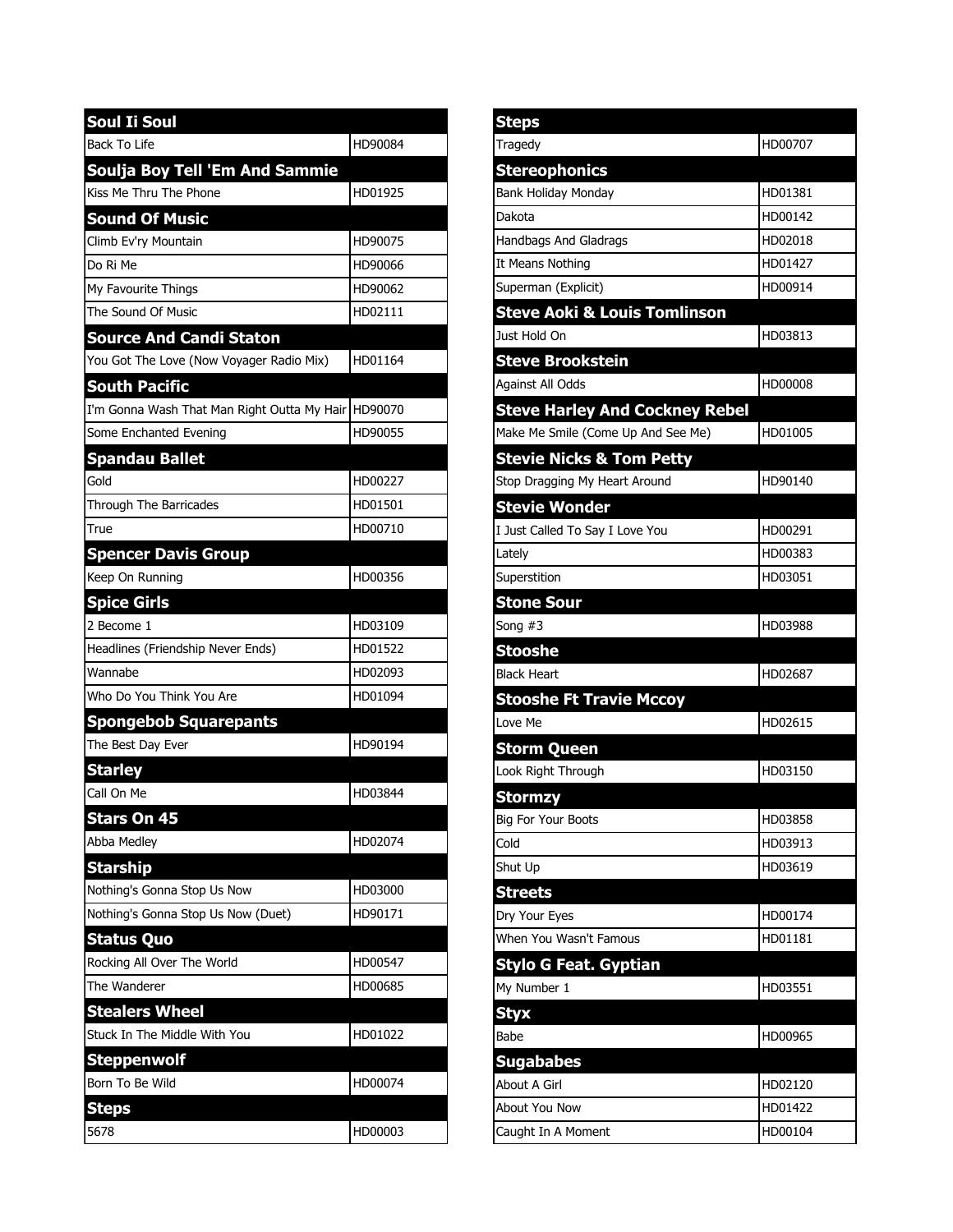| <b>Sugababes</b>                 |         |
|----------------------------------|---------|
| Change                           | HD01627 |
| Denial                           | HD01657 |
| Follow Me Home                   | HD01211 |
| Freak Like Me                    | HD00207 |
| <b>Get Sexy</b>                  | HD01954 |
| Girls                            | HD01756 |
| Hole In The Head                 | HD00262 |
| In The Middle                    | HD00326 |
| No Can Do                        | HD01799 |
| Overload                         | HD00500 |
| <b>Push The Button</b>           | HD01075 |
| <b>Red Dress</b>                 | HD01157 |
| Too Lost In You                  | HD00704 |
| Ugly                             | HD01096 |
| Wear My Kiss                     | HD02174 |
| <b>Sugababes And Girls Aloud</b> |         |
| Walk This Way                    | HD01346 |
| <b>Sugar Minnott</b>             |         |
| Good Thing Going                 | HD01144 |
| <b>Sugarhill Gang</b>            |         |
| Rappers Delight                  | HD01076 |
| <b>Sugarland</b>                 |         |
| It Happens                       | HD01908 |
| <b>Sum 41</b>                    |         |
| In Too Deep                      | HD00329 |
| <b>Sunblock</b>                  |         |
| <b>First Time</b>                | HD01200 |
| <b>Supremes</b>                  |         |
| <b>Baby Love</b>                 | HD00966 |
| Stop In The Name Of Love         | HD00622 |
| Where Did Our Love Go            | HD00759 |
| You Can't Hurry Love             | HD00788 |
| <b>Survivor</b>                  |         |
| Eye Of The Tiger                 | HD03011 |
| Eye Of The Tiger                 | HD02106 |
| <b>Susan Boyle</b>               |         |
| <b>Wild Horses</b>               | HD02134 |
| Susan Maughan                    |         |
| Bobby's Girl                     | HD01487 |
| <b>Suzi Quatro</b>               |         |
| Devil Gate Drive                 | HD03028 |

| <b>Sway And Kelsey</b>                     |         |
|--------------------------------------------|---------|
| Level Up                                   | HD02643 |
| <b>Swedish House Mafia And John Martin</b> |         |
| Don't You Worry Child                      | HD02763 |
| Save The World                             | HD02456 |
| <b>Swedish House Mafia And Pharrell</b>    |         |
| One (Your Name)                            | HD02290 |
| <b>Swedish House Mafia Vs Knife Party</b>  |         |
| Antidote                                   | HD02586 |
| <b>Swinging Blue Jeans</b>                 |         |
| Hippy Hippy Shake                          | HD01478 |
| <b>Sylvia</b>                              |         |
| Y Viva Espana                              | HD00782 |
| <b>T I And Justin Timberlake</b>           |         |
| Dead And Gone                              | HD01864 |
| <b>TI And Rihanna</b>                      |         |
| Live Your Life                             | HD01822 |
| <b>T2 And Jodie Aysha</b>                  |         |
| Heartbroken                                | HD01630 |
| <b>Taio Cruz</b>                           |         |
| <b>Break Your Heart</b>                    | HD01971 |
| Dynamite                                   | HD02271 |
| No Other One                               | HD02124 |
| Troublemaker                               | HD02581 |
| Taio Cruz And Ke\$Ha                       |         |
| <b>Dirty Picture</b>                       | HD02231 |
| <b>Taio Cruz And Kylie Minogue</b>         |         |
| Higher                                     | HD02379 |
| <b>Taio Cruz And Luciana</b>               |         |
| Come On Girl (Wideboys Remix Radio Edit)   | HD01667 |
| <b>Taio Cruz And Pitbull</b>               |         |
| There She Goes                             | HD02689 |
| <b>Take That</b>                           |         |
| A Million Love Songs                       | HD01610 |
| <b>Back For Good</b>                       | HD01603 |
| Could It Be Magic                          | HD01604 |
| Giants                                     | HD03873 |
| Greatest Day                               | HD01775 |
| Hold Up A Light                            | HD02133 |
| How Deep Is Your Love                      | HD03093 |
| I'd Wait For Life                          | HD01399 |
| It Only Takes A Minute                     | HD01625 |
| Kidz                                       | HD02391 |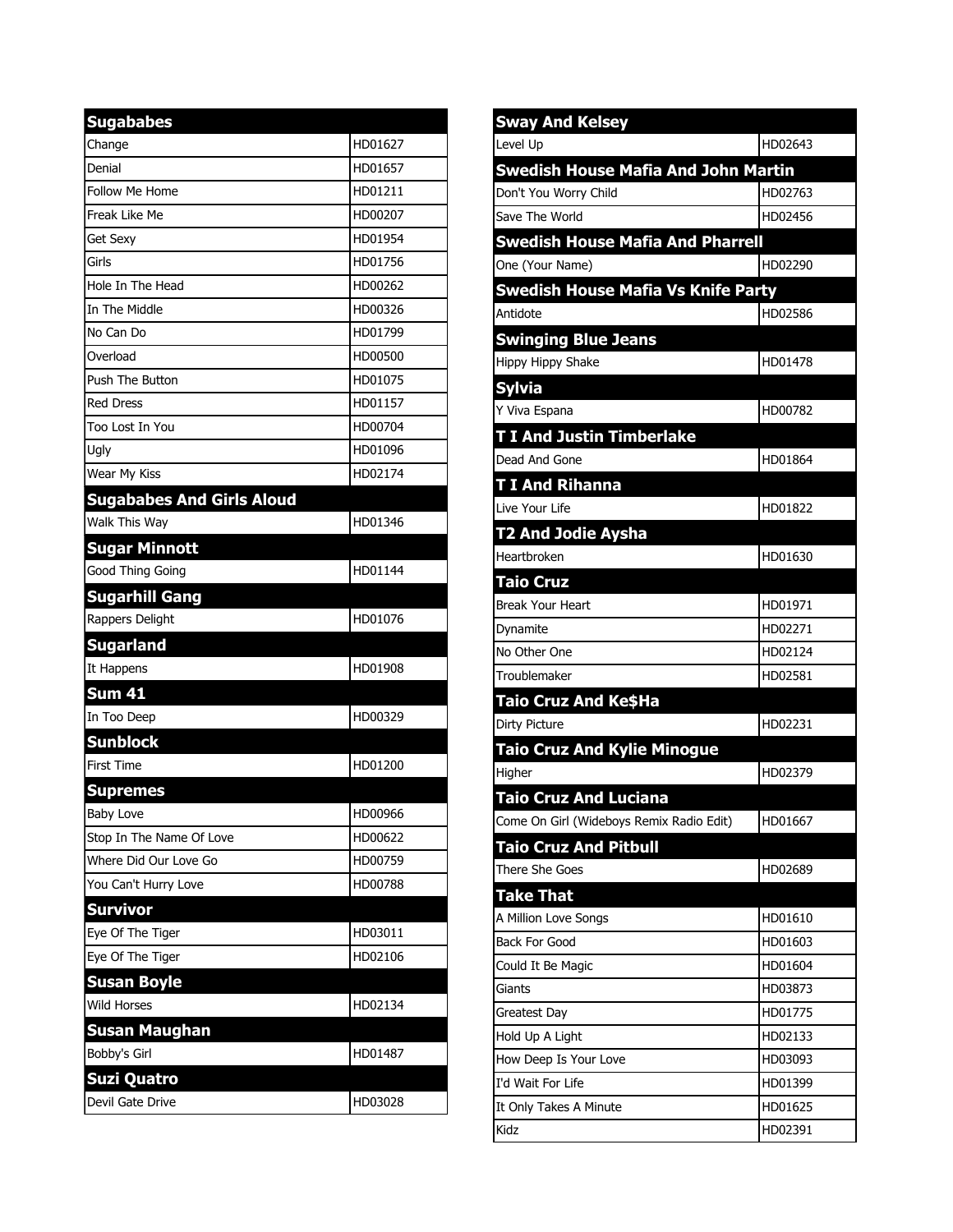| <b>Take That</b>                        |         |
|-----------------------------------------|---------|
| Love Love                               | HD02428 |
| Never Forget                            | HD03080 |
| Patience                                | HD01305 |
| Prav                                    | HD03064 |
| Rule The World                          | HD01520 |
| Said It All                             | HD01899 |
| Shine                                   | HD01347 |
| Sos                                     | HD02355 |
| The Flood                               | HD02318 |
| <b>These Days</b>                       | HD03360 |
| Up All Night                            | HD01839 |
| <b>Take That And Lulu</b>               |         |
| <b>Relight My Fire</b>                  | HD01608 |
| <b>Take That Featuring Lulu</b>         |         |
| Relight My Fire                         | HD03066 |
| <b>Tammy Wynette</b>                    |         |
| DIVORCE                                 | HD00140 |
| Stand By Your Man                       | HD00616 |
| Tarzan                                  |         |
| You'll Be In My Heart                   | HD90136 |
| Tatu                                    |         |
| All The Things She Said                 | HD00019 |
| Tavares                                 |         |
| Heaven Must Be Missing An Angel         | HD00991 |
| <b>Taylor Swift</b>                     |         |
| Ready For It                            | HD03974 |
| 22 (Twenty Two)                         | HD02862 |
| <b>Blank Space</b>                      | HD03385 |
| Crazier                                 | HD02089 |
| Fifteen                                 | HD02140 |
| I Knew You Were Trouble                 | HD02781 |
| Look What You Made Me Do                | HD03972 |
| Love Story                              | HD01832 |
| Mine                                    | HD02296 |
| <b>New Romantics</b>                    | HD03666 |
| Out Of The Woods                        | HD03640 |
| Shake It Off                            | HD03327 |
| Style                                   | HD03437 |
| Teardrops On My Guitar                  | HD01904 |
| The Story Of Us                         | HD02415 |
| Today Was A Fairytale                   | HD02190 |
| We Are Never Ever Getting Back Together | HD02718 |

| <b>Taylor Swift</b>                               |         |
|---------------------------------------------------|---------|
| <b>Wildest Dreams</b>                             | HD03540 |
| You Belong With Me                                | HD01940 |
| <b>Taylor Swift And Ed Sheeran</b>                |         |
| Everything Has Changed                            | HD02909 |
| <b>Taylor Swift Feat. Kendrick Lamar</b>          |         |
| <b>Bad Blood</b>                                  | HD03490 |
| <b>Taylor Swift Ft The Civil Wars</b>             |         |
| Safe & Sound                                      | HD02613 |
| Tchami Feat. Kaleem Taylor                        |         |
| Promesses                                         | HD03398 |
| <b>Temper Trap</b>                                |         |
| <b>Sweet Disposition</b>                          | HD01984 |
| <b>Temple Cloud</b>                               |         |
| One Big Family (Kfc Advert Edit)                  | HD02476 |
| <b>Temptations</b>                                |         |
| Ain't Too Proud To Beg                            | HD00009 |
| My Girl                                           | HD00461 |
| <b>Terry Jacks</b>                                |         |
| Seasons In The Sun                                | HD03077 |
| <b>Texas Feat Paul Buchanan</b>                   |         |
| Sleep                                             | HD01129 |
|                                                   |         |
| <b>The 1975</b>                                   |         |
| Chocolate                                         | HD02897 |
| Love Me                                           | HD03588 |
| Sex                                               | HD02979 |
| The City                                          | HD02913 |
| The Sound                                         | HD03638 |
| <b>The Amazons</b>                                |         |
| Junk Food Forever                                 | HD03949 |
| The Black Eyed Peas Feat. The World               |         |
| Wheresthelove                                     | HD03768 |
| <b>The Chainsmokers</b>                           |         |
| Paris                                             | HD03847 |
| Selfie                                            | HD03246 |
| <b>The Chainsmokers And Coldplay</b>              |         |
| Something Just Like This                          | HD03865 |
| <b>The Chainsmokers Feat. Daya</b>                |         |
| Don't Let Me Down                                 | HD03673 |
| <b>The Chainsmokers Feat. Halsey</b>              |         |
| Closer                                            | HD03739 |
| The Chainsmokers Feat. Phoebe Ryan<br>All We Know | HD03782 |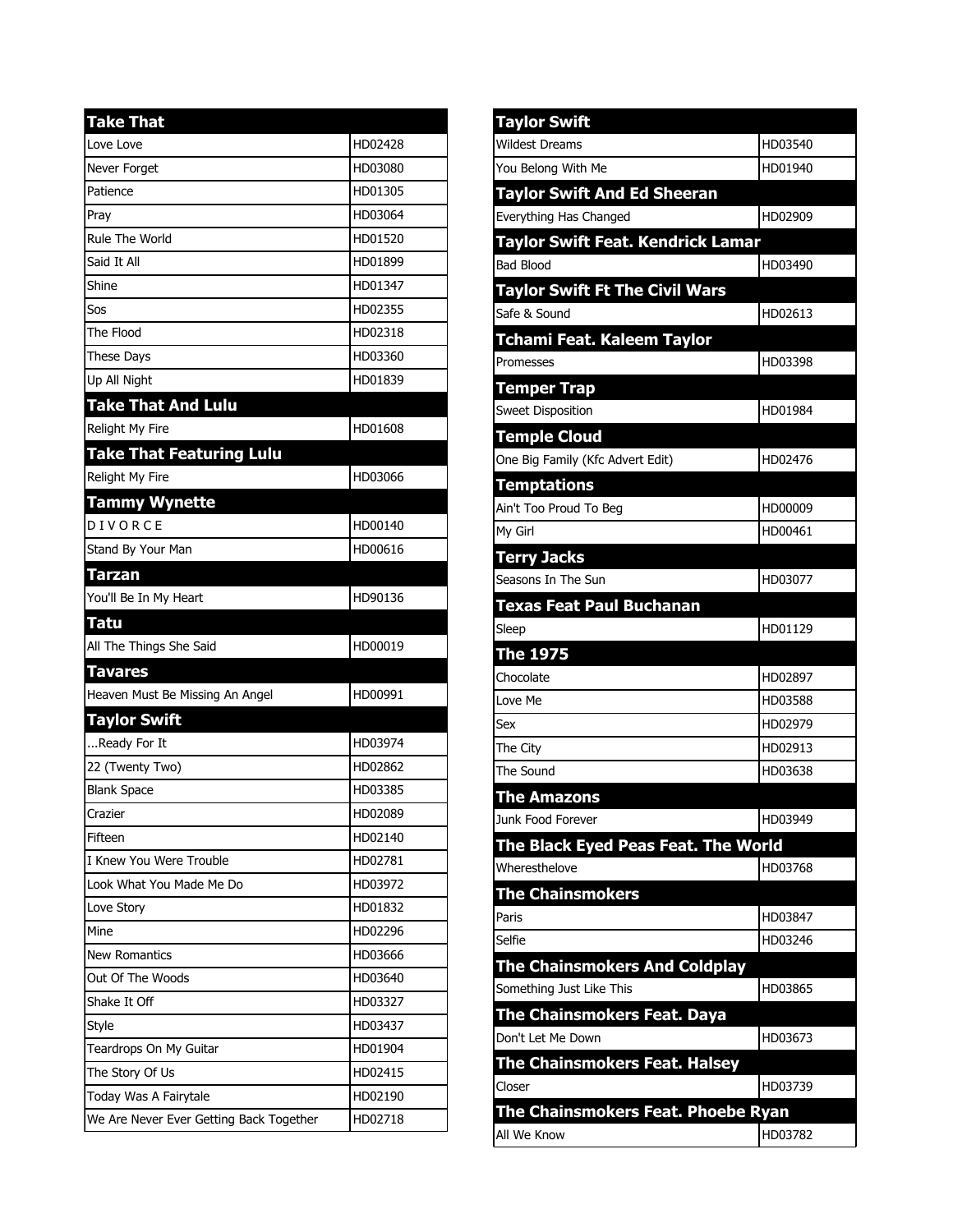| <b>The Eagles</b>                  |         |
|------------------------------------|---------|
| <b>Hotel California</b>            | HD00268 |
| <b>The Everly Brothers</b>         |         |
| All I Have To Do Is Dream          | HD00970 |
| <b>The Killers</b>                 |         |
| The Man                            | HD03948 |
| <b>The Lego Movie</b>              |         |
| Everything Is Awesome              | HD90023 |
| <b>The Magician</b>                |         |
| Sunlight                           | HD03356 |
| <b>The Prodigy</b>                 |         |
| Nasty                              | HD03430 |
| <b>The Saturdays</b>               |         |
| 30 Days                            | HD02646 |
| Disco Love                         | HD02984 |
| Gentleman                          | HD02912 |
| Not Giving Up                      | HD03206 |
| <b>The Script</b>                  |         |
| Army Of Angels                     | HD03332 |
| No Good In Goodbye                 | HD03367 |
| Nothing                            | HD02351 |
| Superheroes                        | HD03317 |
| <b>The Specials</b>                |         |
| <b>Ghost Town</b>                  | HD03132 |
| <b>The Stone Roses</b>             |         |
| All For One                        | HD03716 |
| <b>The Strokes</b>                 |         |
| <b>Under Cover Of Darkness</b>     | HD02421 |
| <b>The Vamps</b>                   |         |
| Can We Dance                       | HD02997 |
| Last Night                         | HD03235 |
| <b>Rest Your Love</b>              | HD03616 |
| Wake Up                            | HD03561 |
| Wild Heart                         | HD03207 |
| <b>The Vamps And Martin Jensen</b> |         |
| Middle Of The Night                | HD03963 |
| <b>The Vamps Feat. Demi Lovato</b> |         |
| Somebody To You                    | HD03297 |
| The Vamps Feat. Matoma             |         |
| All Night                          | HD03807 |
| The Vamps Feat. Omi                |         |
| I Found A Girl                     | HD03675 |

| <b>The Vamps Feat. Shawn Mendes</b>                       |         |
|-----------------------------------------------------------|---------|
| Oh Cecilia (Breaking My Heart)                            | HD03352 |
| <b>The Veronicas</b>                                      |         |
| You Ruin Me                                               | HD03366 |
| <b>The Wanted</b>                                         |         |
| Lightning                                                 | HD02544 |
| Show Me Love (America)                                    | HD03146 |
| Walks Like Rihanna                                        | HD02895 |
| <b>The Weeknd</b>                                         |         |
| Can't Feel My Face                                        | HD03516 |
| Earned It                                                 | HD03409 |
| In The Night                                              | HD03609 |
| The Hills                                                 | HD03502 |
| The Weeknd Feat. Daft Punk                                |         |
| I Feel It Coming                                          | HD03822 |
| Party Monster                                             | HD03816 |
| Starboy                                                   | HD03789 |
| <b>Thin Lizzy</b>                                         |         |
| The Boys Are Back In Town                                 | HD00665 |
| Whiskey In The Jar                                        | HD00762 |
| <b>Thomas Rhett</b>                                       |         |
| Die A Happy Man                                           | HD03610 |
| <b>Three Degrees</b>                                      |         |
| When Will I See You Again                                 | HD00753 |
| Tieks Feat. Dan Harkna                                    |         |
| Sunshine                                                  | HD03762 |
| <b>Tiesto</b>                                             |         |
| <b>Red Lights</b>                                         | HD03227 |
| <b>Tiesto And Oliver Heldens Feat. Natalie La</b><br>Rose |         |
| The Right Song                                            | HD03656 |
| Tiesto Feat. Matthew Koma                                 |         |
| Wasted                                                    | HD03282 |
| <b>Tiffany</b>                                            |         |
| I Think We're Alone Now                                   | HD01123 |
| <b>Tim Mcgraw</b>                                         |         |
| Humble And Kind                                           | HD03680 |
| <b>Timbaland</b>                                          |         |
| Way I Are                                                 | HD01420 |
| <b>Timbaland And Justin Timberlake</b>                    |         |
| Carry Out                                                 | HD02214 |
|                                                           |         |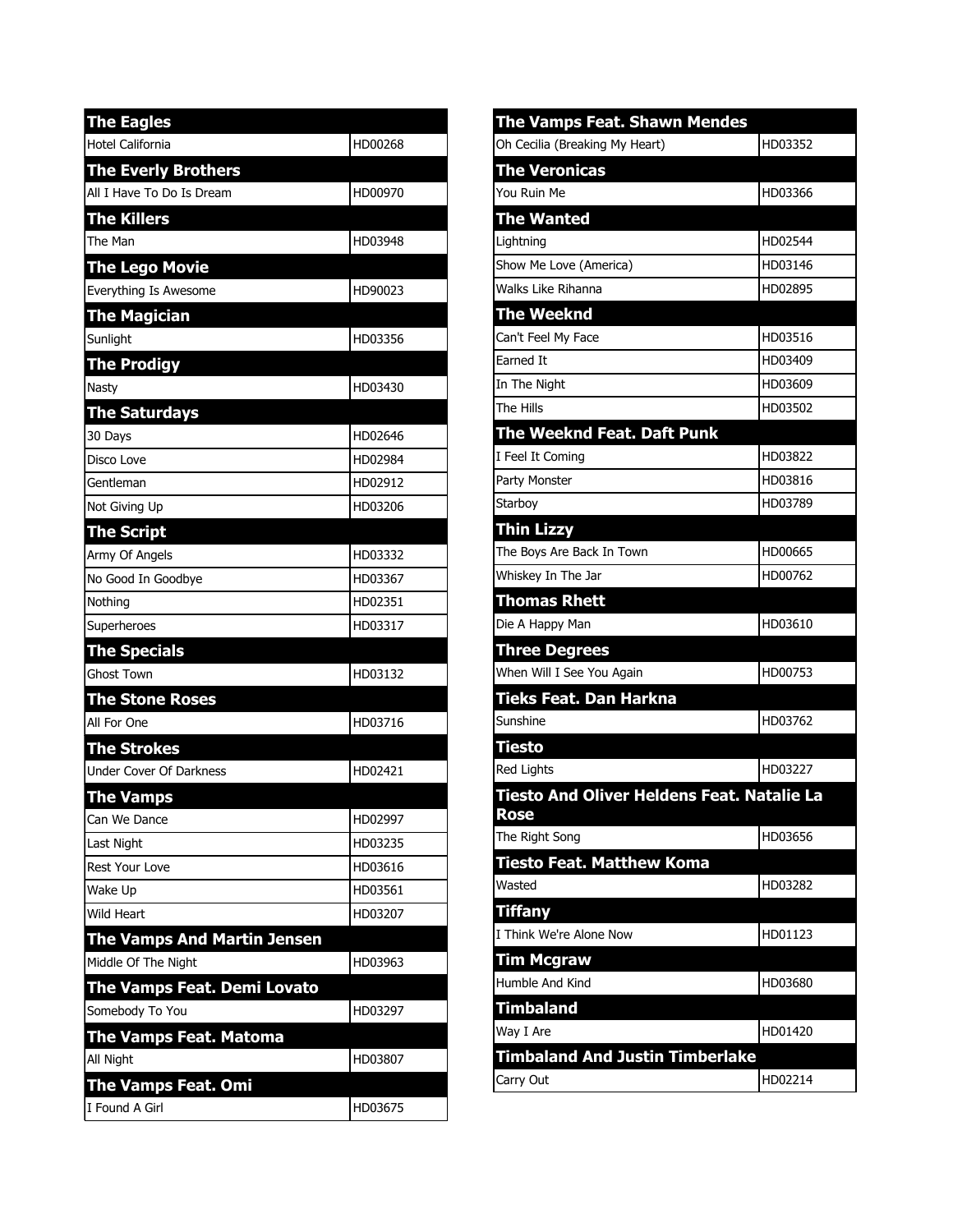| <b>Timbaland And Justin Timberlake And Nelly</b><br><b>Furtado</b> |         |
|--------------------------------------------------------------------|---------|
| Give It To Me                                                      | HD01384 |
| <b>Timbaland And Katy Perry</b>                                    |         |
| If We Ever Meet Again                                              | HD02178 |
| <b>Timbaland And One Republic</b>                                  |         |
| Apologize                                                          | HD01527 |
| <b>Tina Charles</b>                                                |         |
| I Love To Love (But My Baby Loves To Dance)                        | HD01554 |
| Tina Turner                                                        |         |
| Simply The Best                                                    | HD00664 |
| What's Love Got To Do With It                                      | HD00749 |
| Tina Turner & Bryan Adams                                          |         |
| It's Only Love                                                     | HD90087 |
| <b>Tinchy Stryder</b>                                              |         |
| In My System                                                       | HD02293 |
| <b>Tinchy Stryder And Amelle</b>                                   |         |
| Never Leave You                                                    | HD01951 |
| <b>Tinchy Stryder And Dappy</b>                                    |         |
| Spaceship                                                          | HD02458 |
| <b>Tinchy Stryder And Ndubz</b>                                    |         |
| Number 1                                                           | HD01880 |
| <b>Tinchy Stryder And Taio Cruz</b>                                |         |
| Take Me Back                                                       | HD01829 |
| <b>Tinchy Stryder Ft Pixie Lott</b>                                | HD02607 |
| <b>Bright Lights</b>                                               |         |
| Ting Tings<br>Be The One                                           | HD01761 |
| Shut Up And Let Me Go                                              | HD01726 |
| That's Not My Name                                                 | HD01704 |
| We Walk                                                            | HD01835 |
| <b>Tinie Tempah</b>                                                |         |
| Frisky                                                             | HD02235 |
| Pass Out                                                           | HD02185 |
| Trampoline                                                         | HD02944 |
| <b>Tinie Tempah Feat. Wizkid</b>                                   |         |
| Mamacita                                                           | HD03724 |
| <b>Tinie Tempah &amp; Eric Turner</b>                              |         |
| Written In The Stars                                               | HD02304 |
| <b>Tinie Tempah And Ellie Goulding</b>                             |         |
| Wonderman                                                          | HD02398 |
| <b>Tinie Tempah And Kelly Rowland</b>                              |         |
| Invincible                                                         | HD02359 |

| <b>Tinie Tempah And Wiz Khalifa</b>   |         |
|---------------------------------------|---------|
| Till I'm Gone                         | HD02487 |
| <b>Tinie Tempah Feat. Jess Glynne</b> |         |
| Not Letting Go                        | HD03497 |
| Tinie Tempah Feat. John Martin        |         |
| Children Of The Sun                   | HD02991 |
| <b>Tinie Tempah Feat. Labrinth</b>    |         |
| Lover Not A Fighter                   | HD03201 |
| Tinie Tempah Feat. Tinashe            |         |
| Text From Your Fx                     | HD03853 |
| Tinie Tempah Feat. Zara Larsson       |         |
| Girls Like                            | HD03651 |
| <b>Tlc</b>                            |         |
| No Scrubs                             | HD90135 |
| Waterfalls                            | HD90112 |
| <b>Tom Jones</b>                      |         |
| Delilah                               | HD00150 |
| <b>Help Yourself</b>                  | HD00248 |
| If He Should Ever Leave You           | HD01801 |
| It's Not Unusual                      | HD00337 |
| <b>Kiss</b>                           | HD00364 |
| Sex Bomb                              | HD00575 |
| You Can Leave Your Hat On             | HD00786 |
| <b>Tom Jones And Cerys Matthews</b>   |         |
| Baby It's Cold Outside                | HD02798 |
| <b>Tom Jones And Stereophonics</b>    |         |
| Mama Told Me Not To Come              | HD00426 |
| <b>Tom Odell</b>                      |         |
| Another Love                          | HD02934 |
| Magnetised                            | HD03730 |
| Real Love                             | HD03377 |
| <b>Tommy James And The Shondells</b>  |         |
| Mony Mony                             | HD01009 |
| <b>Toni Braxton</b>                   |         |
| Unbreak My Heart                      | HD00722 |
| <b>Tony Christie</b>                  |         |
| Is This The Way To Amarillo           | HD00149 |
| <b>Tony Rich Project</b>              |         |
| Nobody Knows                          | HD01504 |
| <b>Topol</b>                          |         |
| If I Were A Richman                   | HD00309 |
| <b>Tori Kelly</b>                     |         |
| Should've Been Us                     | HD03574 |
|                                       |         |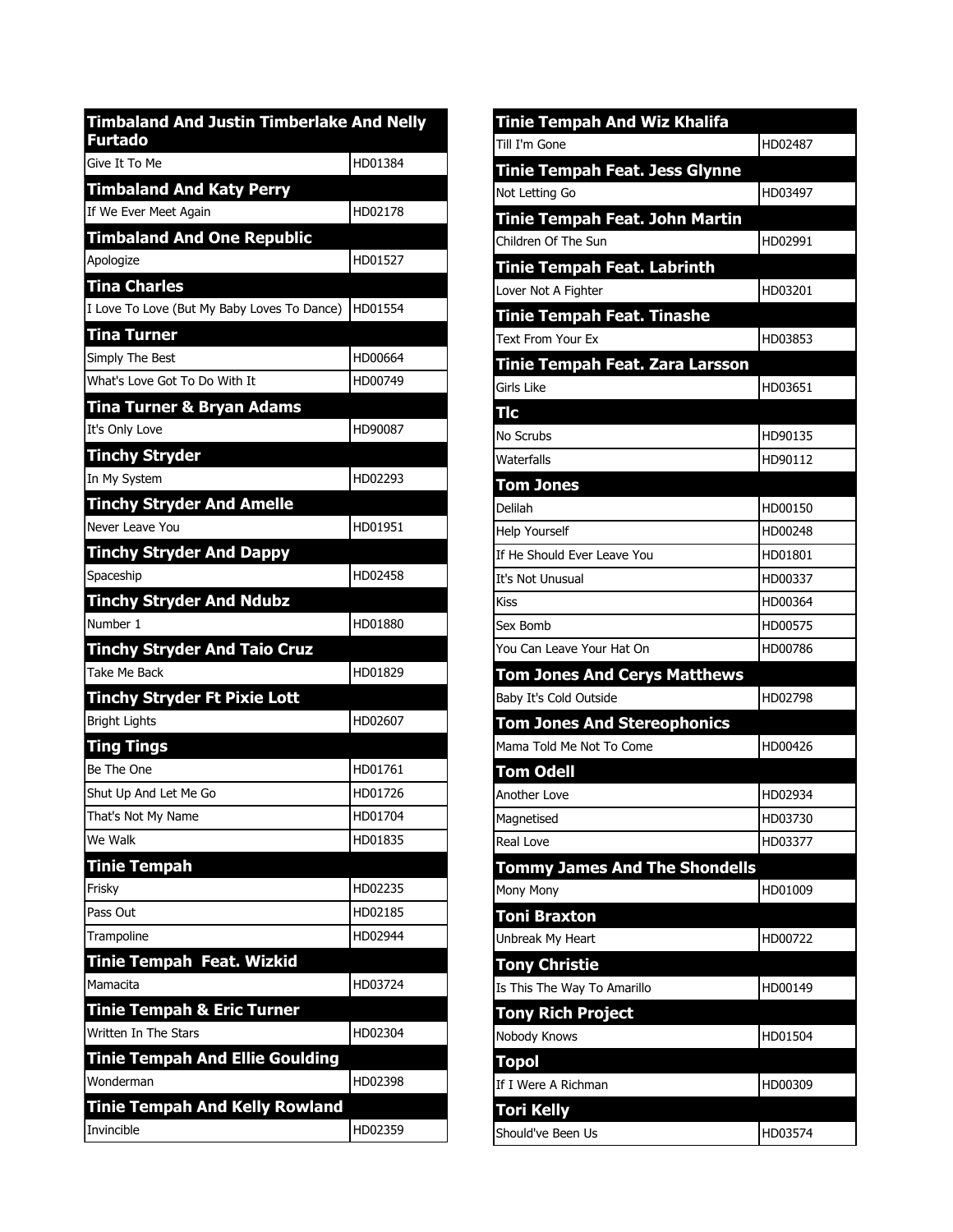| <b>Tory Lanez</b>                   |         |
|-------------------------------------|---------|
| Luv                                 | HD03785 |
| Toto                                |         |
| Africa                              | HD90007 |
| <b>Tough Love</b>                   |         |
| So Freakin' Tight                   | HD03446 |
| <b>Tove Lo</b>                      |         |
| <b>Talking Body</b>                 | HD03480 |
| Tove Lo Feat. Hippie Sabotage       |         |
| Stay High (Habits Remix)            | HD03266 |
| <b>Toy Story</b>                    |         |
| You've Got A Friend In Me           | HD90115 |
| <b>Toy Story 2</b>                  |         |
| When She Loved Me                   | HD90110 |
| T'pau                               |         |
| China In Your Hand                  | HD00967 |
| <b>Tracy Chapman</b>                |         |
| Baby Can I Hold You                 | HD02075 |
| Fast Car                            | HD02443 |
| <b>Traditional</b>                  |         |
| Let It Snow Let It Snow Let It Snow | HD01451 |
| <b>Train</b>                        |         |
| Drive By                            | HD02645 |
| Hey Soul Sister                     | HD02209 |
| If It's Love                        | HD02272 |
| Play That Song                      | HD03854 |
| <b>Travis</b>                       |         |
| Flowers In The Window               |         |
|                                     | HD00200 |
| Why Does It Always Rain On Me       | HD01989 |
| <b>Travis Mccoy And Bruno Mars</b>  |         |
| <b>Billionaire</b>                  | HD02267 |
| <b>Travis Scott</b>                 |         |
| Antidote                            | HD03626 |
| <b>Tremeloes</b>                    |         |
| Silence Is Golden                   | HD03105 |
| <b>Trey Songz</b>                   |         |
| Simply Amazing                      | HD02709 |
| Trisha Yearwood                     |         |
| Leann Rimes - How Do I Live         | HD00272 |
| Troggs                              |         |

| <b>Tulisa</b>                             |         |
|-------------------------------------------|---------|
| Live It Up                                | HD02716 |
| Sight Of You                              | HD02787 |
| Young                                     | HD02634 |
| <b>Turtles</b>                            |         |
| Happy Together                            | HD90189 |
| Twang                                     |         |
| Either Way (Explicit)                     | HD01383 |
| Wide Awake                                | HD01366 |
| T-Wayne                                   |         |
| Nasty Freestyle                           | HD03483 |
| <b>Twenty One Pilots</b>                  |         |
| Heathens                                  | HD03725 |
| Ride                                      | HD03718 |
| <b>Stressed Out</b>                       | HD03624 |
| <b>Twin Atlantic</b>                      |         |
| <b>Heart And Soul</b>                     | HD03277 |
| Two Door Cinema Club                      |         |
| Changing Of The Seasons                   | HD02989 |
| U2                                        |         |
| All Because Of You                        | HD01039 |
| City Of Blinding Lights                   | HD00919 |
| Get On Your Boots                         | HD01836 |
| I'll Go Crazy If I Don't Go Crazy Tonight | HD01957 |
| Magnificent                               | HD01887 |
| Sometimes You Can't Make It On Your Own   | HD00606 |
| The Sweetest Thing                        | HD00906 |
| Vertigo                                   | HD00730 |
| Window In The Skies                       | HD01330 |
| You'Re The Best Thing About Me            | HD03987 |
| <b>Ub40</b>                               |         |
| If It Happens Again                       | HD01137 |
| Kingston Town                             | HD00363 |
| Many Rivers To Cross                      | HD01138 |
| <b>Red Red Wine</b>                       | HD00529 |
| Sing Our Own Song                         | HD01140 |
|                                           |         |
|                                           | HD01141 |
| Until My Dying Day<br>Union J             |         |
|                                           | HD02898 |
| Carry You<br>You Got It All               | HD03384 |
| <b>Usher</b>                              |         |
| Burn                                      | HD00087 |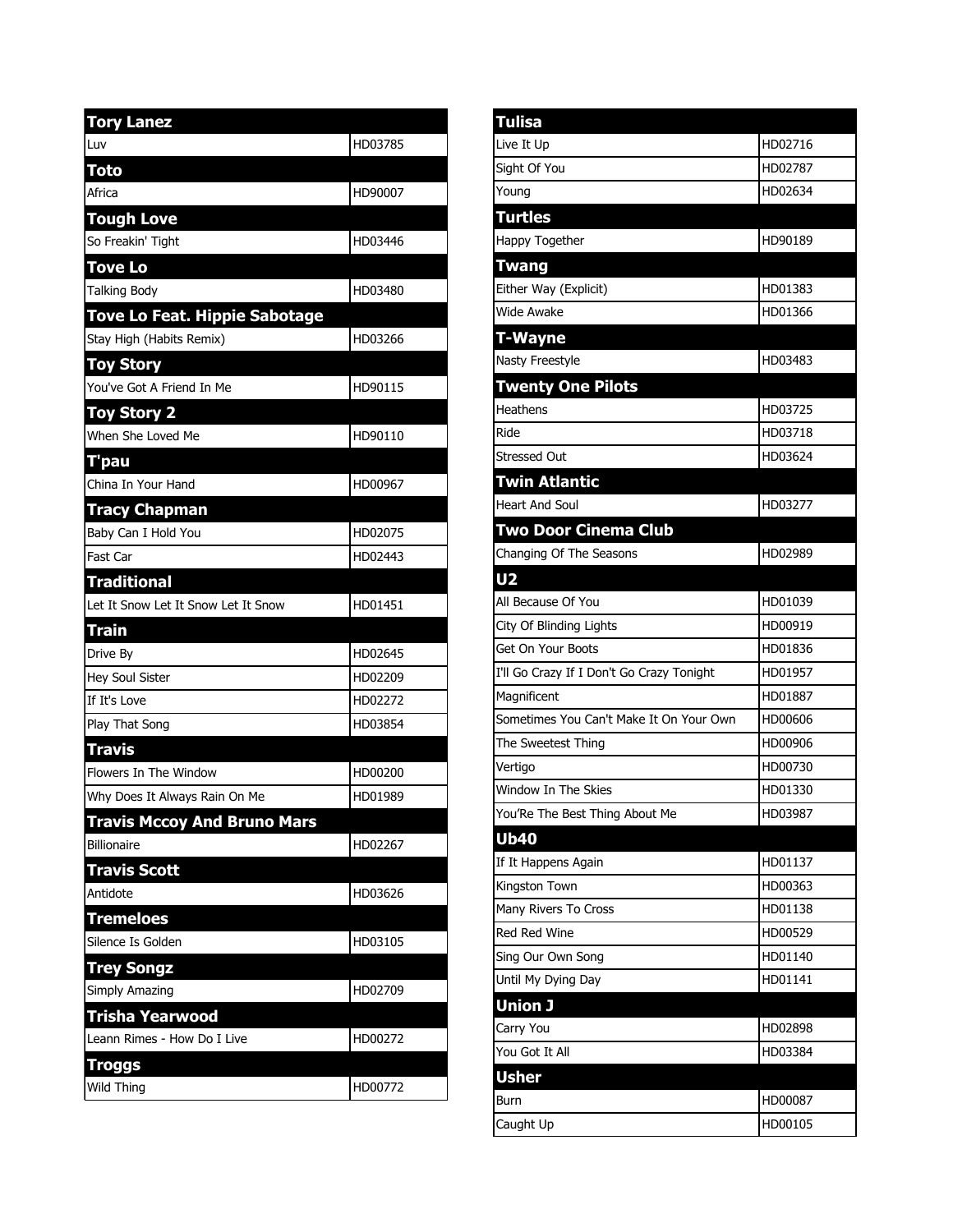| <b>Usher</b>                             |         |
|------------------------------------------|---------|
| Climax                                   | HD02622 |
| Confessions Part Ii (Part 2)             | HD00122 |
| Crash                                    | HD03744 |
| Good Kisser                              | HD03278 |
| Lay You Down                             | HD02334 |
| More                                     | HD02348 |
| <b>Moving Mountains</b>                  | HD01731 |
| Scream                                   | HD02671 |
| <b>U Remind Me</b>                       | HD00721 |
| You Make Me Wanna                        | HD90127 |
| <b>Usher And Pitbull</b>                 |         |
| Dj Got Us Falling In Love                | HD02287 |
| <b>Usher And Alicia Keys</b>             |         |
| My Boo                                   | HD00459 |
| <b>Usher And Beyonce And Lil Wayne</b>   |         |
| Love In This Club Part 2                 | HD01687 |
| <b>Usher And Lil Jon And Ludacris</b>    |         |
| Yeah                                     | HD00783 |
| <b>Usher And Will I Am</b>               |         |
| Omg                                      | HD02219 |
| <b>Usher Feat. Juicy J</b>               |         |
| I Don't Mind                             | HD03436 |
| <b>Usher Feat. Young Thug</b>            |         |
| No Limit                                 | HD03786 |
| <b>Van Morrison</b>                      |         |
| Brown Eyed Girl                          | HD00081 |
| <b>Vance Joy</b>                         |         |
| Riptide                                  | HD03192 |
| Vanessa Amorosi                          |         |
| Gossip                                   | HD02496 |
| Vanessa Carlton                          |         |
| A Thousand Miles                         | HD02094 |
| <b>Vanessa Williams</b>                  |         |
| Save The Best For Last                   | HD02076 |
| <b>Vanilla Ice</b>                       |         |
| Ice Ice Baby                             | HD01061 |
| <b>Vato Gonzales And Foreign Beggars</b> |         |
| Badman Riddim                            | HD02474 |
| Vengaboys                                |         |
| Boom Boom Boom Boom                      | HD90058 |
| We're Going To Ibiza                     | HD90060 |

| <b>Veronicas</b>                     |         |
|--------------------------------------|---------|
| Untouched                            | HD01919 |
| <b>Verve</b>                         |         |
| <b>Bitter Sweet Symphony</b>         | HD00062 |
| Love Is Noise                        | HD01739 |
| Rather Be                            | HD01788 |
| <b>View</b>                          |         |
| Same Jeans                           | HD01329 |
| <b>Village People</b>                |         |
| YMCA                                 | HD00781 |
| Viola Beach                          |         |
| Swings And Waterslides               | HD03660 |
| <b>Wale And Lady Gaga</b>            |         |
| Chillin                              | HD01967 |
| <b>Walk The Moon</b>                 |         |
| Shut Up And Dance                    | HD03465 |
| <b>Wankelmut Feat. Emma Louise</b>   |         |
| My Head Is A Jungle (Mk Remix)       | HD03338 |
| Wanted                               |         |
| All Time Low                         | HD02285 |
| Chasing The Sun                      | HD02629 |
| Glad You Came                        | HD02468 |
| <b>Heart Vacancy</b>                 | HD02320 |
| I Found You                          | HD02754 |
| Lose My Mind                         | HD02361 |
| We Own The Night                     | HD02951 |
| <b>Wayne Wonder</b>                  |         |
| No Letting Go                        | HD01012 |
| <b>Waze And Odyssey Vs. R. Kelly</b> |         |
| Bump And Grind 2014                  | HD03370 |
| <b>Weather Girls</b>                 |         |
| It's Raining Men                     | HD01001 |
| <b>West Side Story</b>               |         |
| Maria                                | HD90076 |
| Westlife                             |         |
| Bop Bop Baby                         | HD00072 |
| <b>Flying Without Wings</b>          | HD02025 |
| Hey! Whatever                        | HD00256 |
| Home (2007)                          | HD01531 |
| I Have A Dream                       | HD03135 |
| If I Let You Go                      | HD00308 |
| Mandy                                | HD00429 |
| My Love                              | HD00465 |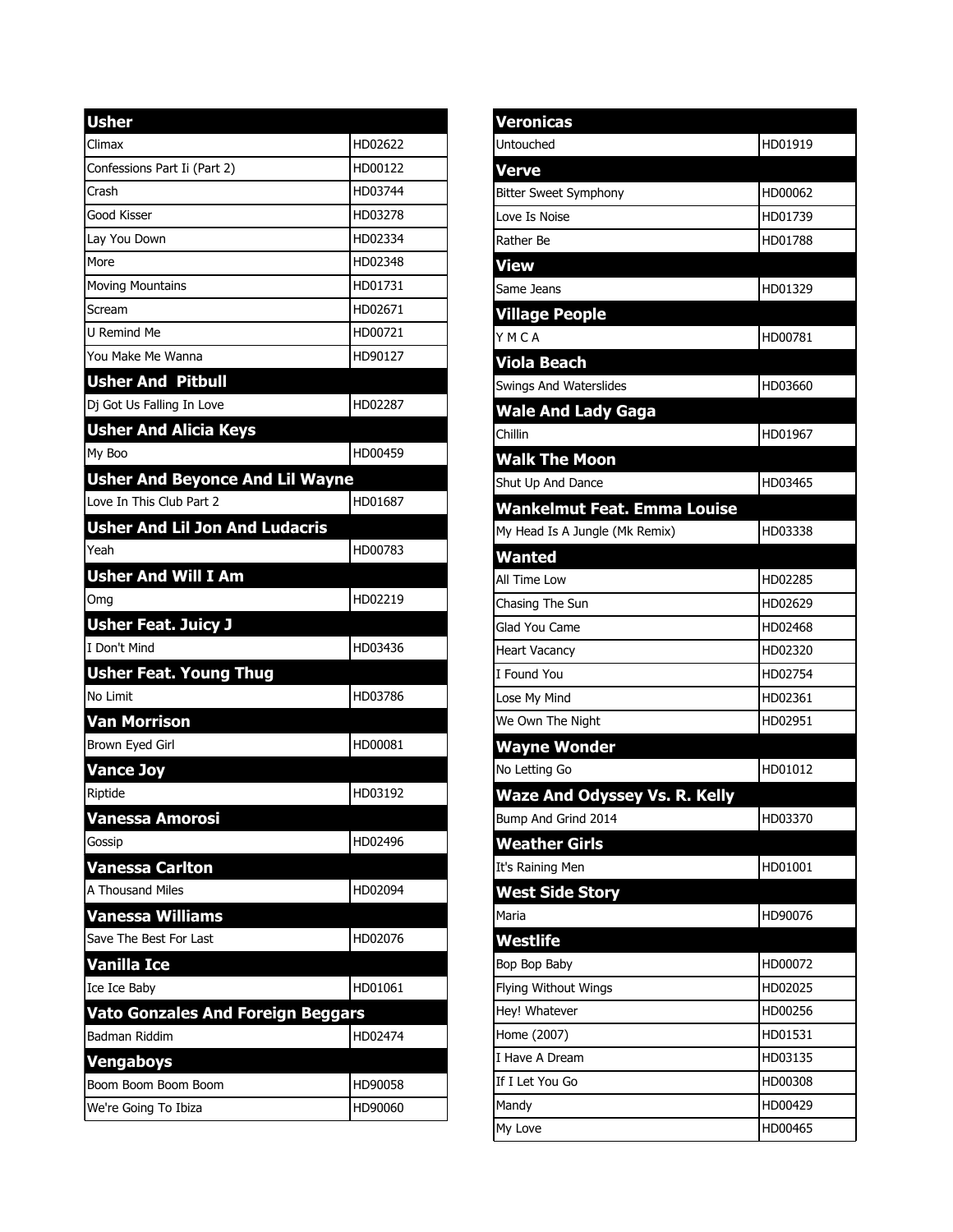| <b>Westlife</b>                    |         |
|------------------------------------|---------|
| Obvious                            | HD00484 |
| <b>Oueen Of My Heart</b>           | HD00516 |
| Rose                               | HD01307 |
| Safe                               | HD02347 |
| Seasons In The Sun                 | HD03136 |
| Smile                              | HD00598 |
| Tonight                            | HD00702 |
| <b>Uptown Girl</b>                 | HD00729 |
| What About Now                     | HD02117 |
| World Of Our Own                   | HD00779 |
| You Raise Me Up                    | HD01036 |
| <b>Westlife And Diana Ross</b>     |         |
| When You Tell Me That You Love Me  | HD01110 |
| <b>Wet Wet Wet</b>                 |         |
| Goodnight Girl                     | HD03036 |
| Love Is All Around                 | HD00410 |
| Weightless                         | HD01650 |
| With A Little Help From My Friends | HD01032 |
| <b>Wham</b>                        |         |
| Club Tropicana                     | HD00117 |
| Edge Of Heaven                     | HD00177 |
| I'm Your Man                       | HD00323 |
| <b>Last Christmas</b>              | HD00380 |
| Wake Me Up Before You Go Go        | HD00733 |
| Whigfield                          |         |
| Saturday Night                     | HD01019 |
| <b>White Lies</b>                  |         |
| Farewell To The Fairground         | HD01868 |
| <b>White Stripes</b>               |         |
| Icky Thump                         | HD01402 |
| My Doorbell                        | HD01070 |
| You Don't Know                     | HD01431 |
| <b>Whitney Houston</b>             |         |
| I Have Nothing                     | HD01857 |
| I Look To You                      | HD02142 |
| I Wanna Dance With Somebody        | HD00298 |
| I Will Always Love You             | HD01987 |
| I'm Every Woman                    | HD00317 |
| Million Dollar Bill                | HD01993 |
| One Moment In Time                 | HD00488 |
| Saving All My Love For You         | HD00567 |
| The Greatest Love Of All           | HD00233 |

| <b>Whitney Houston</b>                      |         |
|---------------------------------------------|---------|
| The Greatest Love Of All New                | HD00233 |
| <b>Whitney Houston &amp; Mariah Carey</b>   |         |
| When You Believe                            | HD90134 |
| Who                                         |         |
| Pinball Wizard                              | HD00509 |
| <b>Whoopi Goldberg (Sister Act)</b>         |         |
| I Will Follow Him                           | HD02108 |
| <b>Wild Cherry</b>                          |         |
| <b>Play That Funky Music</b>                | HD01016 |
| <b>Wiley</b>                                |         |
| <b>Wearing My Rolex</b>                     | HD01690 |
| <b>Wiley And Rymez And Ms D</b>             |         |
| Heatwave                                    | HD02721 |
| <b>Wiley Feat. Angel And Tinchy Stryder</b> |         |
| Lights On                                   | HD02921 |
| <b>Wiley Feat. Chip</b>                     |         |
| Reload                                      | HD02871 |
| Wiley Feat. Ms. D, Skepta & Jme             |         |
| Can You Hear Me (Ayayaya)                   | HD02765 |
| Wilkinson                                   |         |
| Afterglow                                   | HD03157 |
| Will I Am                                   |         |
| Heartbreaker                                | HD01685 |
| <b>Will I Am And Eva Simmons</b>            |         |
| This Is Love                                | HD02681 |
| <b>Will Smith</b>                           |         |
| Men In Black                                | HD03124 |
| <b>Will Young</b>                           |         |
| All Time Love                               | HD01116 |
| Changes                                     | HD01747 |
| Evergreen                                   | HD00181 |
| Friday's Child                              | HD00209 |
| Grace                                       | HD01806 |
| Jealousy                                    | HD02511 |
| Leave Right Now                             | HD00388 |
| Let It Go                                   | HD01846 |
| Light My Fire                               | HD00399 |
| Switch It On                                | HD01085 |
| Who Am I                                    | HD01202 |
| Your Game                                   | HD00807 |
| Will.I.Am                                   |         |
| Bang Bang                                   | HD02938 |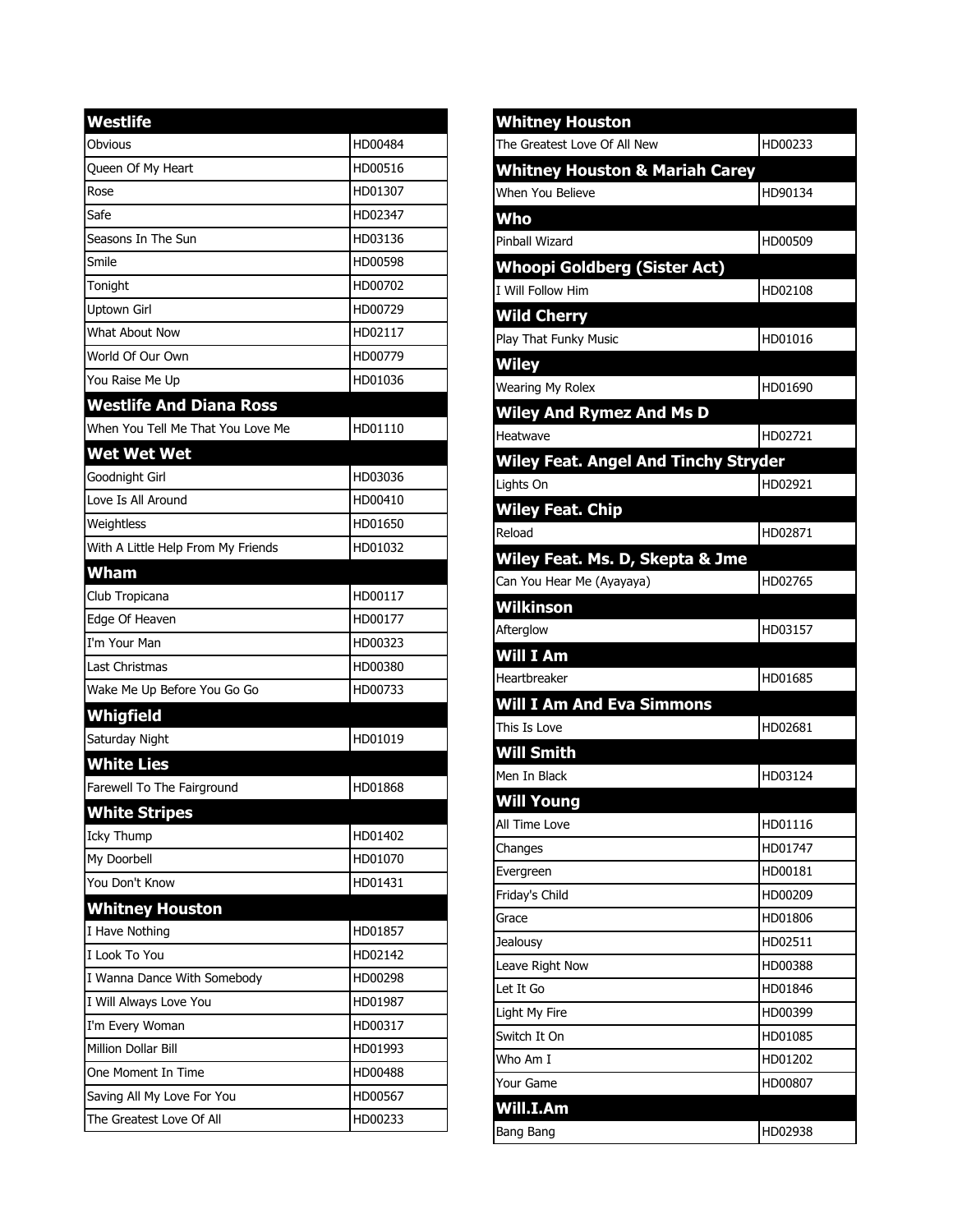| <b>Will.I.Am And Britney Spears</b>                                |         |
|--------------------------------------------------------------------|---------|
| Scream & Shout                                                     | HD02818 |
| <b>Will.I.Am Feat Miley Cyrus, French Montana</b><br>& Wiz Khalifa |         |
| Feelin' Myself                                                     | HD03188 |
| <b>Will.I.Am Feat. Cody Wise</b>                                   |         |
| It's My Birthday                                                   | HD03288 |
| Will.I.Am Feat. Justin Bieber                                      |         |
| <b>That Power</b>                                                  | HD02877 |
| Will.I.Am Feat. Pia Mia                                            |         |
| <b>Boys And Girls</b>                                              | HD03692 |
| Will.I.Am Ft Mick Jagger And Jennifer Lopez                        |         |
| T.H.E (The Hardest Ever)                                           | HD02596 |
| <b>Willow Smith</b>                                                |         |
| Whip My Hair                                                       | HD02364 |
| <b>Willy Moon</b>                                                  |         |
| Yeah Yeah                                                          | HD02790 |
| <b>Windsor Davies And Don Estelle</b>                              |         |
| <b>Whispering Grass</b>                                            | HD03117 |
| <b>Wiz Khalifa</b>                                                 |         |
| <b>Black And Yellow</b>                                            | HD02409 |
| Roll Up                                                            | HD02442 |
| Wiz Khalifa Feat. 2 Chainz                                         |         |
| We Own It                                                          | HD02923 |
| Wiz Khalifa Feat. Charlie Puth                                     |         |
| See You Again                                                      | HD03452 |
| <b>Wizard Of Oz</b>                                                |         |
| We're Off To See The Wizard                                        | HD90079 |
| <b>Wizzard</b>                                                     |         |
| I Wish It Could Be Christmas Everyday                              | HD00303 |
| <b>Wolfman And Pete Doherty</b>                                    |         |
| For Lovers                                                         | HD00203 |
| <b>Wombats</b>                                                     |         |
| Backfire At The Disco                                              | HD01692 |
| Tokyo (Vampires And Wolves)                                        | HD02309 |
| Wombles                                                            |         |
| Wombling Merry Christmas                                           | HD01449 |
| Wonderland                                                         |         |
| Starlight                                                          | HD02460 |
| Wretch 22 And L                                                    |         |
| Traktor                                                            | HD02371 |
| <b>Wretch 32 And Ed Sheeran</b>                                    |         |
| Hush Little Baby                                                   | HD02651 |

| HD02437 |
|---------|
|         |
| HD02505 |
|         |
| HD02953 |
|         |
| HD02585 |
|         |
| HD03575 |
|         |
| HD03118 |
|         |
| HD03611 |
| HD03728 |
|         |
| HD02132 |
|         |
| HD01773 |
|         |
| HD02341 |
|         |
| HD02552 |
|         |
| HD02440 |
|         |
| HD02380 |
|         |
| HD00907 |
|         |
| HD01917 |
|         |
| HD03664 |
| HD03581 |
| HD03419 |
| HD03790 |
| HD03505 |
|         |
| HD90172 |
|         |
| HD03966 |
|         |
|         |